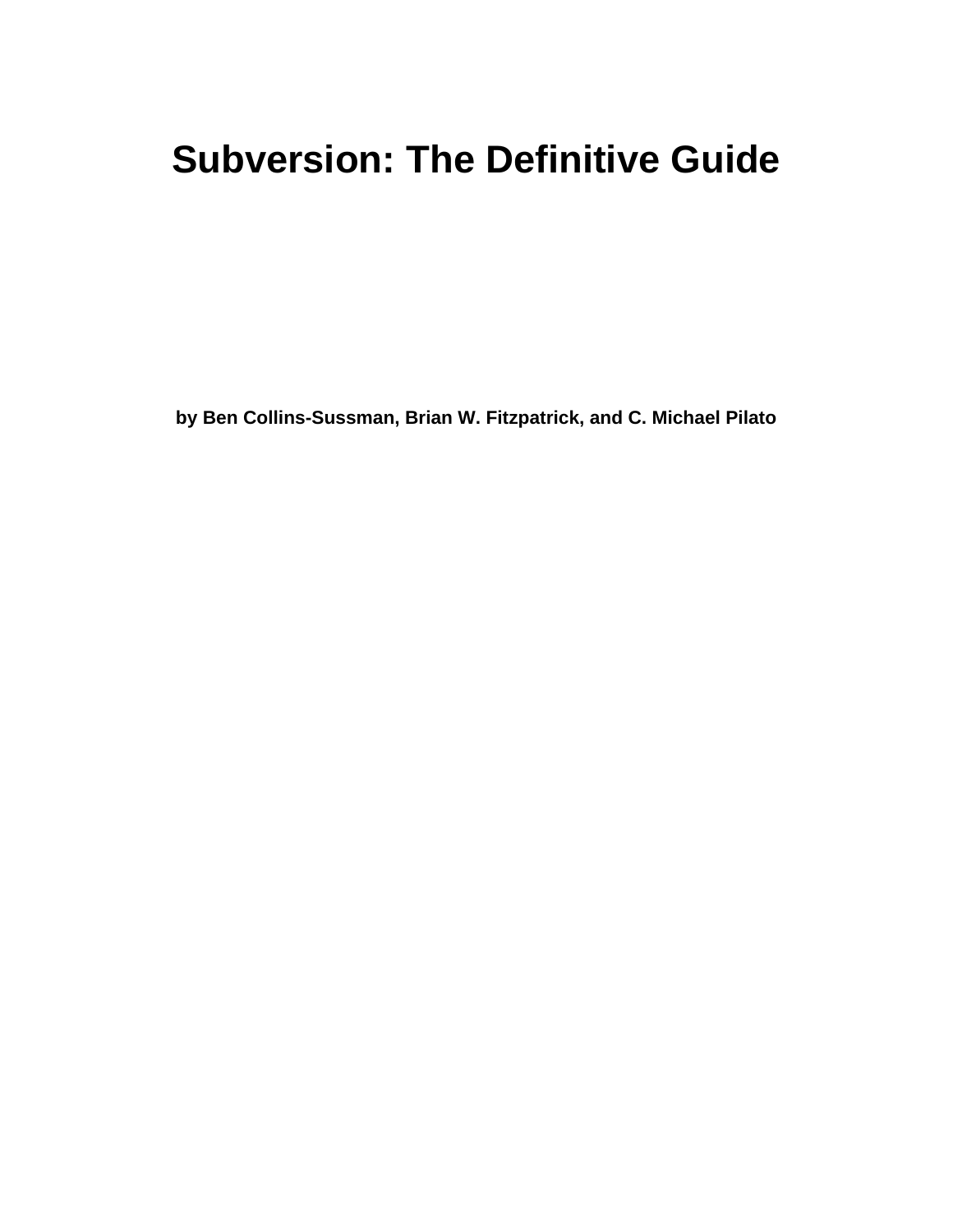## **Subversion: The Definitive Guide**

by Ben Collins-Sussman, Brian W. Fitzpatrick, and C. Michael Pilato

Published (TBA)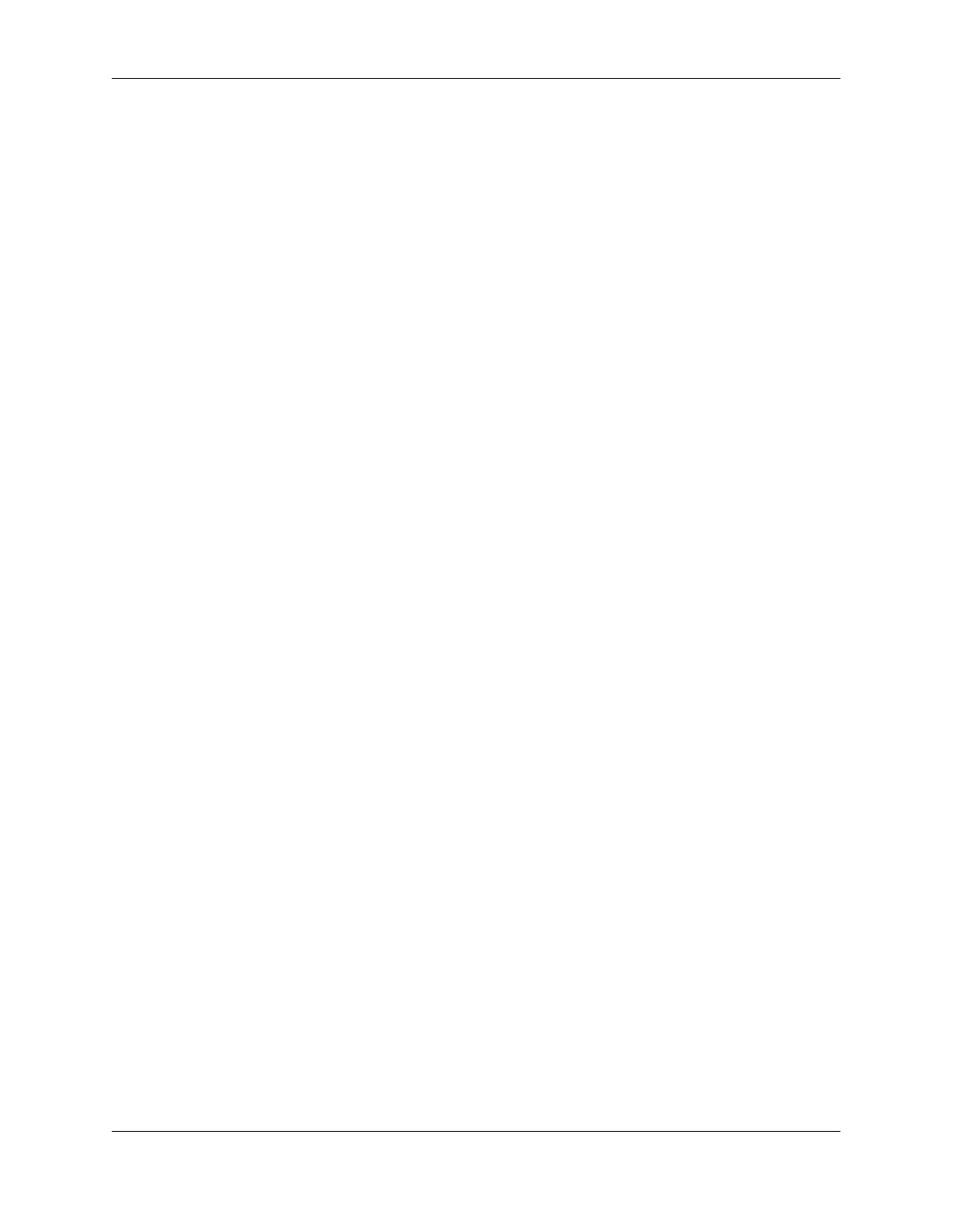# **Table of Contents**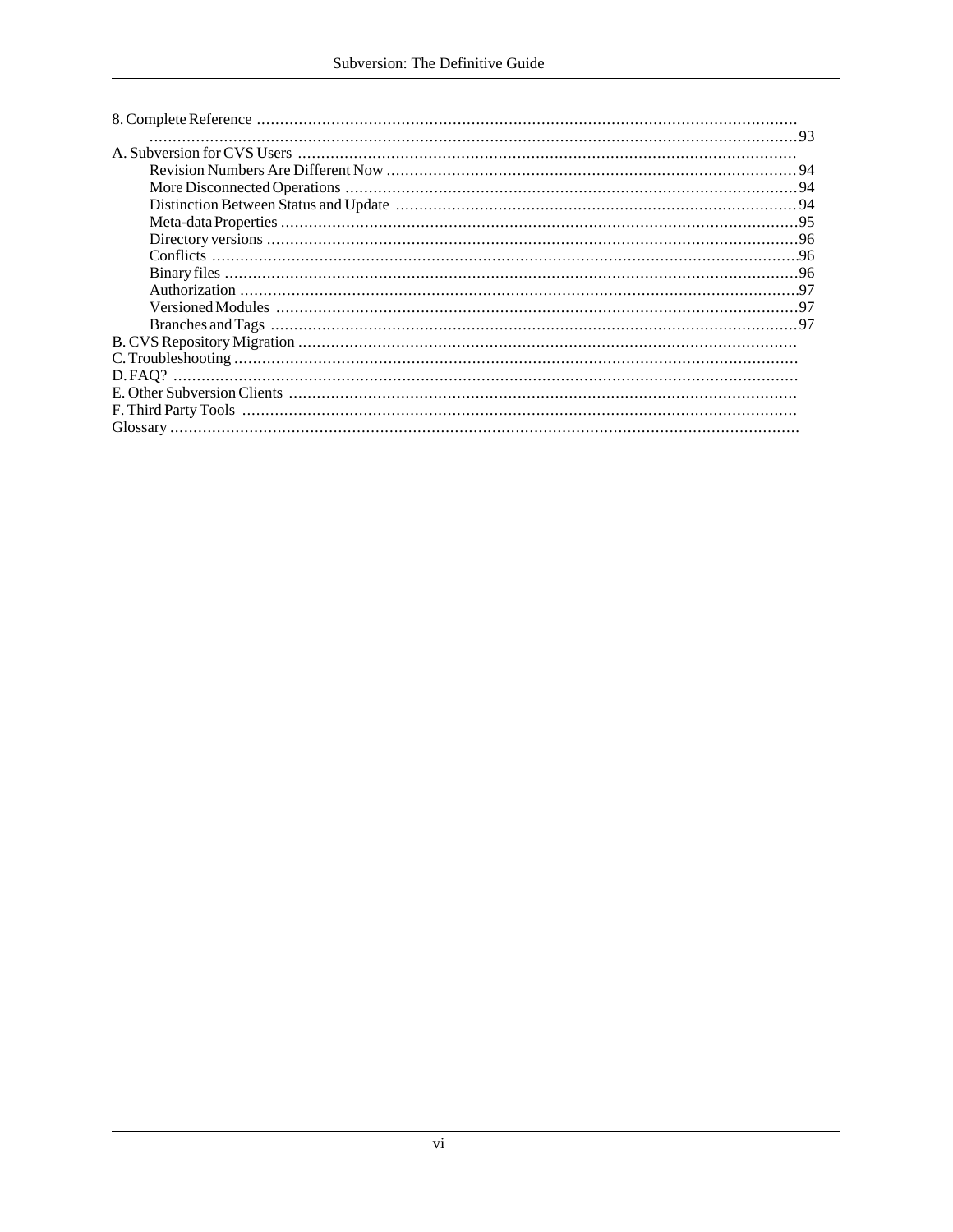# **List of Figures**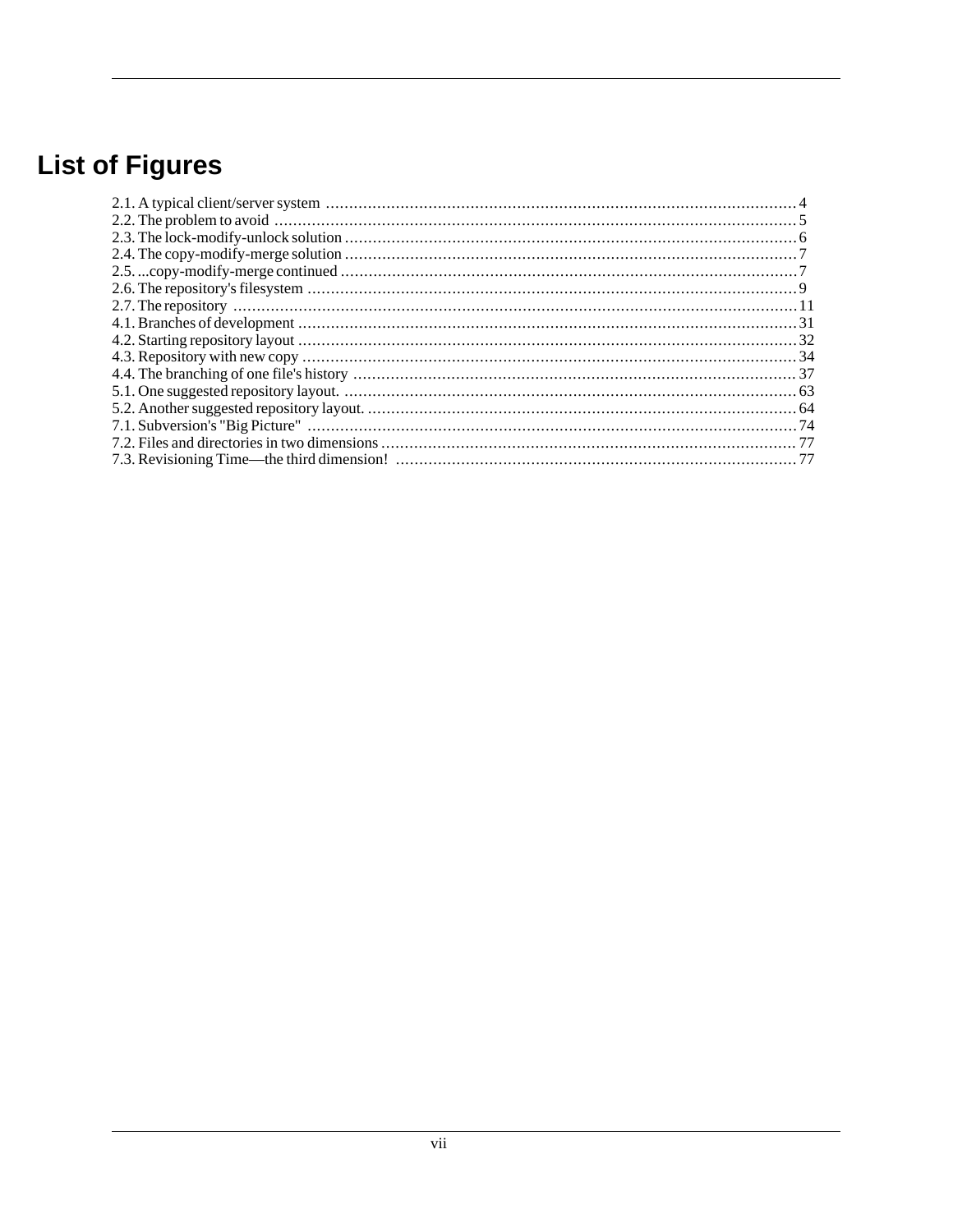# **List of Tables**

|--|--|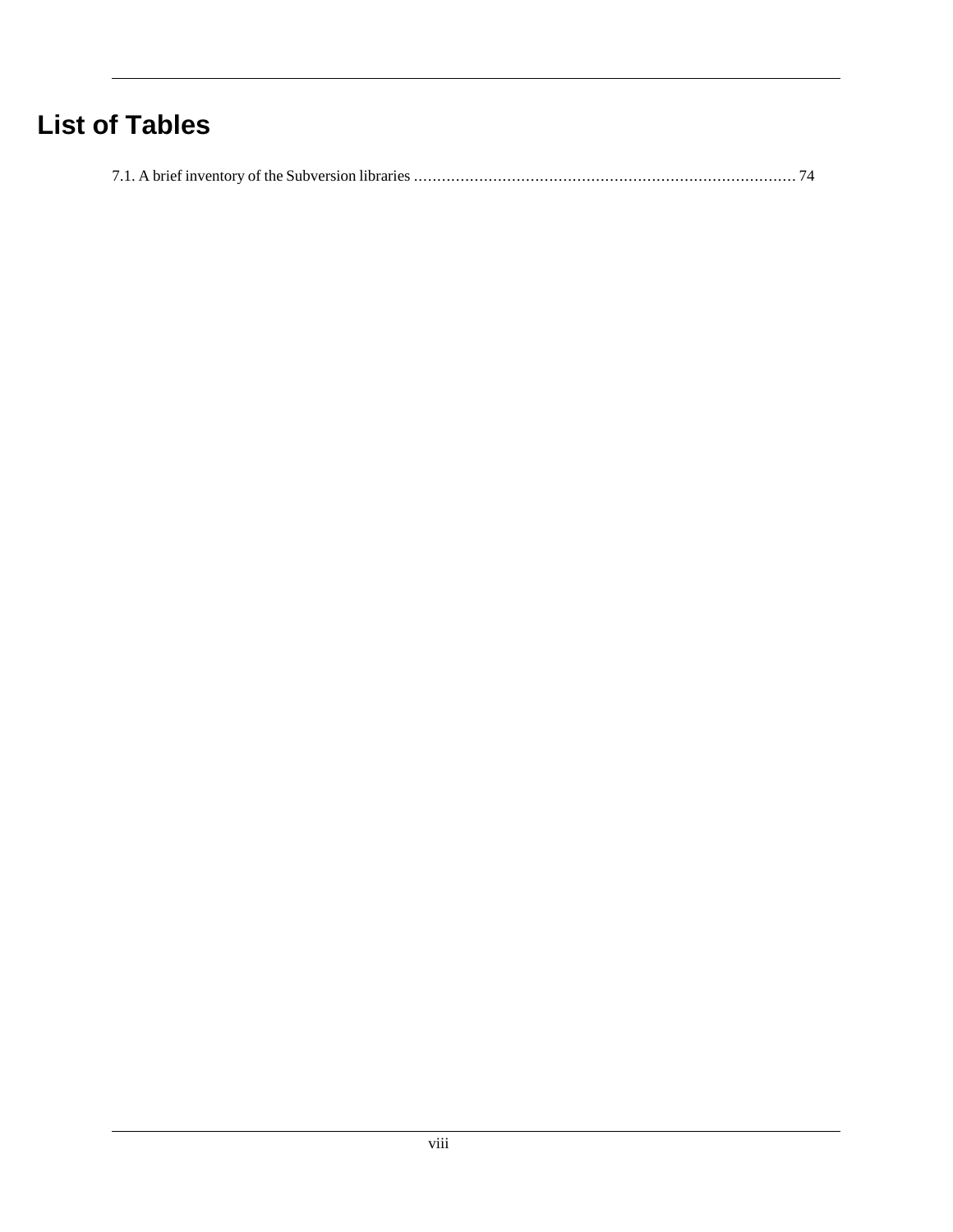# **List of Examples**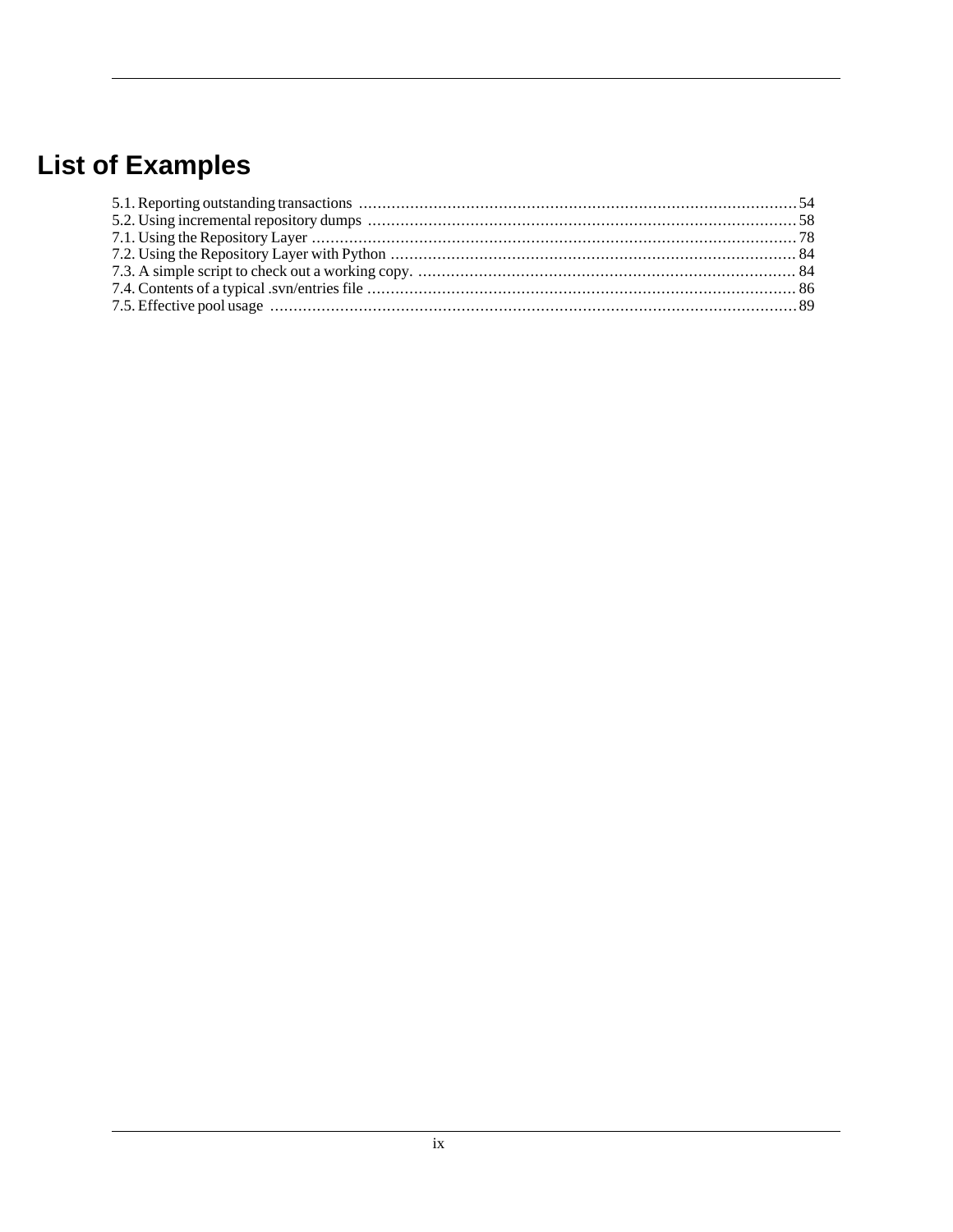# **Preface**

<span id="page-9-0"></span>This will be the start of the preface.

## **What is Subversion**

<span id="page-9-2"></span><span id="page-9-1"></span>Subversion comes from...

## **How This Book is Organized**

## **Conventions used in this book**

<span id="page-9-3"></span>The source code examples are just that—examples. While they will compile with the proper compiler incantations, they are intended to illustrate the problem at hand. So don't be surprised if an example is lacking error checking code and other bits that you would expect from production-quality code.

## **Comments and Questions**

<span id="page-9-4"></span>Insert ORA boilerplate here

## **Acknowledgements**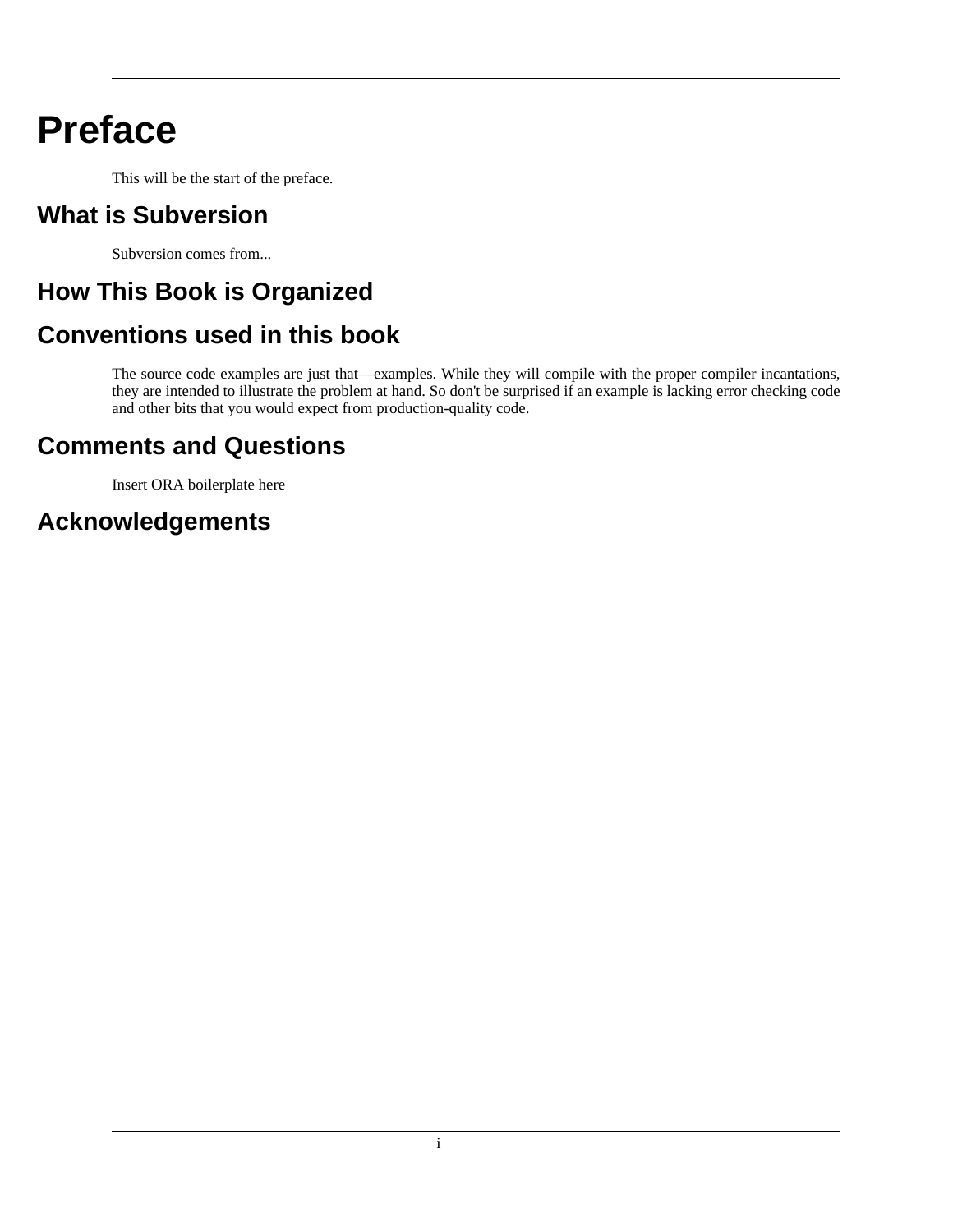# **Chapter 1. Introduction**

## **Revision Control (and what svn can do for you)**

<span id="page-10-1"></span><span id="page-10-0"></span>### TODO write me

## **Target audience**

The intended audience of this book is anyone who has used a version control system before, although perhaps not Subversion or CVS. It assumes that the reader is computer-literate, and reasonably comfortable at a Unix commandline.

<span id="page-10-2"></span>People familiar with CVS may want to skip some of the introductory sections that describe Subversion's concurrent versioning model. Also, there is a quick guide for CVS users attached as an appendi[x Appendix A](#page--1-0)

## **History**

### **History of Revision Control**

<span id="page-10-3"></span>Subversion is a free/open-source version control system. That is, Subversion manages files over time. The files are placed into a central repository. The repository is much like an ordinary file server, except that it remembers every change ever made to your files. This allows you to recover older versions of your files, or browse the history of how your files changed. Many people think of a version control system as a sort of ``time machine.''

<span id="page-10-4"></span>Some version control systems are also software configuration management (SCM) systems. These systems are specifically tailored to manage trees of source code, and have many features that are specific to software development (such as natively understanding programming languages). Subversion, however, is not one of these systems; it is a general system that can be used to manage *any* sort of collection of files, including source code.

#### **History of Subversion**

Subversion aims to be the successor to the Concurrent Versions System (CVS). You can find more information about CVS at http://www.cvshome.org/.

At the time of writing, CVS is the standard Free version control system used by the open-source community. It has a hard-earned, well-deserved reputation as stable and useful software, and has a design that makes it perfect for opensource development. However, it also has a number of problems that are difficult to fix.

Subversion's original designers settled on a few simple goals. First, it was decided that Subversion should be a functional replacement for CVS. That is, it should do everything that CVS does, preserving the same development model while fixing the most obvious flaws. Secondly, with existing CVS users as the first target audience, Subversion should be written such that any CVS user should be able to start using it with little effort.

<span id="page-10-5"></span>Collabnet http://www.collab.net/ provided the initial funding in 2000 to begin development work, and the effort has now blossomed into a large, open-source project backed by a community of free software developers.

## **Feature list (why svn is so nice)**

What sort of things does Subversion do better than CVS? Here's a short list to whet your appetite:

| Advanced network layer | The Subversion network server is Apache, and client and server speak WebDAV pro-<br>to col to one another. ###TODO Xref to Designe |
|------------------------|------------------------------------------------------------------------------------------------------------------------------------|
| Faster network access  | A binary diffing algorithm is used to store and transmit deltas in both directions, re-                                            |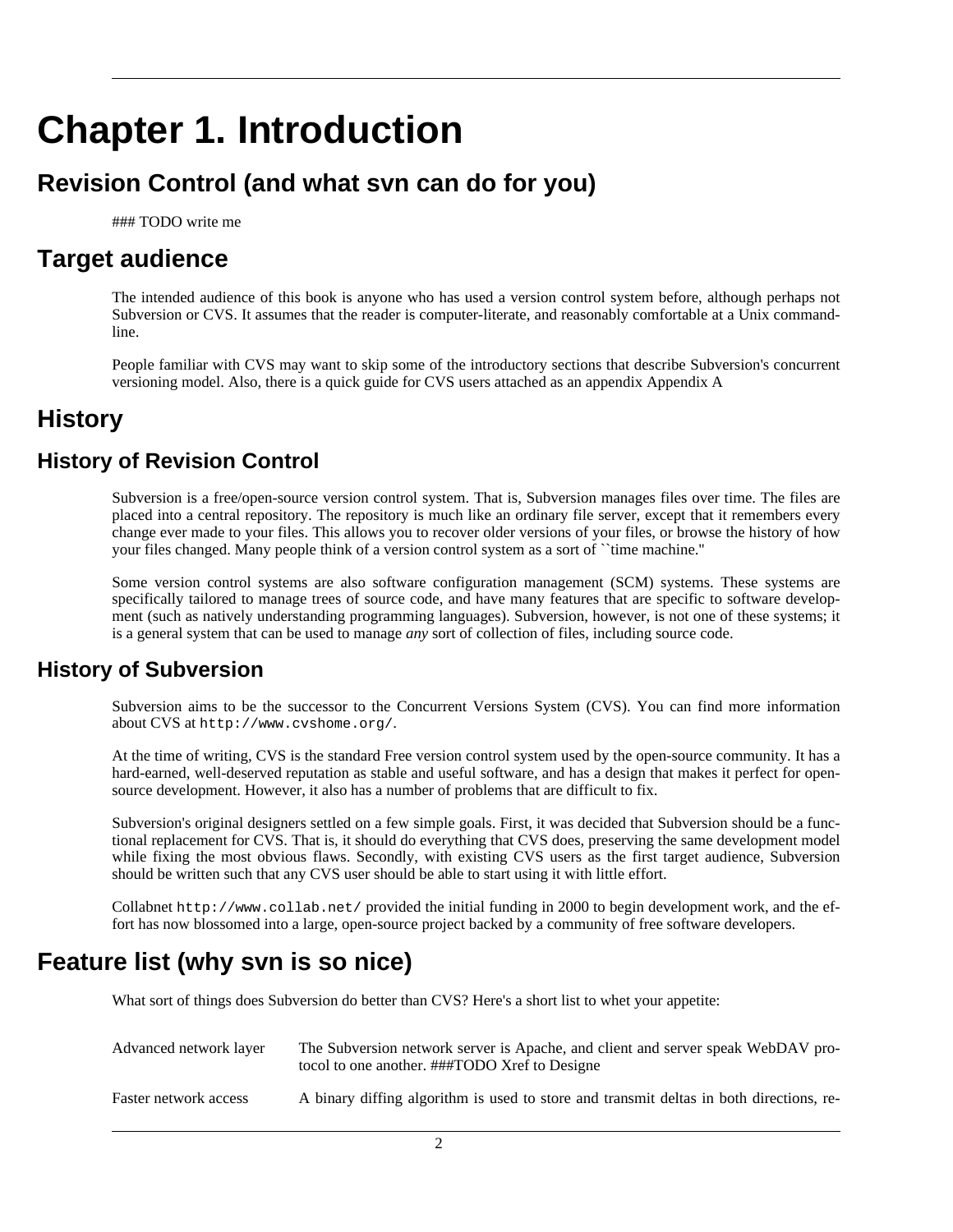| Meta-data            | Each file or directory has an invisible hash table attached. You can invent and store<br>any arbitrary key/value pairs you wish: owner, perms, icons, app-creator, mime-type,<br>personal notes, etc. This is a general-purpose feature for users. Properties are ver-<br>sioned over time, just like file contents. |
|----------------------|----------------------------------------------------------------------------------------------------------------------------------------------------------------------------------------------------------------------------------------------------------------------------------------------------------------------|
| Hackability          | Subversion has no historical baggage; it is primarily a collection of shared C libraries<br>with well-defined APIs. This makes Subversion extremely maintainable and usable by<br>other applications and languages.                                                                                                  |
| Directory versioning | The Subversion repository doesn't use RCS files like CVS; instead, it implements a<br>"virtual" versioned filesystem that tracks changes to directory/file heirarchies over<br>time. Files <i>and</i> directories are versioned. At last, there are real client-side <b>move</b> and<br>copy commands.               |
| Atomic commits       | A commit either goes into the repository completely, or not all.                                                                                                                                                                                                                                                     |

## **How to get svn binaries**

<span id="page-11-1"></span><span id="page-11-0"></span>### TODO Write this.

# **How to get this book and send patches for it.**

### TODO Write this.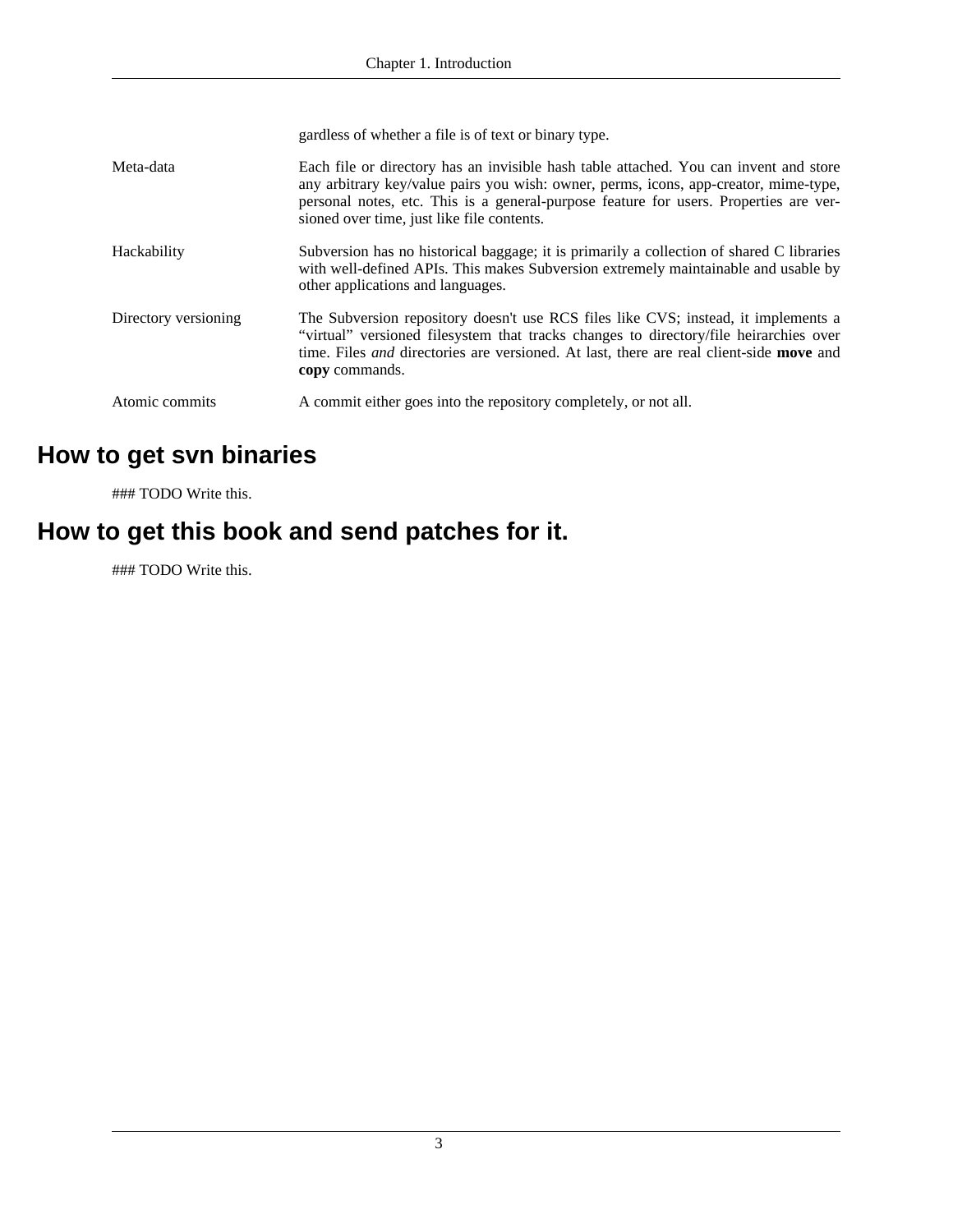# **Chapter 2. Basic Concepts**

This chapter is a short, casual introduction to Subversion. If you're new to version control, this chapter is definitely for you. We begin with a discussion of general version control concepts, work our way into the specific ideas behind Subversion, and show some simple examples of Subversion in use.

<span id="page-12-0"></span>Even though the examples in this chapter show people sharing collections of program source code, keep in mind that Subversion can manage any sort of file collection -- it's not limited to helping computer programmers.

## **The Repository**

Subversion is a centralized system for sharing information. At its core is a repository, which is a central store of data. The repository stores information in the form of a filesystem tree -- a typical hierarchy of files and directories. Any number of clients connect to the repository, and then read or write to these files. By writing data, a client makes the information available to others; by reading data, the client receives information from others.



<span id="page-12-1"></span>**Figure 2.1. A typical client/server system**

So why is this interesting? So far, this sounds like the definition of a typical file server. And indeed, the repository *is* a kind of file server, but it's not your usual breed. What makes the Subversion repository special is that *it remembers every change* ever written to it: every change to every file, and even changes to the directory tree itself, such as the addition, deletion, and rearrangement of files and directories.

When a client reads data from the repository, it normally sees only the latest version of the filesystem tree. But the client also has the ability to view *previous* states of the filesystem. For example, a client can ask historical questions like, "what did this directory contain last Wednesday?", or "who was the last person to change this file, and what changes did they make?" These are the sorts of questions that are at the heart of any version control system: systems that are designed to record and track changes to data over time.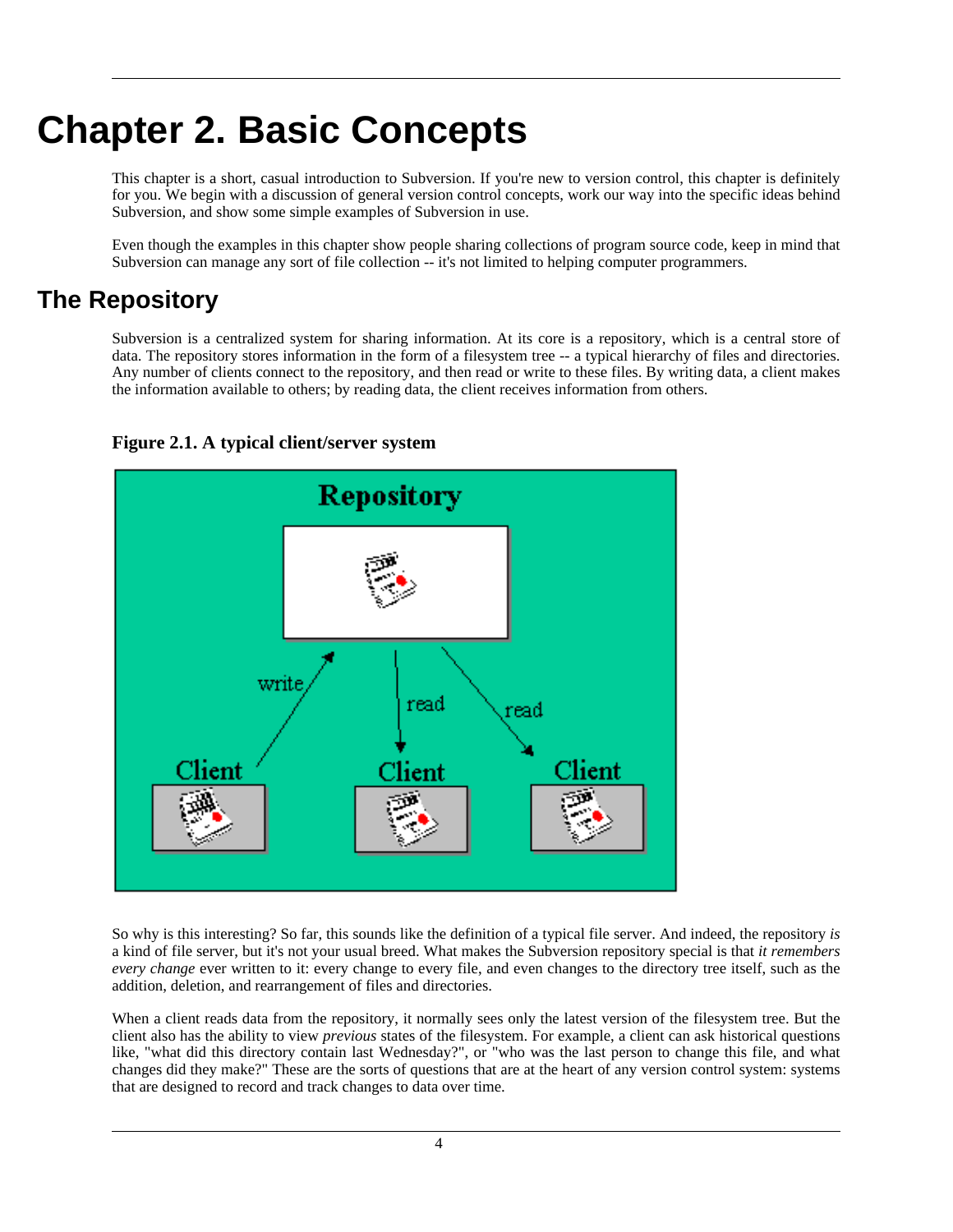## <span id="page-13-0"></span>**Versioning Models**

## **The Problem of File-Sharing**

<span id="page-13-1"></span>All version control systems have to solve the same fundamental problem: how will the system allow users to share information, but prevent them from accidentally stepping on each other's feet? It's all too easy for users to accidentally overwrite each other's changes in the repository.

Consider this scenario: suppose we have two co-workers, Jane and Joe. They each decide to edit the same repository file at the same time. If Joe saves his changes to the repository first, then it's possible that (a few moments later) Jane could accidentally overwrite them with her own new version of the file. While Joe's version of the file won't be lost forever (because the system remembers every change), any changes Joe made *won't* be present in Jane's newer version of the file, because she never saw Joe's changes to begin with. Joe's work is still effectively lost—or at least missing from the latest version of the file—and probably by accident. This is definitely a situation we want to avoid!



#### <span id="page-13-3"></span>**Figure 2.2. The problem to avoid**

## **The Lock-Modify-Unlock Solution**

<span id="page-13-2"></span>Many version control systems use a lock-modify-unlock model to address this problem, which is a very simple solution. In such a system, the repository allows only one person to change a file at a time. First Joe must "lock" the file before he can begin making changes to it. Locking a file is a lot like borrowing a book from the library; if Joe has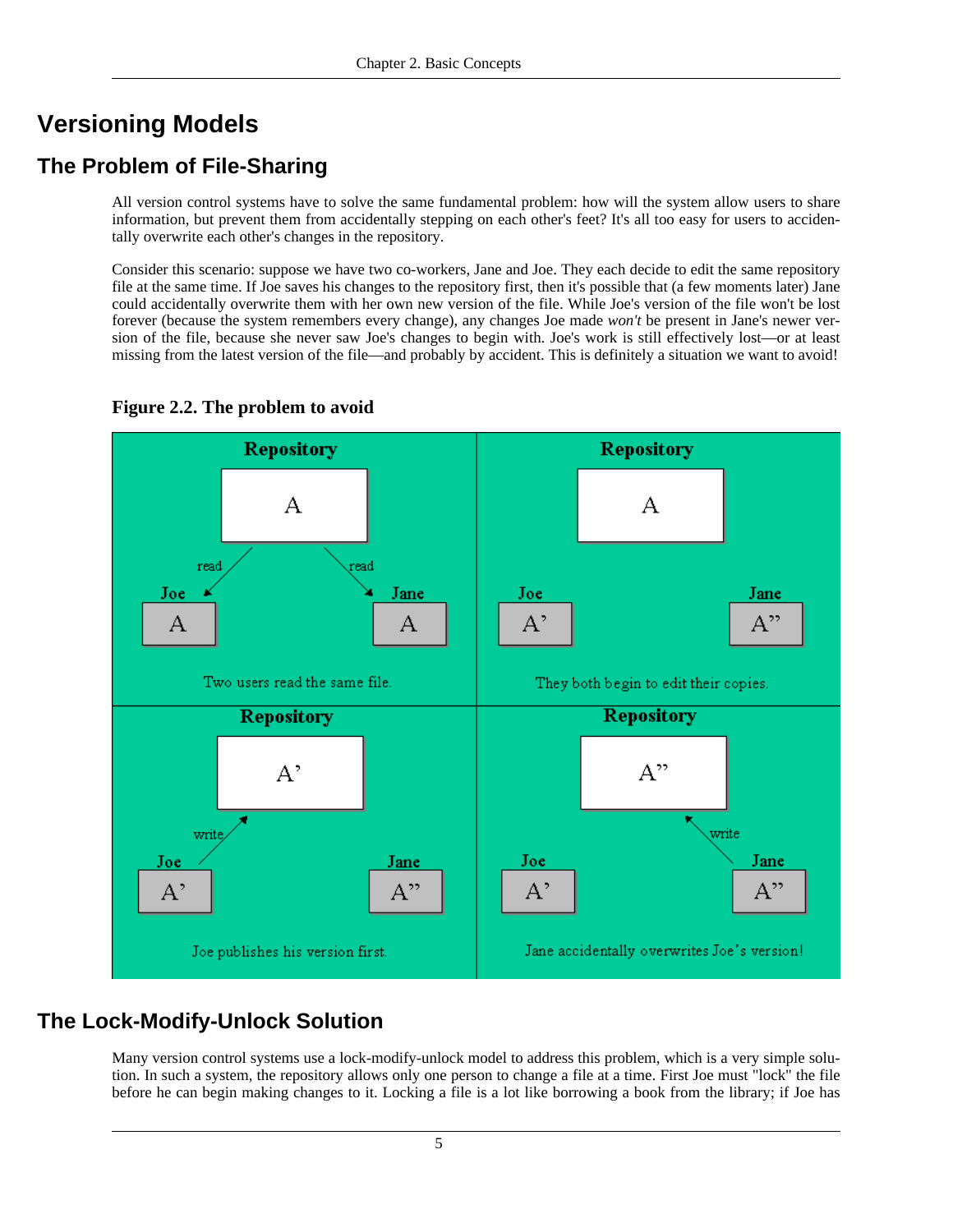locked a file, then Jane cannot make any changes to it. If she tries to lock the file, the repository will deny the request. All she can do is read the file, and wait for Joe to finish his changes and release his lock. After Joe unlocks the file, his turn is over, and now Jane can take her turn by locking and editing.



<span id="page-14-0"></span>

The problem with the lock-modify-unlock model is that it's a bit restrictive, and often becomes a roadblock for users:

- Sometimes Joe will lock a file and then forget about it. Meanwhile, because Jane is still waiting to edit the file, her hands are tied. And then Joe goes on vacation. Now Jane has to get an administrator to release Joe's lock. The situation ends up causing a lot of unnecessary delay and wasted time.
- What if Joe is editing the beginning of a text file, and Jane simply wants to edit the end of the same file? These changes don't overlap at all. They could easily edit the file simultaneously, and no great harm would come, assuming the changes were properly merged together. There's no need for them to take turns in this situation.
- Pretend that Joe locks and edits file A, while Jane simultaneously locks and edits file B. But suppose that A and B depend on one another, and the changes made to each are semantically incompatible. Suddenly A and B don't work together anymore, and the locking system was powerless to prevent it—yet the locking system somehow provided a sense of false security, when it shouldn't have.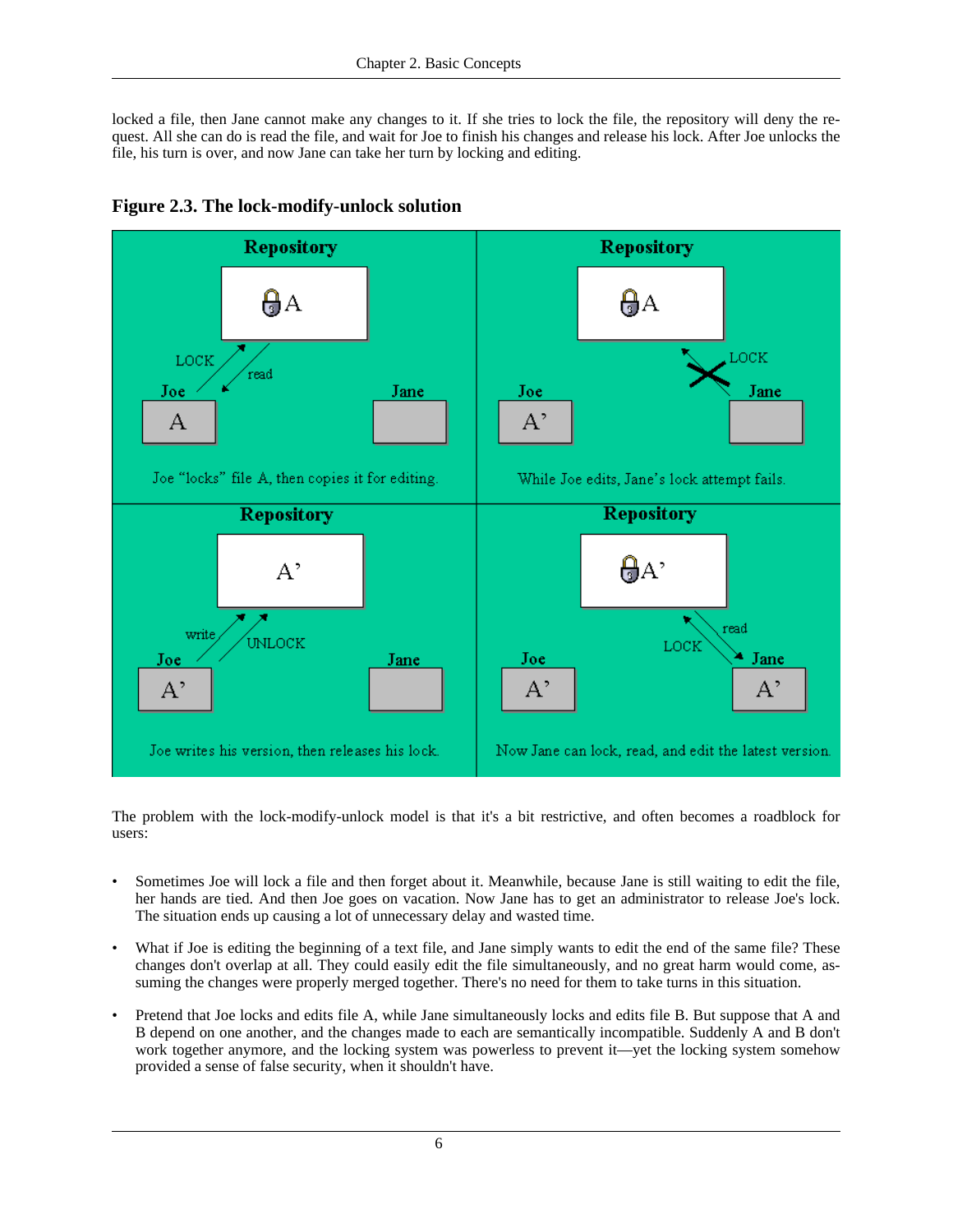## **The Copy-Modify-Merge Solution**

<span id="page-15-0"></span>Subversion, CVS, and other version control systems use a copy-modify-merge model as an alternative to locking. In this model, each user's client reads the repository and creates a personal working copy of the file or project. Users then work in parallel, modifying their private copies. Finally, the private copies are merged together into a new, final version. The version control system often assists with the merging, but ultimately a human being is responsible for making it happen correctly.

Here's an example. Say that Joe and Jane each create working copies of the same project, copied from the repository. They work concurrently, and make changes to the same file "A" within their copies. Jane saves her changes to the repository first. When Joe attempts to save his changes later, the repository informs him that his file A is out-of-date. In other words, that file A in the repository has somehow changed since he last copied it. So Joe asks his client to merge any new changes from the repository into his working copy of file A. Chances are that Jane's changes don't overlap with his own; so once he has both sets of changes integrated, he saves his working copy back to the repository.



<span id="page-15-1"></span>**Figure 2.4. The copy-modify-merge solution**

<span id="page-15-2"></span>**Figure 2.5. ...copy-modify-merge continued**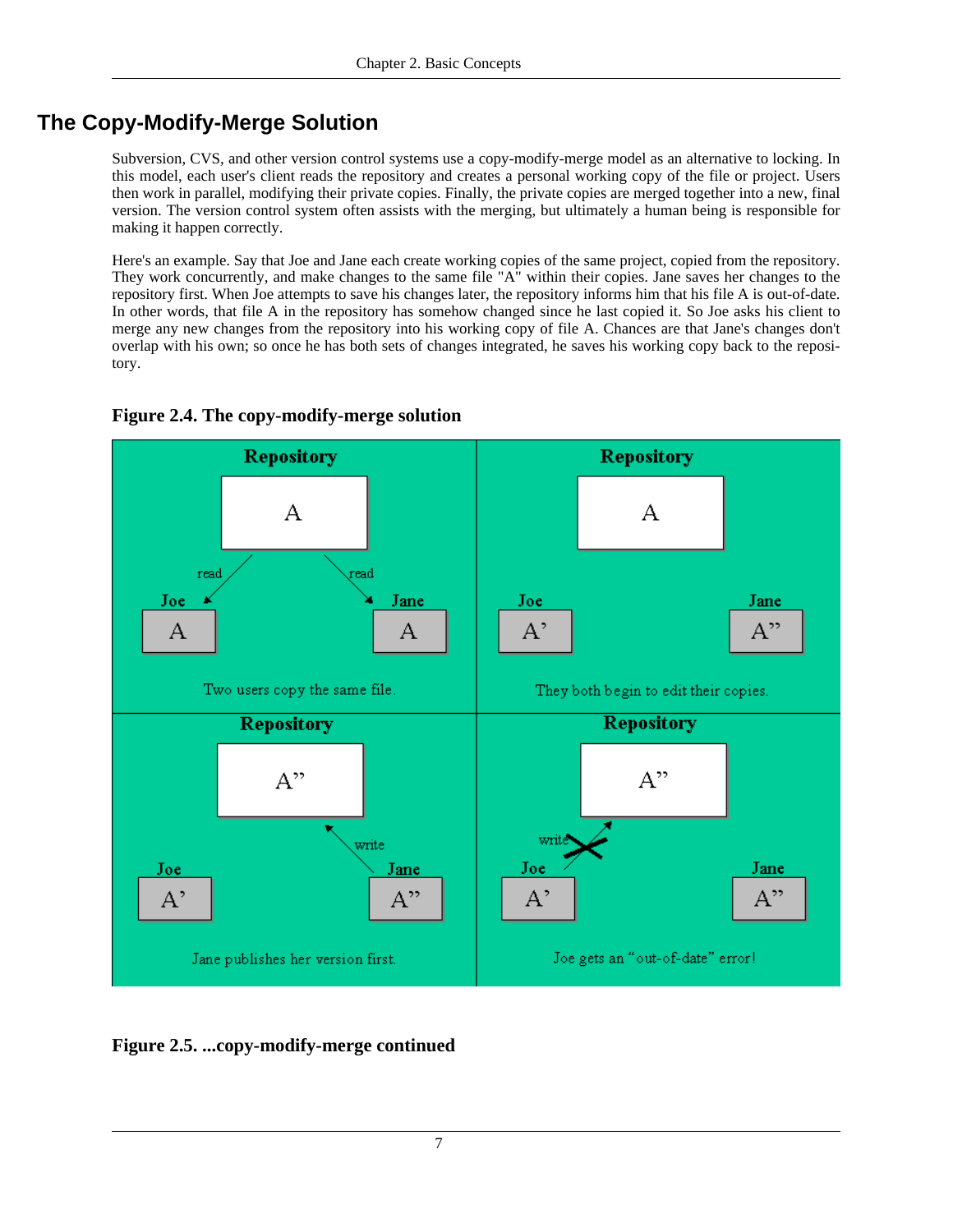

But what if Jane's changes *do* overlap with Joe's changes? What then? This situation is called a conflict, and it's usually not much of a problem. When Joe asks his client to merge the latest repository changes into his working copy, his copy of file A is somehow flagged as being in a state of conflict: he'll be able to see both sets of conflicting changes, and manually choose between them. Note that software can't automatically resolve conflicts; only humans are capable of understanding and making intelligent choices. Once Joe has manually resolved the overlapping changes (perhaps by discussing the conflict with Jane!), he can safely save the hand-merged file back to the repository.

The copy-modify-merge model may sound a bit chaotic, but in practice, it runs extremely smoothly. Users can work in parallel, never waiting for one another. When they work on the same files, it turns out that most of their concurrent changes don't overlap at all; conflicts are infrequent. And the amount of time it takes to resolve conflicts is far less than the time lost by a locking system.

<span id="page-16-0"></span>In the end, it all comes down to one critical factor: user communication. When users communicate poorly, both syntactic and semantic conflicts increase. No system can force users to communicate perfectly, and no system can detect semantic conflicts. So there's no point in being lulled into a false promise that a locking system will somehow prevent conflicts; in practice, locking seems to inhibit productivity more than anything else.

## **Subversion in action**

## **Working copies**

<span id="page-16-1"></span>You've already read about working copies; now we'll demonstrate how the Subversion client creates and uses them.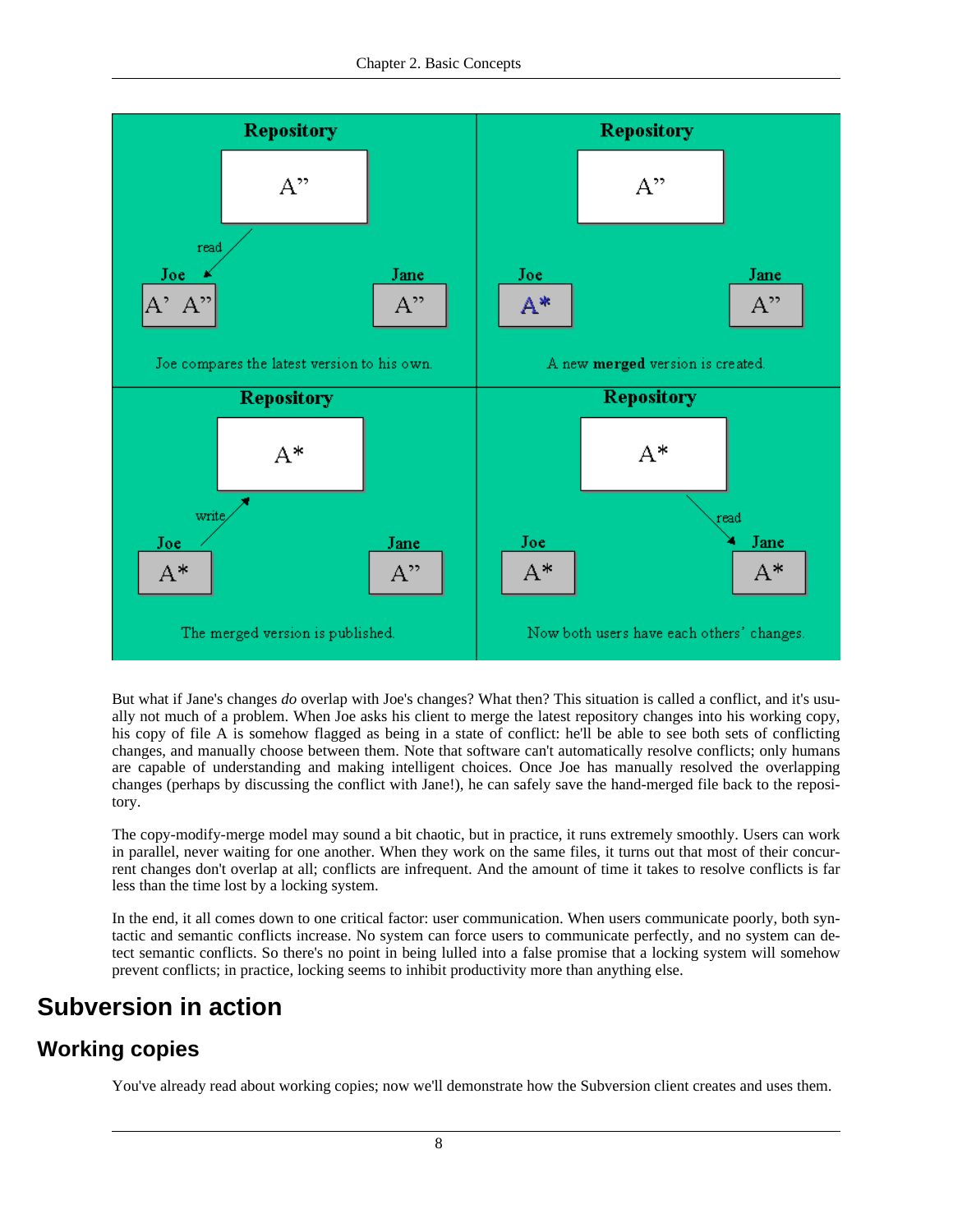A Subversion working copy is an ordinary directory tree on your local system, containing a collection of files. You can edit these files however you wish, and if they're source code files, you can compile your program from them in the usual way. Your working copy is your own private work area: Subversion will never incorporate other people's changes, nor make your own changes available to others, until you explicitly tell it to do so.

After you've made some changes to the files in your working copy and verified that they work properly, Subversion provides you with commands to "publish" your changes to the other people working with you on your project (by writing to the repository). If other people publish their own changes, Subversion provides you with commands to merge those changes into your working directory (by reading from the repository).

A working copy also contains some extra files, created and maintained by Subversion, to help it carry out these commands. In particular, each directory in your working copy contains a subdirectory named .svn, also known as the working copy administrative directory. The files in each administrative directory help Subversion recognize which files contain unpublished changes, and which files are out-of-date with respect to others' work.

A typical Subversion repository often holds the files (or source code) for several projects; usually, each project is a subdirectory in the repository's filesystem tree. In this arrangement, a user's working copy will usually correspond to a particular subtree of the repository.

For example, suppose you have a repository that contains two software projects.



<span id="page-17-0"></span>**Figure 2.6. The repository's filesystem**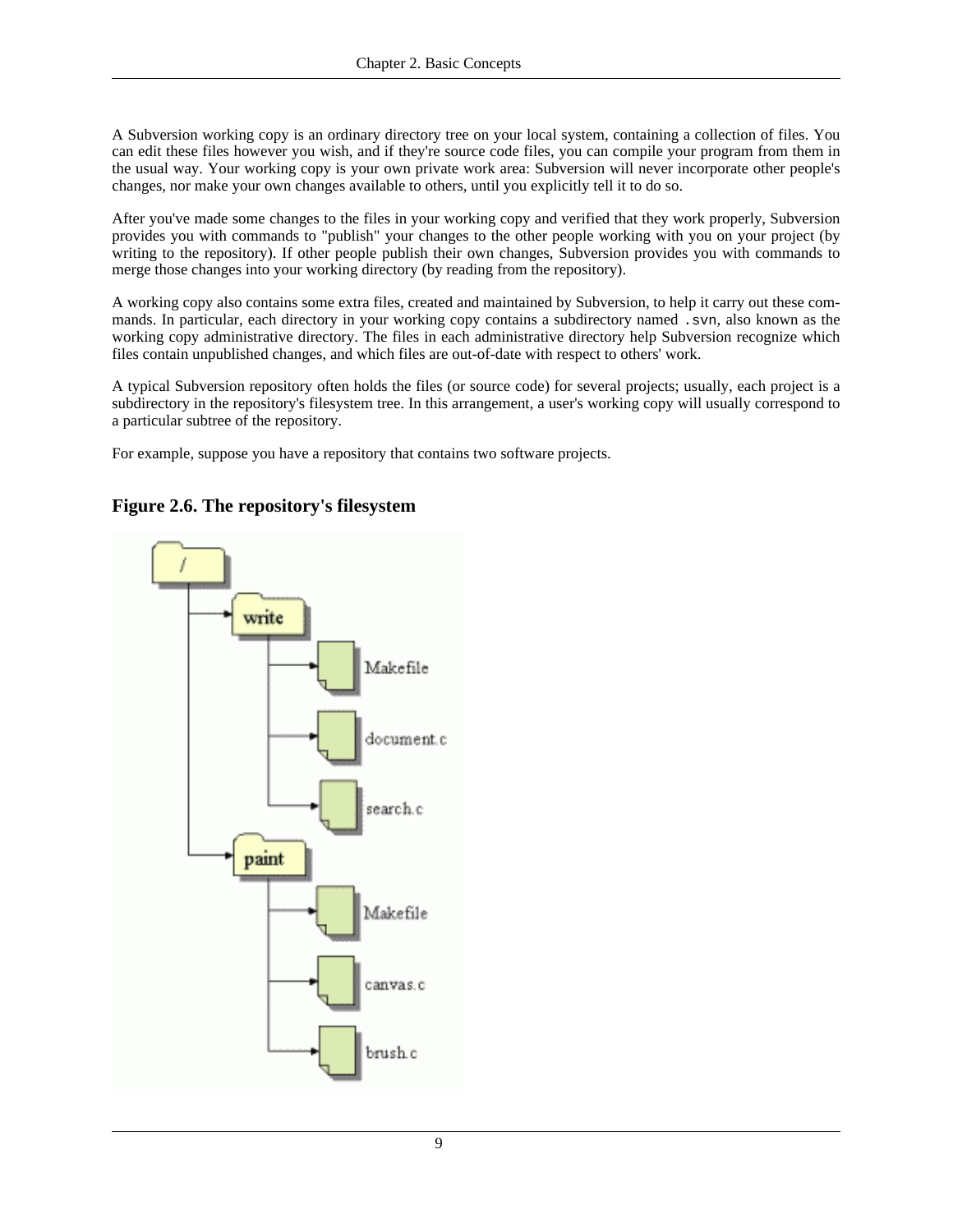In other words, the repository's root directory has two subdirectories: paint and write.

To get a working copy, you must check out some subtree of the repository. (The term "check out" may sound like it has something to do with locking or reserving resources, but it doesn't; it simply creates a private copy of the project for you.) For example, If you check out /write, you will get a working copy like this:

```
$ svn checkout http://svn.example.com/repos/write
A write
A write/Makefile<br>A write/document
  write/document.c
A write/search.c
$ ls -a write
Makefile document.c search.c .svn/
```
Your working copy is a personal copy of the repository's /write directory, with one additional entry—. svn—which holds the extra information needed by Subversion, as mentioned earlier.

Suppose you make changes to search.c. Since the .svn directory remembers the file's modification date and original contents, Subversion can tell that you've changed the file. However, Subversion does not make your changes public until you explicitly tell it to. The act of publishing your changes is more commonly known as committing or (checking in) changes to the repository.

To publish your changes to others, you can use Subversion's **commit** command:

```
$ svn commit search.c
Sending search.c
Transmitting file data..
Committed revision 57.
```
Now your changes to search.c have been committed to the repository; if another user checks out a working copy of /write, they will see your changes in the latest version of the file.

Suppose you have a collaborator, Felix, who checked out a working copy of /write at the same time you did. When you commit your change to search.c, Felix's working copy is left unchanged; Subversion only modifies working directories at the user's request.

To bring his project up to date, Felix can ask Subversion to update his working copy, by using the Subversion **update** command. This will incorporate your changes into his working copy, as well as any others that have been committed since he checked it out.

```
$ pwd
/home/felix/write
$ 1s -a.svn/ Makefile document.c search.c
$ svn update
U search.c
```
<span id="page-18-0"></span>The output from the **svn update** command indicates that Subversion updated the contents of search.c. Note that Felix didn't need to specify which files to update; Subversion uses the information in the .svn directory, and further information in the repository, to decide which files need to be brought up to date.

#### **Revisions**

A **svn commit** operation can publish changes to any number of files and directories as a single atomic transaction. In your working copy, you can change files' contents, create, delete, rename and copy files and directories, and then commit the complete set of changes as a unit.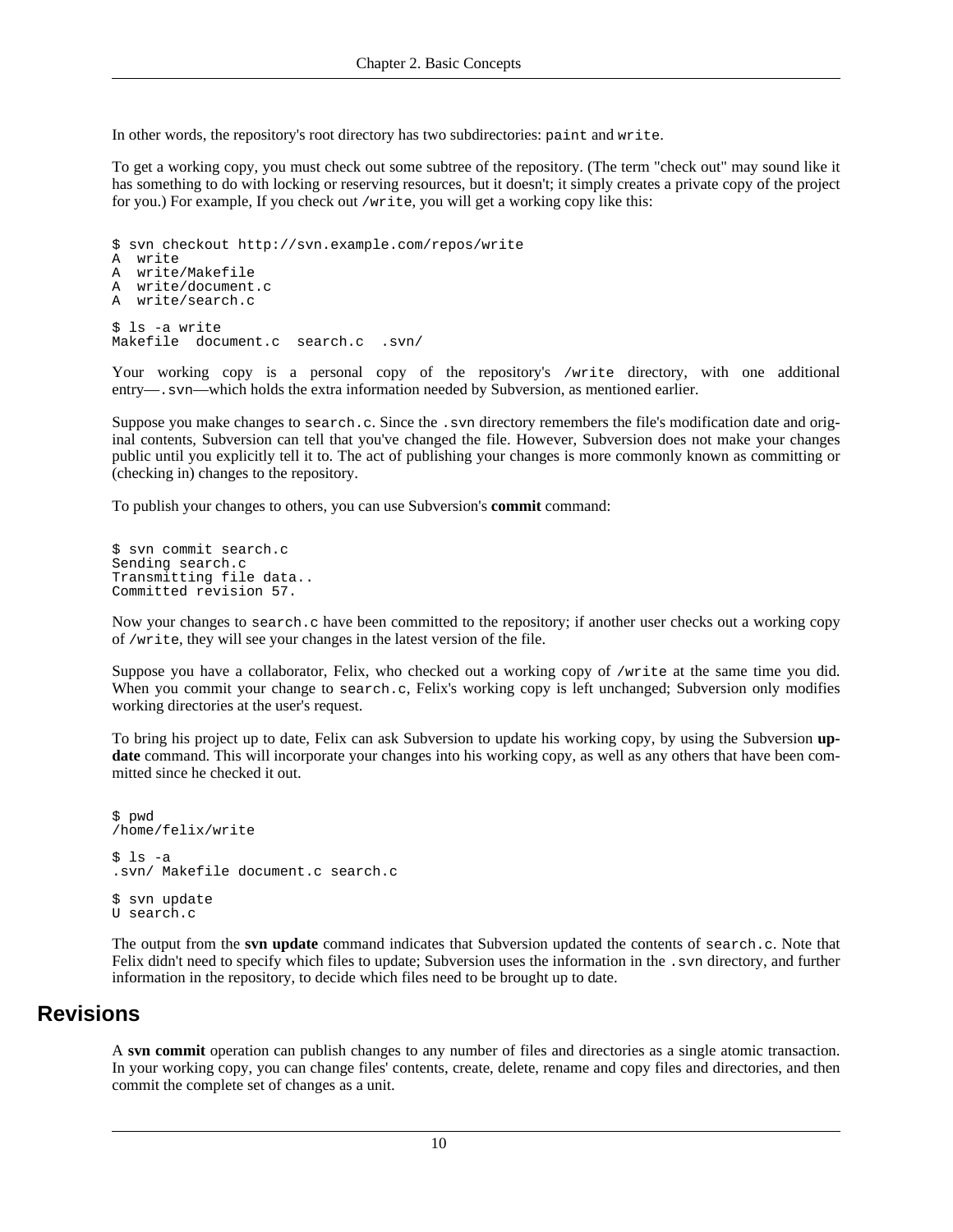In the repository, each commit is treated as an atomic transaction: either all the commit's changes take place, or none of them take place. Subversion tries to retain this atomicity in the face of program crashes, system crashes, network problems, and other users' actions.

Each time the repository accepts a commit, this creates a new state of the filesystem tree, called a revision. Each revision is assigned a unique natural number, one greater than the number of the previous revision. The initial revision of a freshly created repository is numbered zero, and consists of nothing but an empty root directory.

A nice way to visualize the repository is as a series of trees. Imagine an array of revision numbers, starting at 0, stretching from left to right. Each revision number has a filesystem tree hanging below it, and each tree is a snap- "shot" of the way the repository looked after each commit.

#### <span id="page-19-0"></span>**Figure 2.7. The repository**

![](_page_19_Figure_5.jpeg)

#### **Global revision numbers**

Unlike those of many other version control systems, Subversion's revision numbers apply to *entire trees*, not individual files. Each revision number selects an entire tree, a particular state of the repository after some committed change. Another way to think about it is that revision N represents the state of the repository filesystem after the Nth commit. When a Subversion user talks about "revision 5 of foo.c", they really mean "foo.c as it appears in revision 5.'' Notice that in general, revisions N and M of a file do *not* necessarily differ! Because CVS uses per-file revisions numbers, CVS users might want to look at Appendix A, "SVN for CVS Users", for more details.

It's important to note that working copies do not always correspond to any single revision in the repository; they may contain files from several different revisions. For example, suppose you check out a working copy from a repository whose most recent revision is 4:

```
write/Makefile:4
      document.c:4
      search.c:4
```
At the moment, this working directory corresponds exactly to revision 4 in the repository. However, suppose you make a change to search.c, and commit that change. Assuming no other commits have taken place, your commit will create revision 5 of the repository, and your working copy will now look like this:

```
write/Makefile:4
      document.c:4
```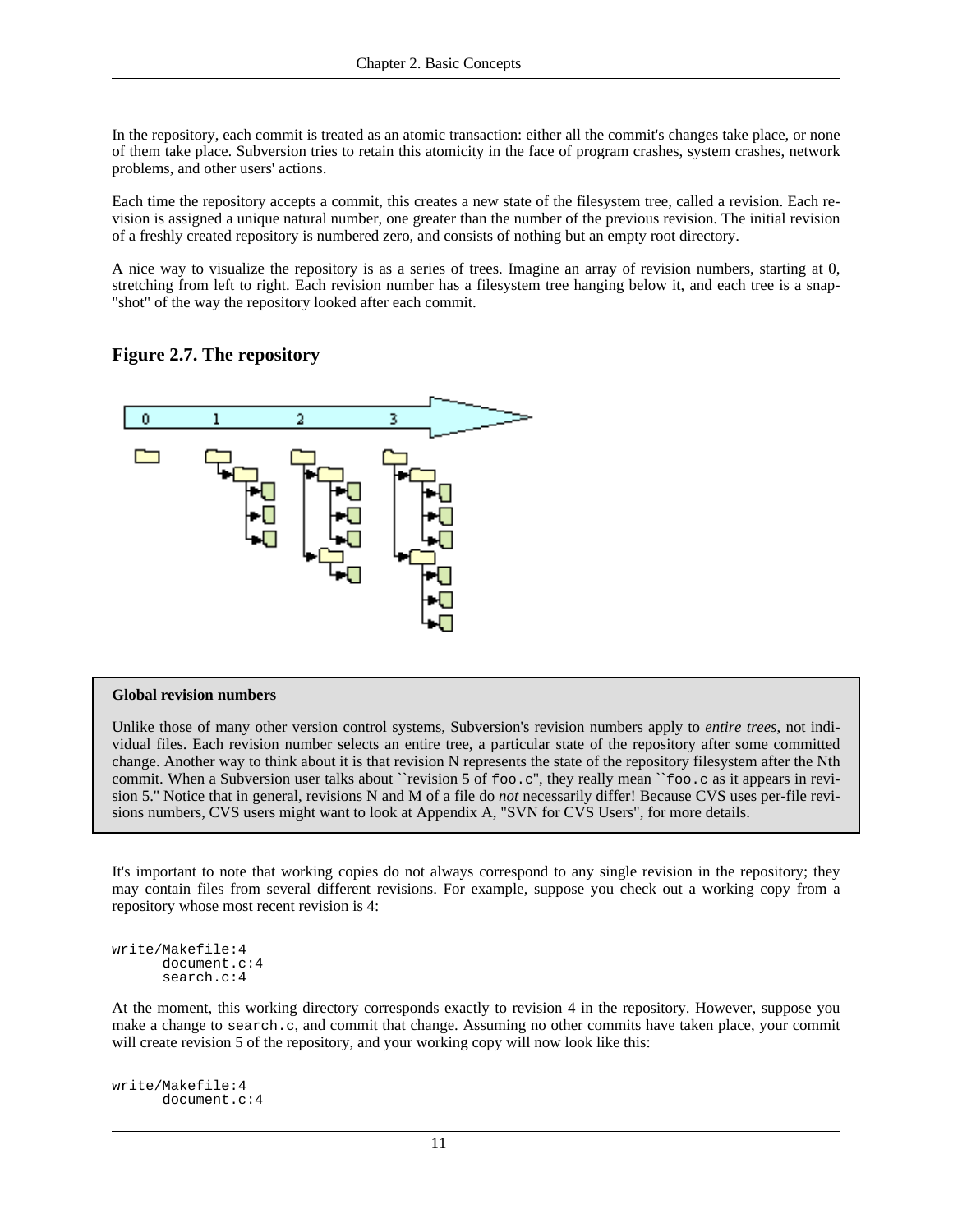```
search.c:5
```
Suppose that, at this point, Felix commits a change to document.c, creating revision 6. If you use **svn update** to bring your working copy up to date, then it will look like this:

```
write/Makefile:6
      document.c:6
      search.c:6
```
<span id="page-20-0"></span>Felix's changes to document.c will appear in your working copy, and your change will still be present in search.c. In this example, the text of Makefile is identical in revisions 4, 5, and 6, but Subversion will mark your working copy of Makefile with revision 6 to indicate that it is still current. So, after you do a clean update at the top of your working copy, it will generally correspond to exactly one revision in the repository.

#### **How working copies track the repository**

For each file in a working directory, Subversion records two essential pieces of information in the .svn/ administrative area:

- what revision your working file is based on (this is called the file's working revision), and
- a timestamp recording when the local copy was last updated by the repository.

Given this information, by talking to the repository, Subversion can tell which of the following four states a working file is in:

| Unchanged, and current | The file is unchanged in the working directory, and no changes to that file have been<br>committed to the repository since its working revision. A svn commit of the file will<br>do nothing, and a svn update of the file will do nothing.                                                                                                                                                      |
|------------------------|--------------------------------------------------------------------------------------------------------------------------------------------------------------------------------------------------------------------------------------------------------------------------------------------------------------------------------------------------------------------------------------------------|
|                        | Locally changed, and current The file has been changed in the working directory, and no changes to that file have<br>been committed to the repository since its base revision. There are local changes that<br>have not been committed to the repository, thus a <b>syn commit</b> of the file will succeed<br>in publishing your changes, and a svn update of the file will do nothing.         |
|                        | Unchanged, and out-of-date The file has not been changed in the working directory, but it has been changed in the<br>repository. The file should eventually be updated, to make it current with the public<br>revision. A svn commit of the file will do nothing, and a svn update of the file fold<br>the latest changes into your working copy.                                                |
|                        | Locally changed, and out-of-date file has been changed both in the working directory, and in the repository. A syn<br><b>commit</b> of the file will fail with an "out-of-date" error. The file should be updated<br>first; a svn update command will attempt to merge the public changes with the local<br>changes. If Subversion can't complete the merge in a plausible way automatically, it |

<span id="page-20-1"></span>This may sound like a lot to keep track of, but as you will learn in a later chapter, the **svn status** command will show you the state of any item in your working copy.

### **Summary**

We've covered a number of fundamental Subversion concepts in this chapter:

• We've introduced the notions of the central repository, the client working copy, and the array of repository revi-

leaves it to the user to resolve the conflict.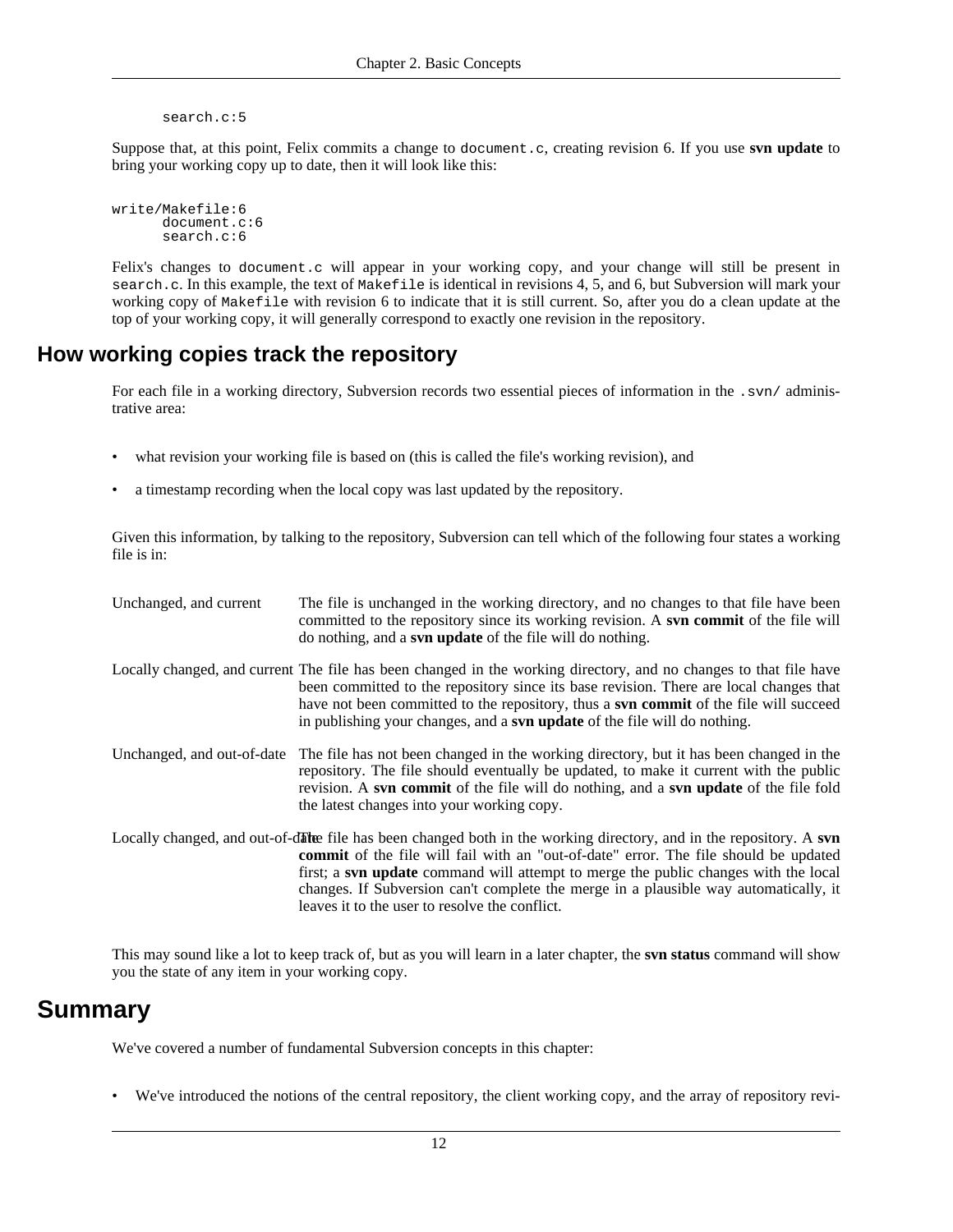sion trees.

- We've seen some simple examples of how two collaborators can use Subversion to publish and receive changes from one another, using the 'copy-modify-merge' model.
- We've talked a bit about the way Subversion tracks and manages information in a working copy.

At this point, you should have a good idea of how Subversion works in the most general sense. Armed with this knowledge, you should now be ready to jump into the next chapter, which is a detailed tour of Subversion's commands and features.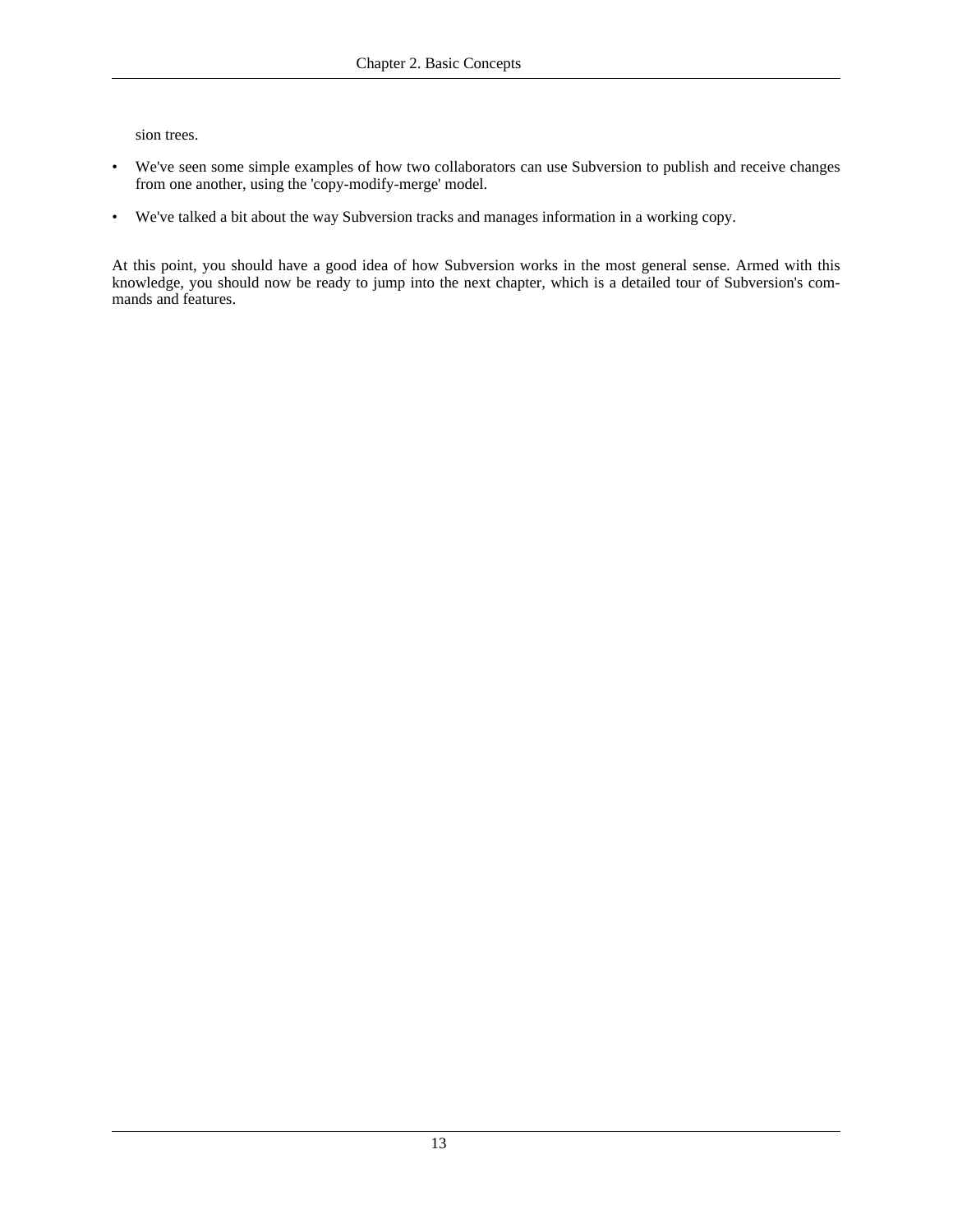# **Chapter 3. Guided Tour**

Now we will go into the details of using Subversion in your day to day work. By the time you reach the end of this chapter, you will be able to perform almost all the tasks you need to use Subversion in a normal day's work. You'll start with an initial checkout of your code, and walk through making changes and examining those changes. You'll also see how to bring changes made by others into your working copy, examine them, and work through any conflicts that might arise.

<span id="page-22-0"></span>Note that this chapter is not meant to be an exhaustive list of all Subversion's commands—rather, it's a conversational introduction to the most common Subversion tasks you'll encounter. For a complete reference of all commands, see [Chapter 8](#page--1-0).

## **Help!**

<span id="page-22-1"></span>Before reading on, here is the most important command you'll ever need when using Subversion: **svn help**. The Subversion command-line client tries to be self-documenting—at any time, a quick **svn help <subcommand>** will describe the syntax, switches, and behavior of the **subcommand**.

### **Import**

<span id="page-22-2"></span>**svn import** is used to import a new project into a Subversion repository. While this is most likely the very first thing you will do when you set up your Subversion server, it's not something that happens very often. For a detailed description of import, see [Chapter 5](#page--1-0).

## **Initial Checkout**

Most of the time, you will start using a Subversion repository by doing a checkout of your project. "Checking out" will provide you with a local copy of the HEAD (latest revision) of the Subversion repository that you specify on the command line.

```
$ svn co http://svn.collab.net/repos/svn/trunk
```
- A trunk/subversion.dsw
- A trunk/svn\_check.dsp
- A trunk/COMMITTERS
- A trunk/configure.in<br>A trunk/IDEAS
- trunk/IDEAS …

Checked out revision 2499.

#### **Repository Layout**

If you're wondering what trunk is all about in the above URL, it's part of the way that we recommend you lay out your Subversion repository. That is, when you create a new Subversion repository, you should make three top-level directories: tru[nk](#page--1-0), tags, and branches. This may seem a little odd at the moment, but we'll talk a lot more about these in [Chapter](#page--1-0) 5.

Although the above example checks out the trunk directory, you can just as easily checkout any deep subdirectory of a repository by specifying the subdirectory in the checkout URL:

```
$ svn co http://svn.collab.net/repos/svn/trunk/doc/book/tools
A tools/readme-dblite.html<br>A tools/fo-stylesheet.xsl
  tools/fo-stylesheet.xsl
A tools/svnbook.el
A tools/dtd
```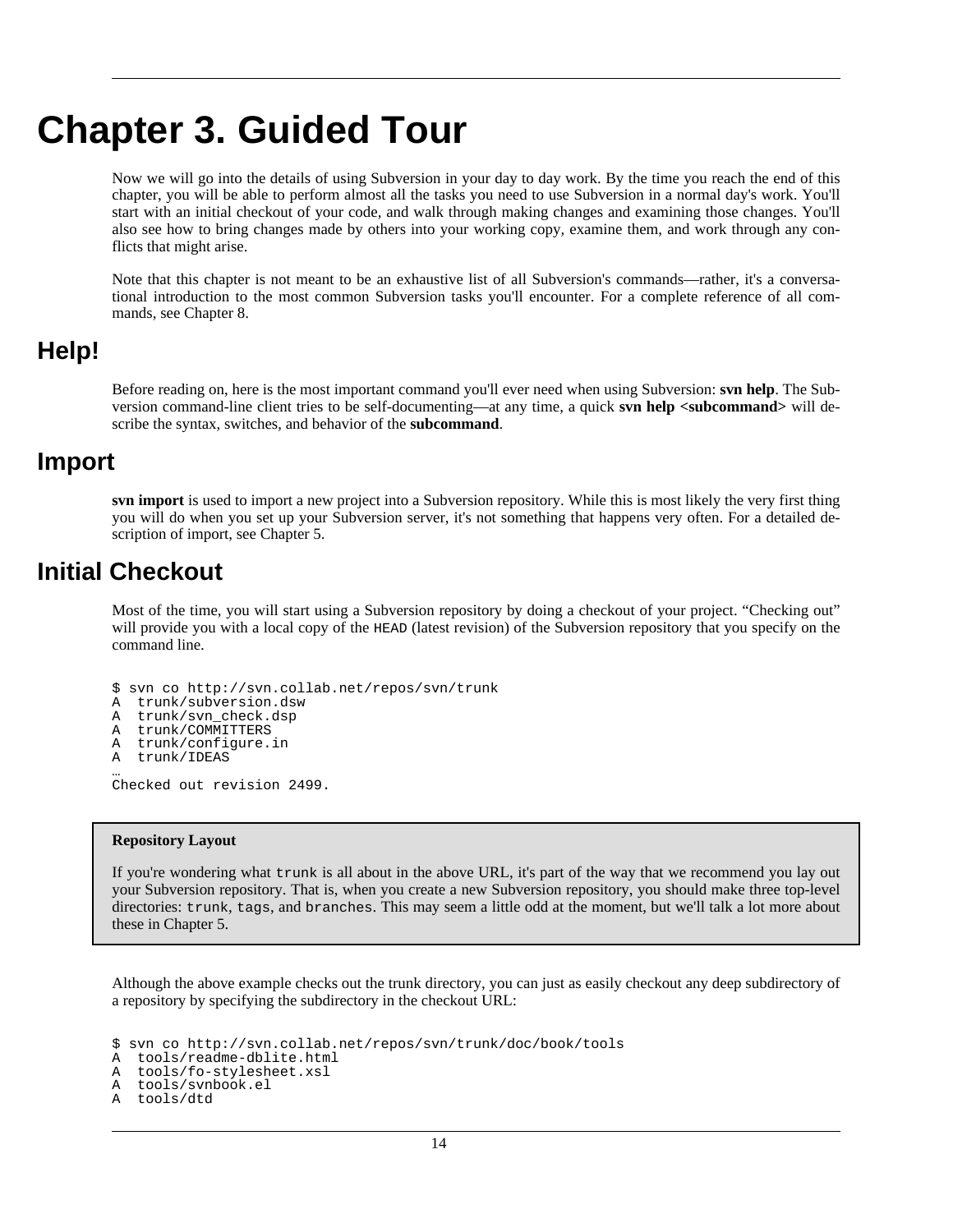A tools/dtd/dblite.dtd

… Checked out revision 3678.

Since Subversion uses a "copy-modify-merge" model instead of "lock-modify-unlock," (See [Chapter 2](#page--1-0)) you're now ready to start making changes to the files that you've checked out, known collectively as your working copy. You can even delete the entire working copy and forget about it—there's no need to notify the Subversion server unless you're ready to check in changes, a new file, or even a directory.

#### **What's with the .svn directory?**

Every directory in a working copy contains an administrative area, a subdirectory named .svn. Usually, directory listing commands won't show this subdirectory, but it is nevertheless an important directory. Whatever you do, don't delete or change anything in the administrative area! Subversion depends on it to manage your working copy.

While you can certainly check out a working copy with the url of the repository as the only argument, you can also specify a directory after your repository url. This places your working copy into the new directory that you name. For example:

```
$ svn co http://svn.collab.net/repos/svn/trunk subv
A subv/subversion.dsw
A subv/svn_check.dsp
A subv/COMMITTERS
A subv/configure.in<br>A subv/IDEAS
  subv/IDEAS
…
```
<span id="page-23-0"></span>That will place your working copy in a directory named subv instead of a directory named trunk as was the case above.

## **Basic Workcycle**

Subversion has numerous features, options, bells and whistles, but on a day-to-day basis, odds are that you will only use a few of them. In this section we'll run through the most common things that you might find yourself doing with Subversion in the course of a day's work.

The typical work cycle looks like this

Checked out revision 2499.

- Update your working copy
- Make changes
- Examine your changes
- Merge others' changes
- <span id="page-23-1"></span>• Commit your changes

### **Update Your Working Copy**

When working on a project with a team, you'll want to update your working copy: that is, receive any changes from other developers on the project. **svn update** brings your working copy in sync with the latest revision in the repository.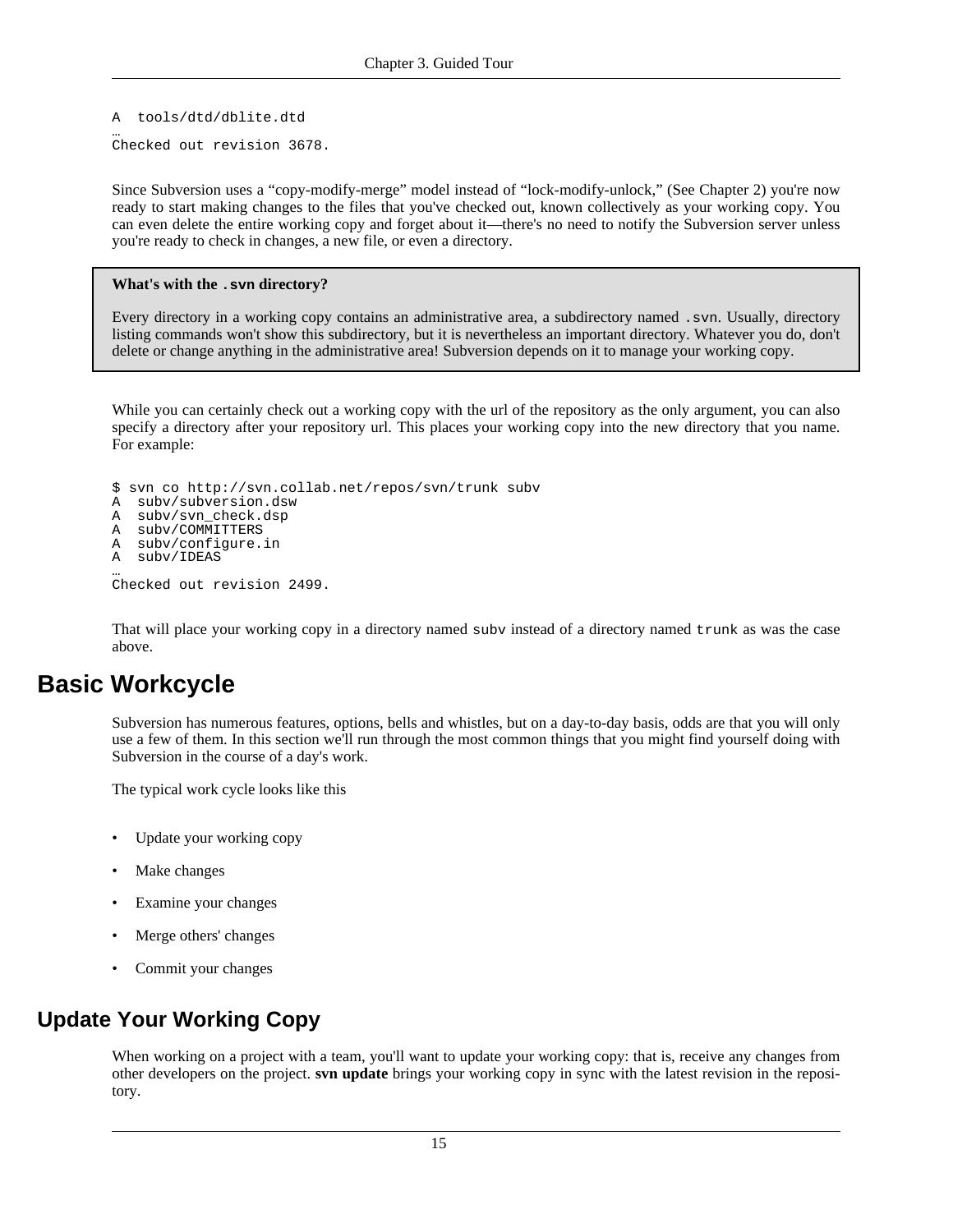\$ svn up<br>U./foo U ./foo.c<br>U ./bar.c ./bar.c Updated to revision 2.

In this case, someone else checked in modifications to both  $f \circ \circ \circ$  and bar.c since the last time you updated, and Subversion has updated your working copy to include those changes.

Let's examine the output of **svn update** a bit more. When the server sends changes to your working copy, a letter code is displayed next to each item to let you know what actions Subversion performed to bring your working copy up to date:

U foo File foo was Updated (received changes from the server). A foo File or directory foo was Added to your working copy. D foo File or directory foo was Deleted from your working copy. R foo File or directory foo was Replaced in your working copy; that is, foo was deleted, and a new item with the same name was added. While they may have the same name, the repository considers them to be distinct objects with distinct histories. G foo File foo received new changes from the repository, but your local copy of the file had changes that you made. The changes did not intersect, however, so Subversion has merged the repository's changes into the file without a problem. C foo File foo received Conflicting changes from the server. The changes from the server directly overlap your own changes to the file. No need to panic, though. This overlap needs to be resolved by a human (you); we discuss this situation later in this chapter.

#### **Make Changes to Your Working Copy**

<span id="page-24-0"></span>Now you can to get to work and make changes in your working copy. It's usually most convenient to create a "task" for yourself, such as writing a new feature, fixing a bug, etc. The Subversion commands that you will use here are **svn add**, **svn delete**, **svn copy**, and **svn move**. However, if you are merely editing a file (or files) that is already in Subversion, you may not need to use any of these commands until you commit.

#### **Changes you can make to your working copy:**

| File changes | This is the simplest sort of change. Unlike other version control systems, you don't<br>need to tell Subversion that you intend to change a file; just make your changes. Sub-<br>version will be able to automatically detect which files have been changed.                  |
|--------------|--------------------------------------------------------------------------------------------------------------------------------------------------------------------------------------------------------------------------------------------------------------------------------|
| Tree changes | You can ask Subversion to "mark" files and directories for scheduled removal, addi-<br>tion, copying, or moving. While these changes may take place immediately in your<br>working copy, no additions or removals will happen in the repository until you decide<br>to commit. |

To make file changes, just use your text editor, word processor, or graphics program—whatever tool you would normally use. A file needn't be in text-format; Subversion handles binary files just as easily as it handles text file (and just as efficiently too).

Here is an overview of the four Subversion subcommands that you'll use most often to make tree changes (we'll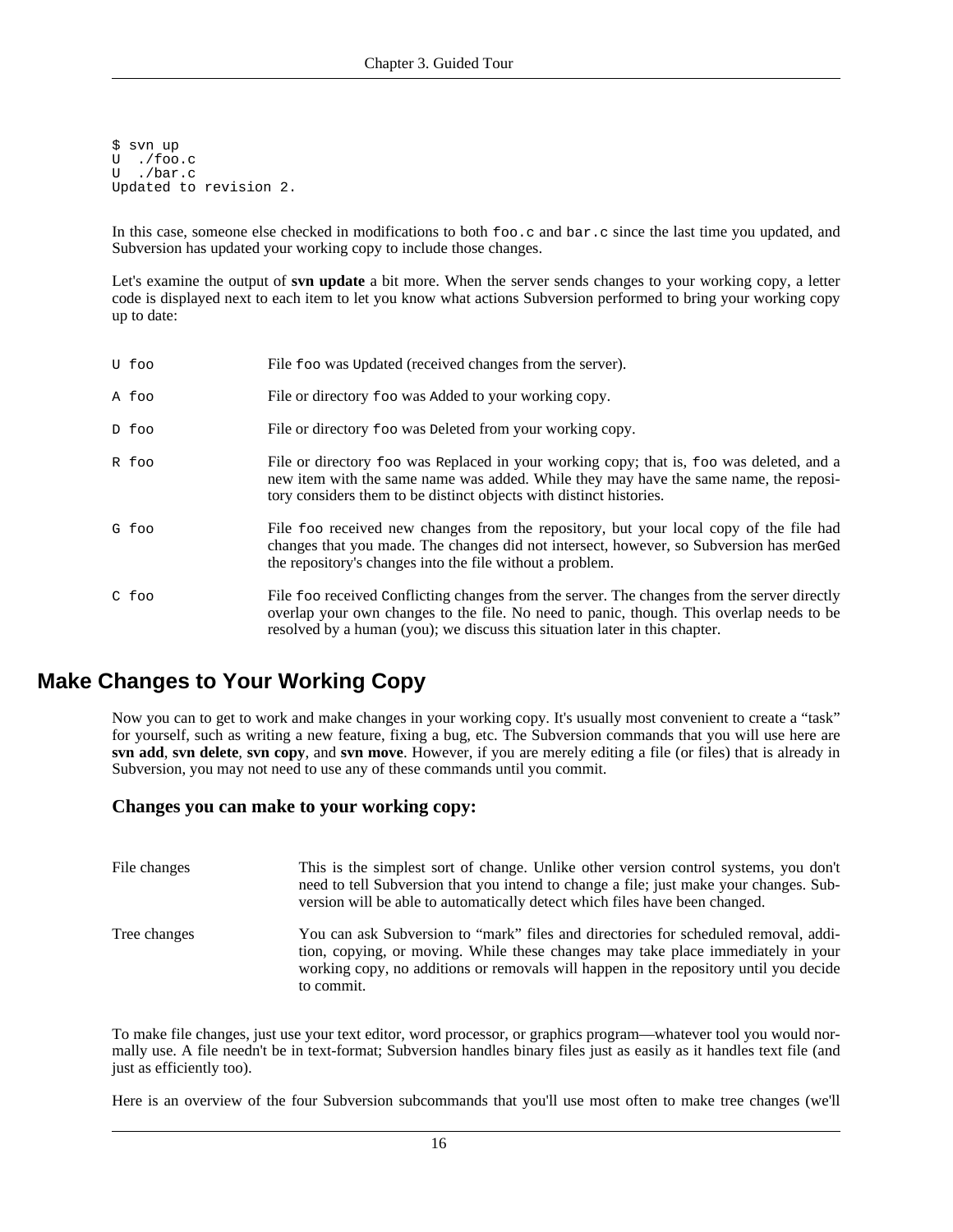cover **svn import** and **svn mkdir** later).

| syn add foo      | Schedule foo to be added to the repository. When you next commit, foo will become a<br>permanent child of its parent directory. Note that if foo is a directory, only the directory<br>itself will be scheduled for addition. If you want to add its contents as well, pass the -<br>-recursive $(-r)$ switch.                                                          |
|------------------|-------------------------------------------------------------------------------------------------------------------------------------------------------------------------------------------------------------------------------------------------------------------------------------------------------------------------------------------------------------------------|
| syn delete foo   | Schedule foo to be deleted from the repository. If foo is a file, it is immediately deleted<br>from your working copy—but it can be recovered with svn revert (discussed later). If<br>foo is a directory, it is not deleted, but Subversion schedules it for deletion. When you<br>commit your changes, foo will be removed from your working copy and the repository. |
| syn copy foo bar | Create new item bar as a duplicate of foo. bar is automatically scheduled for addition.<br>When bar is added to the repository on the next commit, its copy-history is recorded (as<br>having originally come from foo.)                                                                                                                                                |
| syn move foo bar | This command is exactly the same as running svn cp foo bar; svn rm foo. That is, bar<br>is scheduled for addition as a copy of foo, and foo is scheduled for removal.                                                                                                                                                                                                   |

#### **Changing the repository without committing**

Earlier in this chapter, we said that you have to commit any changes that you make in order for the repository to reflect these changes. That's not entirely true—there *are* some use-cases that immediately commit tree changes to the repository. This only happens when a subcommand is operating directly on a URL, rather than on a working-copy path. (In particular, specific uses of **svn mkdir**, **svn cp**, **svn mv**, and **svn rm** can work with URLs).

<span id="page-25-0"></span>URL operations behave in this manner because commands that operate on a working copy can use the working copy as a sort of "staging area" to set up your changes before committing them to the repository. Commands that operate on URLs don't have this luxury, so when you operate directly on a URL, any of the above actions represent an immediate commit.

### **Examine Your Changes**

#### **svn status**

Once you've finished making changes, you need to commit them to the repository, but before you do so, it's usually a good idea to take a look at exactly what you've changed. By examining your changes before you commit, you can not only make a more accurate log message, but you may discover that you've inadvertently changed a file, and this gives you a chance to revert those changes before committing. You can see exactly what changes you've made by using **svn status**, **svn diff**, and **svn revert** to find out what files have changed where and possibly remove these changes.

Subversion has been optimized to help you with this task, and is able to do many things without communicating with the repository. In particular, your working copy contains a secret cached "pristine" copy of each version controlled file within the .svn area. Because of this, Subversion can quickly show you how your working files have changed, or even allow you to undo your changes without contacting the repository.

You'll probably use the **svn status** command more than any other Subversion command.

in which you delete it.

#### **CVS Users note**

ing ever update to see what enanges you verhall to your working copy, syn status will give you all the information you need regarding what has changed in your working copy—without accessing the You're probably used to using **cvs update** to see what changes you've made to your working copy. **svn status** will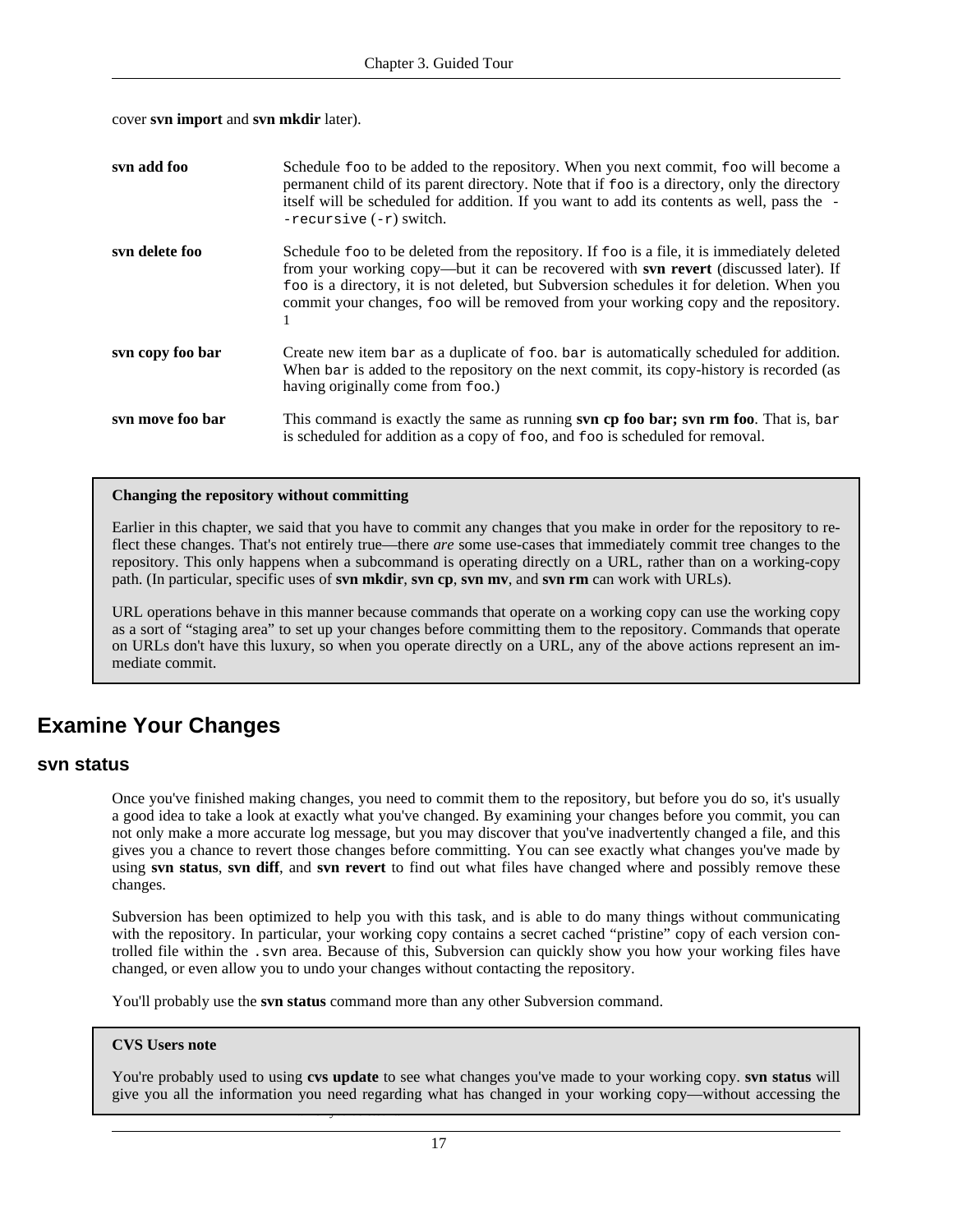#### repository.

In Subversion, **update** does just that—it updates your working copy with any changes committed to the repository since the last time you've updated your working copy. You'll have to break the habit of using the **update** command to see what local modifications you've made.

If you run **svn status** at the top of your working copy with no arguments, it will detect all file and tree changes you've made. This example is designed to show all the different status codes that **svn status** can return. Note that the text in [] is not printed by **svn status**.

|                               |                             | \$ svn status      |                                                             |
|-------------------------------|-----------------------------|--------------------|-------------------------------------------------------------|
|                               | $\mathbf{L}_{\mathrm{max}}$ | $.$ /abc.c         | [svn has a lock in its .svn directory for abc.c]            |
| M                             |                             | ./bar.c            | [the content in bar.c has local modifications]              |
|                               |                             | M./baz.c           | [baz.c has property but no content modifications]           |
|                               |                             | $?$ ./foo.o        | [syn doesn't manage foo.o]                                  |
| $\mathbf{1}$ and $\mathbf{1}$ |                             | $./$ foo.c         | [svn knows foo.c but a non-svn program deleted it]          |
| $\thicksim$                   |                             | ./qux              | [versioned as dir, but is file, or vice versa]              |
| $A +$                         |                             | ./moved_dir        | [added with history of where it came from]                  |
| $M +$                         |                             | ./moved dir/README | [added with history and has local modifications]            |
| $\mathbf{D}$                  |                             | ./stuff/fish.c     | [this file is scheduled for deletion]                       |
| $\mathbb A$                   |                             |                    | ./stuff/things/bloo.h [this file is scheduled for addition] |

In this output format **svn status** prints four columns of characters followed by several whitespace characters followed by a file or directory name. The first column tells the status of a file or directory and/or its contents. The codes printed here are:

| file_or_dir         | The file or directory has not been added or deleted, nor have file_or_dir's contents<br>been modified if it is a file. This line is printed only if you use svn status -v                                                                                                                                                                                                                                                                                                        |
|---------------------|----------------------------------------------------------------------------------------------------------------------------------------------------------------------------------------------------------------------------------------------------------------------------------------------------------------------------------------------------------------------------------------------------------------------------------------------------------------------------------|
| A file or dir       | The file or directory $file\_or\_dir$ has been scheduled for addition into the reposi-<br>tory.                                                                                                                                                                                                                                                                                                                                                                                  |
| M file              | The contents of file file have been modified.                                                                                                                                                                                                                                                                                                                                                                                                                                    |
| D file_or_dir       | The file or directory file_or_dir has been scheduled for deletion from the reposi-<br>tory.                                                                                                                                                                                                                                                                                                                                                                                      |
| ? file_or_dir       | The file or directory file_or_dir is not under version control. You can silence the<br>question marks by either passing the $-$ quiet $(-q)$ switch to svn status, or by setting<br>the syn: ignore property on the parent directory.                                                                                                                                                                                                                                            |
|                     | By default, svn status ignores files matching the regular expressions $\star$ .o, $\star$ .lo,<br>*.la, #*#, *.rej, *~, and .#*. If you want additional files ignored, set the<br>svn: ignore property on the parent directory. If you want to see the status of all the<br>files in the repository regardless of svn status and svn:ignore's regular expressions,<br>then use the --no-ignore command line option. See the section called "svn:ignore"<br>for more information. |
| ! file_or_dir       | The file or directory $file\_or\_dir$ is under version control but is missing from the<br>working copy. This happens if the file or directory is removed using a non-Subversion<br>command. A quick svn up or svn revert file_or_dir will restore the missing file from<br>its cached pristine copy (directories must be refetched from the repository since the<br>pristine copies are kept <i>inside</i> of the directory.                                                     |
| $~\sim$ file_or_dir | The file or directory $file\_or\_dir$ is in the repository as one kind of object, but<br>what's actually in your working copy is some other kind. For example, Subversion<br>might have a file in the repository, but you removed the file and created a directory in                                                                                                                                                                                                            |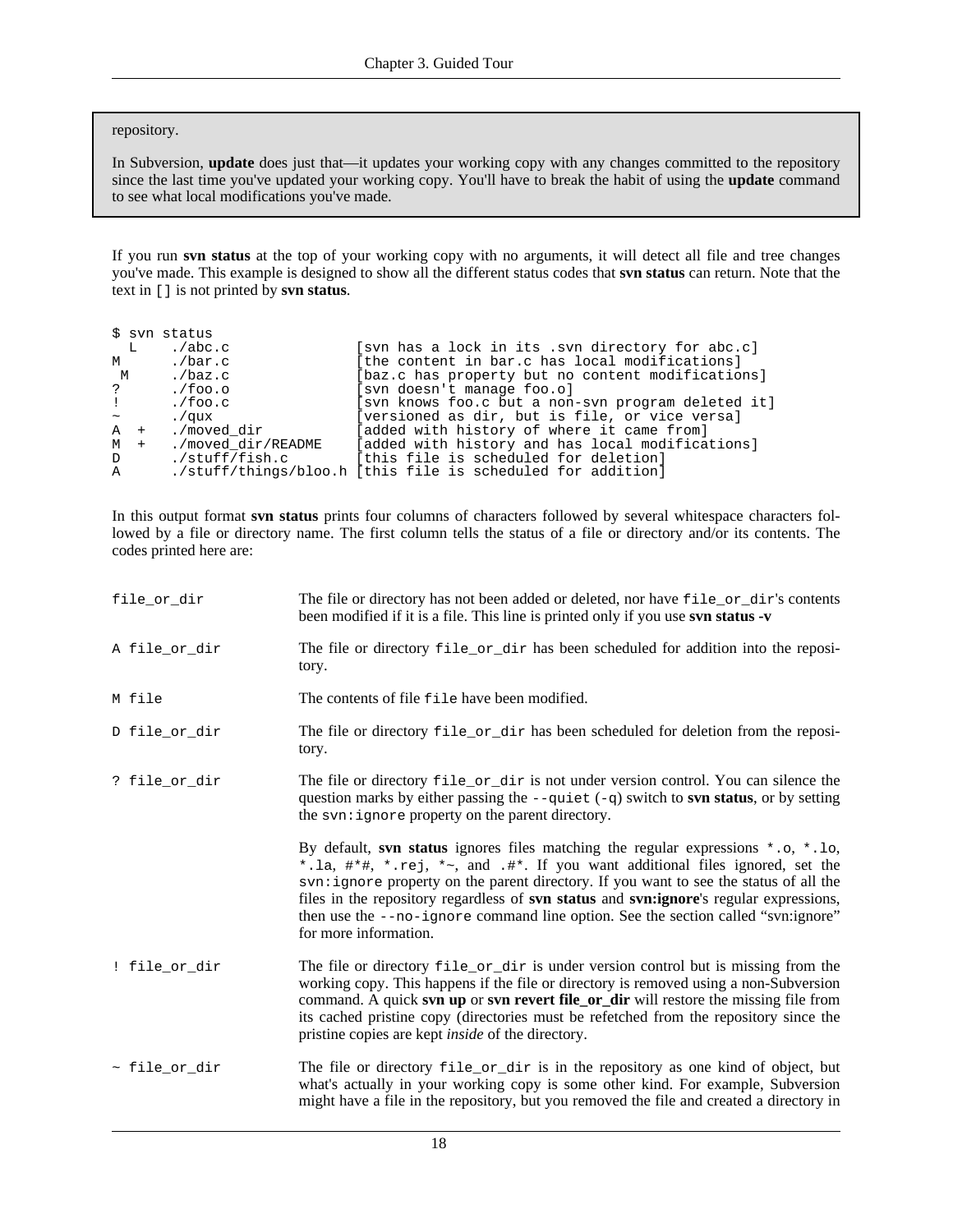its place, without using the **svn delete** nor **svn add** commands.

The second column tells the status of a file or directory's properties. If an M appears in the second column, then the properties have been modified, otherwise a whitespace will be printed.

The third column will only show whitespace or an L which means that Subversion has locked the item in the. svn working area. You will see an L if you run **svn status** in a directory where an **svn commit** is in progress—perhaps when you are editing the log message. If Subversion is not running, then presumably Subversion was forcibly quit or died and the lock needs to be cleaned up by running **svn cleanup** (more about that later in this chapter). Locks typically appear if a Subversion command is interrupted before completion.

The fourth column will only show whitespace or a + which means that the file or directory is scheduled to be added or modified with additional attached history. This typically happens when you **svn move** or **svn copy** a file or directory. If you see A +, this means the item is scheduled for addition-with-history. It could be a file, or the root of a copied directory. "+" means the item is part of a subtree scheduled for addition-with-history, i.e. som <sup>+"</sup> means the item is part of a subtree scheduled for addition-with-history, i.e. some parent got copied, and it's just coming along for the ride.  $M +$  means the item is part of a subtree scheduled for additionwith-history, *and* it has local modifications. When you commit, first the parent will be added-with-history (copied), which means this file will automatically exist in the copy. Then the local modifications will be uploaded into the copy.

If you pass a specific path to **svn status**, it gives you information about that item alone:

\$ svn status stuff/fish.c D stuff/fish.c

**svn status** also has a --verbose (-v) switch, which will show you the status of *every* item in your working copy, even if it has not been changed in your working copy:

|          |  | \$ syn status --verbose |    |       |                       |
|----------|--|-------------------------|----|-------|-----------------------|
| M        |  | 44                      | 23 | sally | ./README              |
|          |  | 44                      | 30 | sally | ./INSTALL             |
| M        |  | 44                      | 20 | harry | ./ $bar.c$            |
|          |  | 44                      | 18 | ira   | ./stuff               |
|          |  | 44                      | 35 | harry | ./stuff/trout.c       |
| D        |  | 44                      | 19 | ira   | ./stuff/fish.c        |
|          |  | 44                      | 21 | sally | ./stuff/things        |
| $\Delta$ |  | $\Omega$                | ?  | ာ     | ./stuff/things/bloo.h |
|          |  | 44                      | 36 | harry | ./stuff/things/qloo.c |

This is the "long form" output of **svn status**. The first column remains same, but the second column shows the working-revision of the item. The third and fourth columns show the revision in which the item last changed, and who changed it.

None of the above invocations to **svn status** contact the repository, they work only locally by comparing the metadata in the .svn directory with the working copy.

Finally, there is the  $-$ -show-updates  $(-u)$  switch, which contacts the repository and adds information about things that are out-of-date:

|   | \$ syn status --show-updates --verbose |    |     |       |                       |
|---|----------------------------------------|----|-----|-------|-----------------------|
| M | *                                      | 44 | 23  | sally | ./README              |
| M |                                        | 44 | 20  | harry | ./bar.c               |
|   | $\ast$                                 | 44 | 35  | harry | ./stuff/trout.c       |
| D |                                        | 44 | 1 9 | ira   | $./$ stuff/fish.c     |
| Α |                                        |    |     |       | ./stuff/things/bloo.h |

Notice the two asterisks: if you were to run **svn update** at this point, you would receive changes toREADME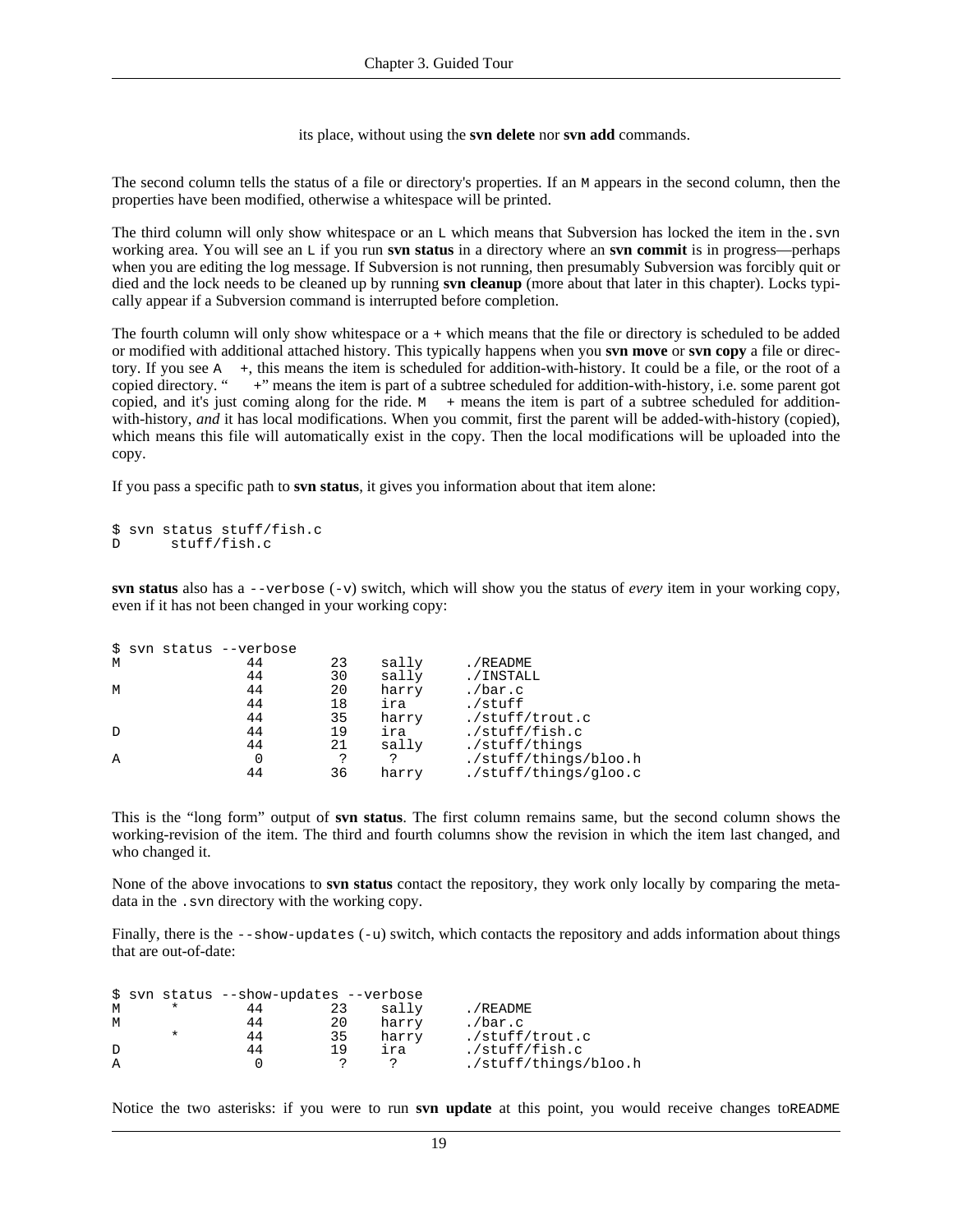trout.c. This tells you some very useful information—you'll need to update and get the server-changes onREADME before you commit, or the repository will reject your commit for being out-of-date. (More on this subject later).

#### **svn diff**

Another way to examine your changes is with the **svn diff** command. You can find out *exactly* how you've modified things by running **svn diff** with no arguments, which prints out file changes in unified diff format:

\$ svn diff Index: ./bar.c =================================================================== --- ./bar.c +++ ./bar.c Mon Jul 15 17:58:18 2002 @@ -1,7 +1,12 @@ +#include <sys/types.h> +#include <sys/stat.h> +#include <unistd.h> + +#include <stdio.h> int main(void) { - printf("Sixty-four slices of American Cheese...\n");  $printf("Sixty-five slices of American Cheese...\\n");$ return 0; } Index: ./README =================================================================== --- ./README +++ ./README Mon Jul 15 17:58:18 2002 @@ -193,3 +193,4 @@ +Note to self: pick up laundry. Index: ./stuff/fish.c =================================================================== --- ./stuff/fish.c +++ ./stuff/fish.c Mon Jul 15 17:58:18 2002 -Welcome to the file known as 'fish'. -Information on fish will be here soon. Index: ./stuff/things/bloo.h =================================================================== --- ./stuff/things/bloo.h +++ ./stuff/things/bloo.h Mon Jul 15 17:58:18 2002 +Here is a new file to describe +things about bloo.

The **svn diff** command produces this output by comparing your working files against the cached "pristine" copies within the .svn area. Files scheduled for addition are displayed as all added-text, and files scheduled for deletion are displayed as all deleted text.

Output is displayed in unified diff format. That is, removed lines are prefaced with a - and added lines are prefaced with a +. **svn diff** also prints filename and offset information useful to the **patch** program, so you can generate "patches" by redirecting the diff output to a file:

\$ svn diff > patchfile

You could, for example, email the patchfile to another developer for review or testing prior to commit.

#### **svn revert**

Now suppose you see the above diff output, and realize that your changes to README are a mistake; perhaps you accidentally typed that text into the wrong file in your editor.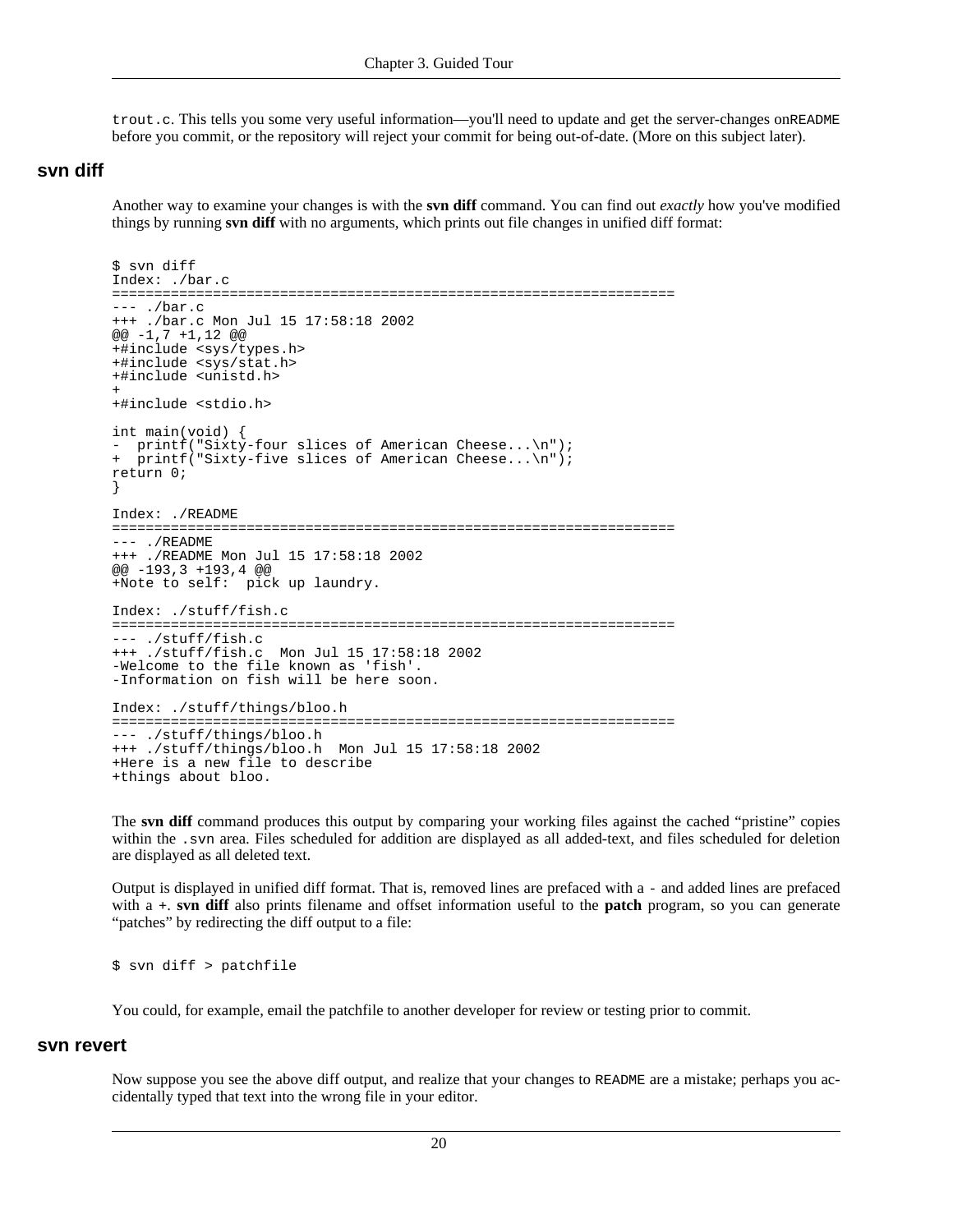This is a perfect opportunity to use **svn revert**.

\$ svn revert README Reverted ./README

Subversion reverts the file to its pre-modified state by overwriting it with the cached "pristine" copy from the .svn area. But also note that **svn revert** can undo *any* scheduled operations—for example, you might decide that you don't want to add a new file after all:

```
$ svn status foo
      ? foo
$ svn add foo
A foo
$ svn revert foo
Reverted foo
$ svn status foo
? foo
```
Or perhaps you mistakenly removed a file from version control:

```
$ svn status README
       README
$ svn delete README<br>DREADME
           D README
$ svn revert README
Reverted README
$ svn status README
        README
```
#### **Look Ma! No Network!**

All three of these commands (**svn status**, **svn diff**, and **svn revert**) can be used without any network access (except for the --show-updates (-u) switch to status). This makes it easy to manage your changes-in-progress when you find yourself somewhere without a network connection (e.g. traveling on an airplane, riding on a commuter train, etc.).

Subversion manages this by keeping private caches of pristine versions of each versioned file inside of the .svn administrative areas. This allows Subversion to report—and revert—local modifications to those files *without network access*. CVS keeps no such cache, and as a result has to use the network layer for practically everything. This cache (called the "text-base") also allows Subversion to, during a commit, send the user's local modifications to the server as a compressed delta against the pristine version. Since at commit time CVS has only the user's edited version of a file, it has to send the *entire file* to the server in order to relay the local modifications. At first glance, this might not seem too bad, but imagine the repercussions if try to commit a 1 line change to a 400MB file!

#### <span id="page-29-0"></span>**Resolving conflicts (Merging others' changes)**

We've already seen how **svn status -u** can predict conflicts. Suppose you run **svn update** and some interesting things occur: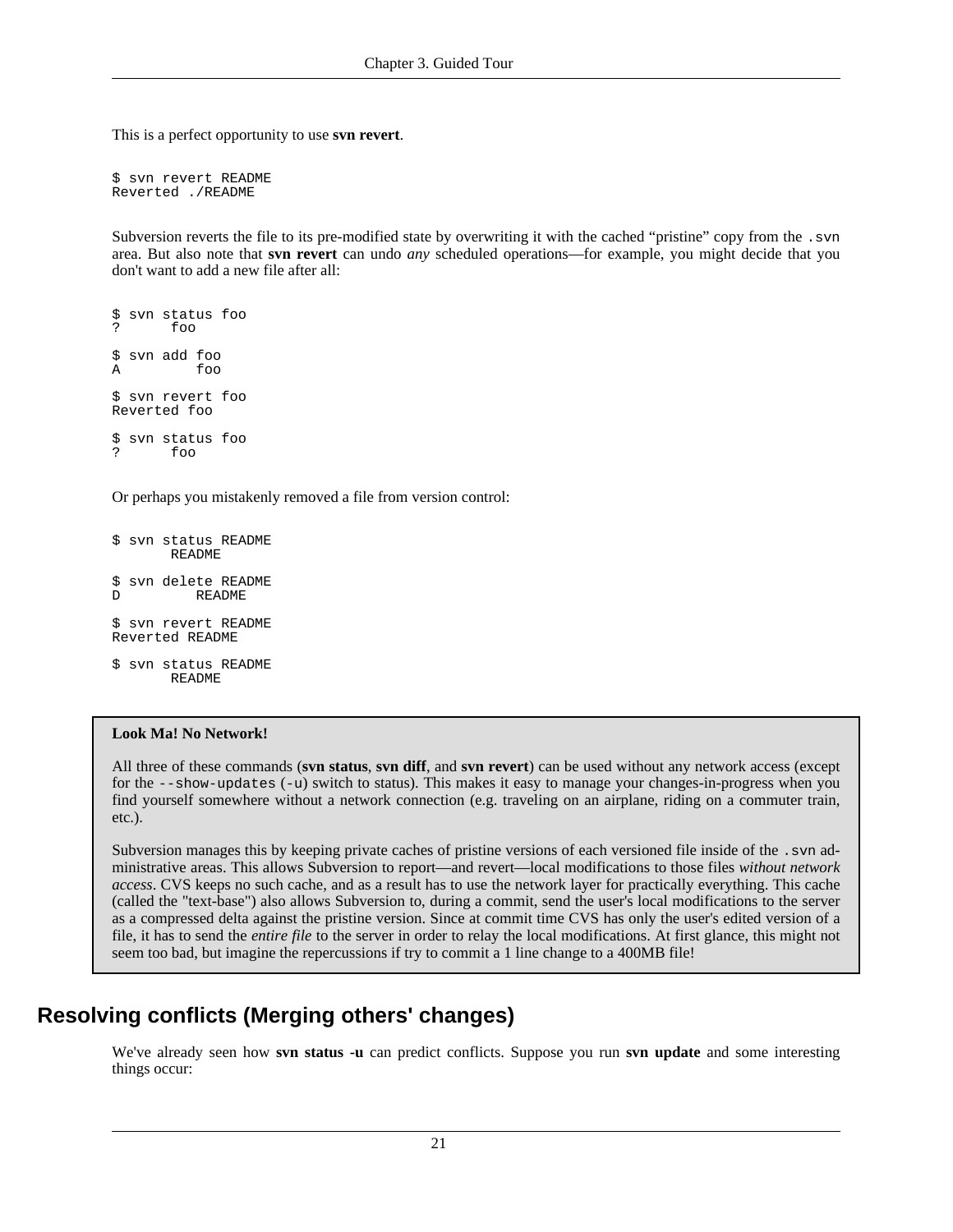\$ svn update U ./INSTALL<br>G ./README G ./README<br>C ./bar.c C ./bar.c

The U and G codes are no cause for concern; those files cleanly absorbed changes from the repository. The files marked with U contained no local changes but were Updated with changes from the repository. The G stands for merGed, which means that the file had local changes to begin with, but the changes coming from the repository didn't overlap in any way.

But the C stands for conflict. This means that the changes from the server overlapped with your own, and now you have to manually choose between them.

Whenever a conflict occurs, your Subversion client does the following:

- Subversion prints a  $\sigma$  during the update, and remembers that the file is "conflicted."
- Subversion places Conflict markers into the file, to visibly demonstrate the overlapping areas.
- For every conflicted file, Subversion places three extra files in your working copy:
	- filename.\*.mine This is your file as it existed in your working copy before you updated your working copy—that is, without conflict markers. This file has your latest changes in it and nothing else.
	- filename.\*.oldrevision This is the file that was the BASE revision before you updated your working copy. That is, it the file that you checked out before you made your latest edits.
	- filename.\*.newrevision This is the file that your Subversion client just received from the server when you updated your working copy. This file corresponds to the HEAD revision of the repository.

Here\* represents some random digits that Subversion chooses, oldrevision is the revision number of the file in your .svn directory, and newrevision is the revision number of the repository HEAD.

For example, Sally makes changes to the file sandwich in the repository. Harry has just changed the file in his working copy and checked it in. Sally updates her working copy before checking in and she gets a conflict:

\$ svn update C sandwich Updated to revision 2.  $$ 1s -1$ sandwich sandwich.59528.00001.r2 sandwich.59524.00001.r1 sandwich.59532.00001.mine \$

At this point, Subversion will *not* allow you to commit the file sandwichuntil the three temporary files are removed.

```
$ svn ci --message "Add a few more things"
subversion/libsvn_client/commit.c:654: (apr_err=155015, src_err=0)
svn: A conflict in working copy obstructs the current operation
svn: Commit failed (details follow):
subversion/libsvn_client/commit_util.c:180: (apr_err=155015, src_err=0)
svn: Aborting commit: '/home/sally/svn-work/sandwich' remains in conflict.
```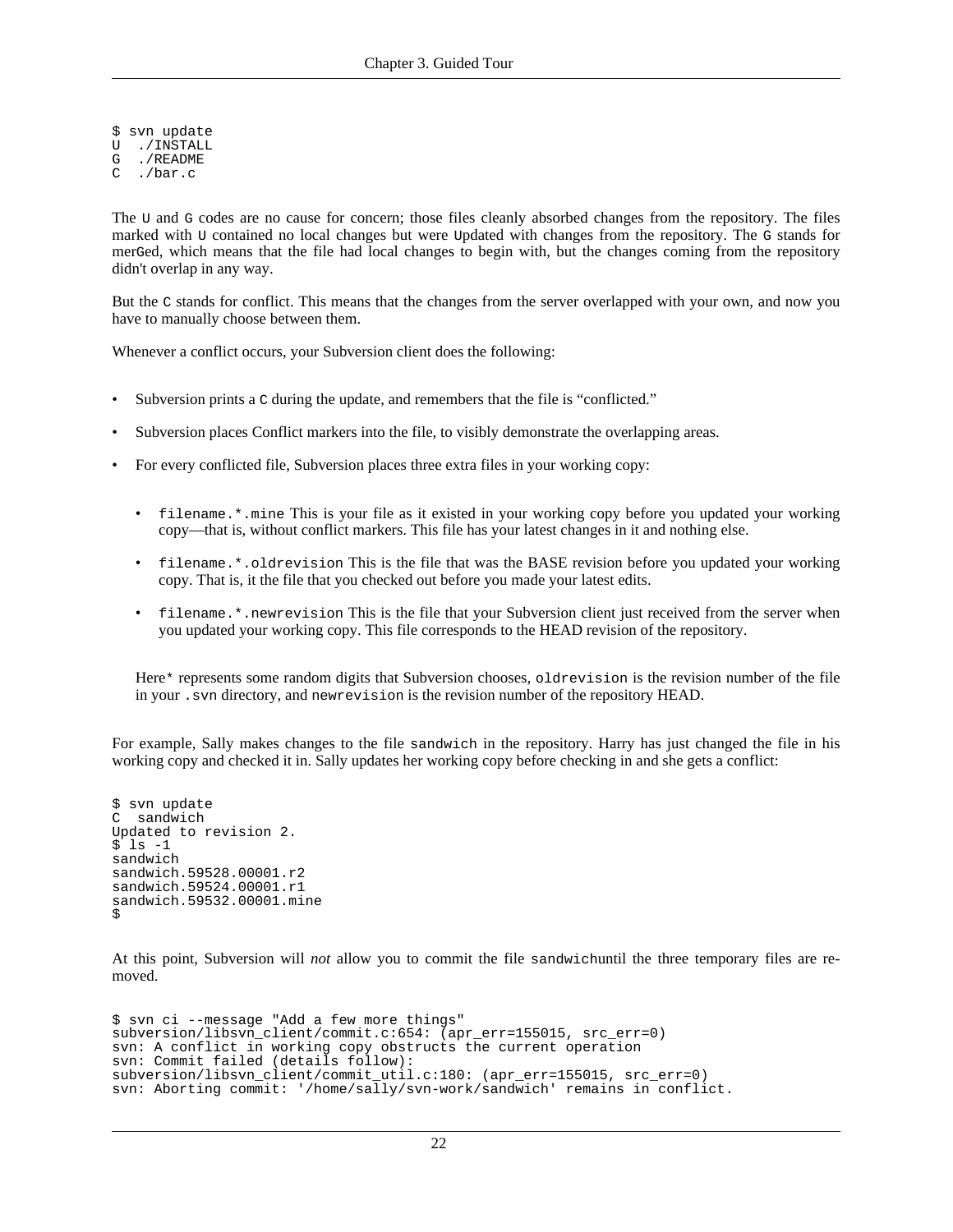If you get a conflict, you need to either (1) hand-merge the conflicted text (by examining and editing the conflict markers within the file), (2) copy one of the tmpfiles on top of your working file, or (3) run **svn revert <filename>** to throw away all of your local changes.

\$ cp sandwich.59532.00001.mine sandwich

Once you've resolved the conflict, you need to let Subversion know by removing the three temporary files. (The **svn resolve** command, by the way, is a shortcut that does nothing but automatically remove the three temporary files for you.) When those files are gone, Subversion no longer considers the file to be in a state of conflict anymore.

```
$ svn resolve sandwich
Resolved conflicted state of sandwich
```
Now you're ready to check in your changes

```
$ svn ci --message "Add a few more things"
Sending sandwich
Transmitting file data .
Committed revision 3.
```
<span id="page-31-0"></span>Note that**svn resolve**, unlike most of the other commands we've dealt with in this chapter, requires an argument. In any case, you want to be careful and only run **svn resolve** when you're certain that you've fixed the conflict in your file—once the temporary files are removed, Subversion will even let you check in a file with conflict markers.

#### **Commit your changes**

Finally! Your edits are finished, you've merged all updates from the server, and you're ready to commit your changes to the repository.

The **svn commit** command sends all (or, if you specify files or directories, some) of your changes to the repository. When you commit a change, you need to supply a log message, describing your change. Your log message will be attached to the new revision you create. If your log message is brief, you may wish to supply it on the command line using the  $-$ -message (or  $-m$ ):

```
$ svn commit --message "Corrected number of cheese slices."
               sandwich
Transmitting file data .
Committed revision 3.
```
However, if you've been composing your log message as you work, you may want to tell Subversion to get the message from a file by passing the filename with the --file switch:

```
svn ci --file logmsg
Sending sandwich
Transmitting file data .
Committed revision 4.
```
If you fail to specify either the --message or --file switch, then Subversion will automatically launch your favorite editor (As defined in the environment variable \$EDITOR) for composing a log message.

The repository doesn't know or care if your changes make any sense as a whole; it only checks to make sure that nobody else has changed any of the same files that you did when you weren't looking. If somebody *has* done that, the entire commit will fail with a message informing you that one or more of your files is out-of-date: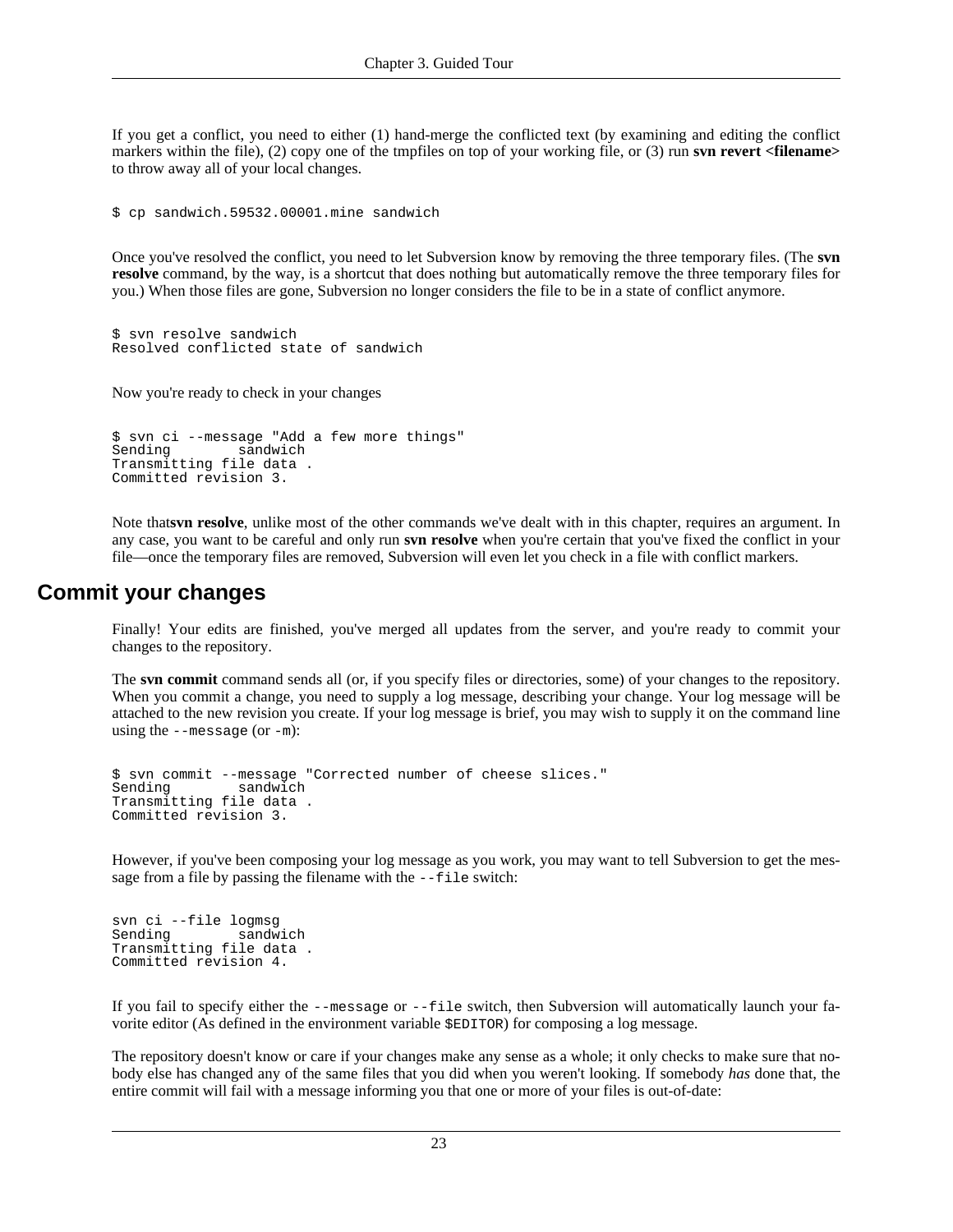```
$ svn commit --message "Add another rule"
              rules.txt
subversion/libsvn_client/commit.c:655: (apr_err=160028, src_err=0)
svn: Transaction is out of date
svn: Commit failed (details follow):
subversion/libsvn_repos/commit.c:112: (apr_err=160028, src_err=0)
svn: out of date: `rules.txt' in txn `g'
$
```
At this point, you need to run **svn update**, deal with any merges or conflicts that result, and attempt your commit again.

<span id="page-32-0"></span>That covers the basic work cycle for using Subversion. There are many other features in Subversion that you can use to manage your repository and working copy, but you can get by quite easily using only the commands that we've discussed so far in this chapter.

### **Examining History**

As we mentioned earlier, the repository is like a time machine. It keeps a record of every revision ever committed, and allows you to explore this history by examining previous versions of files and directories as well as the metadata that accompanies them. With a single Subversion command, you can check out (or restore an existing working copy) the repository exactly as it was at any date or revision number in the past. However, sometimes you just want to *peer into* the past instead of *going into* the past.

<span id="page-32-1"></span>There are several commands that can provide you with historical data from the repository. **svn log** shows you broad information: log messages attached to revisions, and which paths changed in each revision. **svn diff**, on the other hand, can show you the specific details of how a file changed over time. Finally, **svn cat** can be used to retrieve any file as it existed in a particular revision number and display it on your screen.

#### **svn log**

To find out information about the history of a file or directory, use the **svn log** command. **svn log** will provide you with a record of who made changes to a file or directory, at what revision it changed, the time and date of that revision, and, if it was provided, the log message that accompanied the commit.

```
$ svn log
                     ------------------------------------------------------------------------
rev 3: sally | Mon, 15 Jul 2002 18:03:46 -0500 | 1 line
Added include lines and corrected # of cheese slices.
------------------------------------------------------------------------
rev 2: harry | Mon, 15 Jul 2002 17:47:57 -0500 | 1 line
Added main() methods.
------------------------------------------------------------------------
rev 1: sally | Mon, 15 Jul 2002 17:40:08 -0500 | 2 lines
Initial import
------------------------------------------------------------------------
```
Note that the log messages are printed in *reverse chronological order* by default. If you wish to see a different range of revisions in a particular order, or just a single revision, pass the  $-\epsilon v$  switch:

```
$ svn log --revision 5:19
 … # shows logs 5 through 19 in chronological order
$ svn log -r 19:5
 … # shows logs 5 through 19 in reverse order
$ svn log -r 8
…
```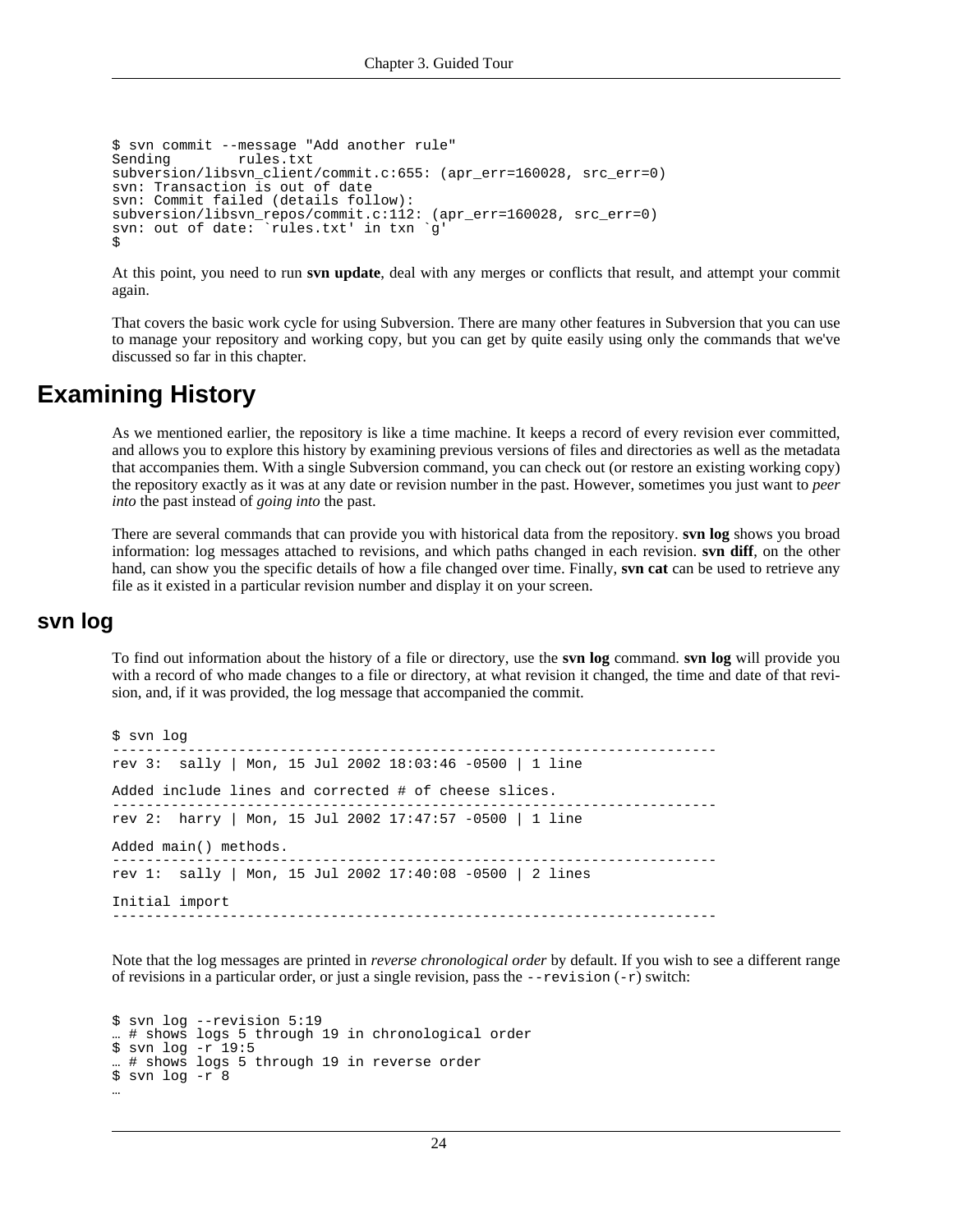You can also examine the log history of a single file or directory. For example:

```
$ svn log foo.c
…
$ svn log http://foo.com/svn/trunk/code/foo.c
…
```
These will display log messages *only* for those revisions in which the working file (or URL) changed.

If you want even more information about a file or directory, **svn log** also takes a --verbose (-v) switch. Because Subversion allows you to move and copy files and directories, it is important to be able to track path changes in the filesystem, so in verbose mode, **svn log** will include a list of changed-paths in a revision in its output:

```
$ svn log -r 8 -v
                          ------------------------------------------------------------------------
rev 8: sally | 2002-07-14 08:15:29 -0500 | 1 line
Changed paths:
U /trunk/code/foo.c
U /trunk/code/bar.h
A /trunk/code/doc/README
Frozzled the sub-space winch.
------------------------------------------------------------------------
```
#### **svn diff**

<span id="page-33-0"></span>We've already seen **svn diff** above—it displays file differences in unified diff format; it was used to show the local modifications made to our working copy before committing to the repository.

In fact, it turns out that there are *three* distinct uses of **svn diff**:

- Examine local changes
- Compare your working copy to the repository
- Compare repository to repository

#### **Examining local changes**

As we saw above, invoking **svn diff** with no switches will compare your working files to the cached "pristine" copies in the.svn area:

```
$ svn diff
Index: rules.txt
===================================================================
--- rules.txt (revision 3)
+++ rules.txt (working copy)
@@ -1,4 +1,5 @@
Be kind to others
Freedom = Responsibility
Everything in moderation
-Chew with your mouth closed
+Chew with your mouth closed
+Listen when others are speaking
\ddot{\mathcal{S}}
```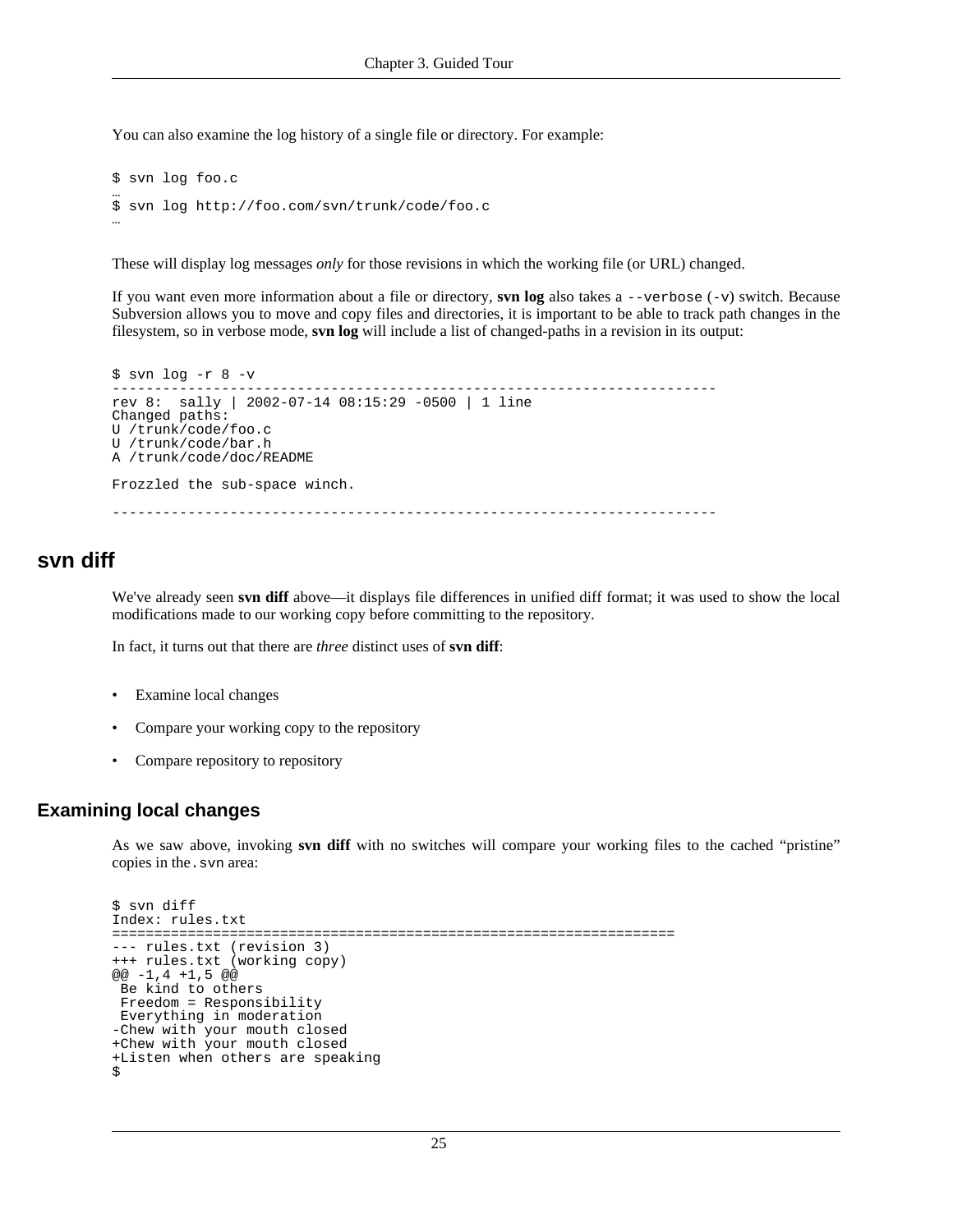#### **Comparing working copy to repository**

If a single  $-\text{revision}(-r)$  number is passed, then your working copy is compared to the specified revision in the repository.

```
$ svn diff --revision 3 rules.txt
Index: rules.txt
===================================================================
--- rules.txt (revision 3)
+++ rules.txt (working copy)
@@ -1,4 +1,5 @@
Be kind to others
Freedom = Responsibility
Everything in moderation
-Chew with your mouth closed
+Chew with your mouth closed
+Listen when others are speaking
$
```
#### **Comparing repository to repository**

If two revision numbers, separated by a colon, are passed via  $-\text{revision}(-r)$ , then the two revisions are directly compared.

```
$ svn diff --revision 2:3 rules.txt
Index: rules.txt
===================================================================
--- rules.txt (revision 2)
+++ rules.txt (revision 3)
@@ -1,4 +1,4 @@
Be kind to others
-Freedom = Chocolate Ice Cream
+Freedom = Responsibility
 Everything in moderation
Chew with your mouth closed
\ddot{s}
```
Not only can you use **svn diff** to compare files in your working copy to the repository, but if you supply a URL argument, you can examine the differences between items in the repository without even having a working copy. This is especially useful if you wish to inspect changes in a file when you don't have a working copy on your local machine:

```
$ svn diff --revision 4:5 http://svn.red-bean.com/repos/example/trunk/text/rules.txt
…
$
```
#### **svn cat**

If you want to examine an earlier version of a file and not necessarily the differences between two files, you can use **svn cat**:

```
$ svn cat --revision 2 rules.txt
Be kind to others
Freedom = Chocolate Ice Cream
Everything in moderation
Chew with your mouth closed
$
```
You can also redirect the output directly into a file: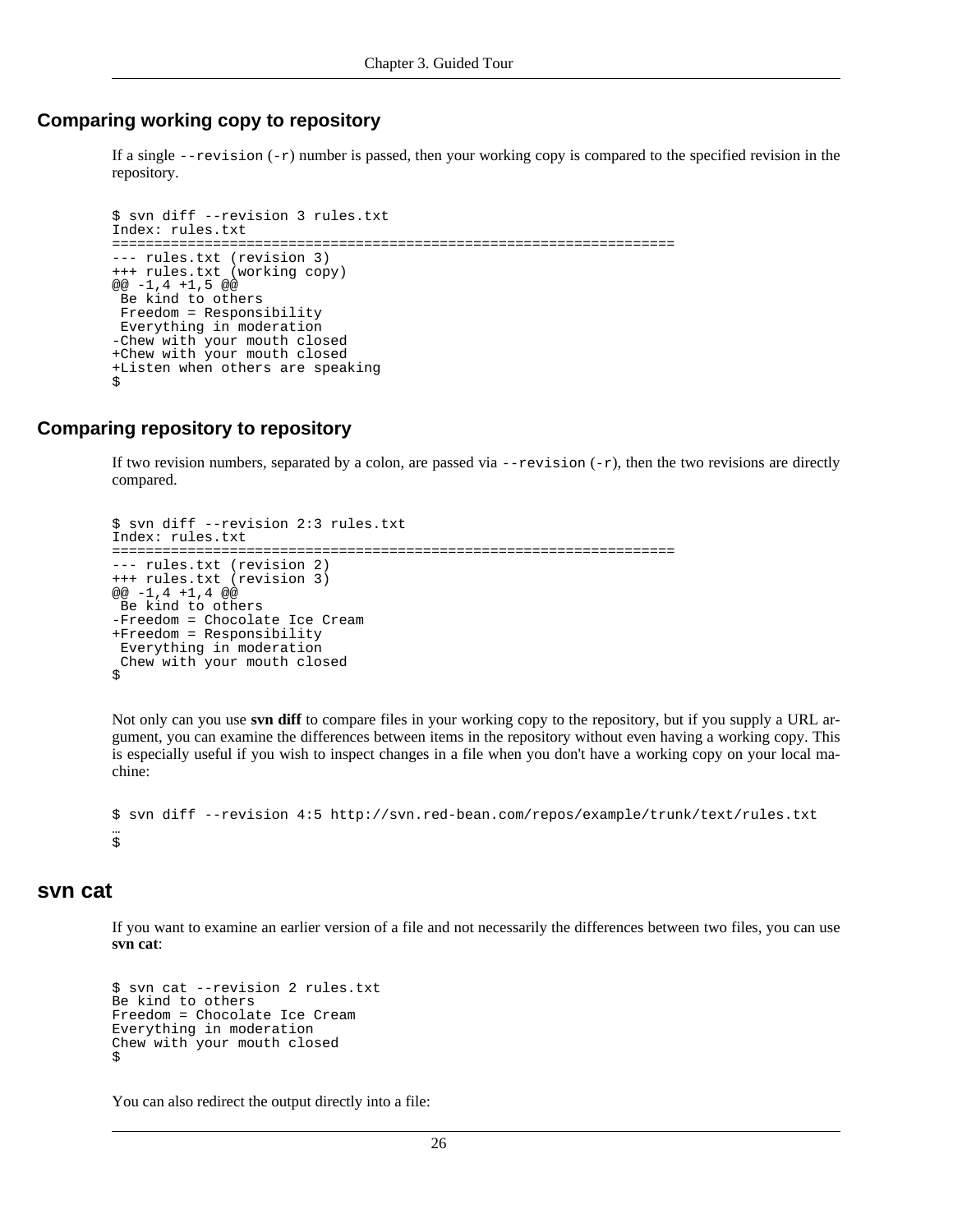```
$ svn cat --revision 2 rules.txt > rules.txt.v2
$
```
Now you're probably wondering why we don't just use **svn update --revision** to update the file to the older revision. Well, there are several reasons that we might prefer to use **svn cat**.

First, you may want to see the differences between 2 revisions of a file using an external diff program (perhaps a graphical one, or perhaps your file is in such a format that the output ofunified diff is nonsensical). In this case, you'll need to grab a copy of the old revision, redirect it to a file, and pass both that and the file in your working copy to your external diff program.

Second, you may have local changes to the file and don't want to lose them.

<span id="page-35-0"></span>Finally, sometimes it's easier to look at an older revision in its entirety as opposed to just the differences between it and another revision.

### **Revision "Numbers"**

As you've probably noticed by now, many Subversion commands can take a  $-\text{revision}(-r)$  switch. Here we describe some special ways to specify revisions.

The Subversion client understands a number of revision keywords. These keywords can be used instead of integer arguments to the --revision switch, and are resolved into specific revision numbers by Subversion:

HEAD The latest revision in the repository.

BASE The "pristine" revision of an item in a working copy.

COMMITTED ast revision in which an item changed.

PREV The revision just *before* the last revision in which an item changed. (Technically, COMMITTED - 1).

Here are some examples of revision keywords in action:

```
$ svn diff --revision PREV:COMMITTED foo.c
# shows the last change committed to foo.c
$ svn log --revision HEAD
# shows log message for the latest repository commit
$ svn diff --revision HEAD
# compares your working file (with local mods) to the latest version
# in the repository.
$ svn diff --revision BASE:HEAD foo.c
# compares your "pristine" foo.c (no local mods) with the
# latest version in the repository
$ svn log --revision BASE:HEAD
# shows all commit logs since you last updated
$ svn update --revision PREV foo.c
 rewinds the last change on foo.c.
# (foo.c's working revision is decreased.)
```
These keywords may not seem terribly important, but they do allow you to perform many common (and helpful) operations without having to look up specific revision numbers or remember the exact revision of your working copy.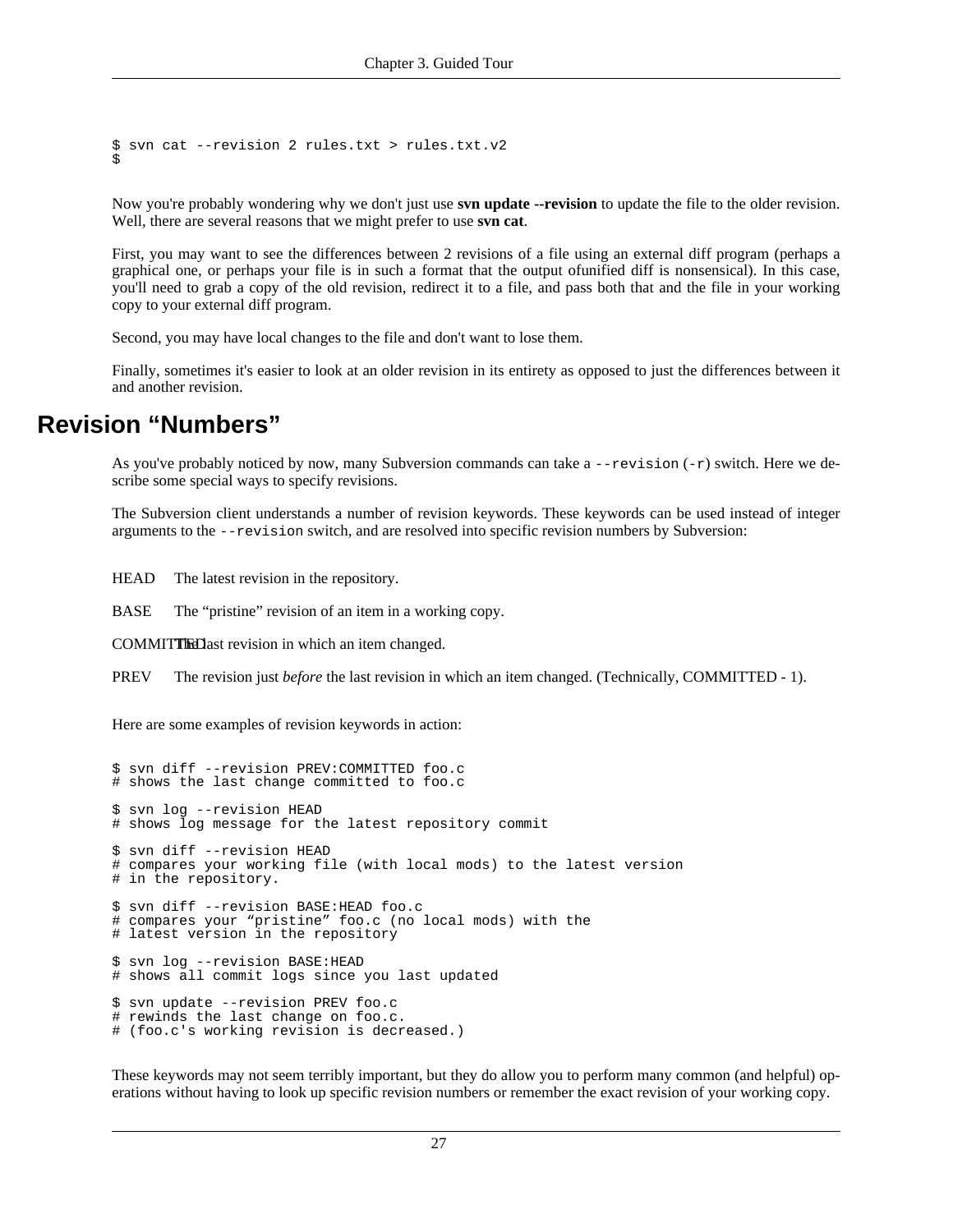# **Other Commands**

### **svn cleanup**

When Subversion modifies your working copy (or any information within . svn), it tries to do so as safely as possible. Before changing anything, it writes its intentions to a logfile, executes the commands in the logfile, then removes the logfile (This is similar in design to a journaled filesystem). If a Subversion operation is interrupted (If you hit Control-C, or if the machine crashes, for example), the logfiles remain on disk. By re-executing the logfiles, Subversion can complete the previously started operation, and your working copy can get itself back into a consistent state.

And this is exactly what **svn cleanup** does: it searches your working copy and runs any leftover logs, removing locks in the process. If Subversion ever tells you that some part of your working copy is "locked", then this is the command that you should run. Also, **svn status** will display an L next to locked items:

```
$ svn status
 L ./somedir
M ./somedir/foo.c
$ svn cleanup
$ svn status
M ./somedir/foo.c
```
### **svn info**

In general, we try to discourage you from directly reading the .svn/entries file used to track items in a Subversion working copy. Instead, you can get tons of information about an item in your working copy by using the **svn info** command to display most of the tracked information:

```
$ svn info rules.txt
Path: rules.txt
Name: rules.txt
Url: http://svn.red-bean.com/repos/example/trunk/text/rules.txt
Revision: 8
Node Kind: file
Schedule: normal
Last Changed Author: harry
Last Changed Rev: 7
Last Changed Date: 2002-11-15 23:03:54 -0500 (Fri, 15 Nov 2002)
Text Last Updated: 2002-11-16 08:48:04 -0500 (Sat, 16 Nov 2002)
Properties Last Updated: 2002-11-16 08:48:03 -0500 (Sat, 16 Nov 2002)
Checksum: 8sfaU+5dqyOgkhuSdyxGrQ==
```
### **svn import**

The import command is a quick way to move an unversioned tree of files into a repository.

There are two ways to use this command:

```
$ svnadmin create /usr/local/svn/newrepos
$ svn import file:///usr/local/svn/newrepos mytree
Adding mytree/foo.c
Adding mytree/bar.c
Adding mytree/subdir
Adding mytree/subdir/quux.h
Transmitting file data....
Committed revision 1.
```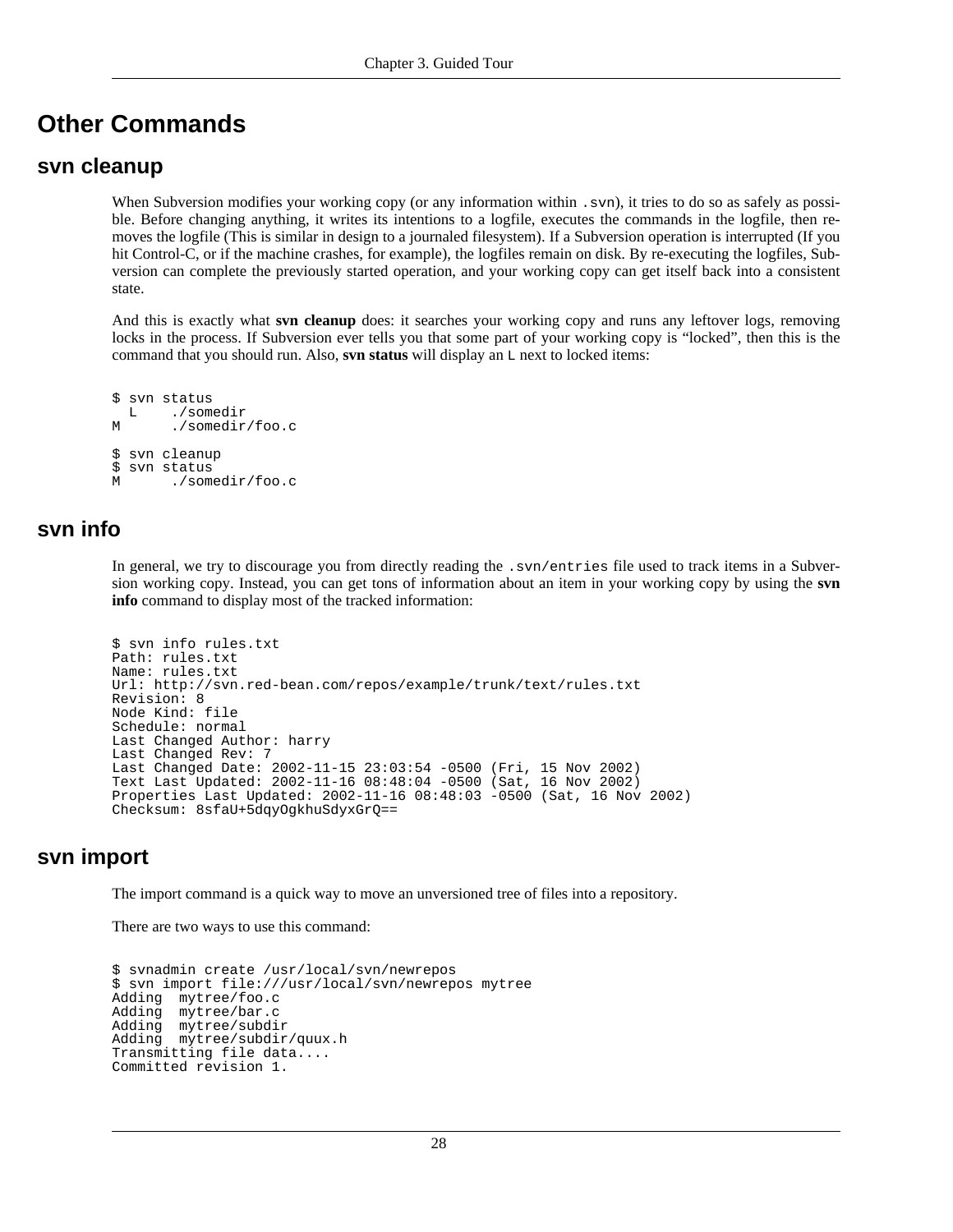The above example places the contents of directory mytree directly into the root of the repository:

/foo.c /bar.c /subdir /subdir/quux.h

If you give **svn import** a third argument, it will use the argument as the name of a new subdirectory to create within the URL.

```
$ svnadmin create /usr/local/svn/newrepos
$ svn import file:///usr/local/svn/newrepos mytree fooproject
Adding mytree/foo.c
Adding mytree/bar.c
Adding mytree/subdir
Adding mytree/subdir/quux.h
Transmitting file data....
Committed revision 1.
```
The repository would now look like this:

```
/fooproject/foo.c
/fooproject/bar.c
/fooproject/subdir
/fooproject/subdir/quux.h
```
#### **svn export**

The export command is a quick way to create an unversioned tree of files from a repository directory—a tree that looks like a typical working copy, but doesn't contain the .svn directories:

```
$ svn export file:///usr/local/svn/newrepos/fooproject
A fooproject/foo.c
A fooproject/bar.c
A fooproject/subdir
A fooproject/subdir/quux.h
Checked out revision 3.
```
The resulting directory will not contain any . svn administrative areas, and all property metadata will be lost. (Hint: don't use this technique for backing up; it's probably better for rolling source distributions.)

### **svn list**

The **svn list** command shows you what files are in a repository directory without actually downloading the files to your local machine:

```
$ svn list http://svn.collab.net/repos/svn
README
branches/
clients/
tags/
trunk/
```
If you want a more detailed listing, pass the  $-\text{verbose}$  ( $-\text{v}$ ) flag to get output like this.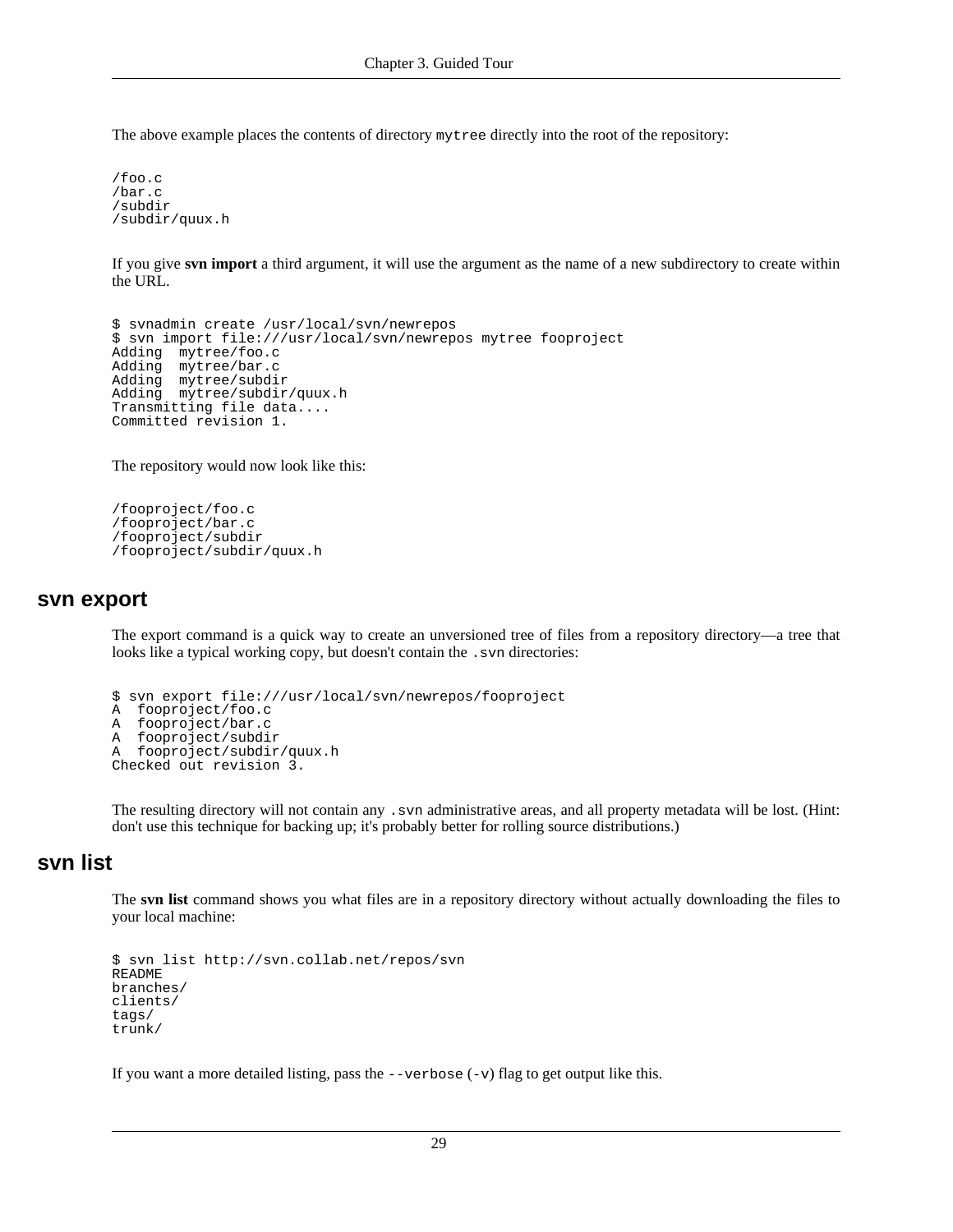|                          |      |               |  |  | \$ svn list --verbose http://svn.collab.net/repos/svn |  |
|--------------------------|------|---------------|--|--|-------------------------------------------------------|--|
| $\overline{\phantom{0}}$ |      | 2755 kfogel   |  |  | 1331 Jul 28 02:07 README                              |  |
| $\overline{\phantom{0}}$ |      | 2773 sussman  |  |  | $0$ Jul 29 15:07 branches/                            |  |
| $\overline{\phantom{0}}$ |      | 2769 cmpilato |  |  | 0 Jul 29 12:07 clients/                               |  |
| $\overline{\phantom{0}}$ |      | 2698 rooneg   |  |  | 0 Jul 24 18:07 tags/                                  |  |
|                          | 2785 | brane         |  |  | 0 Jul 29 19:07 trunk/                                 |  |
|                          |      |               |  |  |                                                       |  |

The columns tell you if a file has any properties ("P" if it does, "\_" if it doesn't), the revision it was last updated at, the user who last updated it, the size if it is a file, the date it was last updated, and the item's name.

### **svn mkdir**

This is another convenience command, and it has two uses.

First, it can be used to simultaneously create a new working copy directory and schedule it for addition:

\$ svn mkdir new-dir new-dir

Or, it can be used to instantly create a directory in a repository (no working copy needed):

```
$ svn mkdir file:///usr/local/svn/newrepos/branches --message "made new dir"
Committed revision 1123.
```
Again, this is a form of immediate commit, so some sort of log message is required.

Now we've covered all of the Subversion client commands with the exception of those dealing with branching and merging (see [Chapter 4](#page--1-0)) and properties (see [the section called "Properties"](#page-74-0)). However, you may want to take a moment to skim through [Chapter 8](#page--1-0) to get an idea of the many different ways that you can use the commands that we covered above.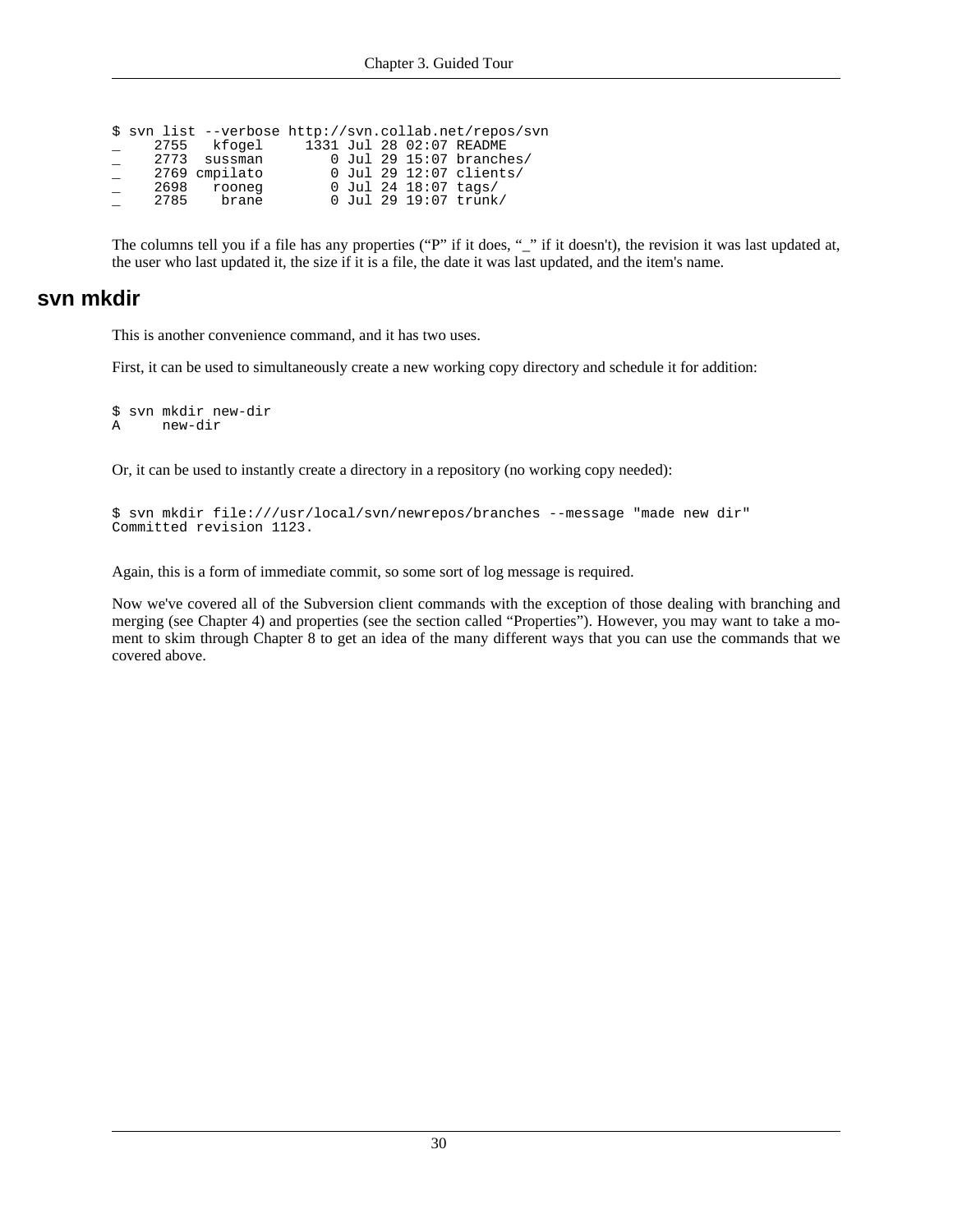# **Chapter 4. Branching and Merging**

Branching, tagging, and merging are concepts common to almost all version control systems. If you're not familiar with these ideas, we provide a good introduction in this chapter. If you are familiar, then hopefully you'll find it interesting to see how Subversion implements these ideas.

Either way, branching is a fundamental part of version control. If you're going to allow Subversion to manage your data, then this is a feature you'll eventually come to depend on.

# **What's a branch?**

A good way to explain the idea of a "branch" is with an example.

Suppose it's your job to maintain a document for a division in your company, a handbook of some sort. One day a different division asks you for the same handbook, but with a few parts 'tweaked' for them, since they do things slightly differently.

What do you do in this situation? You do the obvious thing: you make a second copy of your document, and begin maintaining the two copies separately. As each department asks you to make small changes, you incorporate them into one copy or the other.

Of course, often you want to make the same change to both copies. For example, if you discover a typo in the first copy, it's very likely that the same typo exists in the second copy. The two documents are almost the same, after all; they only differ in small, specific ways.

This is the basic concept of a branch — namely, a line of development that exists independently of another line, yet still shares a common history if you look far enough back in time. A branch always begins life as a copy of something, and moves on from there, generating its own history.

### **Figure 4.1. Branches of development**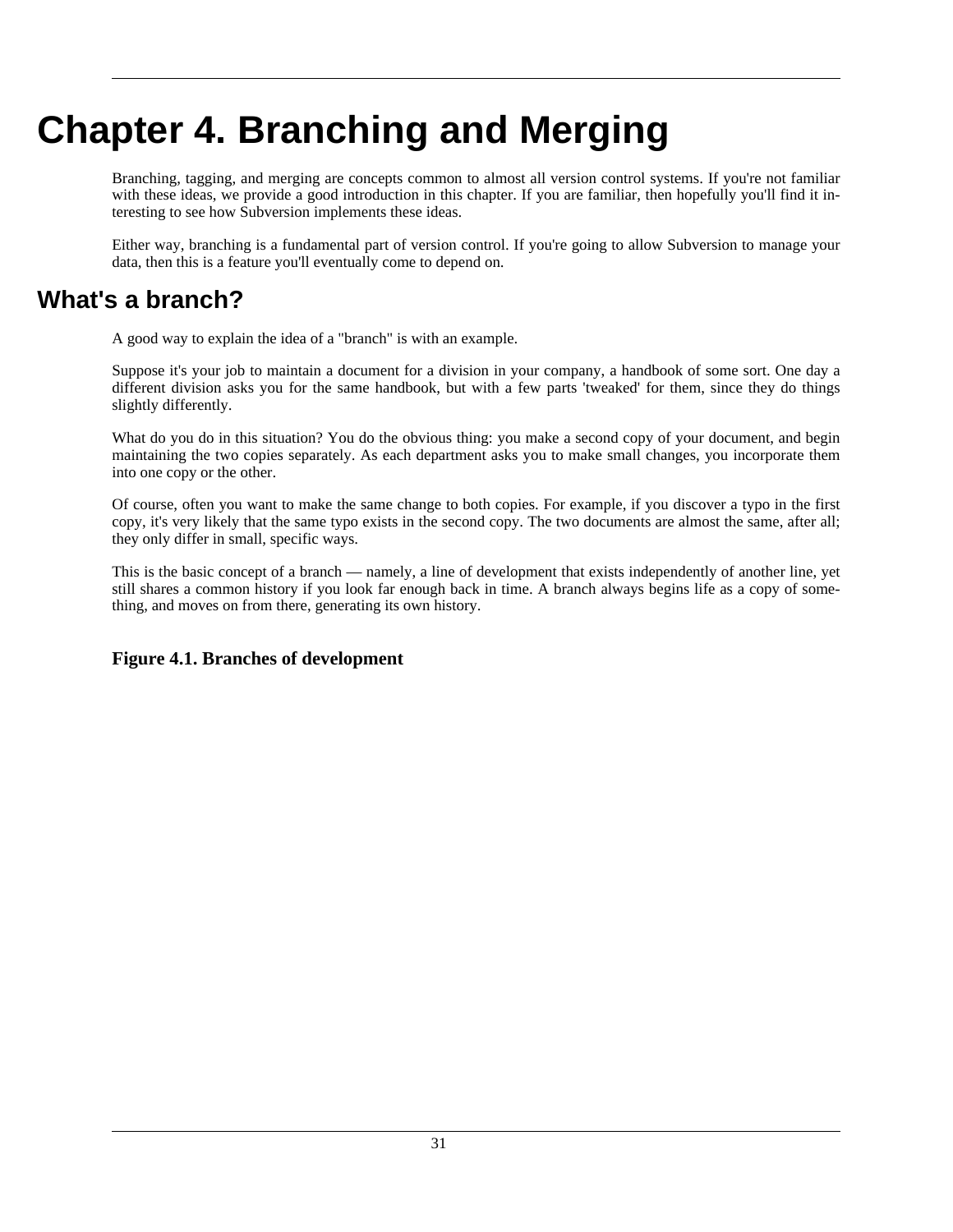

Subversion has commands to help you maintain parallel branches of your files and directories. It allows you to create branches by copying your data, and remembers that the copies are related to one another. It also helps you duplicate changes from one branch to another. Finally, it can make portions of your working copy reflect different branches, so that you can "mix and match" different lines of development in your daily work.

# **Using branches**

At this point, you should understand how each commit creates an entire new filesystem tree (called a "revision") in the repository. If not, go back and read about revisions in [the section called "Revisions"](#page-18-0).

For this chapter, we'll go back to the same example from Chapter 2. Remember that you and your collaborator, Felix, are sharing a repository that contains two projects, paint and write. Notice, however, that this time somebody has created two new top-level directories in the repository, called trunk and branches. The projects themselves are subdirectories of trunk, and the reason for this will become clearer later on.

### **Figure 4.2. Starting repository layout**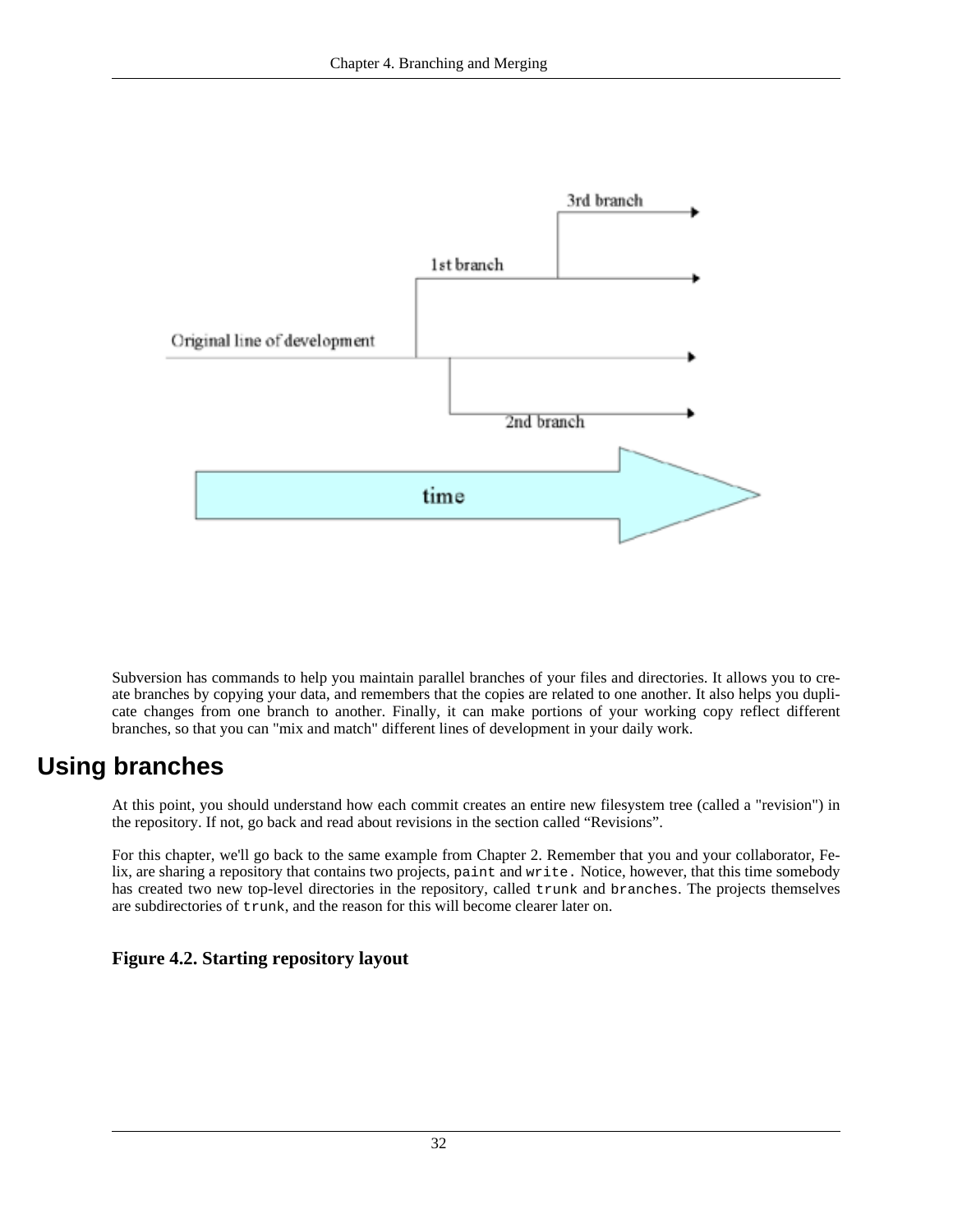

As before, assume that you and Felix both have working copies of the /trunk/write project.

Let's say that you've been given the task of performing a radical reorganization of the project. Not only is it a wide change (it will affect all the files in the project), but it's a very large change (it will take a long time to write.) The problem here is that you don't want to interfere with Felix, who is in the process of fixing small bugs here and there. He's depending on the fact that the latest version of the project is always usable. If you start committing your changes bit-by-bit, you'll surely break things for Felix.

One strategy is to crawl into a hole: you and Felix can stop sharing information for a week or two. That is, start gutting and reorganizing all the files in your working copy, but don't commit or update until you're completely finished with the task. There are a number of problems with this, though. First, it's not very safe. Most people like to save their work to the repository frequently, should something bad accidentally happen to their working copy. Second, it's not very flexible. If you do your work on different computers (perhaps you have a working copy of /trunk/write on two different machines), you'll need to manually copy your changes back and forth, or just do all the work on a single computer. Finally, when you're finished, you might find it very difficult to commit your changes. Felix (or others) may have made many other changes in the repository that are difficult to merge into your working copy - especially all at once.

The better solution, of course, is to create your own branch, or line of development, in the repository. This allows you to save your half-broken work frequently without interfering with others, yet you can still selectively share information with your collaborators. You'll see exactly how this works later on.

## **Creating a branch**

So how do we create a branch? Very simple -- you make a copy of the project in the repository using the **svn copy** command. Subversion is not only able to copy single files, but whole directories as well. In this case, you want to make a copy of the /trunk/write directory. Where should the new copy live? It doesn't really matter; Subversion doesn't care. It's a matter of project policy. Let's say that your team has a policy of creating branches in the / branches/write area of the repository, and you want to name your branch "my-write-branch". So you want to create a new directory, /branches/write/my-write-branch, which starts as a copy of /trunk/write.

There are two different ways to make a copy. We'll demonstrate the messy way first, just to make the concept clear. To begin, check out a working copy of the root (/) of the repository: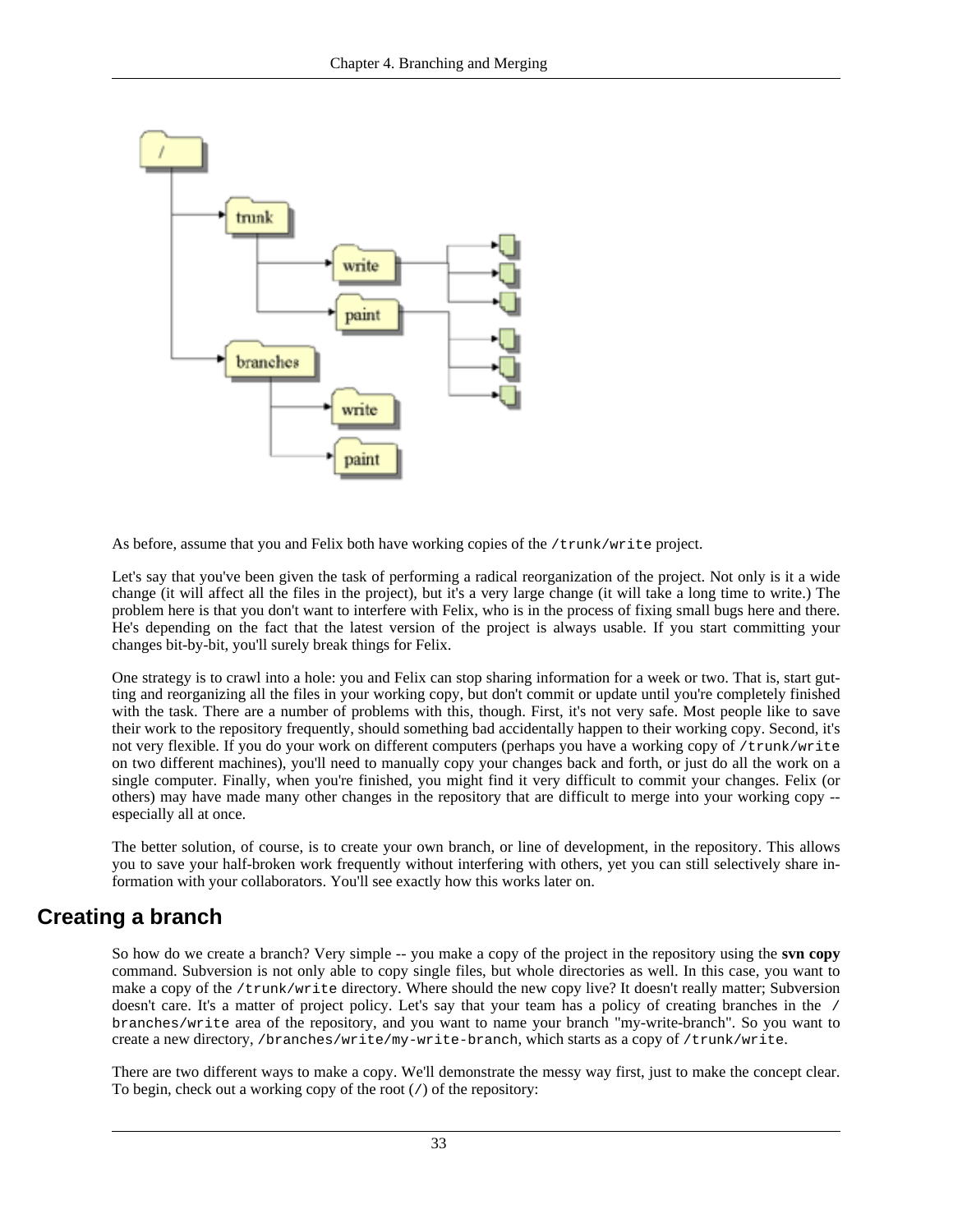\$ svn checkout http://svn.example.com/repos bigwc A bigwc/branches/<br>A bigwc/branches/ A bigwc/branches/write<br>A bigwc/branches/paint bigwc/branches/paint A bigwc/trunk/ A bigwc/trunk/write A bigwc/trunk/write/Makefile A bigwc/trunk/write/document.c<br>A bigwc/trunk/write/search.c A bigwc/trunk/write/search.c<br>A bigwc/trunk/paint bigwc/trunk/paint A bigwc/trunk/paint/Makefile A bigwc/trunk/paint/canvas.c A bigwc/trunk/paint/brush.c Checked out revision 340.

And now it's simply a matter of giving two working-copy paths to the **svn copy** command:

```
$ cd bigwc
$ svn copy trunk/write branches/write/my-write-branch
$ svn status
A + branches/write/my-write-branch
```
In this case, the **svn copy** command recursively copied the trunk/write working directory to a new working directory, branches/write/my-write-branch. As you can see from the **svn status** command, the new directory is now scheduled for addition to the repository. But also notice the '+' next to the letter A. This indicates that the scheduled addition is a *copy* of something, not something new. When you commit your changes, Subversion will create / branches/write/my-write-branch in the repository by copying /trunk/write, rather than resending all of the working copy data over the network:

```
$ svn commit -m "Creating a private branch of /trunk/write."
            branches/write/my-write-branch
Committed revision 341.
```
And now the easier method of creating a branch, which we should have told you about in first place: the **svn copy** is able to operate on two URLs.

```
$ svn copy http://svn.example.com/repos/trunk/write \
           http://svn.example.com/repos/branches/write/my-write-branch \
      -m "Creating a private branch of /trunk/write"
```
Committed revision 341.

There's really no difference between these two methods. Both procedures create a new directory in revision 341, and the new directory is a copy of /trunk/write. Notice that the second method, however, performs an *immediate* commit. It's an easier procedure, because it doesn't require you to check out a large mirror of the repository. In fact, this technique doesn't even require you to have a working copy at all!

#### **Figure 4.3. Repository with new copy**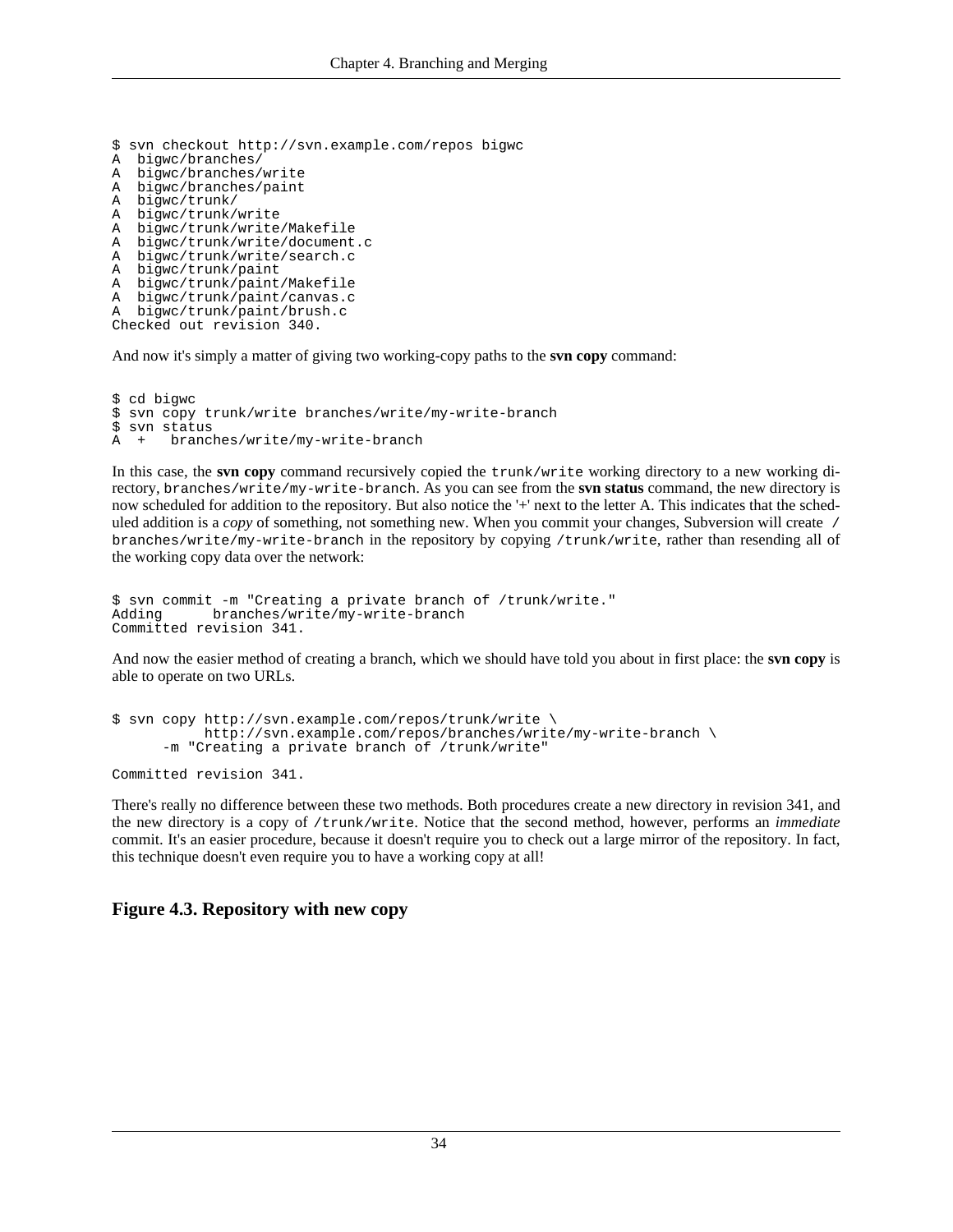

#### **Cheap copies**

At this point, you might be thinking to yourself: "Holy cow, the repository is copying entire directories -- doesn't that mean that the repository will get really huge if you start making copies of big projects?"

This is a valid concern! However, no need to worry. Subversion's repository has a clever internal design. When the repository copies something, it doesn't actually duplicate any data. Instead, it creates a new directory entry that points to an *existing* tree. If you're a Unix user, this is the same concept as a hard-link. From there, the copy is said to be "lazy". That is, if you commit a change to one file within the copied directory, then only that file changes -- the rest of the files continue to exist as links to the original files in the original directory.

This is why you'll often hear Subversion users talk about "cheap copies". It doesn't matter how large the directory is -- it takes a very tiny, constant amount of time to make a copy of it. In fact, this feature is the basis of how commits work in Subversion: each revision is a "cheap copy" of the previous revision, with a few items lazily changed within. To read more about this, look at Subversion's Design document.

The point here is that copies are cheap, both in time and space. Make branches as early and often as you want.

### **Working with your branch**

Now that you've created a new branch of the project, you can check out a new working copy to start using it:

```
$ svn checkout http://svn.example.com/repos/branches/write/my-write-branch
A my-write-branch/Makefile
A my-write-branch/document.c
A my-write-branch/search.c
Checked out revision 341.
```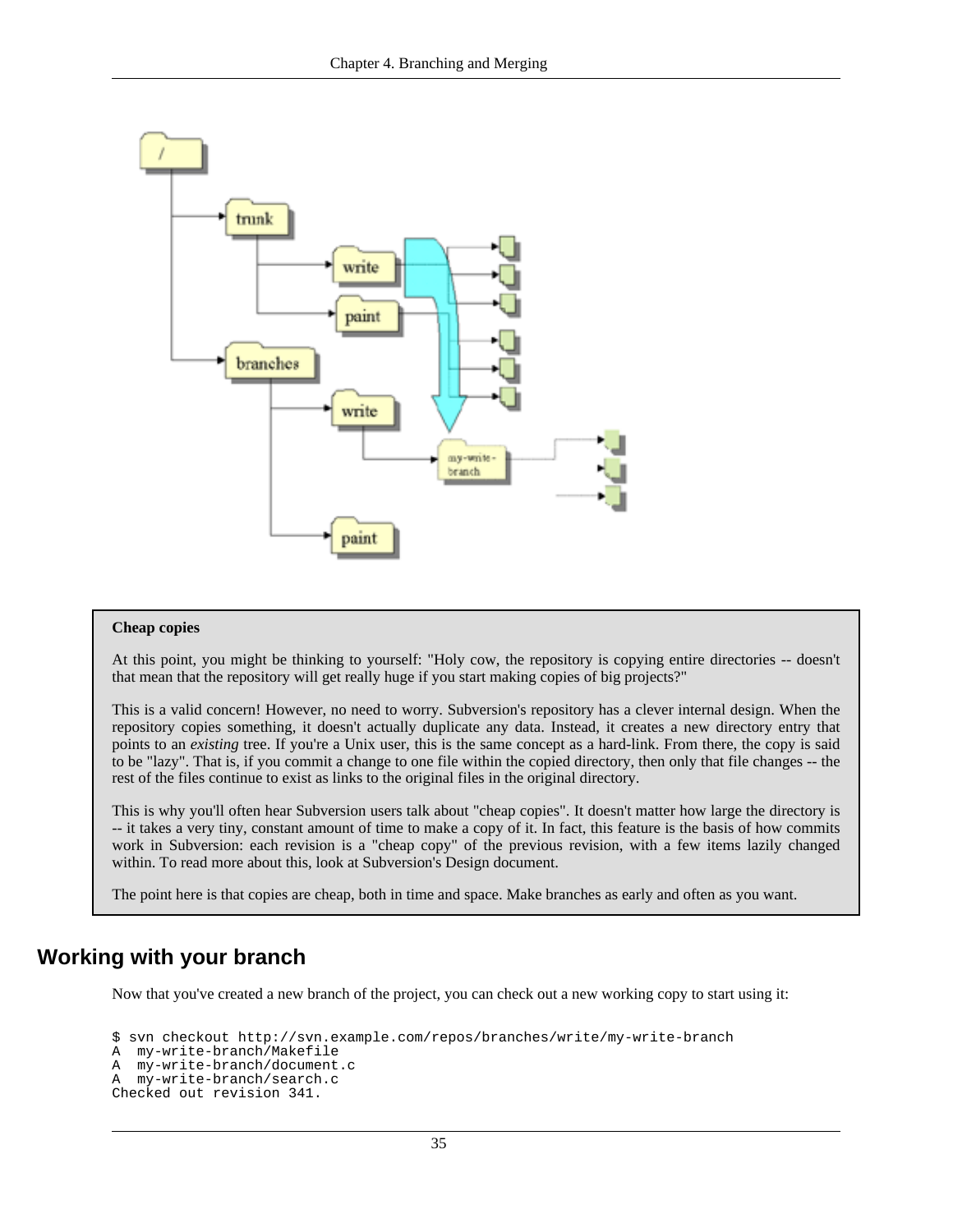There's nothing special about this working copy; it simply mirrors a different location of the repository. When you commit changes, however, Felix won't ever see them when he updates. His working copy is of /trunk/write.

Let's pretend that a week goes by, and the following commits happen:

- You make a change to /branches/write/my-write-branch/search.c, which creates revision 342.
- You make a change to /branches/write/my-write-branch/document.c, which creates revision 343.
- Felix makes a change to /trunk/write/document.c, which creates revision 344.

Things get interesting when you look at the history of changes made to your copy of document.c:

```
$ pwd
/home/user/my-write-branch
$ svn log document.c
------------------------------------------------------------------------
rev 343: user | 2002-11-07 15:27:56 -0600 (Thu, 07 Nov 2002) | 2 lines
* document.c: frozzled the wazjub.
------------------------------------------------------------------------
rev 303: felix | 2002-10-29 21:14:35 -0600 (Tue, 29 Oct 2002) | 2 lines
* document.c: changed a docstring.
------------------------------------------------------------------------
rev 98: felix | 2002-02-22 15:35:29 -0600 (Fri, 22 Feb 2002) | 2 lines
* document.c: adding this file to the project.
------------------------------------------------------------------------
```
Notice that Subversion is tracing the history of your document.c all the way back through time, traversing the point where it was copied. (Remember that your branch was created in revision 341.) Now look what happens when Felix runs the same command on his copy of the file:

```
$ pwd
/home/felix/write
$ svn log document.c
                               ------------------------------------------------------------------------
rev 344: felix | 2002-11-07 15:27:56 -0600 (Thu, 07 Nov 2002) | 2 lines
* document.c: fix a bunch of spelling errors.
    ------------------------------------------------------------------------
rev 303: felix | 2002-10-29 21:14:35 -0600 (Tue, 29 Oct 2002) | 2 lines
* document.c: changed a docstring.
------------------------------------------------------------------------
rev 98: felix | 2002-02-22 15:35:29 -0600 (Fri, 22 Feb 2002) | 2 lines
* document.c: adding this file to the project.
------------------------------------------------------------------------
```
Felix sees his own revision 344 change, but not the change you made in revision 343. As far as Subversion is concerned, these two commits affected different files in different repository locations. However, Subversion *does* show that the two files share a common history. Before the branch-copy was made in revision 341, they used to be the same file. That's why you and Felix both see revisions 303 and 98.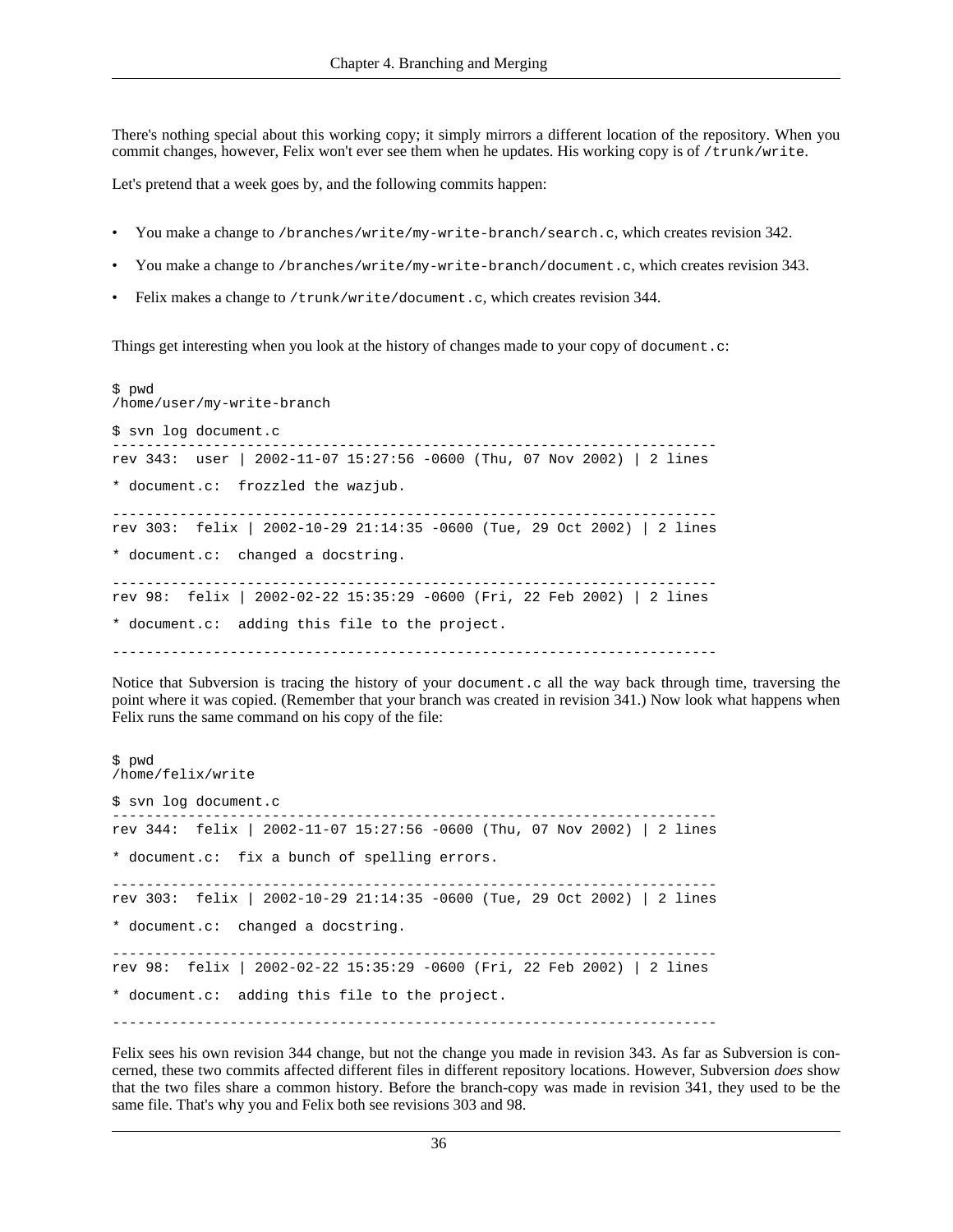There are now two independent lines of development happening. A diagram makes it easier to visualize:

### **Figure 4.4. The branching of one file's history**



### **The moral of the story**

There are two important lessons that you should remember from this section.

- 1. Unlike many other version control systems, Subversion's branches exist in *normal filesystem space*, not in some imaginary extra dimension.
- 2. Subversion has no internal concept of a "branch" -- only copies. When you copy a directory, the resulting directory is only a "branch" because *you* attach that meaning to it. You may think of the directory differently, or treat it differently, but to Subversion it's just an ordinary directory that happens to have been created by copying.

# **Copying changes between branches**

Okay, so now you and Felix are working on parallel branches of the project. The good news is that you're not interfering with each other. The bad news is that it's very easy to drift *too* far apart. Remember that one of the problems with the "crawl in a hole" strategy is that by the time you're finished with your branch, it may be near-impossible to merge your changes back into the main branch.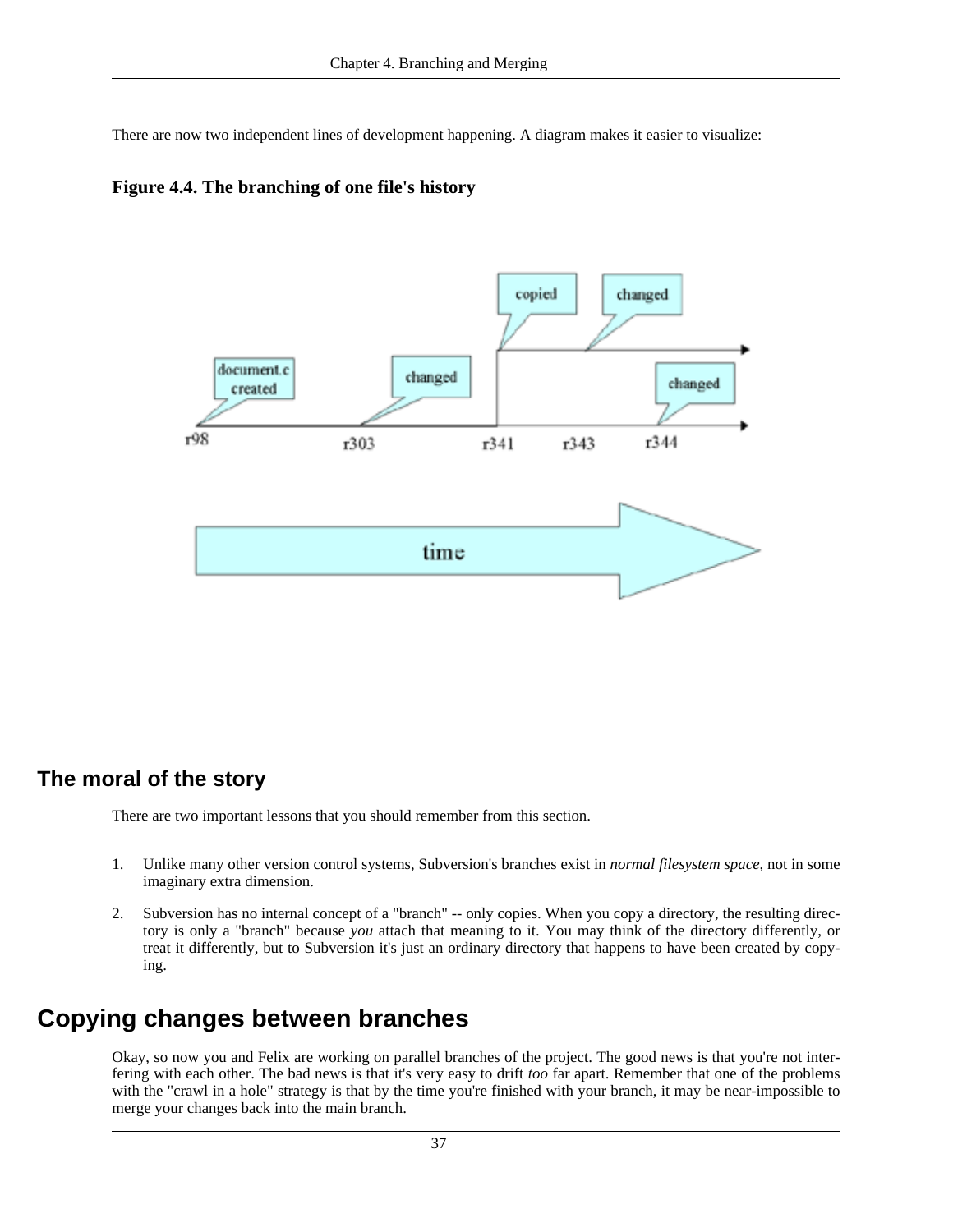Instead, you and Felix should continue to share changes as you work. It's up to you to decide which changes are worth sharing; Subversion can gives you the ability to selectively "copy" changes between branches. Here's how.

In the previous section, we mentioned that both you and Felix made changes to document.c on different branches. If you look at Felix's log message for revision 344, you can see that he fixed some spelling errors. No doubt, your copy of the same file still has the same spelling errors. It's likely that your future changes to this file will be affecting the same areas that have the spelling errors, so you're in for some potential conflicts when you merge your branches someday. It's better, then, to receive Felix's change now, *before* you start working too heavily in the same places.

Enter the **svn merge** command. This command, it turns out, is a very close cousin to the **svn diff** command (which you read about in Chapter 3.) Both commands are able to compare any two objects in the repository and describe the differences. For example, you can ask **svn diff** to show you the exact change made by Felix in revision 344:

\$ svn diff -r343:344 http://svn.example.com/repos/trunk/write

```
Index: document.c
===================================================================
--- document.c (revision 343)
+++ document.c (revision 344)
@@ -147,7 +147,7 @@
     case 6: sprintf(info->operating_system, "HPFS (OS/2 or NT)"); break;
     case 7: sprintf(info->operating_system, "Macintosh"); break;
    case 8: sprintf(info->operating_system, "Z-System"); break;
- case 9: sprintf(info->operating_system, "CPM"); break;
+ case 9: sprintf(info->operating_system, "CP/M"); break;
     case 10: sprintf(info->operating_system, "TOPS-20"); break;
     case 11: sprintf(info->operating_system, "NTFS (Windows NT)"); break;
     case 12: sprintf(info->operating_system, "QDOS"); break;
@@ -164,7 +164,7 @@
     low = (unsigned short) read_byte(gzfile); /* read LSB */
     high = (unsigned short) read_byte(gzfile); /* read MSB */
    high = high << 8; /* interpret MSB correctly */
    total = 1ow + high; /* add them togethe for correct total */
     total = low + high; /* add them together for correct total */
     info->extra_header = (unsigned char *) my_malloc(total);
     fread(info->extra_header, total, 1, gzfile);
@@ -241,7 +241,7 @@
     Store the offset with ftell() ! */
   if ((info-\texttt{data_offset = ftell(gzfile)) == -1) {
    printf("error: ftell() retturned -1.\n\n\cdot i;
    print(f("error: ftell() returned -1.\n');
     exit(1);}
@@ -249,7 +249,7 @@
  printf("I believe start of compressed data is %u\n", info->data_offset);
   #endif
  /* Set postion eight bytes from the end of the file. */* Set position eight bytes from the end of the file. */if (fseek(gzfile, -8, SEEK_END)) {
```
printf("error: fseek() returned non-zero\n");

The **svn merge** is almost exactly the same. Instead of printing the differences to your terminal, however, it applies them directly to your working copy as *local modifications*:

```
$ svn merge -r343:344 http://svn.example.com/repos/trunk/write
U document.c
$ svn status
M document.c
```
Your working copy now contains Felix's change — it has been "copied" from his branch to your working copy. At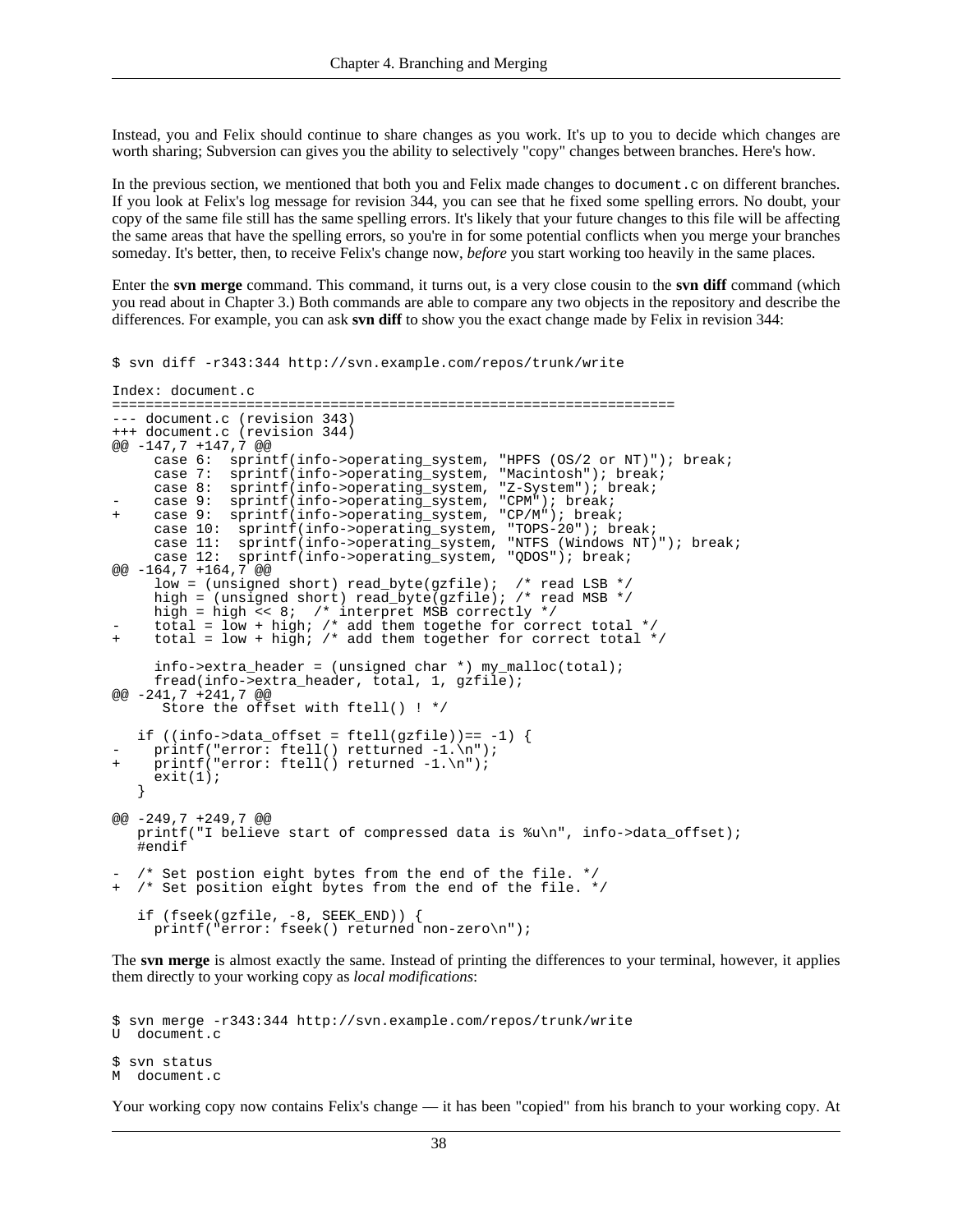this point, it's up to you to review the local modifications and make sure they're all good. In another scenario, it's possible that things may not have gone so well, and that document.c may have entered a conflicted state. You might need to resolve the conflict by hand, or if you're really disgusted, simply give up and **svn revert** the local change. But assuming the changes are working and you're confident that the merge was good, you can **svn commit** the change as usual. At that point, the change has been merged into your repository branch. In version control terminology, this act of copying changes is commonly called porting changes between branches.

A question may be on your mind, especially if you're a Unix user: why bother to use **svn merge** at all? Why not simply use the operating system's **patch** command to accomplish the same job? For example:

```
$ svn diff -r343:344 http://svn.example.com/repos/trunk/write > patchfile
$ patch -p0 < patchfile
Patching file document.c using Plan A...
Hunk #1 succeeded at 147.
Hunk #2 succeeded at 164.
Hunk #3 succeeded at 241.
Hunk #4 succeeded at 249.
done
```
In this particular case, yes, there really is no difference. But **svn merge** has special abilities that surpass the **patch** program. The file format used by **patch** is quite limited; it's only able to tweak file contents. There's no way to represent changes to *trees*, such as the addition, removal, or renaming of files and directories. If Felix's change had, say, added a new directory, the output of **svn diff** wouldn't have mentioned it at all. **svn diff** only outputs the limited patch-format, so there are some ideas it simply can't express. The **svn merge** command, however, can express treechanges by directly applying them to your working copy.

A word of warning: while **svn diff** and **svn merge** are very similar in concept, they do have different syntax in many cases. Be sure to read about them in Chapter 8 for details, or ask **svn help**. For example, **svn merge** insists on a working-copy path as a 'target', i.e. a place where it should apply the tree-changes. It defaults to the current working directory, so if you want changes applied somewhere else, you'll need to say so:

```
$ svn merge -r343:344 http://svn.example.com/repos/trunk/write my-write-branch
U my-write-branch/document.c
```
#### **The repeated merge problem**

Merging changes from one branch to another sounds simple enough, but in practice it can sometimes become a headache. The problem is that if you repeatedly merge changes from branch A to branch B, you may accidentally merge the same change *twice*. When this happens, you'll often get a conflict: Subversion will attempt to contextually merge a change into a file that already contains the change.

This is a problem that plagues many version control systems, including both CVS and Subversion. For now, the only way to avoid this problem in Subversion is to carefully keep track of which changes have been merged, and which haven't. Specifically, when you create a branch directory, remember what revision it was created in. When you merge a revision (or range of revisions) into your working copy, you'll need to remember them as well. If you forget any of this information, you can rediscover it by examining the output of **svn log --verbose branch-dir**. But the point is that each subsequent merge needs to be carefully constructed by hand, making sure that previously-merged revisions aren't re-merged again.

Of course, Subversion has plans to solv[e this problem sometime after](#page-74-0) release 1.0. All of this merging information can be tracked in property metadata (see the section called "Properties"), and thus Subversion will someday be able to automatically avoid repeated merges.

# **Removing a change from the repository**

A common use for **svn merge** is to roll back a change that has already been committed. Suppose you decide that the change made way back in revision 303, which changed a docstring in document.c, is completely wrong. It never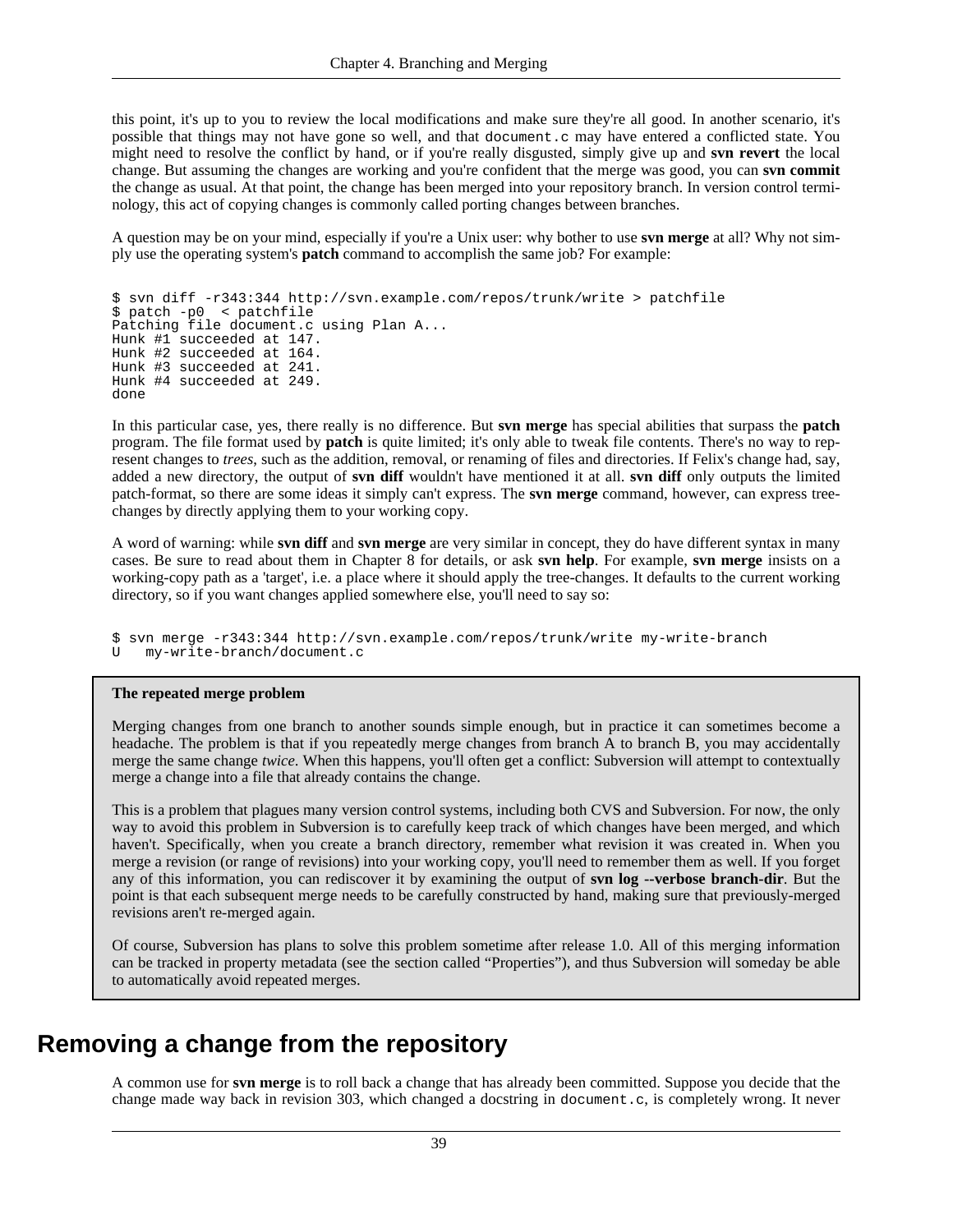should have been committed. You can use **svn merge** to "undo" the change in your working copy, and then commit the local modification to the repository. All you need to do is do specify a *reverse* difference:

```
$ svn merge -r 303:302 http://svn.example.com/trunk/write
U document.c
$ svn status
M document.c
$ svn commit -m "Undoing change committed in r303."
Sending document.c
Transmitting file data .
Committed revision 350.
```
One way to think about repository revisions is as changesets. That is, each revision number is the name of a particular group of changes. By using the -r switch, you can ask **svn merge** to apply a changeset, or whole range of changesets, to your working copy. In our case of undoing a change, we're asking **svn merge** to apply changeset #303 to our working copy *backwards*.

Keep in mind that rolling back a change like this is just like any other **svn merge** operation, so you should use **svn status** and **svn diff** to confirm that your work is in the state you want it to be in, and then use **svn commit** to send the final version to the repository. After committing, this particular changeset is no longer reflected in the HEAD revision.

Again, you may be thinking: well, that really didn't undo the commit, did it? The change still exists in revision 303. If somebody checks out a version of the write project between revisions 303 and 349, they'll still see the bad change, right?

Yes, that's true. When we talk about "removing" a change, we're really talking about "removing it from HEAD". The original change still exists in the repository's history. For most situations, this is good enough. Most people are only interested in tracking the HEAD of a project anyway. There are special cases, however, where you really might want to destroy all evidence of the commit. (Perhaps somebody accidentally committed a confidential document.) This isn't so easy, it turns out, because Subversion was deliberately designed to never lose information. Revisions are assumed to be immutable, and thus build upon one another. Removing a revision from history would cause a domino effect, creating chaos in all subsequent revisions and possibly invalidating all working copies.

The Subversion project has plans, however, to someday implement an **svnadmin obliterate** command. It would probably involve taking the repository off-line, removing a revision, and then "rewriting" all subsequent revisions. At the time of writing, however, this command isn't scheduled to exist until sometime after the release of Subversion 1.0.

## **Tags**

Another common version control concept is a tag. A tag is just a "snapshot" of a project in time. In Subversion, this idea already seems to be everywhere. Each repository revision is exactly that — a snapshot of the filesystem after each commit.

However, people often want to give more human-friendly names to tags, like "beta-5". And they want to make snapshots of smaller subdirectories of the filesystem. After all, it's not so easy to remember that the fifth beta candidate of a piece of software is a particular subdirectory of revision 4822.

Once again, **svn copy** comes to the rescue. What could be easier? If you want to create a snapshot of / trunk/write exactly as it looks in the HEAD revision, then make a copy of it:

```
$ svn copy http://svn.example.com/repos/trunk/write \
           http://svn.example.com/repos/tags/write/beta-5 \
      -m "Tagging the beta-5 release of the 'write' project."
```
Committed revision 351.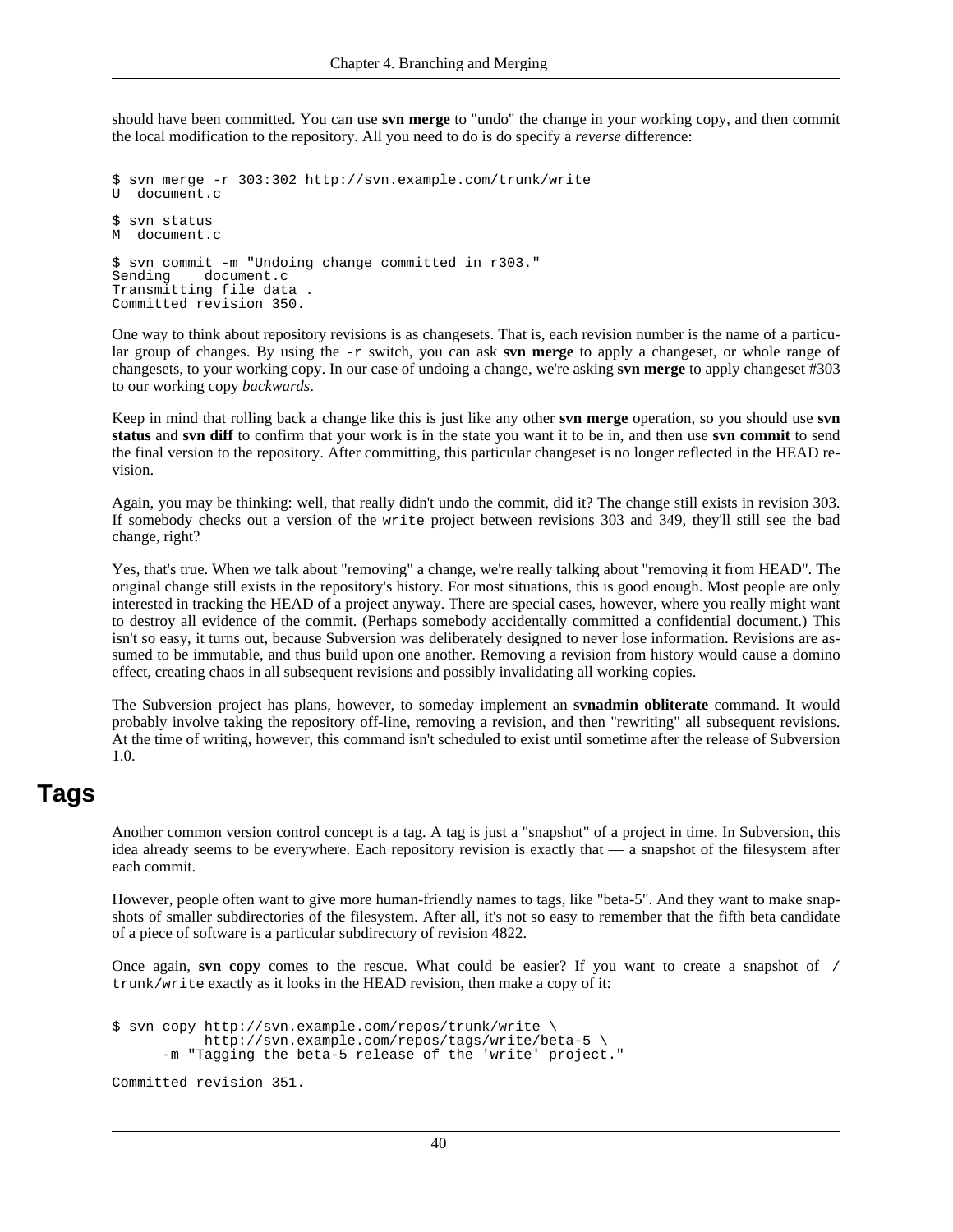This example assumes that a /tags/write directory already exists. After the copy completes, the new beta-5 directory is forever a snapshot of how the project looked in the HEAD revision at the time you made the copy. Of course you might want to be more precise about exactly which revision you copy, in case somebody else may have committed changes to the project when you weren't looking. So if you know that revision 350 of /trunk/write is exactly the snapshot you want, you can specify it by passing the  $-x350$  option to the copy command.

But wait a moment: isn't this tag-creation procedure the same procedure we used to create a branch? Yes, in fact, it is. The shocking truth is that in Subversion, there's no difference between a tag and a branch. Tags and branches are both just ordinary directories that are created by copying. As we mentioned earlier, the only reason a copied directory is a "tag" is because *humans* have decided to treat it that way: as long as nobody ever commits to the directory, it forever remains a snapshot. If people start committing to it, it becomes a branch.

If you are administering a repository, there are two approaches you can take to managing tags. The first approach is "hands off": as a matter of project policy, decide where your tags will live, and make sure all users know how to treat the directories they copy in there. (That is, make sure they know not to commit to them.) The second approach is more paranoid: you can use one of the access-control scripts provided with Subversion to prevent anyone from doing anything but creating new copies in the tags-area (###cross-ref a section that demonstrates how to use these scripts?). The paranoid approach, however, isn't usually necessary. If a user accidentally commits a change to a tagdirectory, you can simply undo the change as discussed in the previous section. This is version control, after all!

# **Branch maintenance**

You may have noticed by now that Subversion is extremely flexible. Because it implements branches and tags with the same underlying mechanism (directory copies), and because branches and tags appear in normal filesystem space, many people find Subversion intimidating. It's almost *too* flexible.

For this reason, there are some standard, recommended ways to lay out a repository. Most people create a trunk directory to hold the "main line" of development, a branches directory to contain branch copies, and a tags directory to contain tag copies. If a repository holds only one project, then often people create these top-level directories:

```
/trunk
/branches
/tags
```
If a repository contains multiple projects, people often index their layout by branch:

```
/trunk/paint
/trunk/write
/branches/paint
/branches/write
/tags/paint
/tags/write
```
...or by project:

```
/paint/trunk
/paint/branches
/paint/tags
/write/trunk
/write/branches
/write/tags
```
Of course, you're free to ignore these common layouts. You can create any sort of variation, whatever works best for you or your team. Remember that whatever you choose, it's not a permanent commitment. You can reorganize your repository at any time. Because branches and tags are ordinary directories, the **svn mv** command can move or rename them however you wish. Switching from one layout to another is just a matter by issuing a series of serverside moves; if you don't like the way things are organized in the repository, just juggle the directories around!

Another nice feature of Subversion's model is that branches and tags can have finite lifetimes, just like any other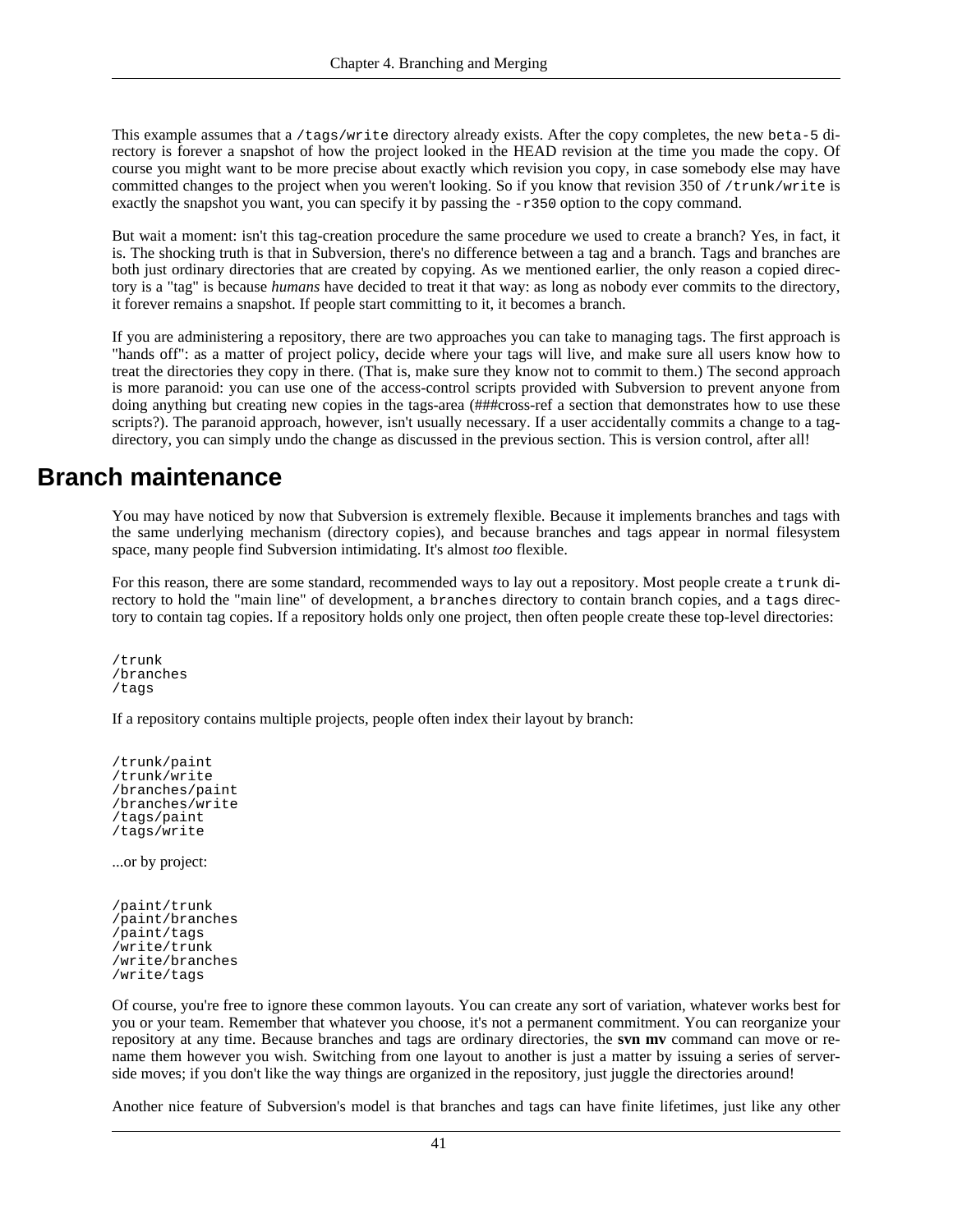versioned item. For example, suppose you eventually finish all your work on your personal branch of the write project. After merging all of your changes back into /trunk/write, there's no need for your private branch to stick around anymore:

```
$ svn rm http://svn.example.com/repos/branches/write/my-write-branch \
         -m "Removing obsolete branch of write project.
```
Committed revision 375.

And now your branch is gone. Of course it's not really gone: the directory is simply missing from the HEAD revision, no longer distracting anyone. If you look at an earlier revision, of course, you'll still be able to find your old branch.

In this case, your branch had a relatively short lifetime: you may have created it to fix a bug or implement a new feature. When your task is done, so is the branch. In software development, though, it's also common to have two "main branches running side-by-side for very long periods. For example, suppose it's time to release a stable write project to the public, and you know it's going to take a couple of months to shake bugs out of the software. You don't want people to add new features to the project, but you don't want to tell all developers to stop programming either. So instead, you create a "stable" branch of the software that won't change much:

```
$ svn cp http://svn.example.com/repos/trunk/write \
         http://svn.example.com/branches/write/release-1.0
         -m "Creating stable release branch of write project."
```

```
Committed revision 377.
```
And now developers are free to continue adding cutting-edge (or experimental) features to /trunk/write, and you can declare a project policy that only bugfixes are to be committed to /branches/write/release-1.0. That is, as people continue to work on the trunk, a human selectively ports bugfixes over to the release branch. Even after the release branch has shipped out the door, you'll probably continue to maintain the branch for a long time — that is, as long as you continue to support that release for customers.

# **Switching a working copy**

Subversion has one final trick up its sleeve: the **svn switch** command.

The **svn switch** transforms an existing working copy into a different branch. While this command isn't strictly necessary for working with branches, it provides a nice shortcut to users. In our earlier example, after creating your private branch, you checked out a fresh working copy of the new repository directory. Instead, you could simply ask Subversion to change your working copy of  $/\text{trunk}/\text{write}$  to mirror the new branch location:

```
$ cd write
$ svn info | grep Url
Url: http://svn.example.com/trunk/write
$ svn switch http://svn.example.com/branches/write/my-write-branch
U document.c<br>U search.c
U search.c<br>U Makefile
    Makefile
Updated to revision 341.
$ svn info | grep Url
Url: http://svn.example.com/branches/write/my-write-branch
```
After "switching" to the branch, your working copy is no different than what you would get from doing a fresh checkout of the directory. And it's usually more efficient to use this command, because often branches only differ by a small degree. The server sends only the minimal set of changes necessary to make your working copy reflect the branch.

Of course, most projects are more complicated than our write example. Users often create a branch of a project's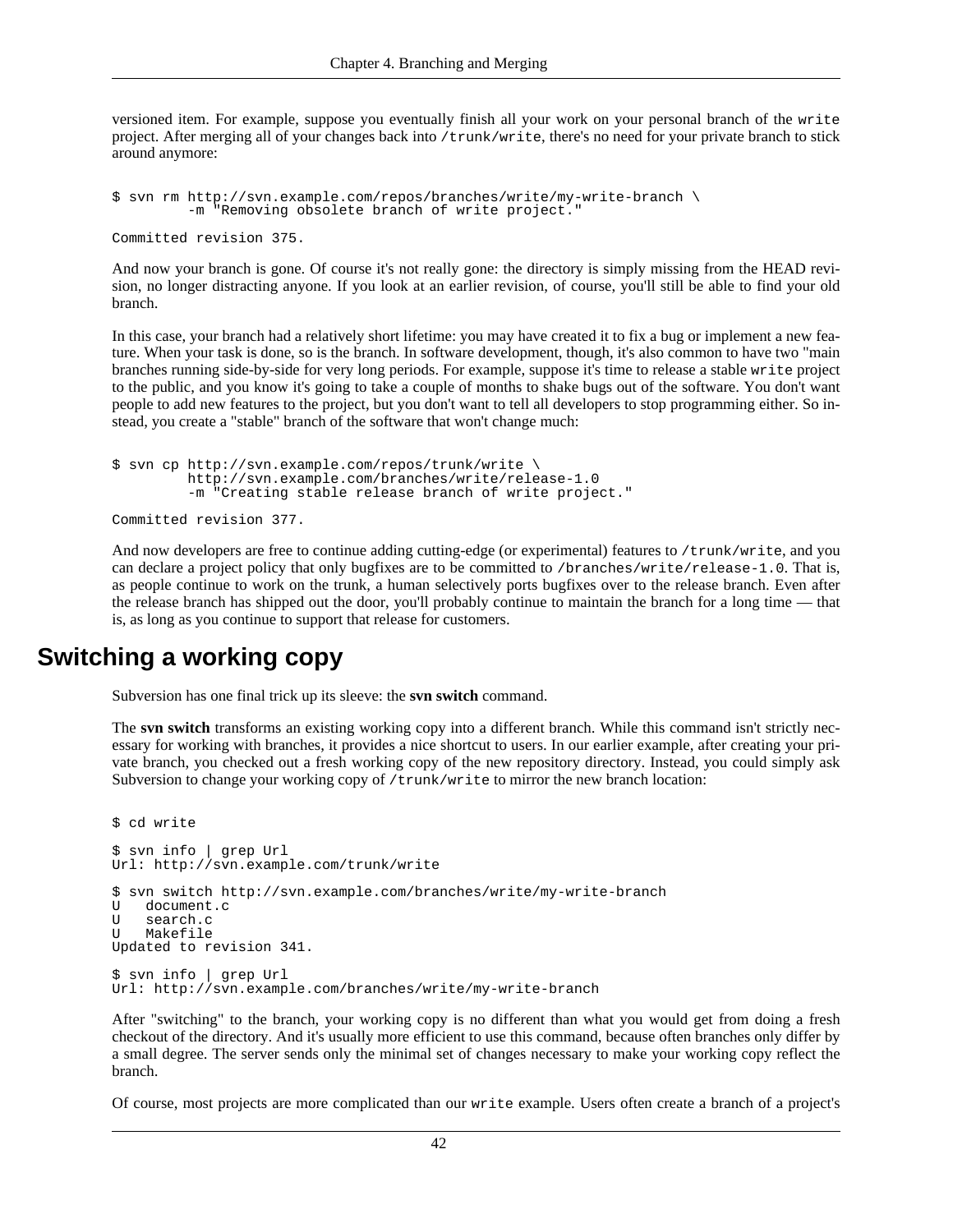subdirectory, and then use **svn switch** to move that specific subdirectory in their working copy to the new branch. Or sometimes users will only switch a single working file to a branch. That way, they can continue to receive normal updates to most of their working copy, but the "switched" portions will remain immune (unless someone commits a change to their branch.) This feature adds a whole new dimension to the concept of a "mixed working copy": not only can working copies contain a mixture of working revisions, but a mixture of repository locations as well.

If your working copy contains a number of switched subtrees from different repository locations, it continues to function as normal. When you update, you'll receive patches to each subtree as appropriate. When you commit, your local changes will still be applied as a single, atomic change to the repository.

A final note: while it's okay for your working copy to reflect a hodgepodge of repository locations, these locations must all be within the *same* repository. Subversion repositories aren't yet able to communicate with one another; that's a feature planned beyond Subversion 1.0.

#### **Switches and updates**

Have you noticed that the output of **svn switch** and **svn update** look the same? That's because they *are* the same.

The switch command is actually a strict superset of the update command. For people curious about implementation, the commands work like this:

- The client describes the working copy to the repository, mixed revisions and all.
- A temporary tree is constructed within the repository that is an exact replica of the working copy.
- The repository compares the temporary tree with some revision tree, and sends a tree-delta back to the client.
- The client applies the tree-delta to the working copy, so the working copy now reflects the revision tree.

The only difference between **svn switch** and **svn update** is that the update command compares two identical repository locations. That is, if your working copy is a mirror of /trunk/write, then **svn update** will automatically compare your working copy to /trunk/write in the HEAD revision. If you're switching your working copy to a branch, then **svn switch** will compare your working copy to some other branch-directory in the HEAD revision.

In other words, an update moves your working copy through time. A switch moves your working copy through time *and* space.

# **Summary**

We've covered a lot of ground in this chapter. We've discussed the concepts of tags and branches, and demonstrated how Subversion implements these concepts by copying directories with the **svn copy** command. We've shown how to use **svn merge** to copy changes from one branch to another, or roll back bad changes. We've gone over the use of **svn switch** to create mixed-location working copies. And we've talked about how one might manage the organization and lifetimes of branches in a repository.

Remember the Subversion mantra: branches are cheap. So use them liberally!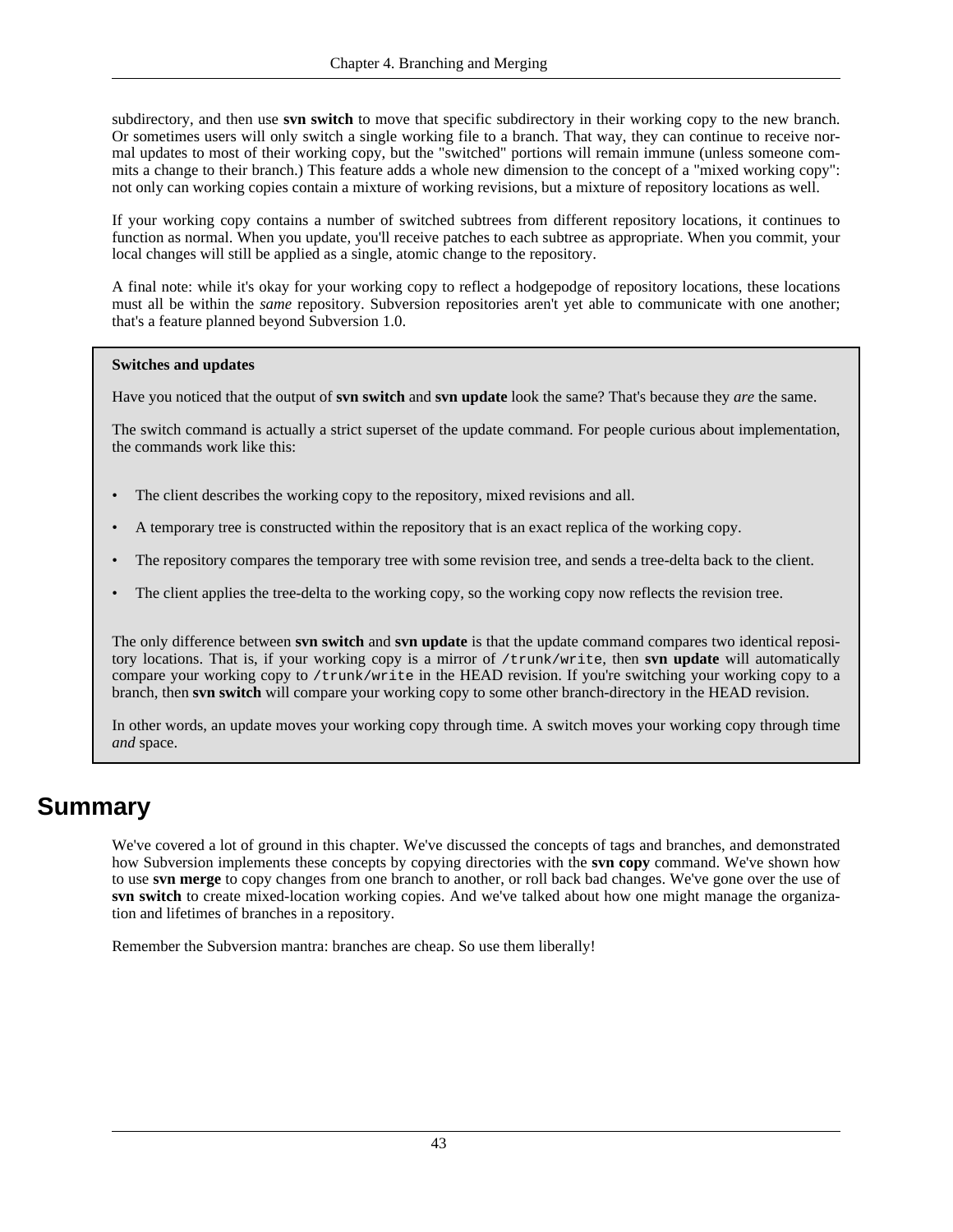# **Chapter 5. Repository Administration**

The Subversion repository is the central storehouse of versioned data for any number of projects. As such, it becomes an obvious candidate for all the love and attention an administrator can offer. While the repository is generally a low-maintenance item, it is important to understand how to properly configure and care for it so that potential problems are avoided, and actual problems safely resolved.

In this chapter, we'll discuss how to create and configure a Subversion repository, and how to expose that repository for network accessibility. We'll also talk about repository maintenance, including the use of the **svnlook** and **svnadmin** tools (which are provided with Subversion). We'll address some common questions and mistakes, and give some suggestions on how to arrange the data in the repository.

If you plan to access a Subversion repository only in the role of a user whose data is under version control (that is, via a Subversion client), you can skip this chapter altogether. However, if you are, or wish to become, a Subversion repository administrator, 2 you should definitely pay attention to this chapter.

Of course, one cannot administer a repository unless one has a repository to administer.

# **Repository Basics**

# **Understanding Transactions and Revisions**

Conceptually speaking, a Subversion repository is a sequence of directory trees. Each tree is a snapshot of how the files and directories versioned in your repository looked at various points in time. These snapshots are created as a result of client operations, and are called revisions.

Every revision begins life as a transaction tree. When doing a commit, a client builds a Subversion transaction that mirrors their local changes (plus any additional changes that might have been made to the repository since the beginning of the client's commit process), and then instructs the repository to store that tree as the next snapshot in the sequence. If the commit succeeds, the transaction is effectively promoted into a new revision tree, and is assigned a new revision number. If the commit fails for some reason, the transaction is destroyed and the client is informed of the failure.

At the moment, updates work in a similar way. The client builds a temporary transaction tree that mirrors the state of the working copy. The repository then compares that transaction tree with the revision tree at the request revision (usually the most recent, or "youngest" tree), and sends back information that informs the client about what changes are needed to transform their working copy into a replica of that revision tree. After the update completes, the temporary transaction is deleted.

The use of transaction trees is the only way to make permanent changes to repository's versioned filesystem. However, it's important to understand that the lifetime of a transaction is completely flexible. In the case of updates, transactions are temporary trees that are immediately destroyed. In the case of commits, transactions are transformed into permanent revisions (or removed if the commit fails). In the case of an error or bug, it's possible that a transaction can be accidentally left lying around in the repository (not really affecting anything, but still taking up space).

In theory, someday whole workflow applications might revolve around more fine-grained control of transaction lifetime. It is feasible to imagine a system whereby each transaction slated to become a revision is left in stasis well after the client finishes describing its changes to repository. This would enable each new commit to be reviewed by someone else, perhaps a manager or engineering QA team, who can choose to promote the transaction into a revision, or abort it.

What does all of this have to do with repository administration? The answer is simple: if you're administering a Subversion repository, you're going to have to examine revisions and transactions as part of monitoring the health of your repository.

2This may sound really prestigious and lofty, but we're just talking about anyone who is interested in that mysterious realm beyond the working copy where everyone's data hangs out.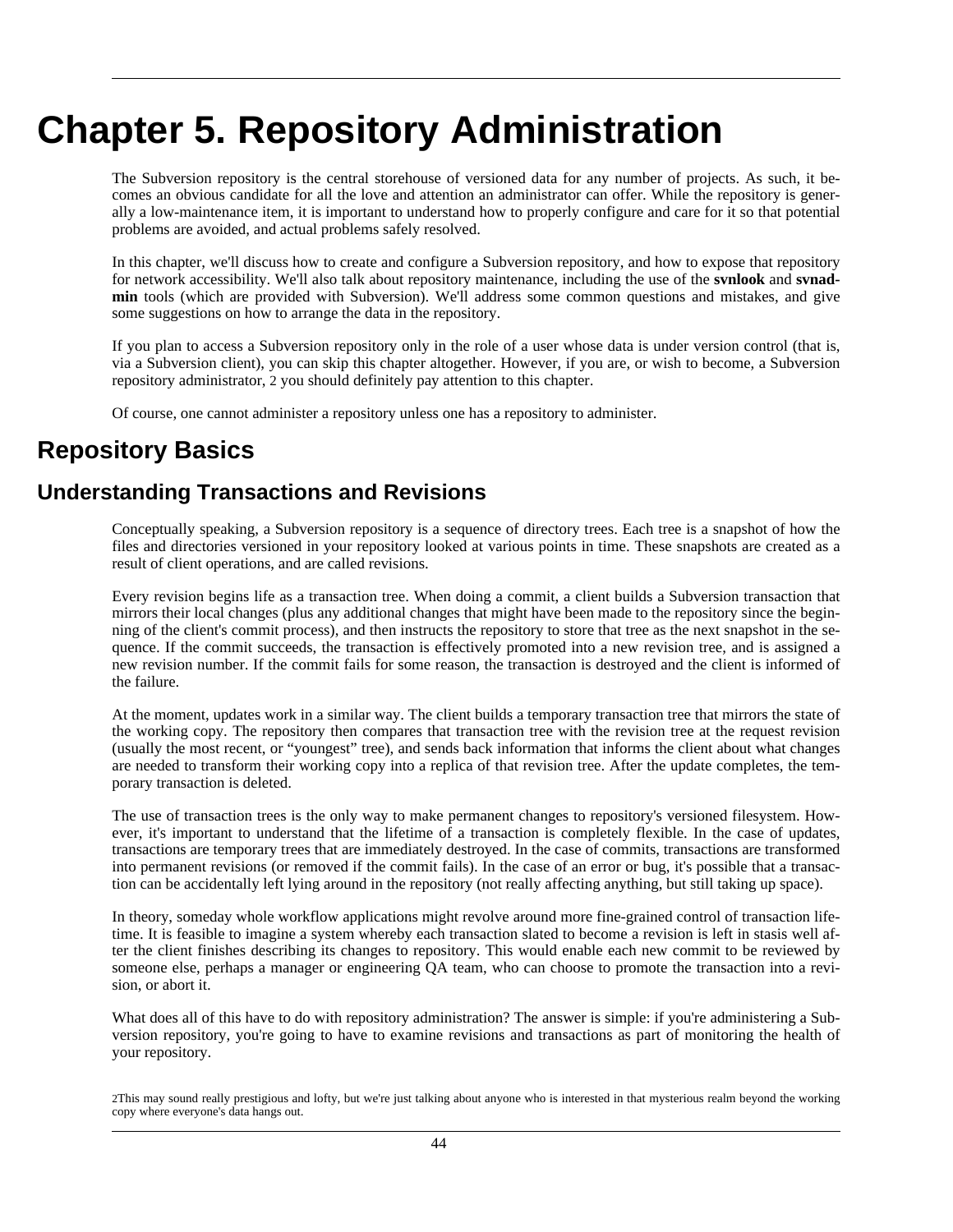# **Unversioned Properties**

Transactions and revisions in the Subversion repository can have properties attached to them. These properties are generic key-to-value mappings, and are used to store information about the tree to which they are attached. The names and values of these properties are stored in the repository's filesystem, along with the rest of your tree data.

Revision and transaction properties are useful for associating information with a tree that is not strictly related to the files and directories in that tree—the kind of information that isn't managed by client working copies. For example, when a new commit transaction is created in the repository, Subversion adds a property to that transaction named svn:date—a datestamp representing the time that the transaction was created. By the time the commit process is finished, and the transaction is promoted to a permanent revision, the tree has also been given a property to store the username of the revision's author (svn:author) and a property to store the log message attached to that revision  $(svn:log)$ .

Revision and transaction properties are unversioned properties—as they are modified, their previous values are permanently discarded. Also, while revision trees themselves are immutable, the properties attached to those trees are not. You can add, remove, and modify revision properties at any time in the future. If you commit a new revision and later realize that you had some misinformation or spelling error in your log message, you can simply replace the value of the svn:log property with a new, corrected log message.

# **Repository Creation and Configuration**

<span id="page-53-0"></span>Creating a Subversion repository is an incredibly simple task. The **svnadmin** utility, provided with Subversion, has a subcommand for doing just that. To create a new repository, just run:

#### \$ svnadmin create path/to/repos

This creates a new repository in the directory path/to/repos. This new repository begins life at revision 0, which is defined to consist of nothing but the top-level root  $\left(\frac{1}{1}\right)$  filesystem directory. Initially, revision 0 also has a single revision property, svn:date, set to the time at which the repository was created.

You may have noticed that the path argument to **svnadmin** was just a regular filesystem path and not a URL like the **svn** client program uses when referring to repositories. Both **svnadmin** and **svnlook** are considered server-side utilities—they are used on the machine where the repository resides to examine or modify aspects of the repository, and are in fact unable to perform tasks across a network. A common mistake made by Subversion newcomers is trying to pass URLs (even "local" file: ones) to these two programs.

So, after you've run the **svnadmin create** command, you have a shiny new Subversion repository in its own directory. Let's take a peek at what is actually created inside that subdirectory.

\$ ls repos conf/ dav/ db/ format hooks/ locks/ README

With the exception of the README file, the repository directory is a collection of subdirectories. As in other areas of the Subversion design, modularity is given high regard, and hierarchical organization is preferred to cluttered chaos. Here is a brief description of all of the items you see in your new repository directory:

- conf Currently unused, repository configuration files will go in this directory someday.
- dav A directory provided to Apache and mod\_dav\_svn for their private housekeeping data.
- db The main Berkeley DB environment, full of DB tables that comprise the data store for Subversion's filesystem (where all of your versioned data resides).
- format A file whose contents are a single integer value that dictates the version number of the repository layout.
- hooks A directory full of hook script templates (and hook scripts themselves, once you've installed some).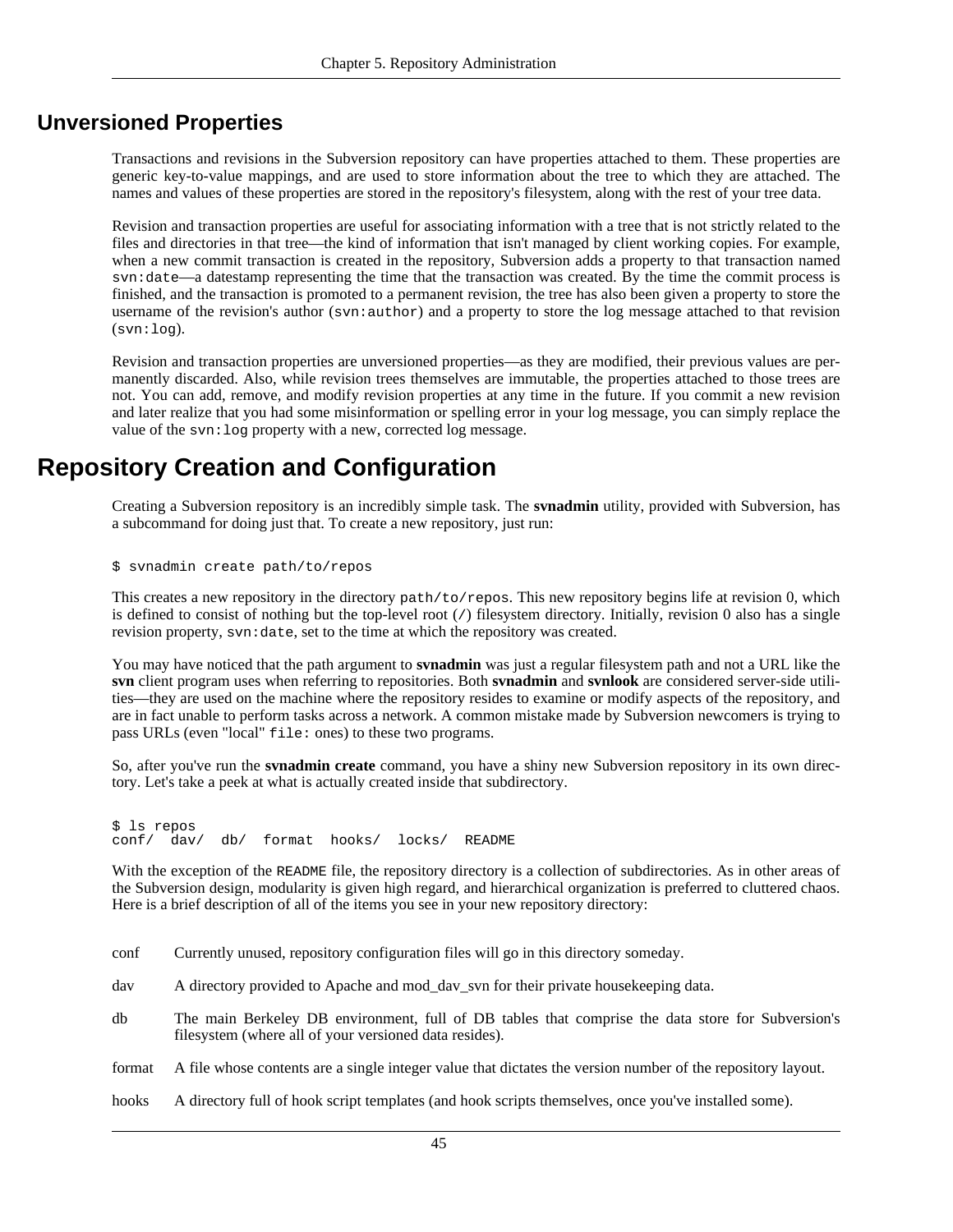locks A directory for Subversion's repository locking data, used for tracking accessors to the repository.

READMEA file which merely informs its readers that they are looking at a Subversion repository.

<span id="page-54-0"></span>In general, you shouldn't tamper with your repository "by hand". The **svnadmin** tool should be sufficient for any changes necessary to your repository, or you can look to third-party tools (such as Berkeley DB's tool suite) for tweaking relevant subsections of the repository. Some exceptions exist, though, and we'll cover those here.

### **Hook scripts**

A hook is a program triggered by some repository event, such as the creation of a new revision or the modification of an unversioned property. Each hook is handed enough information to tell what that event is, what target(s) it's operating on, and the username of the person who triggered the event. Depending on the hook's output or return status, the hook program may continue the action, stop it, or suspend it in some way.

The hooks subdirectory is, by default, filled with templates for various repository hooks.

```
$ ls repos/hooks/<br>post-commit.tmpl
                                        pre-revprop-change.tmpl write-sentinels.tmpl read-sentinels.tmpl
post-revprop-change.tmpl<br>pre-commit.tmpl
                                        start-commit.tmpl
```
There is one template for each hook that the Subversion repository implements, and by examining the contents of those template scripts, you can see what triggers each such script to run and what data is passed to that script. Also present in many of these templates are examples of how one might use that script, in conjunction with other Subversion-supplied programs, to perform common useful tasks. To actually install a working hook, you need only place some executable program or script into the repos/hooks directory which can be executed as the name (like **startcommit** or **post-commit**) of the hook.

On Unix platforms, this means supplying a script or program (which could be a shell script, a Python program, a compiled C binary, or any number of other things) named exactly like the name of the hook. Of course, the template files are present for more than just informational purposes—the easiest way to install a hook on Unix platforms is to simply copy the appropriate template file to a new file that lacks the .tmpl extension, customize the hook's contents, and ensure that the script is executable. Windows, however, uses file extensions to determine whether or not a program is executable, so you would need to supply a program whose basename is the name of the hook, and whose extension is one of the special extensions recognized by Windows for executable programs, such as .exe or .com for programs, and .bat for batch files.

Currently there are five true hooks implemented by the Subversion repository.

| start-commit | This is run before the commit transaction is even created. It is typically used to decide<br>if the user has commit privileges at all. The repository passes two arguments to this<br>program: the path to the repository, and username which is attempting the commit. If<br>the program returns a non-zero exit value, the commit is stopped before the transaction<br>is even created.                                                                                                                                                                                                                     |
|--------------|---------------------------------------------------------------------------------------------------------------------------------------------------------------------------------------------------------------------------------------------------------------------------------------------------------------------------------------------------------------------------------------------------------------------------------------------------------------------------------------------------------------------------------------------------------------------------------------------------------------|
| pre-commit   | This is run when the transaction is complete, but before it is committed. Typically, this<br>hook is used to protect against commits that are disallowed due to content or location<br>(for example, your site might require that all commits to a certain branch include a<br>ticket number from the bug tracker, or that the incoming log message is non-empty).<br>The repository passes two arguments to this program: the path to the repository, and<br>the name of the transaction being committed. If the program returns a non-zero exit<br>value, the commit is aborted and transaction is removed. |
|              | The Subversion distribution includes some access control scripts (located in the<br>tools/hook-scripts directory of the Subversion source tree) that can be called                                                                                                                                                                                                                                                                                                                                                                                                                                            |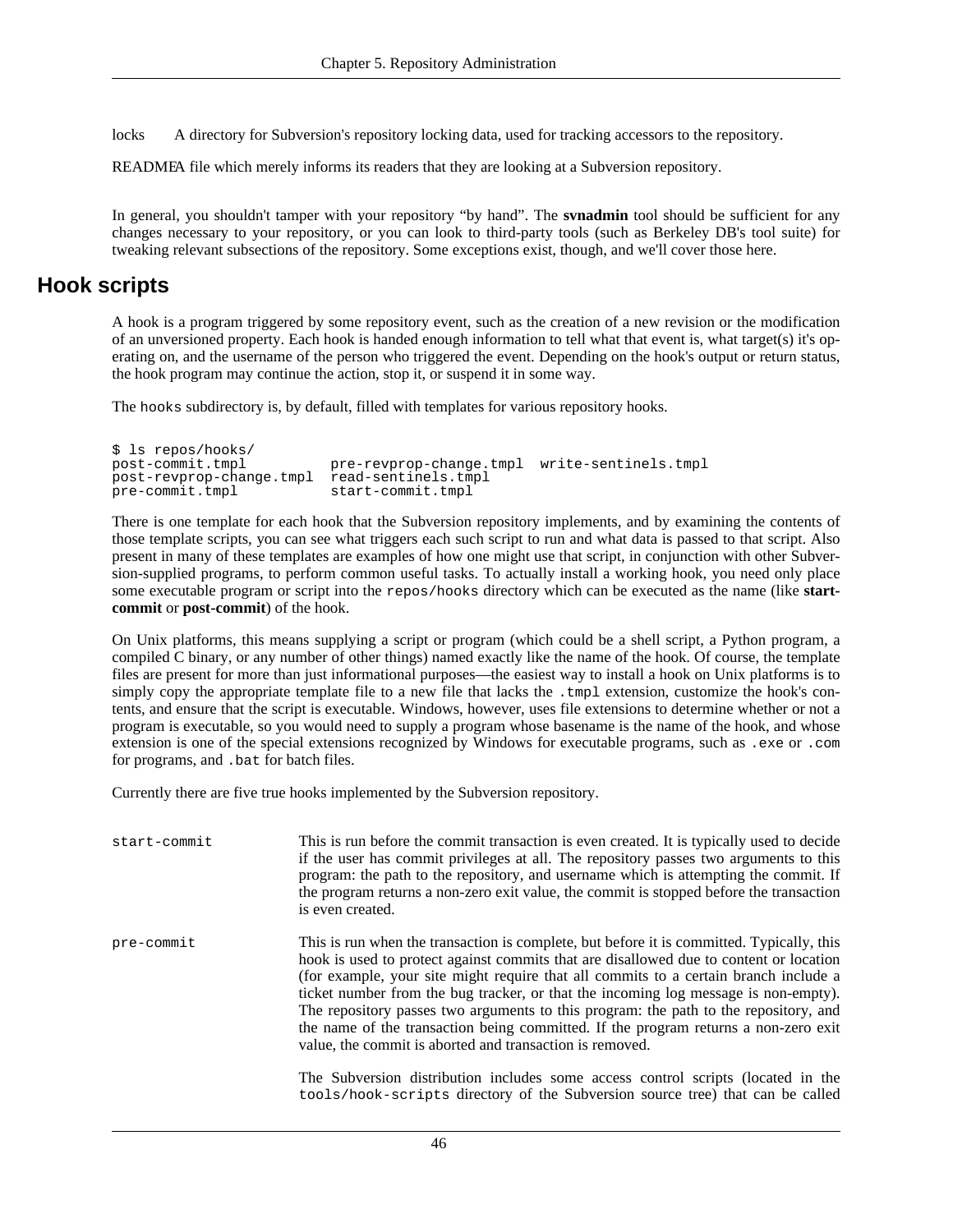from **pre-commit** to implement fine-grained access control. At this time, this is the only method by which administrators can implement finer-grained access control beyond what httpd.conf offers. In a future version of Subversion, we plan to implement ACLs directly in the filesystem.

post-commit This is run after the transaction is committed, and a new revision is created. Most people use this hook to send out descriptive emails about the commit or to make a backup of the repository. The repository passes two arguments to this program: the path to the repository, and the new revision number that was created. The exit code of the program is ignored.

> The Subversion distribution includes a **commit-email.pl** script (located in the tools/ hook-scripts/ directory of the Subversion source tree) that can be used to send email with (and/or append to a log file) a description of a given commit. This mail contains a list of the paths that were changed, the log message attached to the commit, the author and date of the commit, as well as a GNU diff-style display of the changes made to the various versioned files as part of the commit.

> Another useful tool provided by Subversion is the **hot-backup.py** script (located in the tools/backup/ directory of the Subversion source tree). This script performs hot backups of your Subversion repository (a feature supported by the Berkeley DB database back-end), and can be used to make a per-commit snapshot of your repository for archival or emergency recovery purposes.

pre-revprop-change Because Subversion's revision properties are not versioned, making modifications to such a property (for example, the svn:log commit message property) will overwrite the previous value of that property forever. Since data can be potentially lost here, Subversion supplies this hook (and its counterpart, post-revprop-change) so that repository administrators can keep records of changes to these items using some external means if they so desire.

> This hook runs just before such a modification is made to the repository. The repository passes four arguments to this hook: the path to the repository, the revision on which the to-be-modified property exists, the authenticated username of the person making the change, and name of the property itself.

post-revprop-change As mentioned earlier, this hook is the counterpart of pre-revprop-change hook. In fact, for the sake of paranoia this script will not run unless the pre-revprop-change hook exists. When both of these hooks are present, the post-revprop-change hook runs just after a revision property has been changed, and is typically used to send an email containing the new value of the changed property. The repository passes four arguments to this hook: the path to the repository, the revision on which the property exists, the authenticated username of the person making the change, and name of the property itself.

> The Subversion distribution includes a **propchange-email.pl** script (located in the tools/hook-scripts/ directory of the Subversion source tree) that can be used to send email with (and/or append to a log file) the details of a revision property change. This mail contains the revision and name of the changed property, the user who made the change, and the new property value.

#### **Sentinels, Those "Other" Hooks**

In addition to the hook scripts, Subversion has templates for two other special event handlers—the readsentinels and write-sentinels. These special programs, called sentinels, are intended to be daemon-like applications which are started at the beginning of a user's operation, and which receive multiple event notifications of a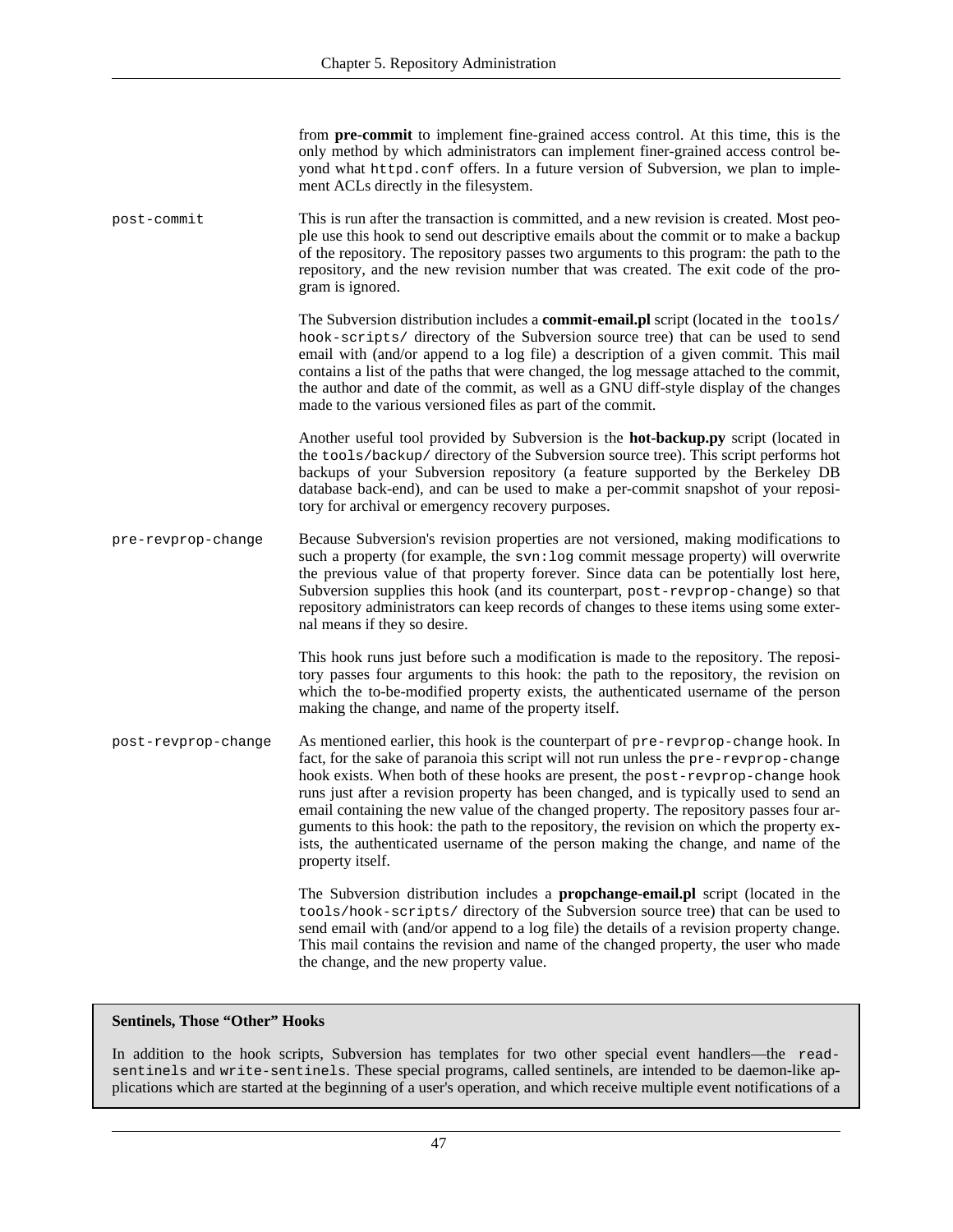single type over the course of that operation. Depending on the sentinel's responses to each of these notifications, Subversion may stop or otherwise modify the operation. Fortunately for today's Subversion repository administrators, these sentinels can be ignored, since support for them is not yet implemented in Subversion itself!

Subversion will attempt to execute hooks as the same user who owns the process which is accessing the Subversion repository. In most cases, the repository is being accessed via Apache HTTP server and mod\_dav\_svn, so this user is the same user that Apache runs as. The hooks themselves will need to be configured with OS-level permissions that allow that user to execute them. Also, this means that any file or programs (including the Subversion repository itself) accessed directly or indirectly by the hook will be accessed as the same user. In other words, be alert to potential permission-related problems that could prevent the hook from performing the tasks you've written it to perform.

### **Berkeley DB configuration**

The Berkeley DB environment has it own set of default configuration values for things like the number of locks allowed to be taken out at any given time, or the size cutoff for Berkeley's journaling log file, etc. Subversion's filesystem code additionally chooses default values for some of the Berkeley DB configuration options. However, sometimes your particular repository, with its unique collection of data and access patterns, might require a different set of configuration option values.

The folks at Sleepycat (the producers of Berkeley DB) understand that different databases have different requirements, and so they have provided a mechanism for runtime overriding of many of the configuration values for the Berkeley DB environment. Berkeley checks for the presence of a file named DB CONFIG in each environment directory, and parses the options found in that file for use with that particular Berkeley environment.

The Berkeley configuration file for your repository is located in the db environment directory, at repos/ db/DB\_CONFIG. Subversion itself creates this file when it creates the rest of the repository. The file initially contains some default options, as well as pointers to the Berkeley DB online documentation so you can read about what those options do. Of course, you are free to add any of the supported Berkeley DB options to your DB\_CONFIG file. Just be aware that while Subversion never attempts to read or interpret the contents of the file, and makes no use of the option settings in it, you'll want to avoid any configuration changes that may cause Berkeley DB to behave in a fashion that is unexpected by the rest of the Subversion code.

# **Repository Maintenance**

# <span id="page-56-0"></span>**An Administrator's Toolkit**

### **svnlook**

**svnlook** is a tool provided by Subversion for examining the various revisions and transactions in a repository. No part of this program attempts to change the repository—it's a "read-only" tool. **svnlook** is typically used by the repository hooks for reporting the changes that are about to be committed (in the case of the **pre-commit** hook) or that were just committed (in the case of the **post-commit** hook) to the repository. A repository administrator may use this tool for diagnostic purposes.

**svnlook** has a straightforward syntax:

```
$ svnlook help
general usage: svnlook SUBCOMMAND REPOS_PATH [ARGS & OPTIONS ...]
Note: any subcommand which takes the '--revision' and '--transaction'
      options will, if invoked without one of those options, act on
      the repository's youngest revision.
Type "svnlook help <subcommand>" for help on a specific subcommand.
…
```
Nearly every one of **svnlook**'s subcommands can operate on either a revision or a transaction tree, printing information about the tree itself, or how it differs from the previous revision of the repository. You use the --revision and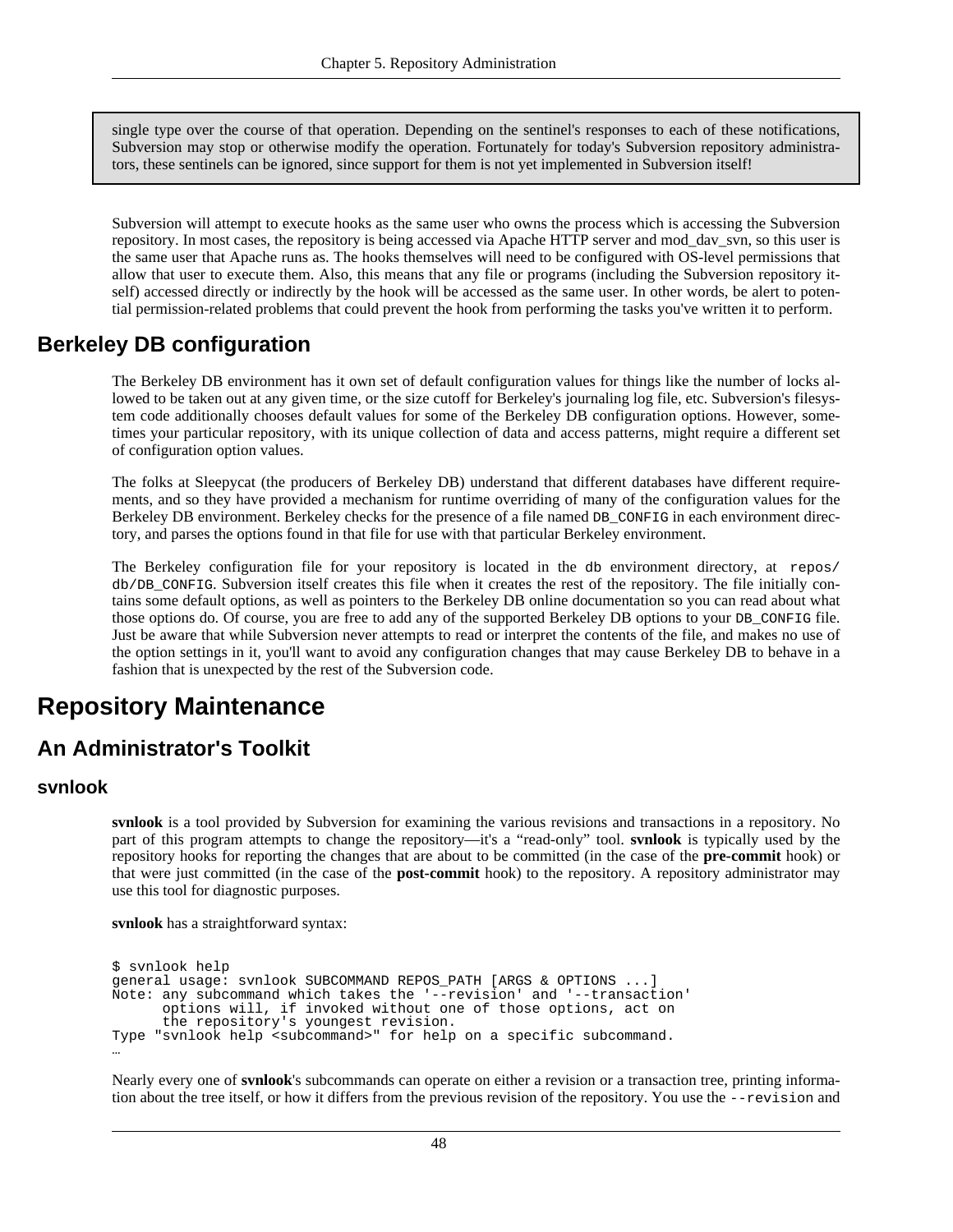--transaction options to specify which revision or transaction, respectively, to examine. Note that while revision numbers appear as natural numbers, transaction names are alphanumeric strings. Keep in mind that the filesystem only allows browsing of uncommitted transactions (transactions that have not resulted in a new revision). Most repositories will have no such transactions, because transactions are usually either committed (which disqualifies them from viewing) or aborted and removed.

In the absence of both the --revision and --transaction options, **svnlook** will examine the youngest (or "HEAD") revision in the repository. So the following two commands do exactly the same thing when 19 is the youngest revision in the repository located at /path/to/repos:

```
$ svnlook info /path/to/repos
$ svnlook info /path/to/repos --revision 19
```
The only exception to these rules about subcommands is the **svnlook youngest** subcommand, which takes no options, and simply prints out the HEAD revision number.

```
$ svnlook youngest /path/to/repos
19
```
Output from **svnlook** is designed to be both human- and machine-parsable. Take as an example the output of the info subcommand:

```
$ svnlook info path/to/repos
sally
2002-11-04 09:29:13 -0600 (Mon, 04 Nov 2002)
27
Added the usual
Greek tree.
```
The output of the info subcommand is defined as:

- 1. The author, followed by a newline.
- 2. The date, followed by a newline.
- 3. The number of characters in the log message, followed by a newline.
- 4. The log message itself, followed by a newline.

This output is human-readable, meaning items like the datestamp are displayed using a textual representation instead of something more obscure (such as the number of nanoseconds since the Tasty Freeze guy drove by). But this output is also machine-parsable—because the log message can contain multiple lines and be unbounded in length, **svnlook** provides the length of that message before the message itself. This allows scripts and other wrappers around this command to make intelligent decisions about the log message, such as how much memory to allocate for the message, or at least how many bytes to skip in the event that this output is not the last bit of data in the stream.

Another common use of **svnlook** is to actually view the contents of a revision or transaction tree. Examining the output of **svnlook tree** command, which displays the directories and files in the requested tree (optionally showing the filesystem node revision IDs for each of those paths) can be extremely helpful to administrators deciding on whether or not it is safe to remove a seemingly dead transaction. It is also quite useful for Subversion developers who are diagnosing filesystem-related problems when they arise.

```
$ svnlook tree path/to/repos --show-ids
/ 0.0.1A/ <2.0.1>
 B / 4.0.1lambda <5.0.1>
  E/ < 6.0.1
```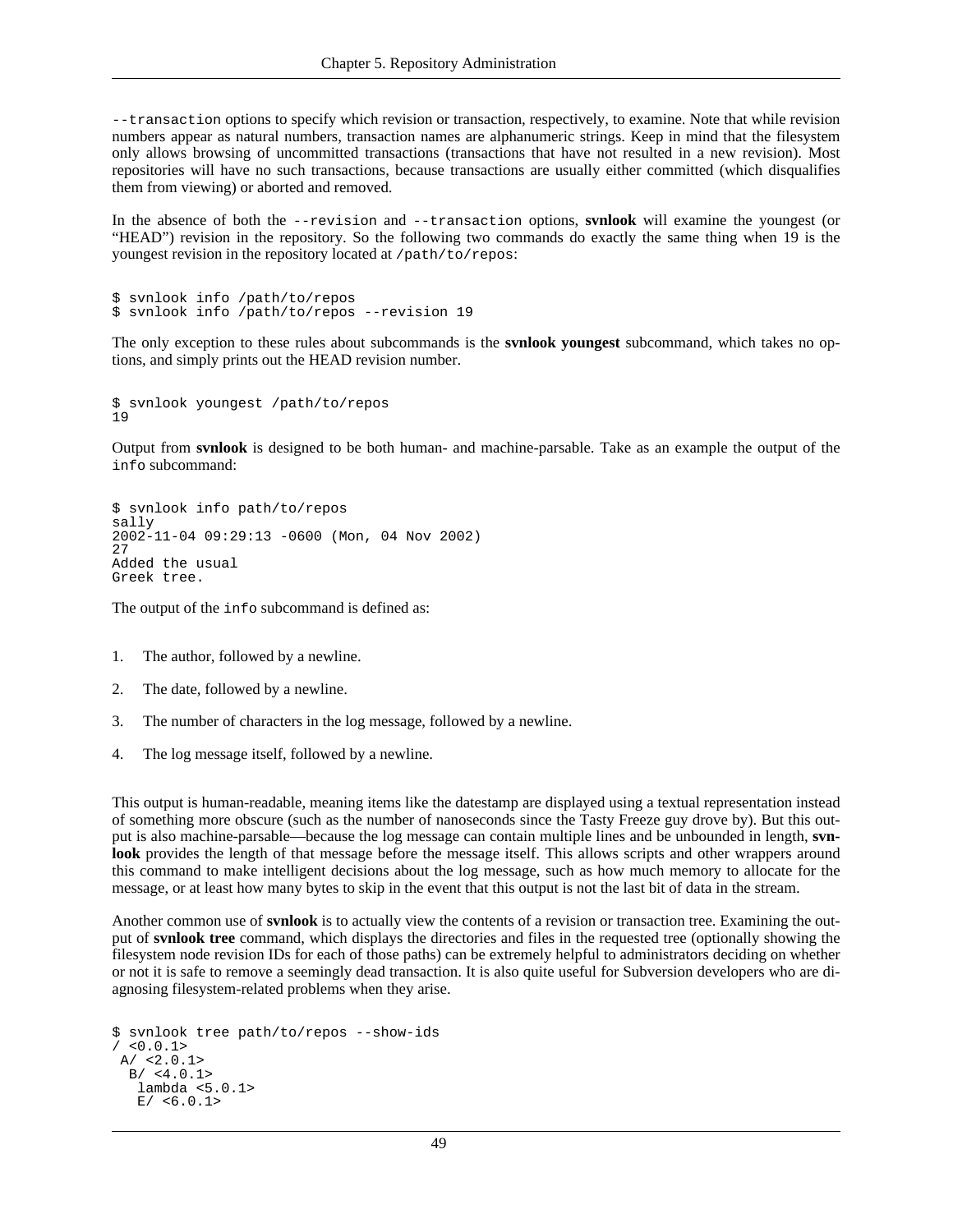| alpha <7.0.1>        |
|----------------------|
| beta $< 8.0.1$       |
| $F/$ <9.0.1>         |
| mu <3.0.1>           |
| $C/$ <a.0.1></a.0.1> |
| $D/$ <b.0.1></b.0.1> |
| qamma $<$ c. $0.1$ > |
| $G/$ <d.0.1></d.0.1> |
| pi <e.0.1></e.0.1>   |
| rho < f.0.1          |
| tau $< q.0.1$        |
| $H/$ <h.0.1></h.0.1> |
| chi <i.0.1></i.0.1>  |
| omega $<$ k.0.1>     |
| psi <j.0.1></j.0.1>  |
| iota <1.0.1>         |
|                      |

**svnlook** can perform a variety of other queries, displaying subsets of bits of information we've mentioned previously, reporting which paths were modified in a given revision or transaction, showing textual and property differences made to files and directories, and so on. The following is a brief description of the current list of subcommands accepted by **svnlook**, and the output of those subcommands:

| author                                                     | Print the tree's author.                                                                                 |  |  |
|------------------------------------------------------------|----------------------------------------------------------------------------------------------------------|--|--|
| date                                                       | Print the tree's datestamp.                                                                              |  |  |
| changed                                                    | List all files and directories that changed in the tree.                                                 |  |  |
| diff                                                       | Print unified diffs of changed files.                                                                    |  |  |
| dirs-change List the directories that changed in the tree. |                                                                                                          |  |  |
| info                                                       | Print the tree's author, datestamp, log message character count, and log message.                        |  |  |
| log                                                        | Print the tree's log message.                                                                            |  |  |
| tree                                                       | Print the tree listing, optionally revealing the filesystem node revision IDs associated with each path. |  |  |
| youngest                                                   | Print the youngest revision number.                                                                      |  |  |

### **svnadmin**

The **svnadmin** program is the repository administrator's best friend. Besides providing the ability to create Subversion repositories, this program allows you perform several maintenance operations on those repositories. The syntax of **svnadmin** is similar to that of **svnlook**:

```
$ svnadmin help
general usage: svnadmin SUBCOMMAND REPOS_PATH [ARGS & OPTIONS ...]
Type "svnadmin help <subcommand>" for help on a specific subcommand.
Available subcommands:
  create
   createtxn
  dump
…
```
We've already mentioned **svnadmin**'s create subcommand (see [the section called "Repository Creation and](#page-53-0) Con[figuration"\)](#page-53-0). Most of the others we will cover in more detail later in this chapter. For now, let's just take a quick glance at what each of the available subcommands offers.

create Creates a new Subversion repository.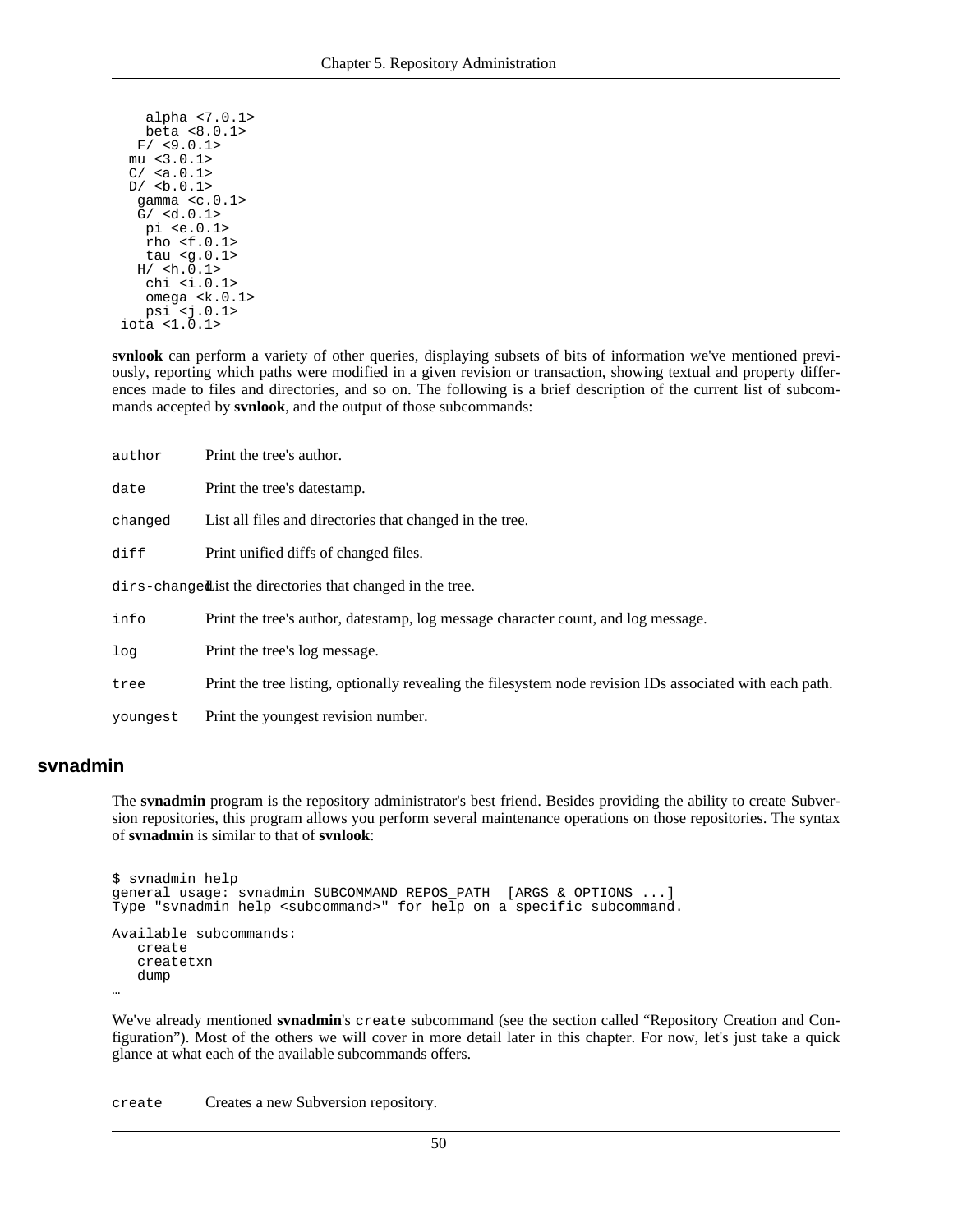| createtxn | Creates a transaction in the repository based on a given existing revision.                                                                                                                                 |
|-----------|-------------------------------------------------------------------------------------------------------------------------------------------------------------------------------------------------------------|
| dump      | Dumps the contents of the repository, bounded by a given set of revisions, using a portable dump for-<br>mat.                                                                                               |
| load      | Loads a set of revisions into a repository from a stream of data that uses the same portable dump for-<br>mat generated by the dump subcommand.                                                             |
| lscr      | List the revisions in which a given path in the repository was modified.                                                                                                                                    |
| lstxns    | List the names of uncommitted Subversion transactions which currently exist in the repository.                                                                                                              |
| recover   | Perform recovery steps on a repository that is in need of such, generally after a fatal error has oc-<br>curred which prevented a process from cleanly shutting down its communication with the repository. |
| rmtxns    | Cleanly remove Subversion transactions from the repository (conveniently fed by output from the<br>lstxns subcommand).                                                                                      |
| setlog    | Replace the current value of the $svn: log$ (commit log message) property on a given revision in the<br>repository with a new value.                                                                        |

#### **svnshell.py**

The Subversion source tree also comes with a shell-like interface to the repository. The **svnshell.py** Python script (located in tools/examples/ in the source tree) uses Subversion's language bindings (so you have to have those properly compiled and installed in order for this script to work) to connect to the repository and filesystem libraries.

Once started, the program behaves similarly to a shell program, allowing you to browse the various directories in your repository. Initially, you are "positioned" in the root directory of the HEAD revision of the repository, and presented with a command prompt. You can use the help command at any time to display a list of available commands and what they do.

```
$ svnshell.py /path/to/repos
<rev: 2 />$ help
Available commands:
  cat FILE : dump the contents of FILE<br>cd DIR : change the current working
  cd DIR : change the current working directory to DIR<br>exit : exit the shell
  exit : exit the shell
  ls [PATH] : list the contents of the current directory
  lstxns : list the transactions available for browsing
  setrev REV : set the current revision to browse<br>settxn TXN : set the current transaction to bro
  settxn TXN : set the current transaction to browse<br>youngest : list the youngest browsable revision
                   : list the youngest browsable revision number
<rev: 2 />$
```
Navigating the directory structure of your repository is done in the same way you would navigate a regular Unix or Windows shell—using the cd command. At all times, the command prompt will show you what revision (prefixed by  $rev$ :) or transaction (prefixed by  $txn$ :) you are currently examining, and at what path location in that revision or transaction. You can change your current revision or transaction with the setrev and settxn commands, respectively. As in a Unix shell, you can use the 1s command to display the contents of the current directory, and you can use the cat command to display the contents of a file.

<rev: 2 />\$ ls REV AUTHOR NODE-REV-ID SIZE DATE NAME ---------------------------------------------------------------------------- 1 sally < 2.0.1> Nov 15 11:50 A/ 56 Nov 19 08:19 iota  $<$ rev: 2  $/$ >\$ cd A  $<$ rev: 2  $/$ A>\$ ls REV AUTHOR NODE-REV-ID SIZE DATE NAME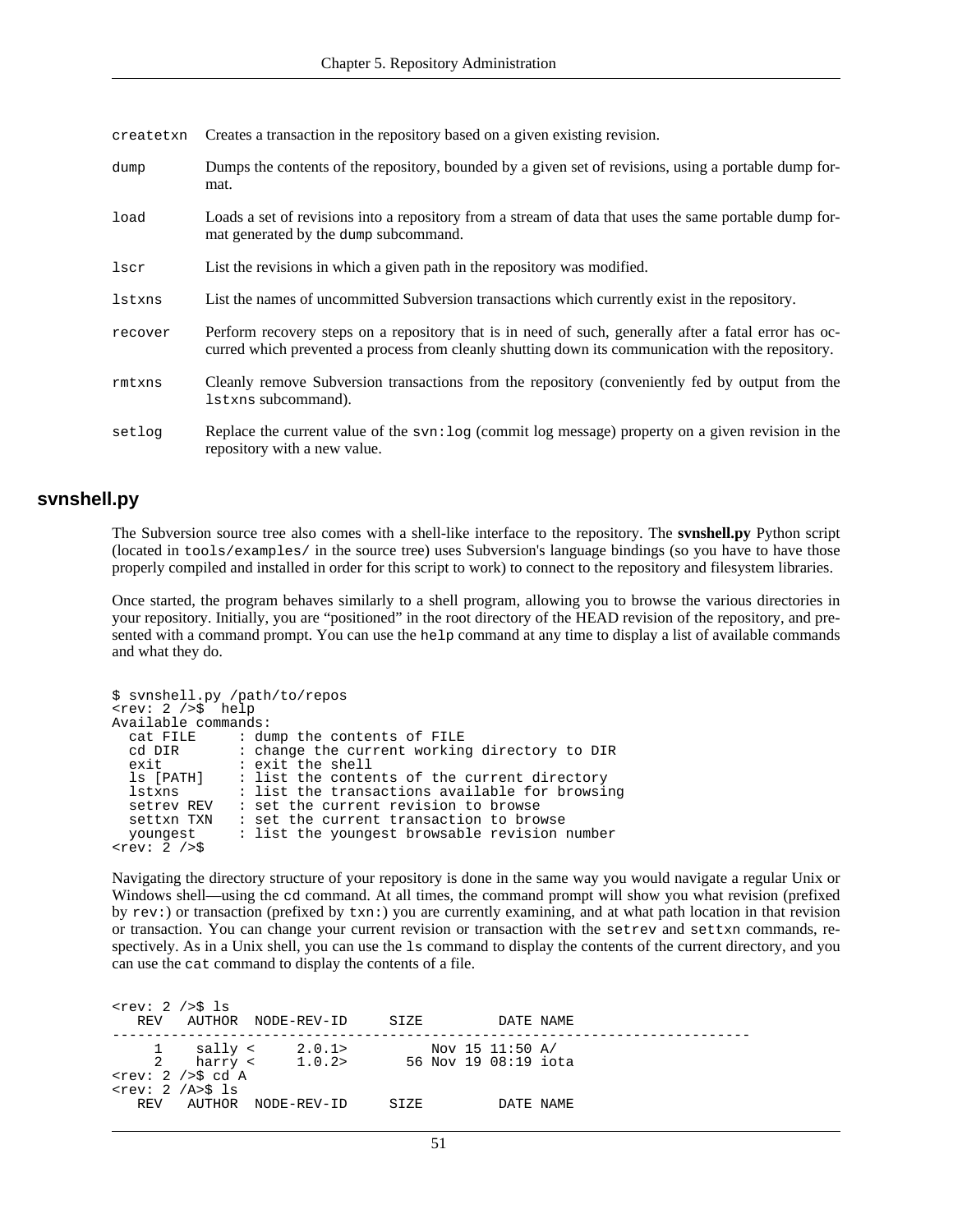---------------------------------------------------------------------------- 1 sally < 4.0.1> Nov 15 11:50 B/ 1 sally < a.0.1> Nov 15 11:50 C/<br>1 sally < b.0.1> Nov 15 11:50 D/ 1 sally < b.0.1> Nov 15 11:50 D/<br>1 sally < 3.0.1> 23 Nov 15 11:50 mu 23 Nov 15 11:50 mu <rev: 2 /A>\$ cd D/G <rev: 2 /A/D/G>\$ ls REV AUTHOR NODE-REV-ID SIZE DATE NAME ---------------------------------------------------------------------------- 1 sally < e.0.1> 23 Nov 15 11:50 pi 24 Nov 15 11:50 rho 1 sally < g.0.1> 24 Nov 15 11:50 tau  $<$ rev: 2 /A>\$ cd ../.. <rev: 2 />\$ cat iota This is the file 'iota'. Added this text in revision 2. <rev: 2 />\$ setrev 1; cat iota This is the file 'iota'. <rev: 1 />\$ exit \$

As you can see in the previous example, multiple commands may be specified at a single command prompt, separated by a semicolon. Also, the shell understands the notions of relative and absolute paths, and will properly handle the "." and ".." special path components.

The youngest command displays the youngest revision. This is useful for determining the range of valid revisions you can use as arguments to the setrev command—you are allowed to browse all the revisions (recalling that they are named with integers) between 0 and the youngest, inclusively. Determining the valid browsable transactions isn't quite as pretty. Use the **lstxns** command to list the transactions that you are able to browse. The list of browsable transactions is the same list that **svnadmin lstxns** returns, and the same list that is valid for use with **svnlook**'s - -transaction option.

Once you've finished using the shell, you can exit cleanly by using the **exit** command. Alternatively, you can supply an end-of-file character—Control-D (though some Win32 Python distributions use the Windows Control-Z convention instead).

### **Berkeley DB Utilities**

Currently, the Subversion repository has only one database back-end—Berkeley DB. All of your filesystem's structure and data live in a set of tables within the db subdirectory of your repository. This subdirectory is a regular Berkeley DB environment directory, and can therefore be used in conjunction with any of Berkeley's database tools (you can see the documentation for these tools at SleepyCat's website, http://www.sleepycat.com/). For dayto-day Subversion use, these tools are unnecessary, however, they do provide some important functionality that is currently not provided by Subversion itself.

For example, because Subversion uses Berkeley DB's logging facilities, the database first writes out a description of any modifications it is about to make, and then makes the modification itself. This is to ensure that if something goes wrong, the database system can back up to a previous checkpoint—a location in the log files known not to be corrupt—and replay transactions until the data is restored to a usable state. This functionality is one of the main reasons why Berkeley DB was chosen as Subversion's initial database back-end.

Over time, these log files can accumulate. That is actually a feature of the database system—you should be able to recreate your entire database using nothing but the log files, so these files are important for catastrophic database recovery. But typically, you'll want to archive the log files that are no longer in use by Berkeley DB, and then remove them from disk to conserve space. Berkeley DB provides a **db\_archive** utility for, among other things, listing the log files that are associated with a given database and which are no longer in use. That way, you know which files to archive and remove.

Subversion's own repository uses a post-commit hook script, which, after performing a "hot backup" of the repository, removes these excess logfiles. In the Subversion source tree, the script tools/backup/hot-backup.py illustrates the safe way to perform a backup of a Berkeley DB database environment while it's being actively ac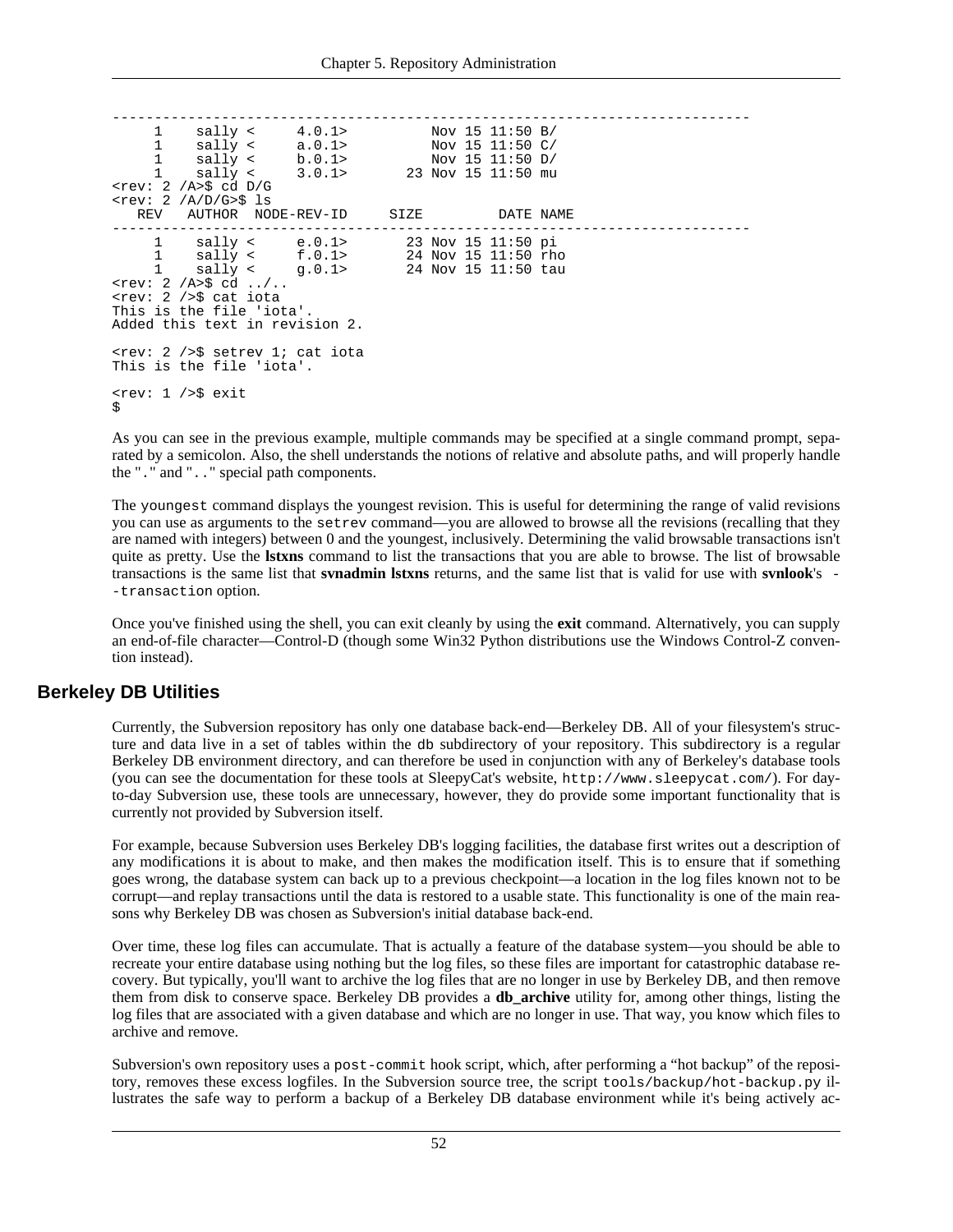cessed: recursively copy the entire repository directory, then re-copy the logfiles listed by **db\_archive -l**.

Generally speaking, only the truly paranoid would need to backup their entire repository every time a commit occurred. Subversion's repository is truly paranoid for what should be obvious reasons! However, assuming that a given repository has some other redundancy mechanism in place with relatively fine granularity (per-commit, for example), a hot backup of the database might be something that a repository administrator would want to include as part of a system-wide nightly backup. For more repositories, archived commit emails alone are sufficient restoration sources, at least for the last few commits. But it's your data; protect it as much as you'd like.

Berkeley DB also comes with a pair of utilities for converting the database tables to and from flat ASCII text files. The **db\_dump** and **db\_load** programs write and read, respectively, a custom file format which describes the keys and values in a Berkeley DB database. Since Berkeley databases are not portable across machine architectures, this format is a useful way to transfer those databases from machine to machine, irrespective of architecture or operating system.

### **Repository Cleanup**

Your Subversion repository will generally require very little attention once it is configured to your liking. However, there are times when some manual assistance from an administrator might be in order. The **svnadmin** utility provides some helpful functionality to assist you in performing such tasks as

- modifying commit log messages,
- removing dead transactions,
- recovering "wedged" repositories, and
- migrating repository contents to a different repository.

Perhaps the most commonly used of **svnadmin**'s subcommands is setlog. When a transaction is committed to the repository and promoted to a revision, the descriptive log message associated with that new revision (and provided by the user) is stored as an unversioned property attached to the revision itself. In other words, the repository remembers only the latest value of the property, and discards previous ones.

Sometimes a user will have an error in her log message (a misspelling or some misinformation, perhaps). If the repository is configured (using the pre-revprop-change and post-revprop-change hooks; see [the section](#page-54-0) [called "Hook scripts"](#page-54-0)) to accept changes to this log message after the commit is finished, then the user can "fix" her log message remotely using the **svn** program's propset command (see [Chapter 8](#page--1-0)). However, because of the potential to lose information forever, Subversion repositories are not, by default, configured to allow changes to unversioned properties— except by an administrator.

If a log message needs to be changed by an administrator, this can be done using **svnadmin setlog**. This command changes the log message (the svn:log property) on a given revision of a repository, reading the new value from a provided file.

```
$ echo "Here is the new, correct log message" > newlog.txt
$ svnadmin setlog myrepos newlog.txt -r 388
```
#### **Don't Lose That Log Message!**

Administrators should be aware that using **svnadmin setlog** bypasses any revision property hook scripts that might be active for the repository. Be extremely careful with this subcommand, ensuring that you are providing the correct revision number for the change.

Another common use of **svnadmin** is to query the repository for outstanding—possibly dead—Subversion transac-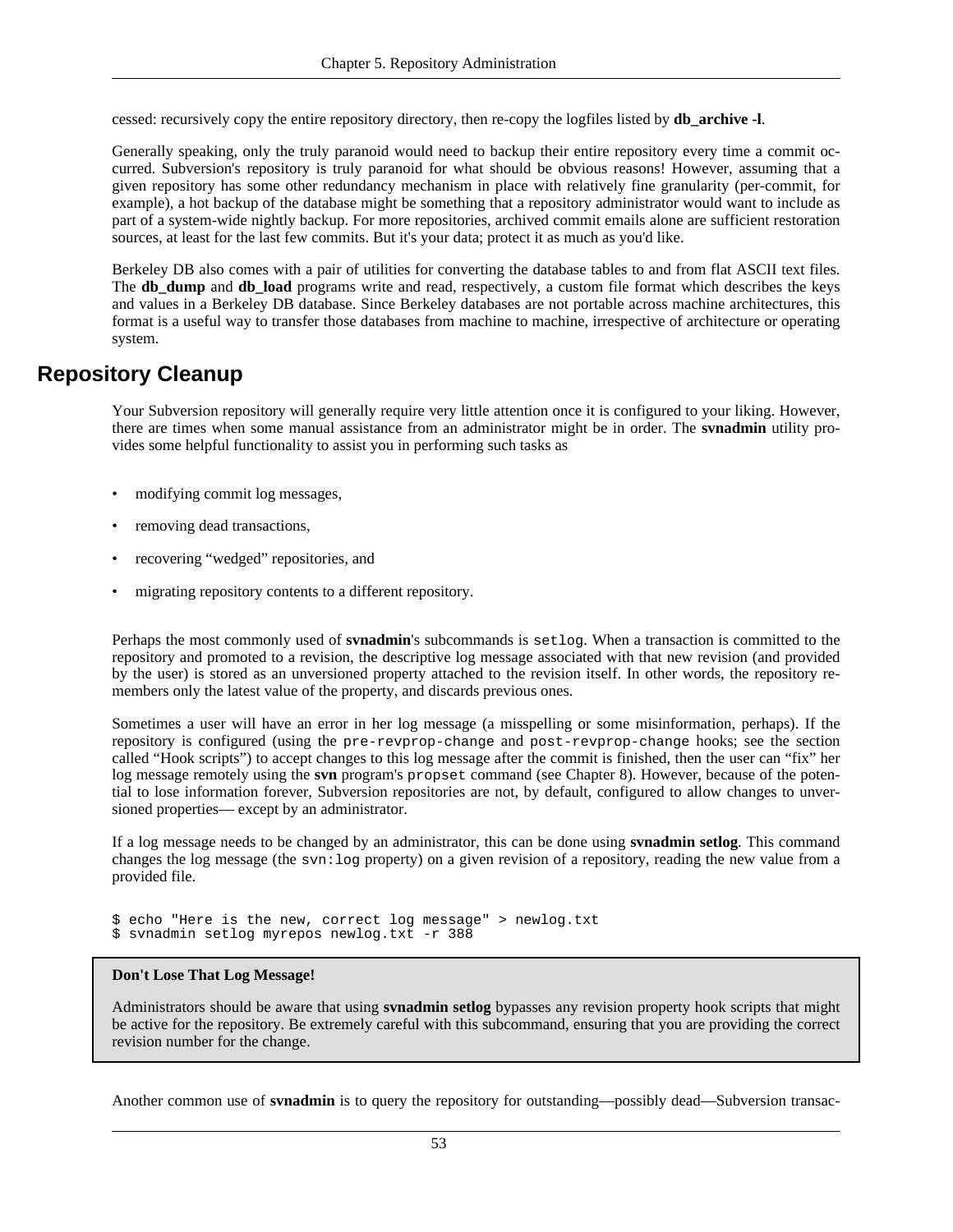tions. In the event that commit should fail, the transaction is usually cleaned up. That is, the transaction itself is removed from the repository, and any data associated with (and only with) that transaction is removed as well. Occasionally, though, a failure occurs in such a way that the cleanup of the transaction never happens. This could happen for several reasons: perhaps the client operation was inelegantly terminated by the user, or a network failure might have occurred in the middle of an operation, etc. Regardless of the reason, these dead transactions serve only to clutter the repository and consume resources.

You can use **svnadmin**'s lstxns command to list the names of the currently outstanding transactions.

```
$ svnadmin lstxns myrepos
19
3a1
a45
$
```
Each item in the resultant output can then be used with **svnlook** (and its --transaction option) to determine who created the transaction, when it was created, what types of changes were made in the transaction—in other words, whether or not the transaction is a safe candidate for removal! If so, the transaction's name can be passed to **svnadmin rmtxns**, which will perform the cleanup of the transaction. In fact, the rmtxns subcommand can take its input directly from the output of lstxns!

```
$ svnadmin lstxns myrepos | svnadmin rmtxns myrepos
$
```
If you use these two subcommands like this, you should consider making your repository temporarily inaccessible to clients. That way, no one can begin a legitimate transaction before you start your cleanup. The following is a little bit of shell-scripting that can quickly generate information about each outstanding transaction in your repository:

#### **Example 5.1. Reporting outstanding transactions**

```
#!/bin/sh
```

```
### Generate informational output for all outstanding transactions in
### a Subversion repository
SVNADMIN=/usr/local/bin/svnadmin
SVNLOOK=/usr/local/bin/svnlook
REPOS=\${1}if [x$REPOS = x] ; then
 echo "usage: $0 REPOS_PATH"
  exit
f_ifor TXN in `${SVNADMIN} lstxns ${REPOS}`; do
  echo "---[ Transaction ${TXN} ]-------------------------------------------"
 ${SVNLOOK} info ${REPOS} --transaction ${TXN}
done
```
You can run the previous script using **/path/to/script /path/to/repos**. The output is basically a concatenation of several chunks of **svnlook info** output (see [the section called "svnlook"](#page-56-0)), and will look something like:

```
$ txn-info.sh myrepos
---[ Transaction 19 ]-------------------------------------------
sally
2001-09-04 11:57:19 -0500 (Tue, 04 Sep 2001)
\Omega---[ Transaction 3a1 ]-------------------------------------------
harry
2001-09-10 16:50:30 -0500 (Mon, 10 Sep 2001)
```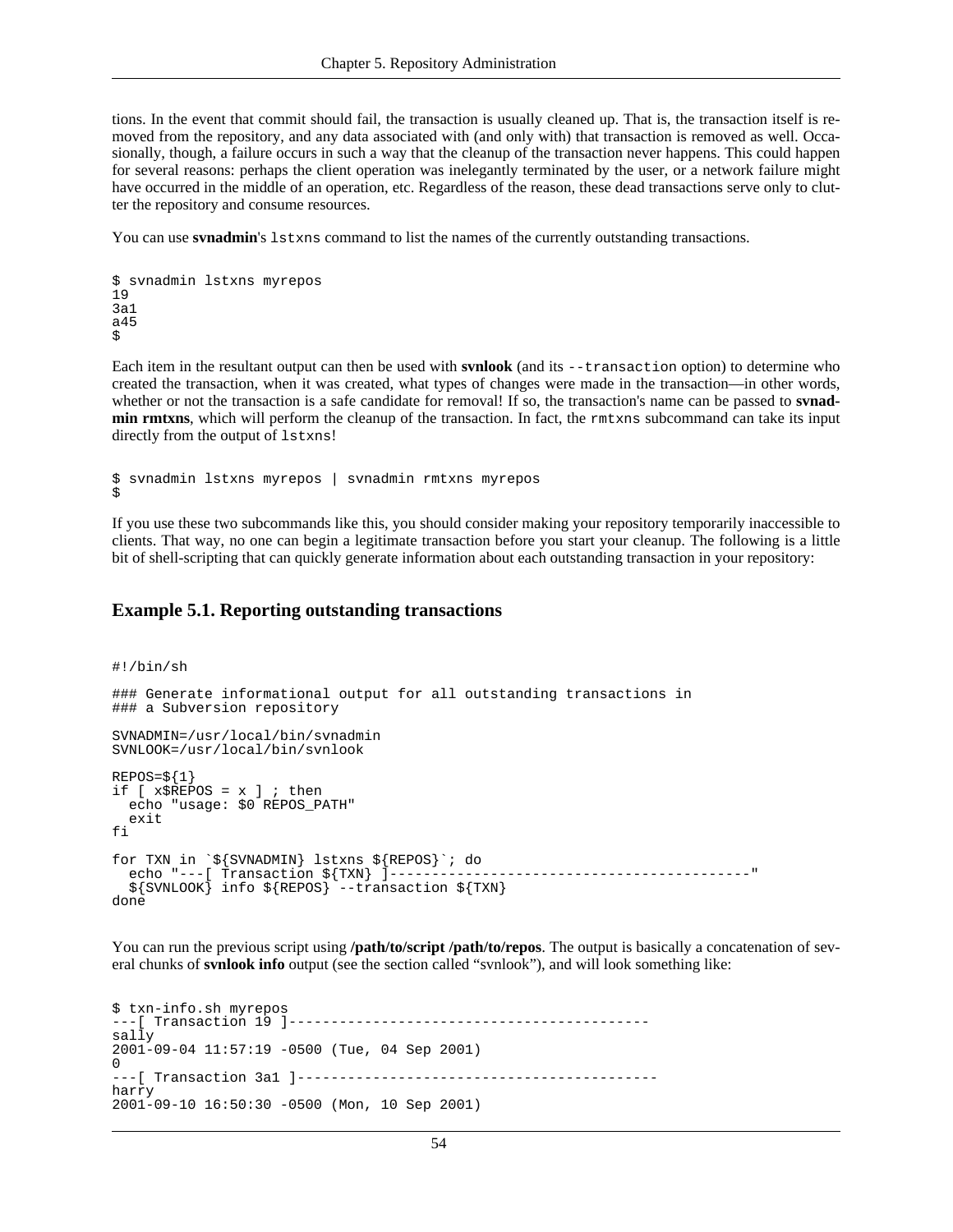```
39
Trying to commit over a faulty network.
---[ Transaction a45 ]-------------------------------------------
sally
2001-09-12 11:09:28 -0500 (Wed, 12 Sep 2001)
\cap$
```
Usually, if you see a dead transaction that has no log message attached to it, this is the result of a failed update (or update-like) operation. These operations use Subversion transactions under the hood to mimic working copy state. Since they are never intended to be committed, Subversion doesn't require a log message for those transactions. Transactions that do have log messages attached are almost certainly failed commits of some sort. Also, a transaction's datestamp can provide interesting information—for example, how likely is it that an operation begun nine months ago is still active?

In short, transaction cleanup decisions need not be made unwisely. Various sources of information—including Apache's error and access logs, the logs of successful Subversion commits, and so on—can be employed in the decision-making process. Finally, an administrator can often simply communicate with a seemingly dead transaction's owner (via email, for example) to verify that the transaction is, in fact, in a zombie state.

### **Repository recovery**

In order to protect the data in your repository, the database back-end uses a locking mechanism. This mechanism ensures that portions of the database are not simultaneously modified by multiple database accessors, and that each process sees the data in the correct state when that data is being read from the database. When a process needs to change something in the database, it first checks for the existence of a lock on the target data. If the data is not locked, the process locks the data, makes the change it wants to make, and then unlocks the data. Other processes are forced to wait until that lock is removed before they are permitted to continue accessing that section of the database.

In the course of using your Subversion repository, fatal errors (such as running out of disk space or available memory) or interruptions can prevent a process from having the chance to remove the locks it has placed in the database. The result is that the back-end database system gets "wedged". When this happens, any attempts to access the repository hang indefinitely (since each new accessor is waiting for a lock to go away—which isn't going to happen).

First, if this happens to your repository, don't panic. Subversion's filesystem takes advantage of database transactions and checkpoints and pre-write journaling to ensure that only the most catastrophic of events 3 can permanently destroy a database environment. A sufficiently paranoid repository administrator will be making off-site backups of the repository data in some fashion, but don't call your system administrator to restore a backup tape just yet.

Secondly, use the following recipe to attempt to "unwedge" your repository:

- 1. Make sure that there are no processes accessing (or attempting to access) the repository. For networked repositories, this means shutting down the Apache HTTP Server, too.
- 2. Become the user who owns and manages the repository.
- 3. Run the command **svnadmin recover /path/to/repos**. You should see output like this:

Acquiring exclusive lock on repository db, and running recovery procedures. Please stand by... Recovery completed. The latest repos revision is 19.

4. Restart the Subversion server.

This procedure fixes almost every case of repository lock-up. Make sure that you run this command as the user that owns and manages the database, not just as root. Part of the recovery process might involve recreating from scratch

3e.g.: hard drive + huge electromagnet = disaster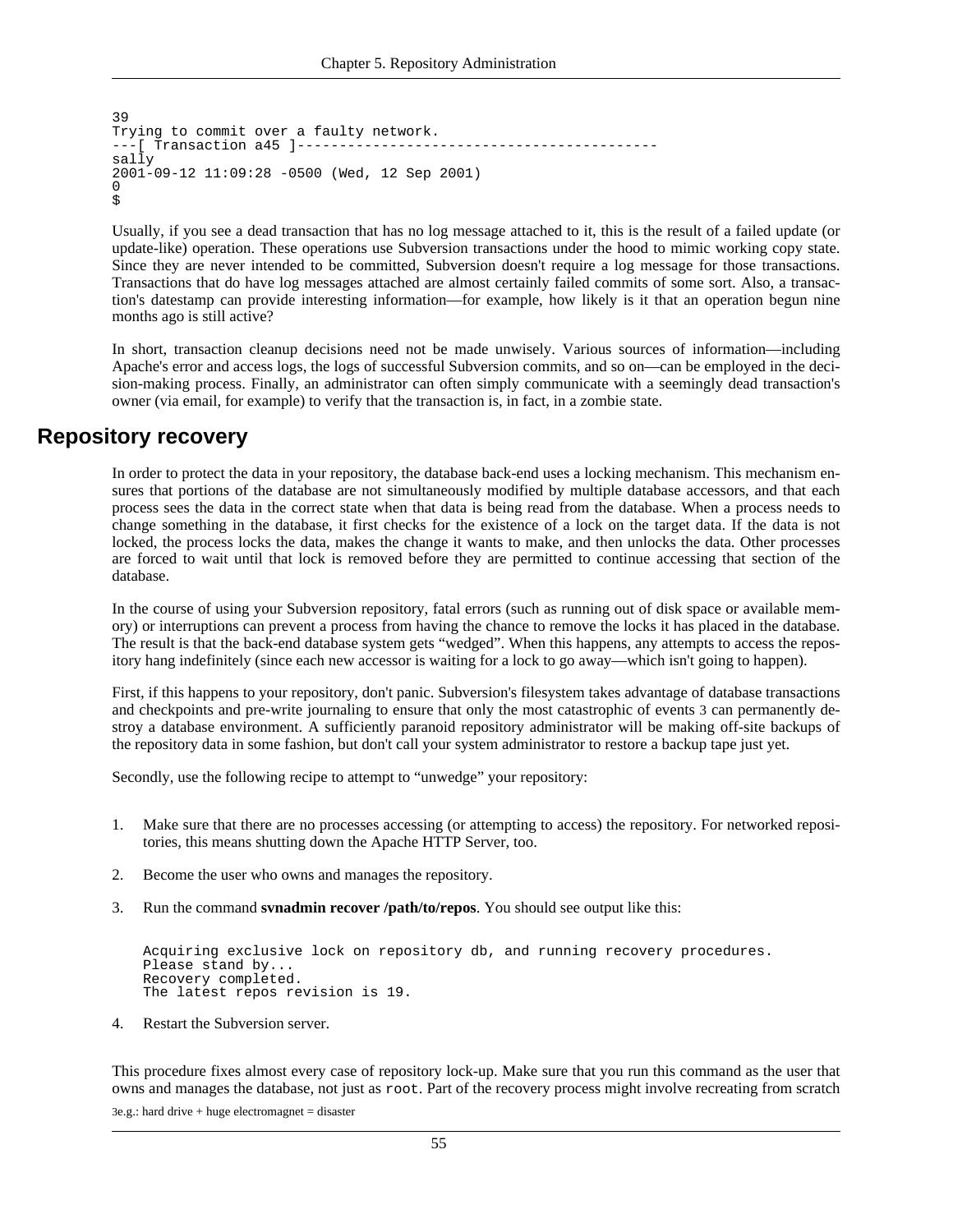various database files (shared memory regions, for example). Recovering as root will create those files such that they are owned by root, which means that even after you restore connectivity to your repository, regular users will be unable to access it.

If the previous procedure, for some reason, does not successfully unwedge your repository, you should do two things. First, move your broken repository out of the way and restore your latest backup of it. Then, send an email to the Subversion developer list (at <dev@subversion.tigris.org>) describing your problem in detail. Data integrity is an extremely high priority to the Subversion developers.

### **Migrating a repository**

A Subversion filesystem has its data spread throughout various database tables in a fashion generally understood by (and of interest to) only the Subversion developers themselves. However, circumstances may arise that call for all, or some subset, of that data to be collected into a single, portable, flat file format. Subversion provides such a mechanism, implemented in a pair of **svnadmin** subcommands: dump and load.

The most common reason to dump and load a Subversion repository is due to changes in Subversion itself. As Subversion matures, there are times when certain changes made to the back-end database schema cause Subversion to be incompatible with previous versions of the repository. The recommended course of action when you are upgrading across one of those compatibility boundaries is a relatively simple process:

- 1. Using your *current* version of **svnadmin**, dump your repositories to dump files.
- 2. Upgrade to the new version of Subversion.
- 3. Move your old repositories out of the way, and create new empty ones in their place using your *new* **svnadmin**.
- 4. Again using your *new* **svnadmin**, load your dump files into their respective, just-created repositories.
- 5. Finally, be sure to copy any customizations from your old repositories to the new ones, including DB\_CONFIG files and hook scripts. You'll want to pay attention to the release notes for the new release of Subversion to see if any changes since your last upgrade affect those hooks or configuration options.

**svnadmin dump** will output a range of repository revisions that are formatted using Subversion's custom filesystem dump format. The dump format is printed to the standard output stream, while informative messages are printed to the standard error stream. This allows you to redirect the output stream to a file while watching the status output in your terminal window. For example:

```
$ svnadmin youngest myrepos
26
$ svnadmin dump myrepos > dumpfile
* Dumped revision 0.
* Dumped revision 1.
 Dumped revision 2.
…
* Dumped revision 25.
* Dumped revision 26.
```
At the end of the process, you will have a single file (dumpfile in the previous example) that contains all the data stored in your repository in the requested range of revisions.

The other subcommand in the pair, **svnadmin load**, parses the standard input stream as a Subversion repository dump file, and effectively replays those dumped revisions into the target repository for that operation. It also gives informative feedback, this time using the standard output stream.

```
$ svnadmin load newrepos < dumpfile
<<< Started new txn, based on original revision 1
     * adding path : A ... done.
```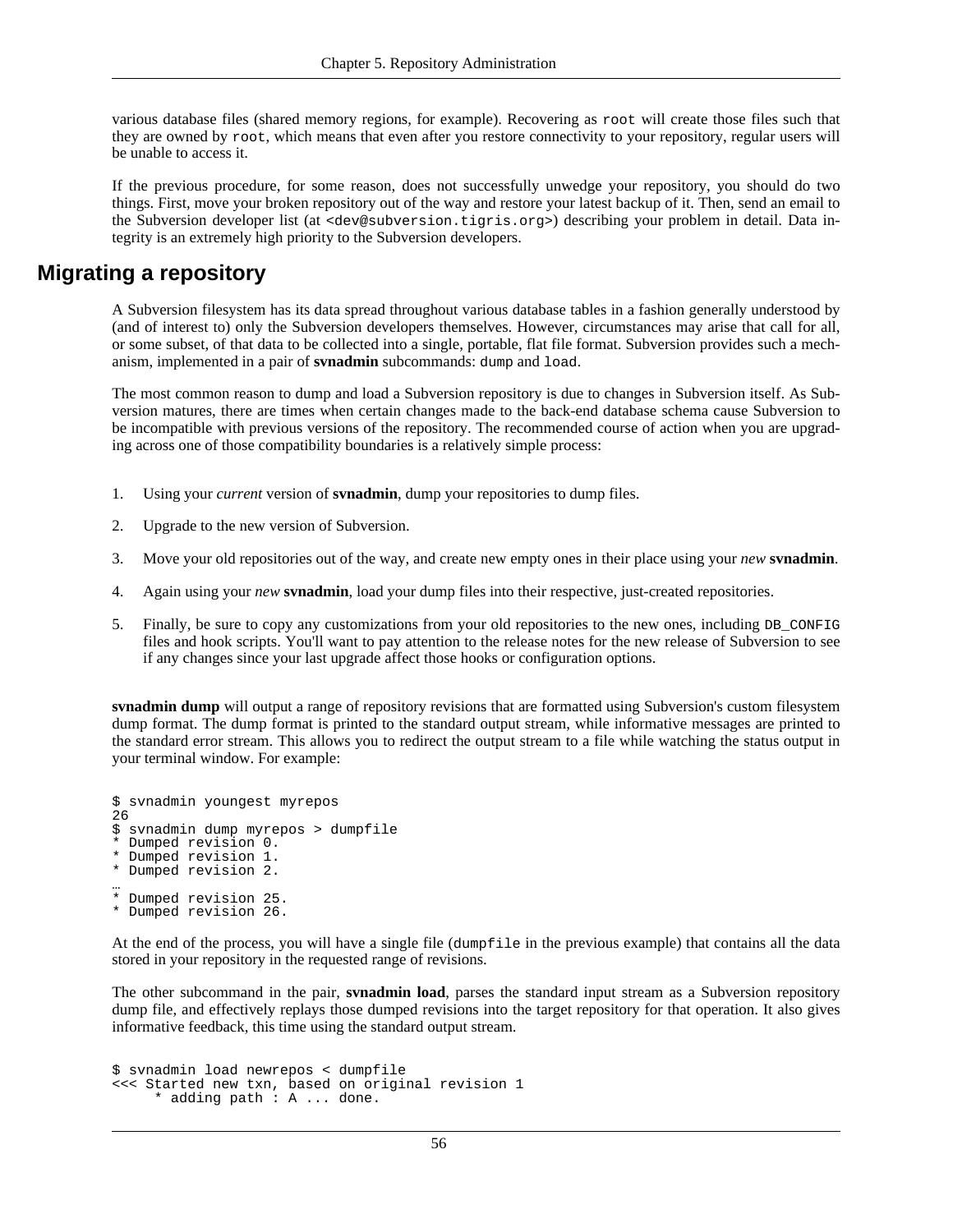```
* adding path : A/B ... done.
     …
------- Committed new rev 1 (loaded from original rev 1) >>>
<<< Started new txn, based on original revision 2
     * editing path : A/mu ... done.
     * editing path : A/D/G/rho ... done.
------- Committed new rev 2 (loaded from original rev 2) >>>
…
<<< Started new txn, based on original revision 25
     * editing path : A/D/gamma ... done.
------- Committed new rev 25 (loaded from original rev 25) >>>
<<< Started new txn, based on original revision 26
     * adding path : A/Z/zeta ... done.
     * editing path : A/mu ... done.
------- Committed new rev 26 (loaded from original rev 26) >>>
```
Note that because **svnadmin** uses standard input and output streams for the repository dump and load process, people who are feeling especially saucy can try things like this (perhaps even using different versions of **svnadmin** on each side of the pipe):

```
$ svnadmin create newrepos
$ svnadmin dump myrepos | svnadmin load newrepos
```
We mentioned previously that **svnadmin dump** outputs a range of revisions. Use the  $-\text{revision}$  option to specify a single revision to dump, or a range of revisions. If you omit this option, all the existing repository revisions will be dumped.

```
$ svnadmin dump myrepos --revision 23 > rev-23.dumpfile
$ svnadmin dump myrepos --revision 100:200 > revs-100-200.dumpfile
```
As Subversion dumps each new revision, it outputs only enough information to allow a future loader to re-create that revision based on the previous one. In other words, for any given revision in the dump file, only the items that were changed in that revision will appear in the dump. The only exception to this rule is the first revision that is dumped with the current **svnadmin dump** command.

By default, Subversion will not express the first dumped revision as merely differences to be applied to the previous revision. For one thing, there is no previous revision in the dump file! And secondly, Subversion cannot know the state of the repository into which the dump data will be loaded (if it ever, in fact, occurs). To ensure that the output of each execution of **svnadmin dump** is self-sufficient, the first dumped revision is by default a full representation of every directory, file, and property in that revision of the repository.

However, you can change this default behavior. If you add the --incremental option when you dump your repository, **svnadmin** will compare the first dumped revision against the previous revision in the repository, the same way it treats every other revision that gets dumped. It will then output the first revision exactly as it does the rest of the revisions in the dump range—mentioning only the changes that occurred in that revision. The benefit of this is that you can create several small dump files that can be loaded in succession, instead of one large one, like so:

```
$ svnadmin dump myrepos 0 1000 > dumpfile1
$ svnadmin dump myrepos 1001 2000 --incremental > dumpfile2
$ svnadmin dump myrepos 2001 3000 --incremental > dumpfile3
```
These dump files could be loaded into a new repository with the following command sequence:

```
$ svnadmin load newrepos < dumpfile1
```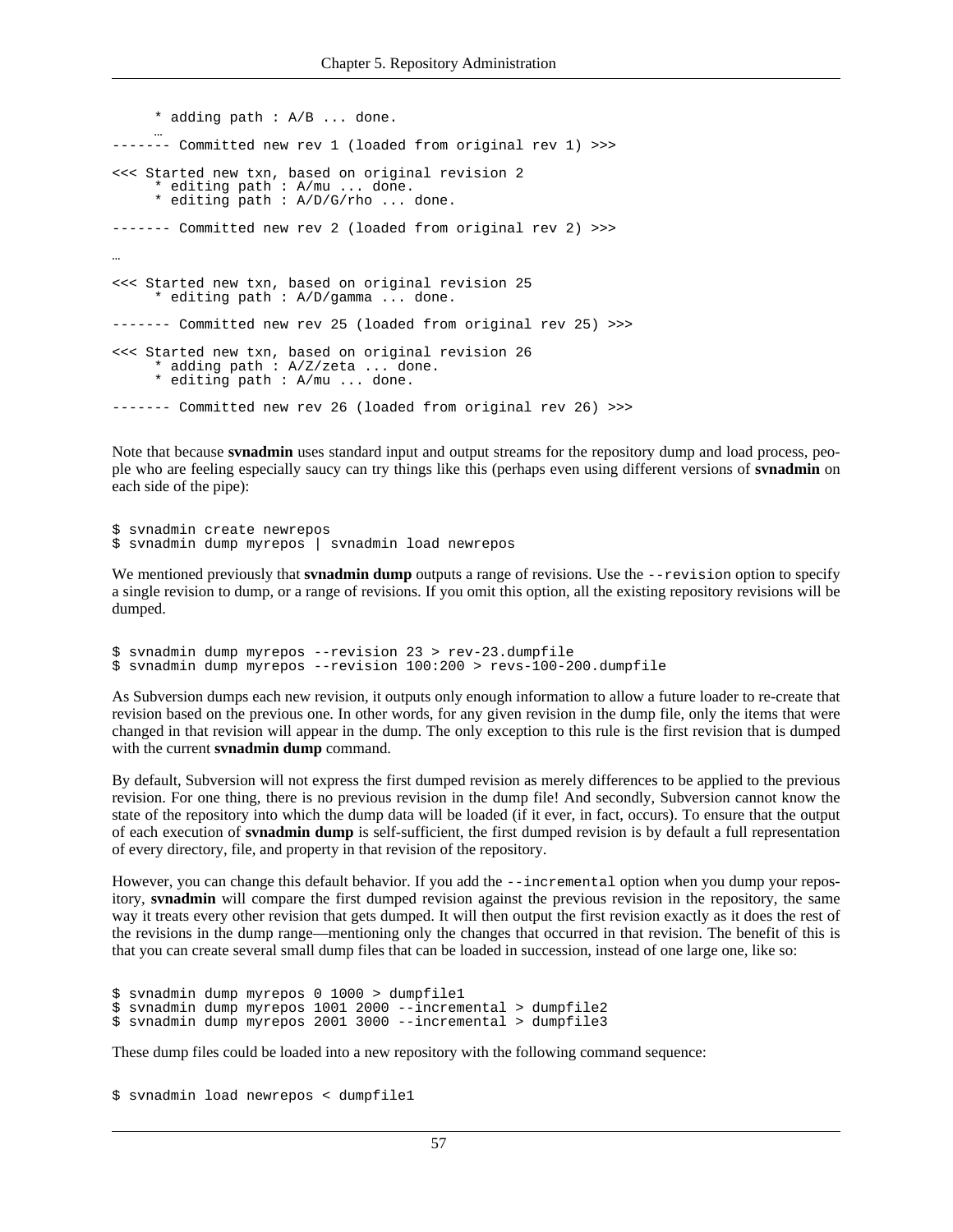```
$ svnadmin load newrepos < dumpfile2
$ svnadmin load newrepos < dumpfile3
```
Another neat trick you can perform with this --incremental option involves appending to an existing dump file a new range of dumped revisions. For example, you might have a post-commit hook that simply appends the repository dump of the single revision that triggered the hook. Or you might have a script like the following that runs nightly to append dump file data for all the revisions that were added to the repository since the last time the script ran.

#### **Example 5.2. Using incremental repository dumps**

```
#!/usr/bin/perl
$repos_path = '/path/to/repos';
             = '/usr/backup/svn-dumpfile';
$last_dumped = '/var/log/svn-last-dumped';
# Figure out the starting revision (0 if we cannot read the last-dumped file,
# else use the revision in that file incremented by 1).
if (open LASTDUMPED, "$last_dumped")
{
    $new_start = <LASTDUMPED>;
    chomp $new_start;
    $new_start++;
    close LASTDUMPED;
}
else
{
    $new\_start = 0;}
# Query the youngest revision in the repos.
$youngest = `svnlook youngest $repos_path`;
chomp $youngest;
# Do the backup.
`svnadmin dump $repos_path $new_start $youngest --incremental >> $dumpfile`;
# Store a new last-dumped revision
open LASTDUMPED, "> $last_dumped" or die;
print LASTDUMPED "$youngest\n";
close LASTDUMPED;
# All done!
```
Used like this, **svnadmin**'s dump and load commands can be a valuable means by which to backup changes to your repository over time in case of a system crash or some other catastrophic event.

Finally, another possible use of the Subversion repository dump file format is conversion from a different storage mechanism or version control system altogether. Because the dump file format is, for the most part, human-readable, 4 it should be relatively easy to describe generic sets of changes—each of which should be treated as a new revision—using this file format.

# **Networking a Repository**

A Subversion repository can be accessed simultaneously by clients running on the same machine on which the repository resides. But the typical Subversion setup involves a single server machine being accessed from clients on computers all over the office—or, perhaps, all over the world. This section describes how to get your Subversion repository exposed outside its host machine for use by remote clients.

<sup>4</sup>The Subversion repository dump file format resembles an RFC-822 format, the same type of format used for most email.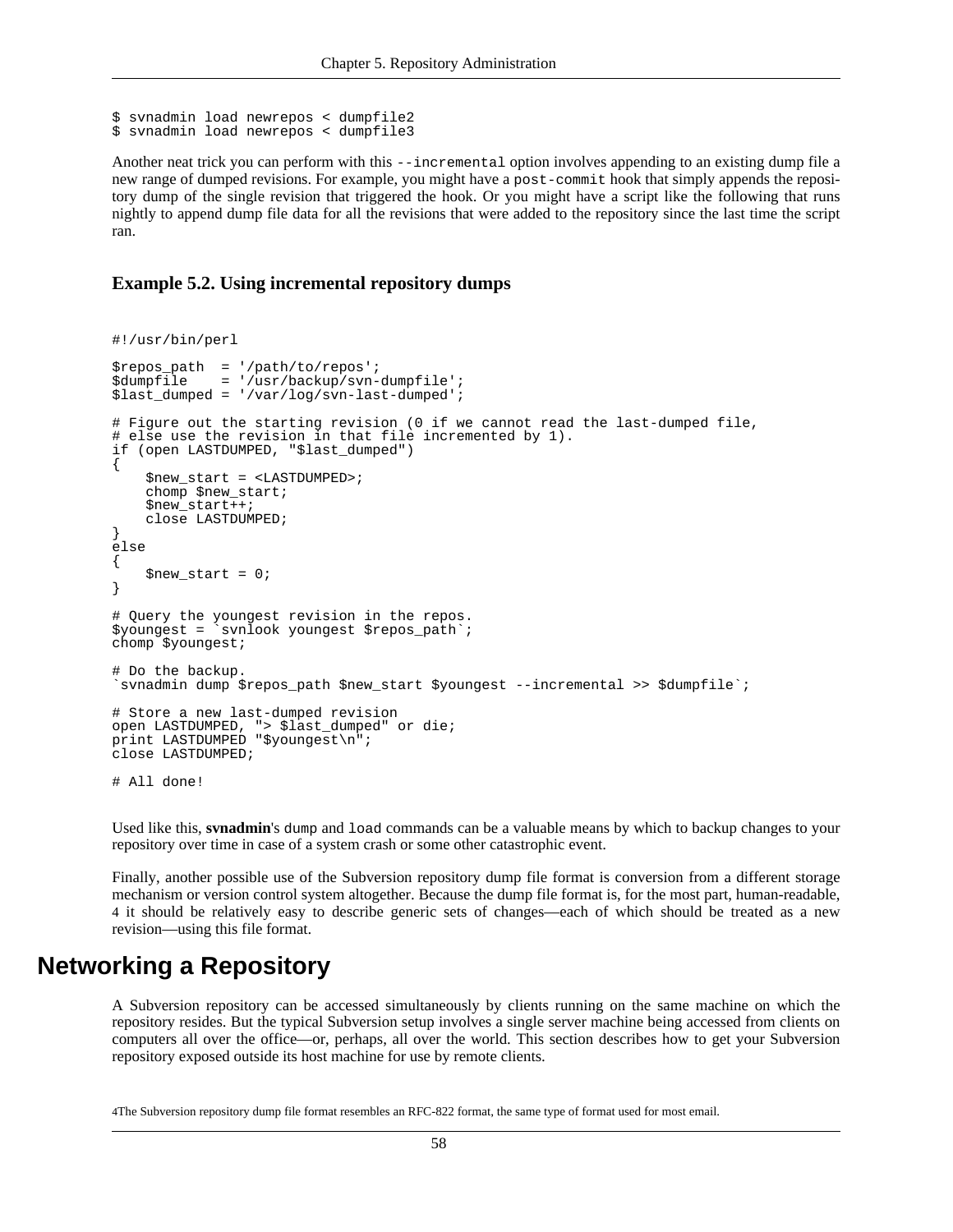Subversion's primary network server is the Apache HTTP Server (**httpd**), speaking the WebDAV/deltaV protocol. This protocol (an extension to HTTP 1.1; see http://www.webdav.org/) takes the ubiquitous HTTP protocol that is core of the World Wide Web, and adds writing—specifically, versioned writing—capabilities. The result is a standardized, robust system that is conveniently packaged as part of the Apache 2.0 software, is supported by numerous pieces of core operating system and third-party products, and which doesn't require network administrators to open up yet another custom port. 5

Much the following discussion includes references to Apache configuration directives. While some examples are given of the use of these directives, describing them in full is outside the scope of this chapter. The Apache team maintains excellent documentation, publicly available on their website at http://httpd.apache.org. For example, a general reference for the configuration directives is located at http://httpd.apache.org/docs-2.0/mod/directives.html.)

Also, as you make changes to your Apache setup, it is likely that somewhere along the way a mistake will be made. If you are not already familiar with Apache's logging subsystem, you should become aware of it. In your httpd.conf file are directives which specify the on-disk locations of the access and error logs generated by Apache (the CustomLog and ErrorLog directives, respectively). Subversion's mod\_dav\_svn uses Apache's error logging interface as well. You can always browse the contents of those files for information that might reveal the source of a problem which is not clearly noticeable otherwise.

# **What You Need to Network Your Repository**

To network your repository, you basically need four components, available in two packages. You'll need Apache **httpd** 2.0, the **mod\_dav** DAV module that comes with it, Subversion, and the **mod\_dav\_svn** filesystem provider module distributed with Subversion. Once you have all of those components, the process of networking your repository is as simple as:

- getting httpd 2.0 up and running with the mod dav module,
- installing the mod dav svn plugin to mod dav, which uses Subversion's libraries to access the repository, and
- configuring your httpd.conf file to export (or expose) the repository.

You can accomplish the first two items either by compiling **httpd** and Subversion from source code, or by installing pre-built binary packages of them on your system. For the most up-to-date information on how to compile Subversion for use with Apache HTTP Server, as well as how to compile and configure Apache itself for this purpose, see the INSTALL file in the top level of the Subversion source code tree.

# **Basic Apache Configuration**

Once you have all the necessary components installed on your system, all that remains is the configuration of Apache via its httpd.conf file. Instruct Apache to load the mod dav svn module using the LoadModule directive. This directive must precede any other Subversion-related configuration items. If your Apache was installed using the default layout, your **mod\_dav\_svn** module should have been installed in the modules subdirectory of the Apache install location (often /usr/local/apache2). The LoadModule directive has a simple syntax, mapping a named module to the location of a shared library on disk:

LoadModule dav\_svn\_module modules/mod\_dav\_svn.so

Note that if **mod\_dav** was compiled as a shared object (instead of statically linked, directly to the **httpd** binary), you'll need a similar LoadModule statement for it, too.

5They really hate doing that. At a later location in your configuration file, you now need to tell Apache where you keep your Subversion repository (or repositories). The Location directive has an XML-like notation, starting with an opening tag, and ending with a closing tag, with various other configuration directives in the middle. The purpose of the Location directive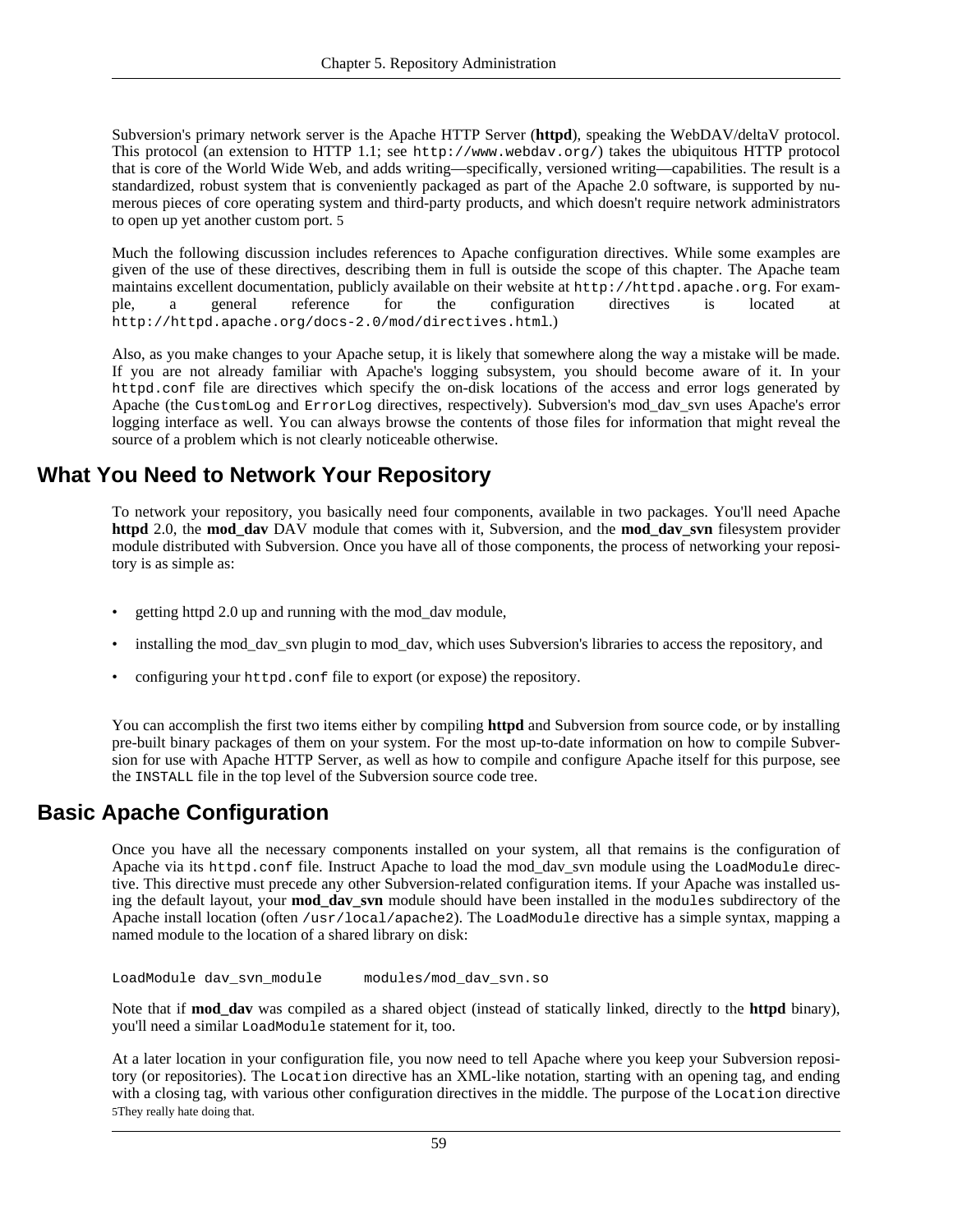is to instruct Apache to do something special when handling requests that are directed at a given URL or one of its children. In the case of Subversion, you want Apache to simply hand off support for URLs that point at versioned resources to the DAV layer. You can instruct Apache to delegate the handling of all URLs whose path portions (the part of the URL that follows the server's name and the optional port number) begin with /repos/ to a DAV provider whose repository is located at /absolute/path/to/repository using the following httpd.conf syntax:

```
<Location /repos>
 DAV svn
 SVNPath /absolute/path/to/repository
</Location>
```
If you plan to support multiple Subversion repositories that will reside in the same parent directory on your local disk, you can use an alternative directive, the SVNParentPath directive, to indicate that common parent directory. For example, if you know you will be creating multiple Subversion repositories in a directory /usr/local/svn that would be accessed via URLs like http://my.server.com/svn/repos1, http://my.server.com/svn/repos2, and so on, you could use the following httpd.conf configuration syntax:

```
<Location /svn>
 DAV svn
 SVNParentPath /usr/local/svn
</Location>
```
Using the previous syntax, Apache will delegate the handling of all URLs whose path portions begin with /svn/ to the Subversion DAV provider, which will then assume that any items in the directory specified by the SVNParent-Path directive are actually Subversion repositories. This is a particularly convenient syntax in that, unlike the use of the SVNPath directive, you don't have to restart Apache in order to create and network new repositories.

### **Permissions, Authentication, and Authorization**

Now, at this stage, you should strongly consider the question of permissions. If you've been running Apache for some time now as your regular web server, you probably already have a collection of content—web pages, scripts and such. These items have already been configured with a set of permissions that allows them to work with Apache, or more appropriately, that allows Apache to work with those files. Apache, when used a Subversion server, will also need the correct permissions to read and write to your Subversion repository.

You will need to determine a permission system setup that satisfies Subversion's requirements without messing up any previously existing web page or script installations. This might mean changing the permissions on your Subversion repository to match those in use by other things the Apache serves for you, or it could mean using the User and Group directives in httpd.conf to specify that Apache should run as the user and group that owns your Subversion repository. There is no single correct way to set up your permissions, and each administrator will have different reasons for doing things a certain way. Just be aware that permission-related problems are perhaps the most common oversight when configuring a Subversion repository for use with Apache.

And while we are speaking about permissions, we should address how the authorization and authentication mechanisms provided by Apache fit into the scheme of things. Unless you have some system-wide configuration of these things, the Subversion repositories you make available via the Location directives will be generally accessible to everyone. In other words,

- anyone can use their Subversion client to checkout a working copy of a repository URL (or any of its subdirectories)
- anyone can interactively browse the repository's latest revision simply by pointing their web browser to the repository URL, and
- anyone can commit to the repository.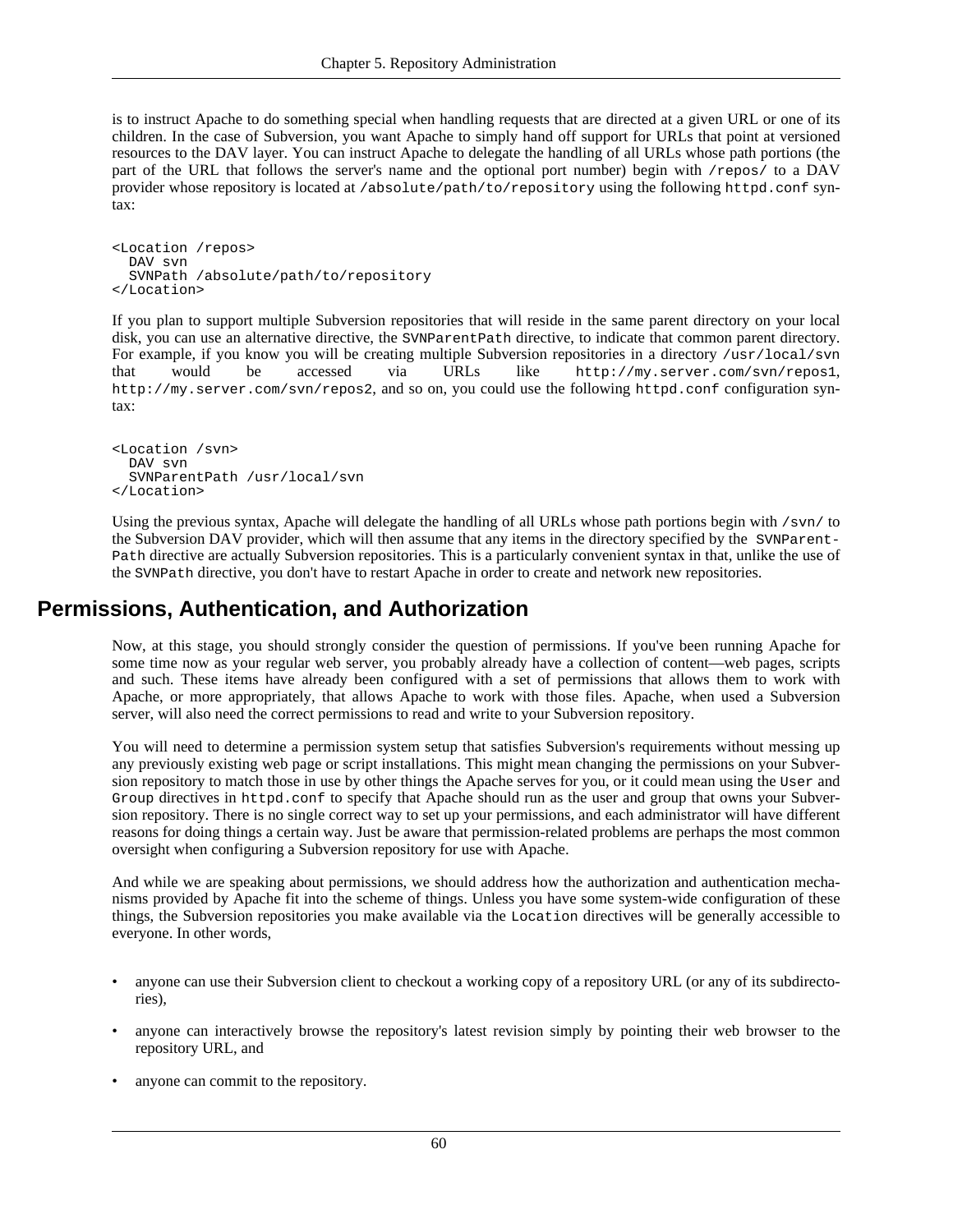If you want to restrict either read or write access to a repository as a whole, you can use Apache's built-in access control features. The easiest such feature is the Basic authentication mechanism, which simply uses a username and password to verify that a user is who she says she is. Apache provides an **htpasswd** utility for managing the list of acceptable usernames and passwords, those to whom you wish to grant special access to your Subversion repository. Let's grant commit access to Sally and Harry. First, we need to add them to the password file.

```
$ ### First time: use -c to create the file
$ htpasswd -c /etc/svn-auth-file harry
New password: *****
Re-type new password: *****
Adding password for user harry
$ htpasswd /etc/svn-auth-file sally
New password: *******
Re-type new password: *******
Adding password for user sally
$
```
Next, you need to add some more httpd.conf directives inside your Location block to tell Apache what to do with your new password file. The AuthType directive specifies the type of authentication system to use. In this case, we want to specify the Basic authentication system. AuthName is an arbitrary name that you give for the authentication domain. Most browsers will display this name in the pop-up dialog box when the browser is querying the user for his name and password. Finally, use the AuthUserFile directive to specify the location of the password file you created using **htpasswd**.

After adding these three directives, your <Location> block should look something like this:

```
<Location /svn>
 DAV svn
  SVNParentPath /usr/local/svn
 AuthType Basic
 AuthName "Subversion repository"
 AuthUserFile /path/to/users/file
</Location>
```
Now, at this stage, if you were to restart Apache, any Subversion operations which required authentication would harvest a username and password from the Subversion client, which would either provide previously cached values for these things, or prompt the user for the information. All that remains is to tell Apache which operations actually require that authentication.

You can restrict access on all repository operations by adding the Require valid-user directive to your Loca- <tion> block. Using our previous example, this would mean that only clients that claimed to be either harry or sally, and which provided the correct password for their respective username, would be allowed to do anything with the Subversion repository.

Sometimes you don't need to run such a tight ship. The repository at http://svn.collab.net/repos/svn which holds the Subversion source code, for example, allows anyone in the world to perform read-only repository tasks (like checking out working copies and browsing the repository with a web browser), but restricts all write operations to authenticated users. To do this type of selective restriction, you can use the Limit and LimitExcept configuration directives. Like the Location directive, these blocks have starting and ending tags, and you would nest them inside your <Location> block.

The parameters present on the Limit and LimitExcept directives are HTTP request types that are affected by that block. For example, if you wanted to disallow all access to your repository except the currently supported read-only operations, you would use the LimitExcept directive, passing the GET, PROPFIND, OPTIONS, and REPORT request type parameters. Then the previously mentioned Require valid-user directive would be placed inside the <LimitExcept> block instead of just inside the <Location> block.

```
<Location /svn>
 DAV svn
 SVNParentPath /usr/local/svn
```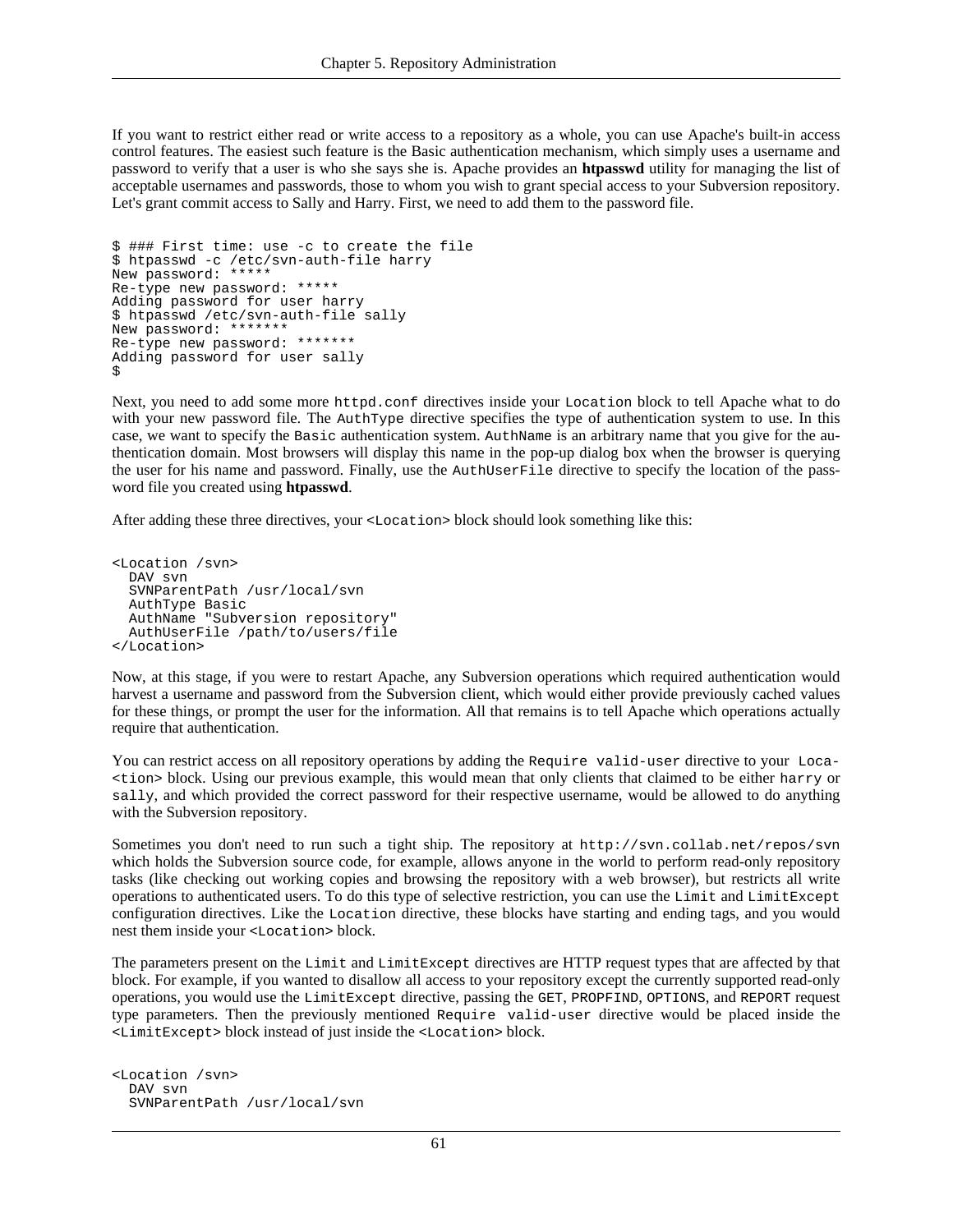```
AuthType Basic
 AuthName "Subversion repository"
 AuthUserFile /path/to/users/file
  <LimitExcept GET PROPFIND OPTIONS REPORT>
    Require valid-user
  </LimitExcept>
</Location>
```
These are only a few simple examples. For more in-depth information about Apache access control, take a look at the Security section of the Apache documentation's tutorials collection at http://httpd.apache.org/docs-2.0/misc/tutorials.html.

### **Server Names and the COPY Request**

Subversion makes use of the COPY request type to perform server-side copies of files and directories. As part of the sanity checking done by the Apache modules, the source of the copy is expected to be located on the same machine as the destination of the copy. To satisfy this requirement, you might need to tell mod\_dav the name you use as the hostname of your server. Generally, you can use the ServerName directive in httpd.conf to accomplish this.

ServerName svn.red-bean.com

If you are using Apache's virtual hosting support via the NameVirtualHost directive, you may need to use the ServerAlias directive to specify additional names that your server is known by. Again, refer to the Apache documentation for full details.

### **Miscellaneous Apache Features**

Several of the features already provided by Apache in its role as a robust Web server can be leveraged for increased functionality or security in Subversion as well. Subversion communicates with Apache using Neon, which is a generic HTTP/WebDAV library with support for such mechanisms as SSL (the secure socket layer) and Deflate compression (the same algorithm used by the **gzip** and **PKZIP** programs to "shrink" files into smaller chunks of data). You need only to compile support for the features you desire into Subversion and Apache, and properly configure the programs to use those features.

This means that SSL-enabled Subversion clients can access SSL-enabled Apache servers and perform all communication using an encrypted protocol, all by using https: URLs with their Subversion clients instead of http: ones. Businesses that need to expose their repositories for access outside the company firewall should be conscious of the possibility that unauthorized parties could be "sniffing" their network traffic. SSL makes that kind of unwanted attention less likely to result in sensitive data leaks. Apache can be configured such that only SSL-enabled Subversion clients can communicate with the repository.

Deflate compression places a small burden on the client and server to compress and decompress network transmissions as a way to minimize the size of the actual transmission. In cases where network bandwidth is in short supply, this kind of compression can greatly increase the speed at which communications between server and client can be sent. In extreme cases, this minimized network transmission could be the difference between an operation timing out or completing successfully.

Less interesting, but equally useful, are other features of the Apache and Subversion relationship, such as the ability to specify a custom port (instead of the default HTTP port 80) or a virtual domain name by which the Subversion repository should be accessed, or the ability to access the repository through a proxy. These things are all supported by Neon, so Subversion gets that support for free.

# **Adding projects**

Once your repository is created and configured, all that remains is to begin using it. If you have a collection of existing data that is ready to be placed under version control, you will more than likely want to use the **svn** client program's import subcommand to accomplish that. Before doing this, though, you should carefully consider your long-term plans for the repository. In this section, we will offer some advice on how to plan the layout of your repository, and how to get your data arranged in that layout.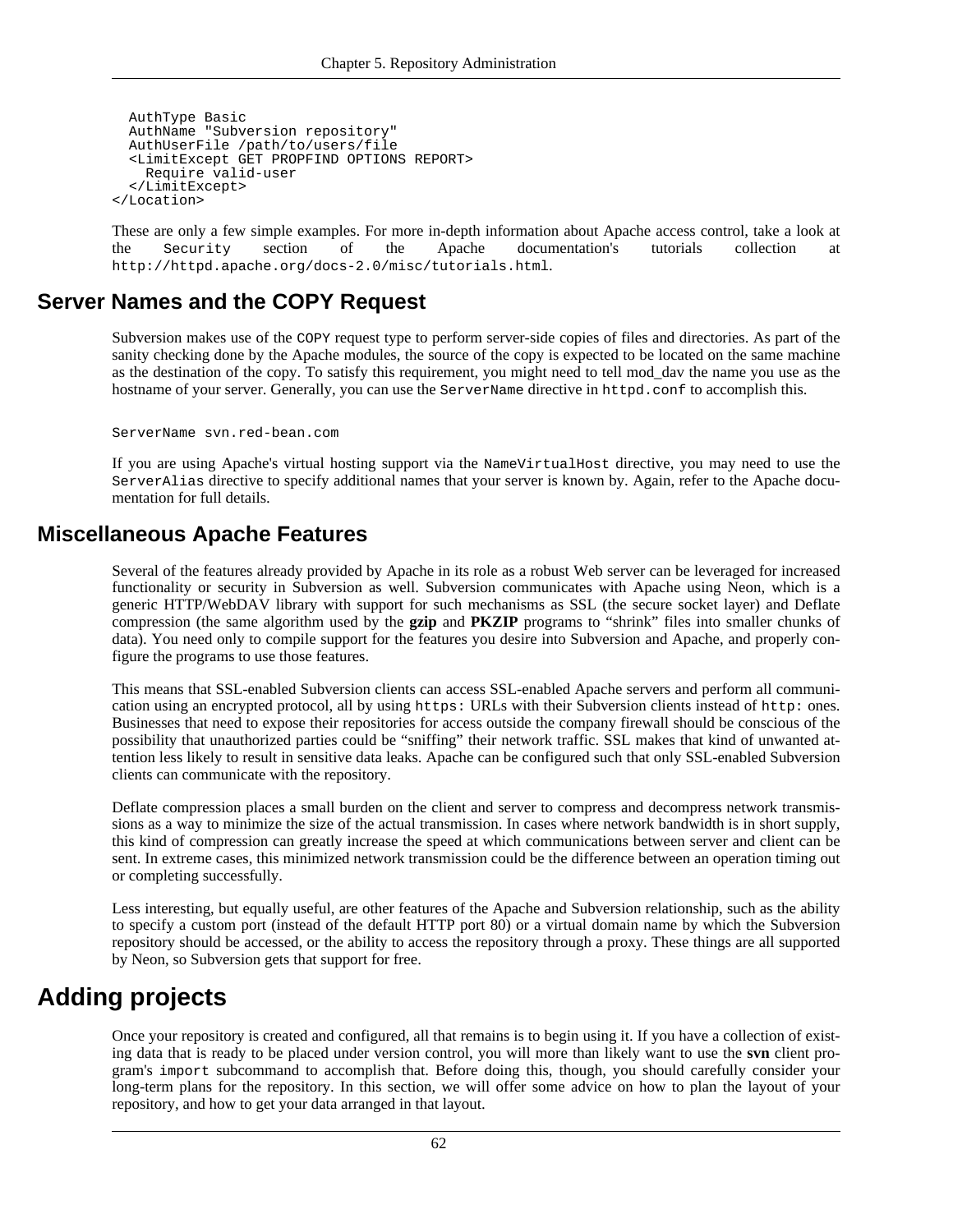# **Choosing a Repository Layout**

While Subversion allows you to move around versioned files and directories without any loss of information, doing so can still disrupt the workflow of those who access the repository often and come to expect things to be at certain locations. Try to peer into the future a bit; plan ahead before placing your data under version control. By "laying out" the contents of your repositories in an effective manner the first time, you can prevent a load of future headaches.

There are a few things to consider when setting up Subversion repositories. Let's assume that as repository administrator, you will be responsible for supporting the version control system for several projects. The first decision is whether to use a single repository for multiple projects, or to give each project its own repository, or some compromise of these two.

There are benefits to using a single repository for multiple projects, most obviously the lack of duplicated maintenance. A single repository means that there is one set of hook scripts, one thing to routinely backup, one thing to dump and load if Subversion releases an incompatible new version, and so on. Also, you can easily move data between projects easily, and without losing any historical versioning information.

The downside of using a single repository is that different projects may have different commit mailing lists or different authentication and authorization requirements. Also, remember that Subversion uses repository-global revision numbers. Some folks don't like the fact that even though no changes have been made to their project lately, the youngest revision number for the repository keeps climbing because other projects are actively adding new revisions.

A middle-ground approach can be taken, too. For example, projects can be grouped by how well they relate to each other. You might have a few repositories with a handful of projects in each repository. That way, projects that are likely to want to share data can do so easily, and as new revisions are added to the repository, at least the developers know that those new revisions are at least remotely related to everyone who uses that repository.

After deciding how to organize your projects with respect to repositories, you'll probably want to think about directory hierarchies in the repositories themselves. Because Subversion uses regular directory copies for branching and tagging (see [Chapter 4](#page--1-0)), the Subversion community recommends using one of two different approaches here. Both approaches employ the use of directories named trunk, meaning the directory under which the main project development occurs, and branches, which is a directory in which to create various named branches of the main development line.

The first is to place each project in a subdirectory of the root filesystem directory, with trunk and branches directories immediately under each project directory, as demonstrated in Figure 5-1.

### **Figure 5.1. One suggested repository layout.**

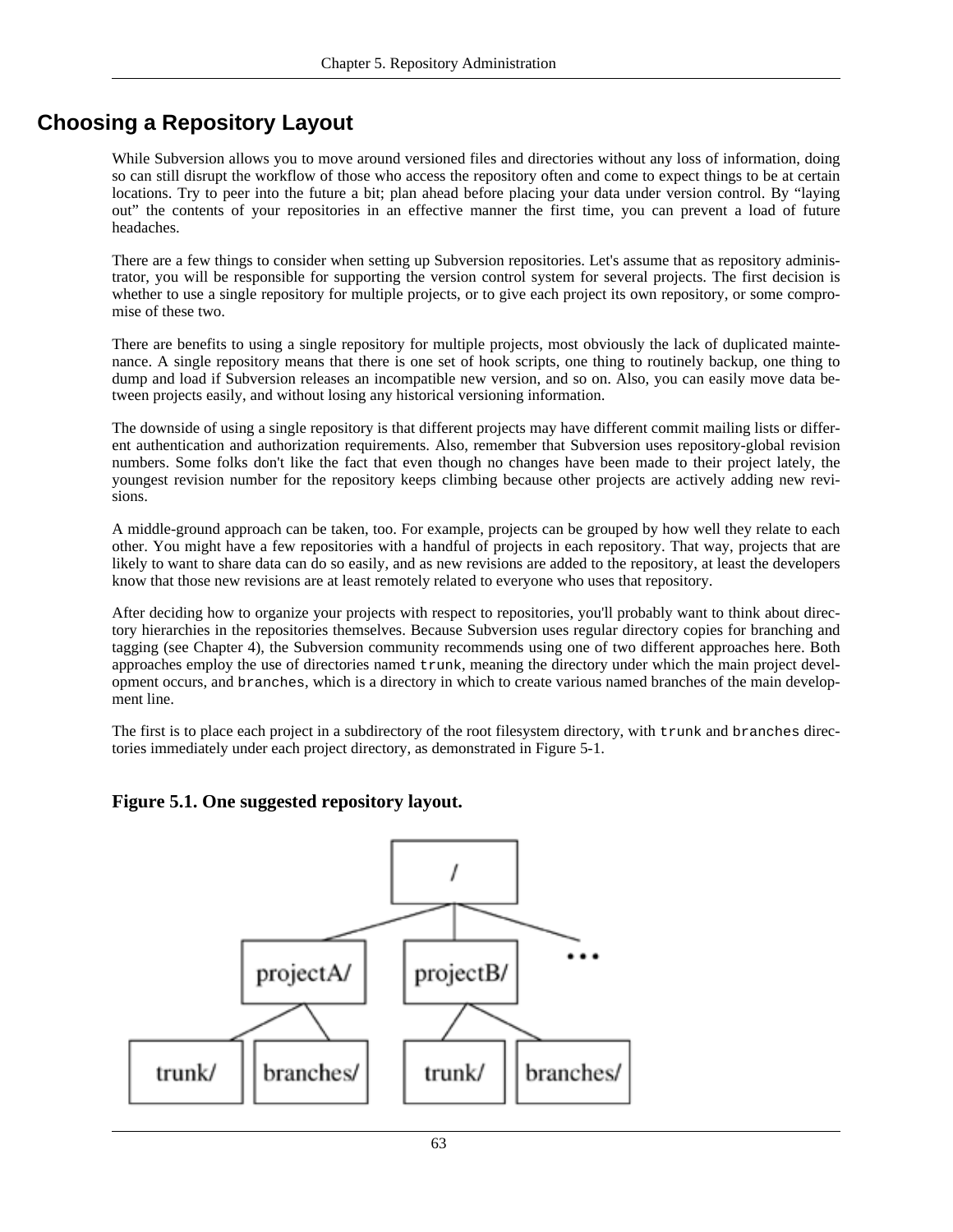The second is do the reverse—to have the trunk and branches directories immediately in the top level of the filesystem, each with subdirectories for all the projects in the repository, as demonstrated in Figure 5-2.

#### **Figure 5.2. Another suggested repository layout.**



Lay out your repository in whatever way you see fit. Subversion does not expect or enforce a layout schema—in its eyes, a directory is a directory is a directory. Ultimately, you should choose the repository arrangement that meets your needs and those of the projects that live there.

## **Creating the Layout, and Importing Initial Data**

After deciding how to arrange the projects in your repository, you'll probably want to actually populate the repository with that layout and with initial project data. There are a couple of ways to do this in Subversion. You could use the **svn mkdir** command (see [the section called "svn mkdir"](#page-38-0)) to create each directory in your skeletal repository layout, one-by-one. A quicker way to accomplish the same task is to use the **svn import** command (see [the section](#page-36-0) [called "svn import"](#page-36-0). By first creating the layout in a temporary location on your drive, you can import the whole layout tree into the repository in a single commit:

```
$ mkdir tmpdir
$ cd tmpdir<br>$ mkdir pro
  mkdir projectA
$ mkdir projectA/trunk
$ mkdir projectA/branches
$ mkdir projectB
$ mkdir projectB/trunk
$ mkdir projectB/branches
…
$ svn import file:///path/to/repos . --message 'Initial repository layout'
Adding projectA<br>Adding projectA
Adding projectA/trunk<br>Adding projectA/brancl
Adding projectA/branches<br>Adding projectB
                  projectB
Adding projectB/trunk<br>Adding projectB/brancl
                  projectB/branches
Committed revision 1.
$ cd ..
  rm -rf tmpdir
\frac{5}{5}
```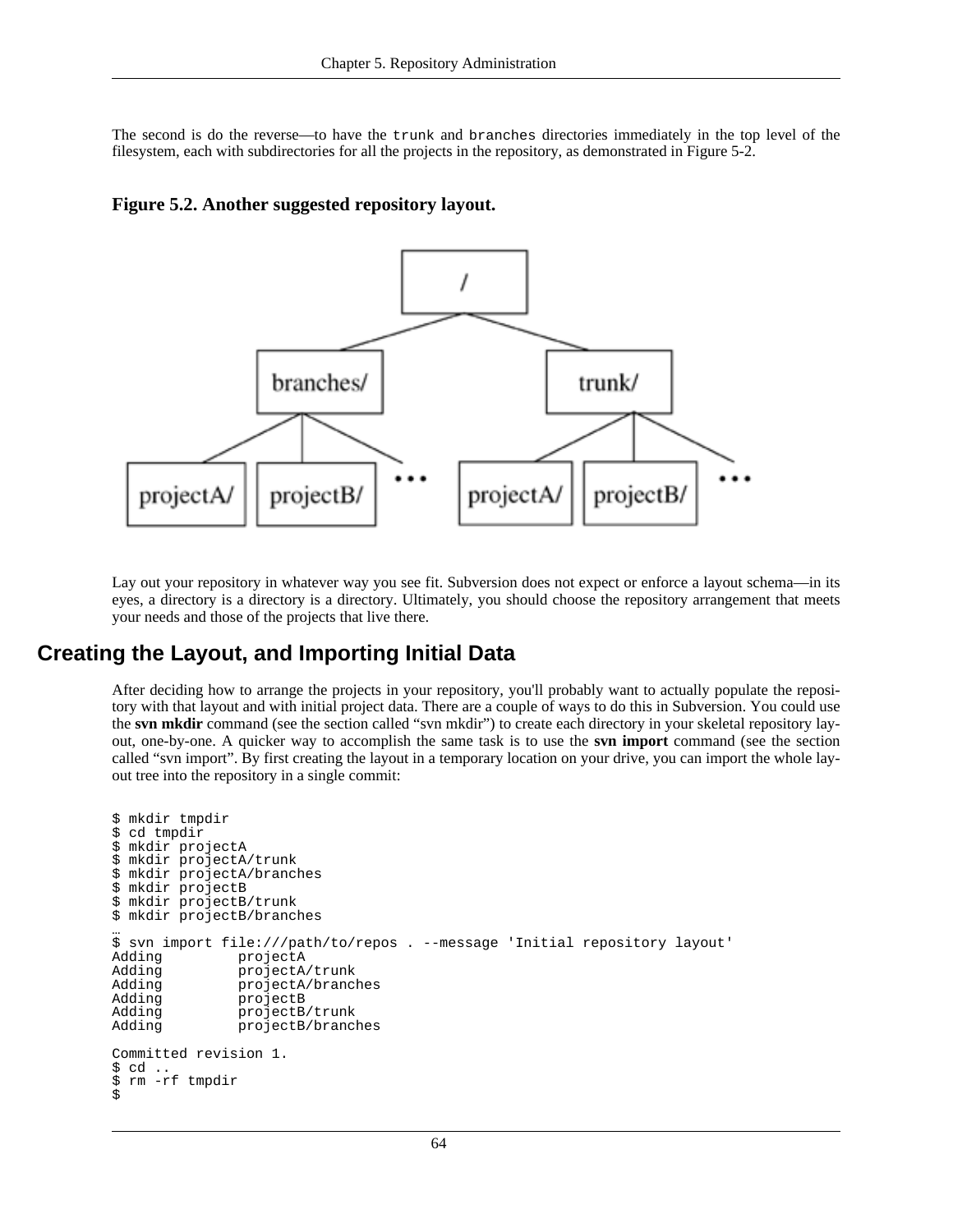Once you have your skeletal layout in place, you can begin importing actual project data into your repository, if any such data exists yet. Once again, there are several ways to do this. You could use the **svn import** command. You could checkout a working copy from your new repository, move and arrange project data inside the working copy, and use the **svn add** and **svn commit** commands. But once we start talking about such things, we're no longer discussing repository administration. If you aren't already familiar with the **svn** client program, see [Chapter 3](#page--1-0).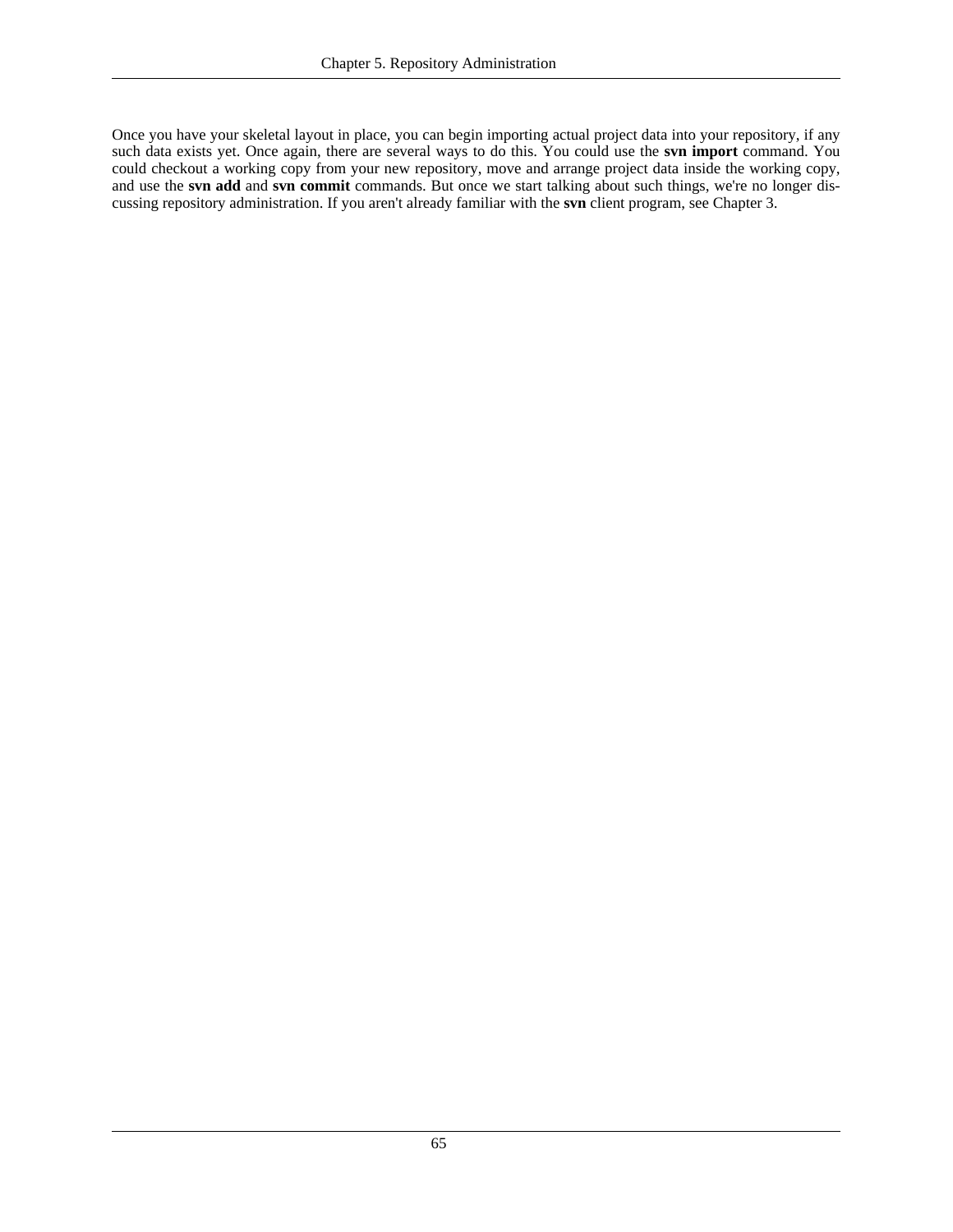# **Chapter 6. Advanced Topics**

# **Run-time Configuration Area**

When you first run the **svn** command-line client, it creates a per-user configuration area. On Unix-like systems, a .subversion/ directory is created in the user's home directory. On Win32 systems, a Subversion folder is created wherever its appropriate to do so (typically somewhere within Documents and Settings\username, although it depends on the system.)

## **Proxies**

At the time of writing, the configuration area only contains one item: a proxies file. By setting values in this file, your Subversion client can operate through an http proxy. (Read the file itself for details; it should be selfdocumenting.)

## **Config**

Soon—very soon—a config file will exist in this area for defining general user preferences. For example, the preferred **\$EDITOR** to use, options to pass through to **svn diff**, preferences for date/time formats, and so on.

## **Multiple config areas**

On Unix, an administrator can create "global" Subversion preferences by creating and populating an / etc/subversion/ area. The per-user ~/. subversion/ configuration will still override these defaults, however.

On Win32, an administrator has the option of creating three other locations: a global Subversion folder in the "All Users" area, a collection of global registry settings, or a collection of per-user registry settings. The registry settings are set in:

```
HKCU\Software\Tigris.org\Subversion\Proxies
HKCU\Software\Tigris.org\Subversion\Config
etc.
```
To clarify, here is the order Subversion searches for run-time settings on Win32. Each subsequent location overrides the previous one:

- global registry
- global Subversion folder
- user registry
- <span id="page-74-0"></span>user Subversion folder

# **Properties**

Subversion allows you to attach arbitrary "metadata" to files and directories. We refer to this data as properties, and they can be thought of as collections of name/value pairs (hash-tables) attached to each item in your working copy.

To set or get a property on a file or directory, use the **svn propset** and **svn propget** commands. To list all properties attached to an item, use **svn proplist**. To delete a property, use **svn propdel**.

```
$ svn propset color green foo.c
```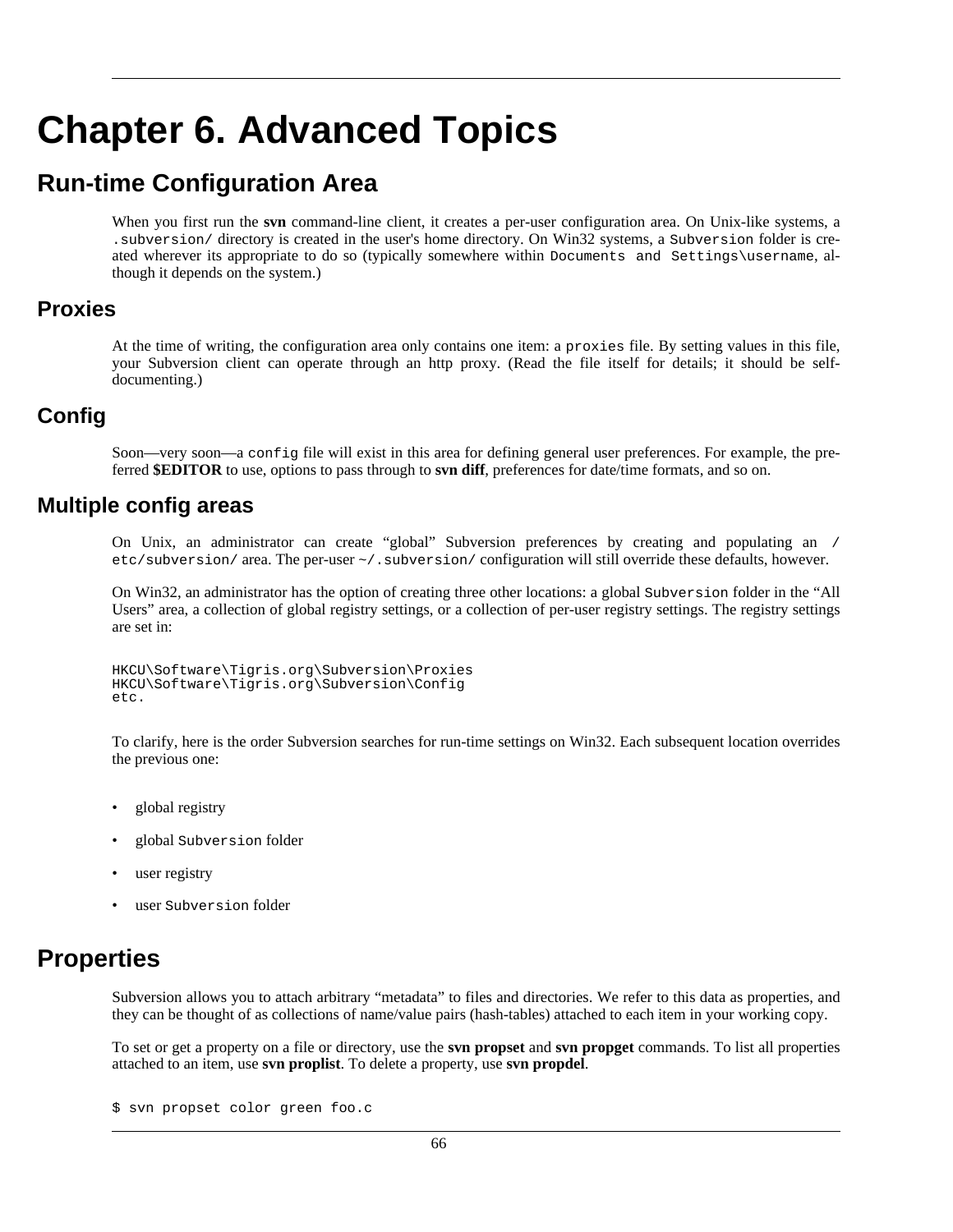```
property `color' set on 'foo.c'
$ svn propget color foo.c
green
$ svn propset height "5 feet" foo.c
property `height' set on 'foo.c'
 svn proplist foo.c
Properties on 'foo.c':
  height
  color
$ svn proplist foo.c --verbose
Properties on 'foo.c':
  height : 5 feet
  color : green
$ svn propdel color foo.c
property `color' deleted from 'foo.c'
```
Properties are *versioned*, just like file contents. This means that new properties can be merged into your working files, and can sometimes come into conflict too. Property values need not be text, either. For example, you could attach a binary property-value by using the -F switch:

```
$ svn propset x-face -F joeface.jpg foo.c
property `x-face' set on 'foo.c'
```
Subversion also provides a great convenience method for editing existing properties: **svn propedit**. When you invoke it, Subversion will open the value of the property in question in your favorite editor (or at least the editor that you've defined as **\$EDITOR** in your shell), and you can edit the value just as you would edit any text file. This is exceptionally convenient for properties that are a newline-separated array of values. (More about this later).

Property changes are still considered "local modifications", and aren't permanent until you commit. Like textual changes, property changes can be seen by **svn diff**, **svn status**, and reverted altogether with **svn revert**:

```
$ svn diff
Property changes on: foo.c
\overline{\phantom{a}} , and the contribution of the contribution of the contribution of the contribution of the contribution of the contribution of the contribution of the contribution of the contribution of the contribution of the
Name: color
      + green
$ svn status<br>M   foo.c
        _M foo.c
```
Notice that a 2nd column has appeared in the status output; the leading underscore indicates that you've not made any textual changes, but the M means you've modified the properties. **svn status** tries to hide the 2nd "property" olcumn when an item has no properties at all; this was a design choice, to ease new users into the concept. When properties are created, edited, or updated on an item, that 2nd column appears forever after.

Also: don't worry about the non-standard way that Subversion currently displays property differences. You can still run **svn diff** and redirect the output to create a usable patch file. The **patch** program will ignore property patches; as a rule, it ignores any noise it can't understand. (In future versions of Subversion, though, we may start using a new patch format that describes property changes and file copies/renames.)

## **Special properties**

Subversion has no particular policy regarding properties; they can be used for any purpose. The only restriction is that Subversion has reserved the svn: name prefix for itself. A number of special "magic" properties begin with this prefix. We'll cover these features here.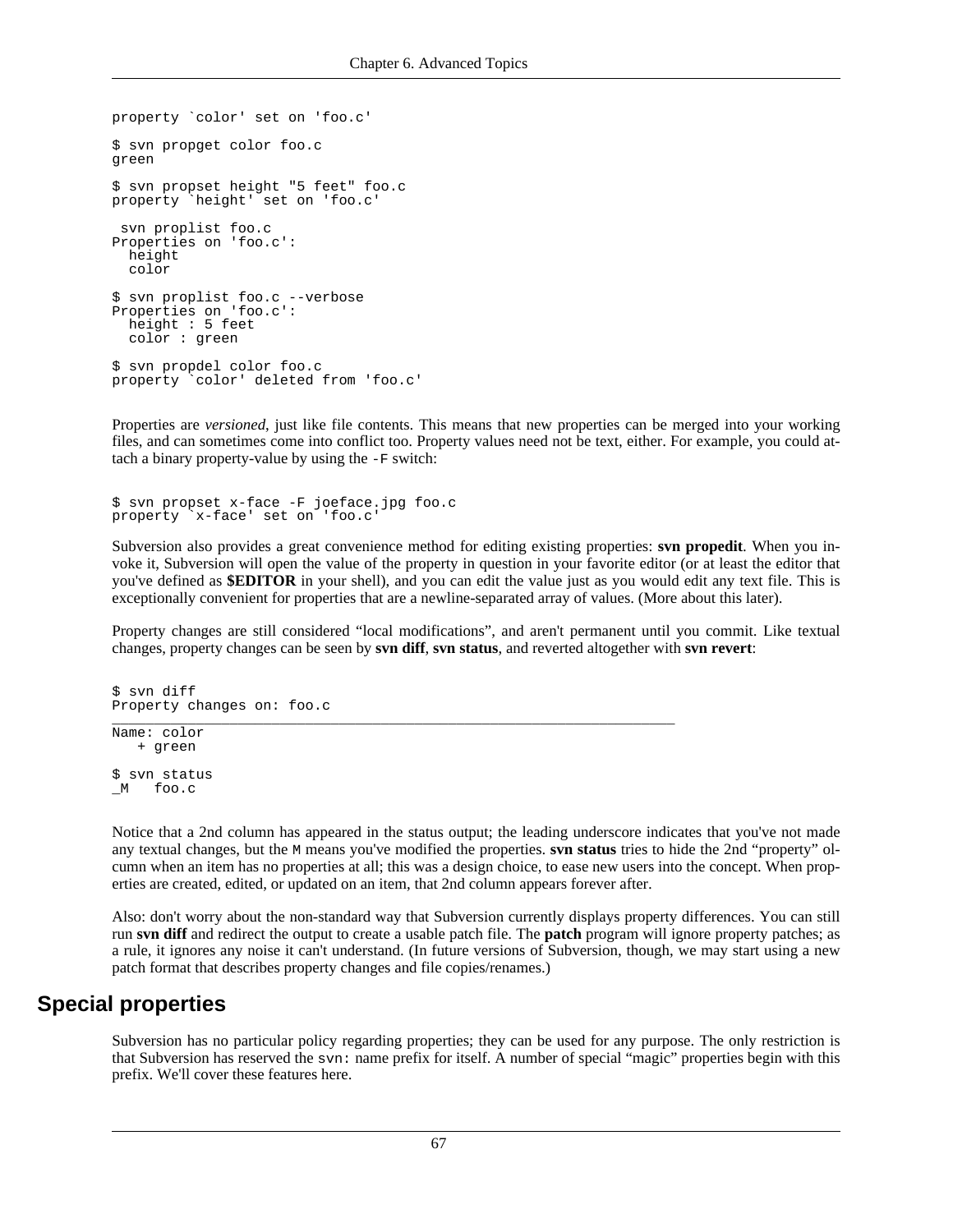#### **svn:executable**

This is a file-only property, and can be set to any value. Its mere existence causes a file's permissions to be executable.

#### **svn:mime-type**

At the present time, Subversion examines the svn:mime-type property to decide if a file is text or binary. If the file has no syn:mime-type property, or if the property's value matches  $text/*,$  then Subversion assumes it is a text file. If the file has the syn:mime-type property set to anything other than text/ $\star$ , it assumes the file is binary.

If Subversion believes that the file is binary, it will not attempt to perform contextual merges during updates. Instead, Subversion creates two files side-by-side in your working copy; the one containing your local modifications is renamed with a .orig extension.

Subversion also helps users by running a binary-detection algorithm in the **svn import** and **svn add** subcommands. These subcommands try to make a good guess at a file's binary-ness, and then (possibly) set a svn:mime-type property of application/octet-stream on the file being added. (If Subversion guesses wrong, you can always remove or hand-edit the property.)

Finally, if the svn:mime-type property is set, then mod\_dav\_svn will use it to fill in the Content-type: header when responding to an http GET request. This makes files display more nicely when perusing a repository with a web browser

#### **svn:ignore**

If you attach this property to a directory, it causes certain file patterns within the directory to be ignored by **svn status**. For example, suppose I don't want to see object files or backup files in my status listing:

\$ svn status<br>M / foo.c  $./$ foo.c ? ./foo.o  $.$ /foo.c~

Using **svn propedit**, I would set the value of svn:ignore to a newline-delimited list of patterns:

```
$ svn propget svn:ignore .
*.o
*~
```
#### **svn:keywords**

Subversion has the ability to substitute useful strings into special keywords within text files. For example, if I placed this text into a file:

Here is the latest report from the front lines. \$LastChangedDate\$ Cumulus clouds are appearing more frequently as summer approaches.

Subversion is able substitute the \$LastChangedDate\$ string with the actual date in which this file last changed. The keyword string is not removed in the replacement, just the specific information is placed after the keyword string:

```
Here is the latest report from the front lines.
$LastChangedDate: 2002-07-22 21:42:37 -0700 (Mon, 22 Jul 2002) $
```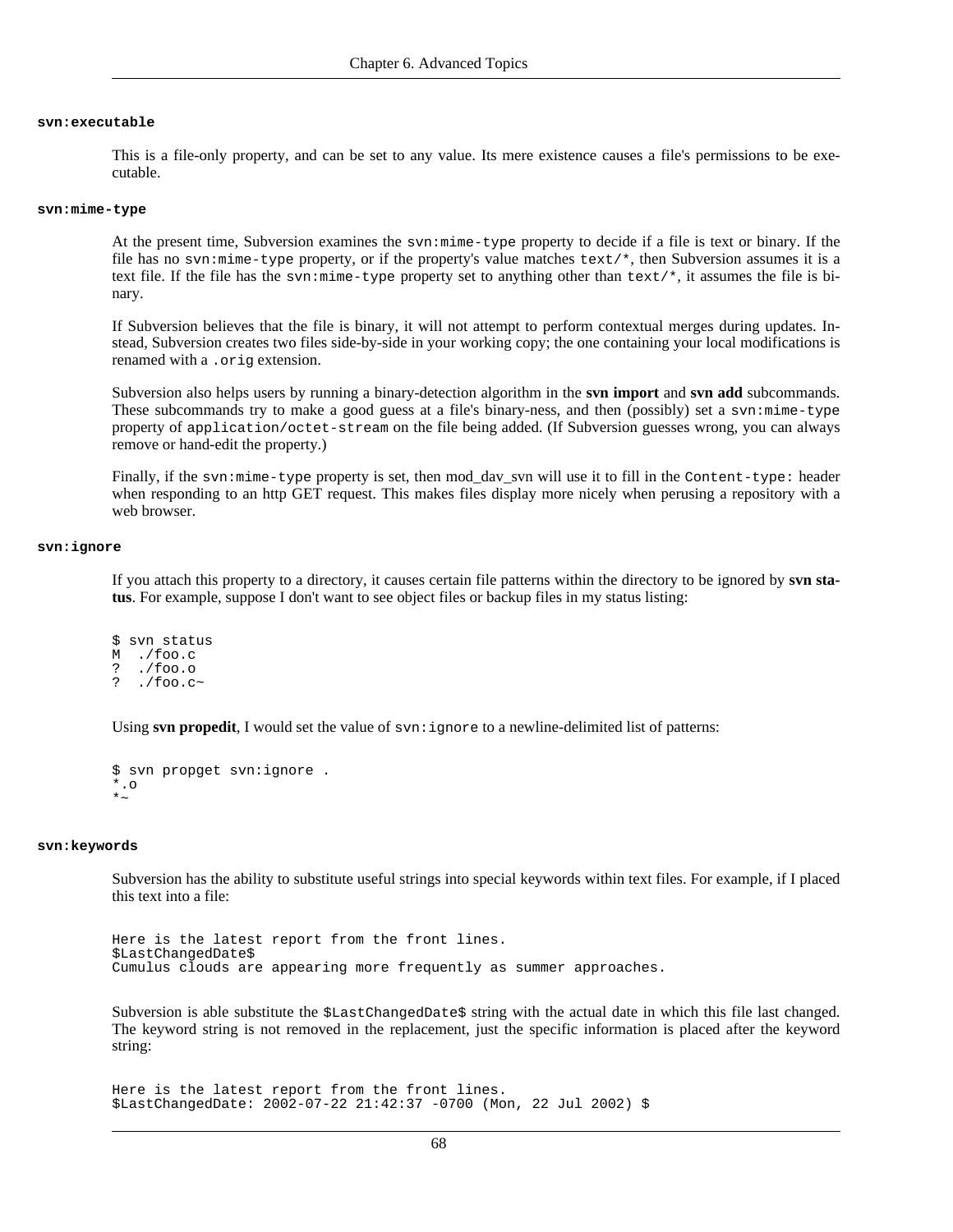Cumulus clouds are appearing more frequently as summer approaches.

#### **Subversion substitutes five keywords**

| LastChangedDate     | The last time this file changed. Can also be abbreviated as Date. The keyword substi-<br>tution of \$LastChangedDate\$ will look something like \$LastChangedDate:<br>2002-07-22 21:42:37 -0700 (Mon, 22 Jul 2002) \$.    |  |
|---------------------|---------------------------------------------------------------------------------------------------------------------------------------------------------------------------------------------------------------------------|--|
| LastChangedRevision | The last revision in which this file changed. Can be abbreviated as Rev. The keyword<br>substitution<br>\$LastChangedRevision<br>look<br>something<br>of<br>will<br>like<br>\$LastChangedRevision: 144 \$.                |  |
| LastChangedBy       | The last user to change this file. Can be abbreviated as Author. The keyword substitu-<br>tion of \$LastChangedBy\$ will look something like \$LastChangedBy: joe \$.                                                     |  |
| HeadURL             | A full URL to the latest version of the file in the repository. Can be abbreviated as<br>URL. The keyword substitution of \$HeadURL\$ will look something like \$HeadURL:<br>http://svn.collab.net/repos/trunk/README \$. |  |
| Id                  | A compressed summary of the other keywords, for example: $$Id: bar 148$<br>$2002-07-28$ 21:30:43 epg \$. This means the file bar was last changed in revi-<br>sion 148 by committer epg, at 2002-07-28 21:30:43.          |  |

To activate a keyword, or set of keywords, you merely need to set the svn:keywords property to a list of keywords you want replaced. Keywords not listed in svn:keywords will not be replaced.

\$ svn propset svn:keywords "Date Author" foo.c property `svn:keywords' set on 'foo.c'

And when you commit this property change, you'll discover that all occurrences of \$Date\$, \$LastChangedDate\$, \$Author\$, and \$LastChangedBy\$ will have substituted values within foo.c.

#### **svn:eol-style**

By default, Subversion doesn't pay any attention to line endings. If a text file has either LF, CR, or CRLF endings, then those are the line endings that will exist on the file in both the repository and working copy.

But if developers are working on different platforms, line endings can sometimes become troublesome. For example, if a Win32 developer and Unix developer took turns modifying a file, its line endings might flip-flop back and forth from revision to revision in the repository. This makes examining or merging differences very difficult, as *every* line appears to be changed in each version of the file.

The solution here is to set the svn:eol-style property to ``native''. This makes the file always appear with the "native" line endings of each developer's operating system. Note, however, that the file will always contain LF endings in the repository. This prevents the line-ending "churn" from revision to revision.

Alternately, you can force files to always retain a fixed, specific line ending: set a file's svn:eol-style property to one of LF, CR or CRLF. A Win32 .dsp file, for example, which is used by Microsoft development tools, should always have CRLF endings.

#### **svn:externals**

See [the section called "Modules"](#page-78-0).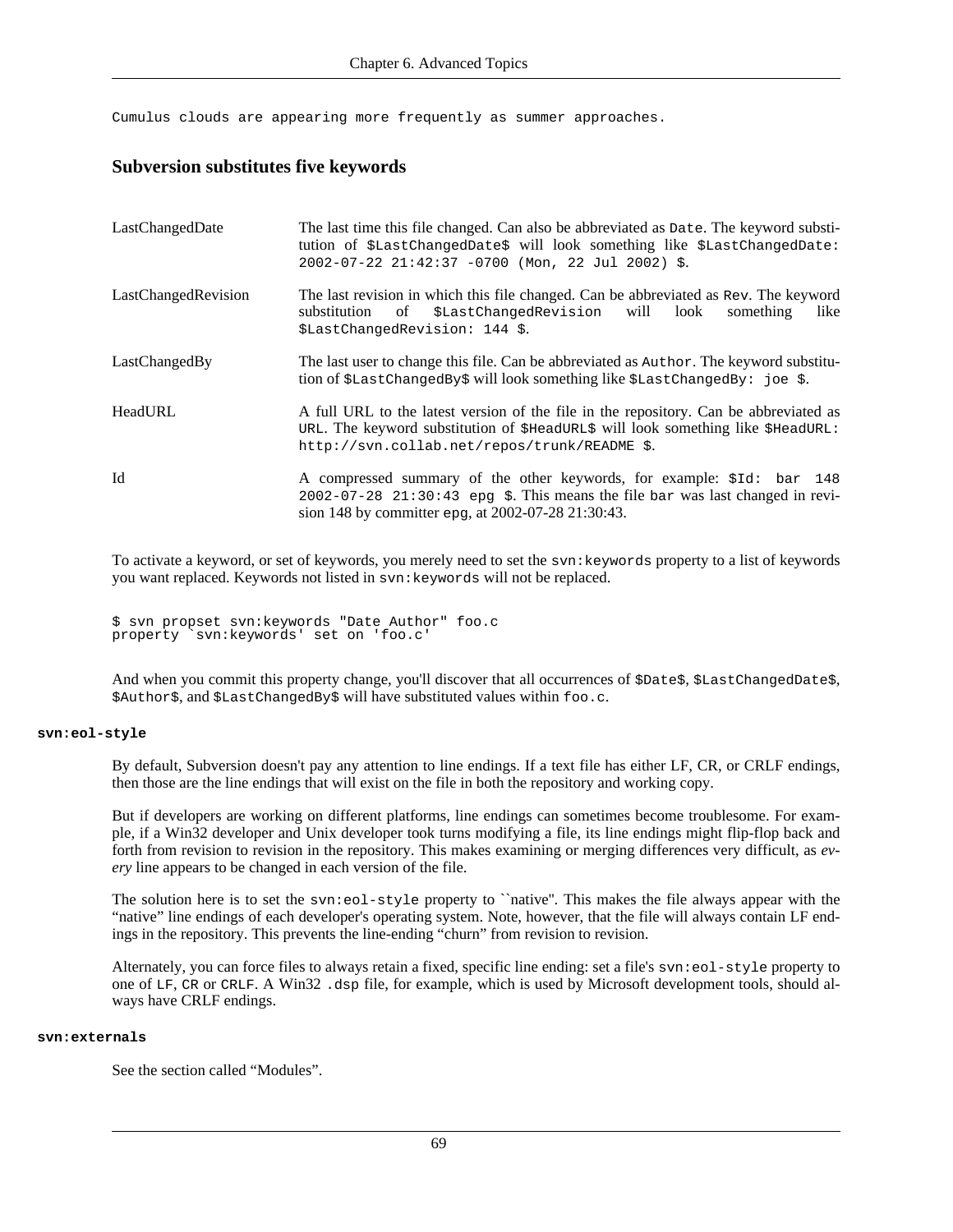## **Modules**

<span id="page-78-0"></span>Sometimes it's useful to construct a working copy that is made out of a number of different checkouts. For example, you may want different sub-directories to come from different locations in a repository.

On the one hand, you could begin by checking out a working copy, and then run **svn switch** on various subdirectories. But this is a bit of work. Wouldn't it be nice to define—in a single place—exactly how you want the final working copy to be?

This is known as a module. You can define a module by attaching another special "magic" svn: property to a directory: the svn:externals property.

The value of this property is a list of subdirectories and their corresponding URLs:

```
$ svn propget svn: externals projectdir<br>subdir1/foo http://url.for.exter
                    http://url.for.external.source/foo
subdir1/bar http://blah.blah.blah/repositories/theirproj
subdir1/bar/baz http://blorg.blorg.blorg/basement/code
```
Assuming that this property is attached to the directory projectdir, then when we check it out, we'll get everything else defined by the property.

```
$ svn checkout http://foo.com/repos/projectdir
A projectdir/blah.c
A projectdir/gloo.c
A projectdir/trout.h
Checked out revision 128.
Fetching external item into projectdir/subdir1/foo
A projectdir/subdir1/foo/rho.txt
A projectdir/subdir1/foo/pi.txt
A projectdir/subdir1/foo/tau.doc
Checked out revision 128.
…
```
By tweaking the value of the svn: externals property, the definition of the module can change over time, and subsequent calls to **svn update** will update working copies appropriately.

## **Vendor branches**

Sometimes you want to manage modified third-party source code inside your Subversion repository, while still tracking upstream releases. In CVS this would have been called a "vendor branch". Subversion doesn't have a formal "vendor branch", but it is sufficiently flexible that you can still do much the same thing.

The general procedure goes like this. You create a top level directory (we'll use /vendor) to hold the vendor branches. Then you import the third party code into a subdirectory of /vendor, and copy it into /trunk where you make your local changes. With each new release of the code you are tracking you bring it into the vendor branch and merge the changes into /trunk, resolving whatever conflicts occur between your local changes and the upstream changes.

Let's try and make this a bit clearer with an example.

First, the initial import.

```
$ svn mkdir http://svnhost/repos/vendor/foobar
```

```
$ svn import http://svnhost/repos/vendor/foobar ~/foobar-1.0 current
```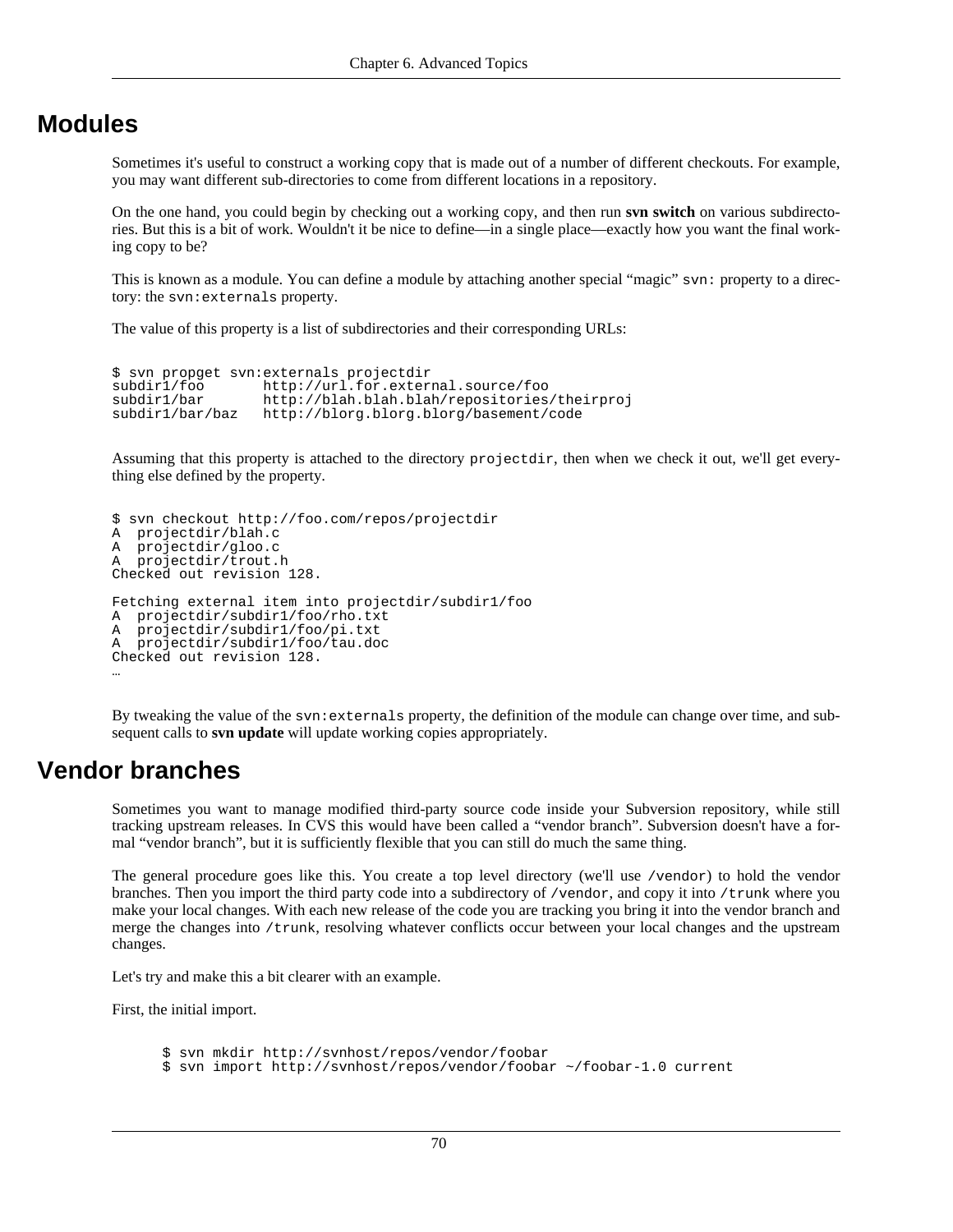Now we've got the current version of the foobar project in /vendor/foobar/current. We make another copy of it so we can always refer to that version, and then copy it into the trunk so you can work on it.

```
$ svn copy http://svnhost/repos/vendor/foobar/current \
           http://svnhost/repos/vendor/foobar/foobar-1.0 \
           -m `tagging foobar-1.0'
$ svn copy http://svnhost/repos/vendor/foobar/foobar-1.0 \
           http://svnhost/repos/trunk/foobar \
           -m `bringing foobar-1.0 into trunk'
```
Now you just check out a copy of /trunk/foobar and get to work!

Later on, the developers at FooBar Widgets, Inc release a new version of their code, so you want to update the version of the code you're using. First, you check out the /vendor/foobar/current directory, then copy the new release over that working copy, handle any renames, additions or removals manually, and then commit.

```
$ svn checkout http://svnhost/repos/vendor/foobar/current ~/current
$ cd ~ \sim /footar -1.1<br>$ tar -cf - . | ()tar -cf -. \vert (cd ~/current ; tar -xf -)
\boldsymbol{\xi}cd ~/current
$ mv foobar.c main.c
$ svn move main.c foobar.c
$ svn delete dead.c
$ svn add doc
$ svn add doc/*
$ svn commit -m `importing foobar 1.1 on vendor branch'
```
Whoa, that was complicated. Don't worry, most cases are far simpler.

What happened? foobar 1.0 had a file called main.c. This file was renamed to foobar.c in 1.1. So your workingcopy had the old main.c which Subversion knew about, and the new foobar.c which Subversion did not know about. You rename foobar.c to main.c and **svn mv** it back to the new name. This way, Subversion will know that foobar.c is a descendant of main.c. dead.c has been removed in 1.1, and they have finally written some documentation, so you add that.

Next you copy /vendor/foobar/current to /vendor/foobar/foobar-1.1 so you can always refer back to version 1.1, like this.

```
$ svn copy http://svnhost/repos/vendor/foobar/current \
           http://svnhost/repos/vendor/foobar/foobar-1.1 \
           -m `tagging foobar-1.1'
```
Now that you have a pristine copy of foobar 1.1 in /vendor, you just have to merge their changes into /trunk and you're done. That looks like this.

```
$ svn checkout http://svnhost/repos/trunk/foobar ~/foobar
$ cd ~ \sim /foot$ svn merge http://svnhost/repos/vendor/foobar/foobar-1.0 \
            http://svnhost/repos/vendor/foobar/foobar-1.1
$
 # resolve all the conflicts between their changes and your changes
$ svn commit -m `merging foobar 1.1 into trunk'
```
There, you're done. You now have a copy of foobar 1.1 with all your local changes merged into it in your tree.

Vendor branches that have more than several deletes, additions and moves can use the **svn\_load\_dirs.pl** script that comes with the Subversion distribution. This script automates the above importing steps to make sure that mistakes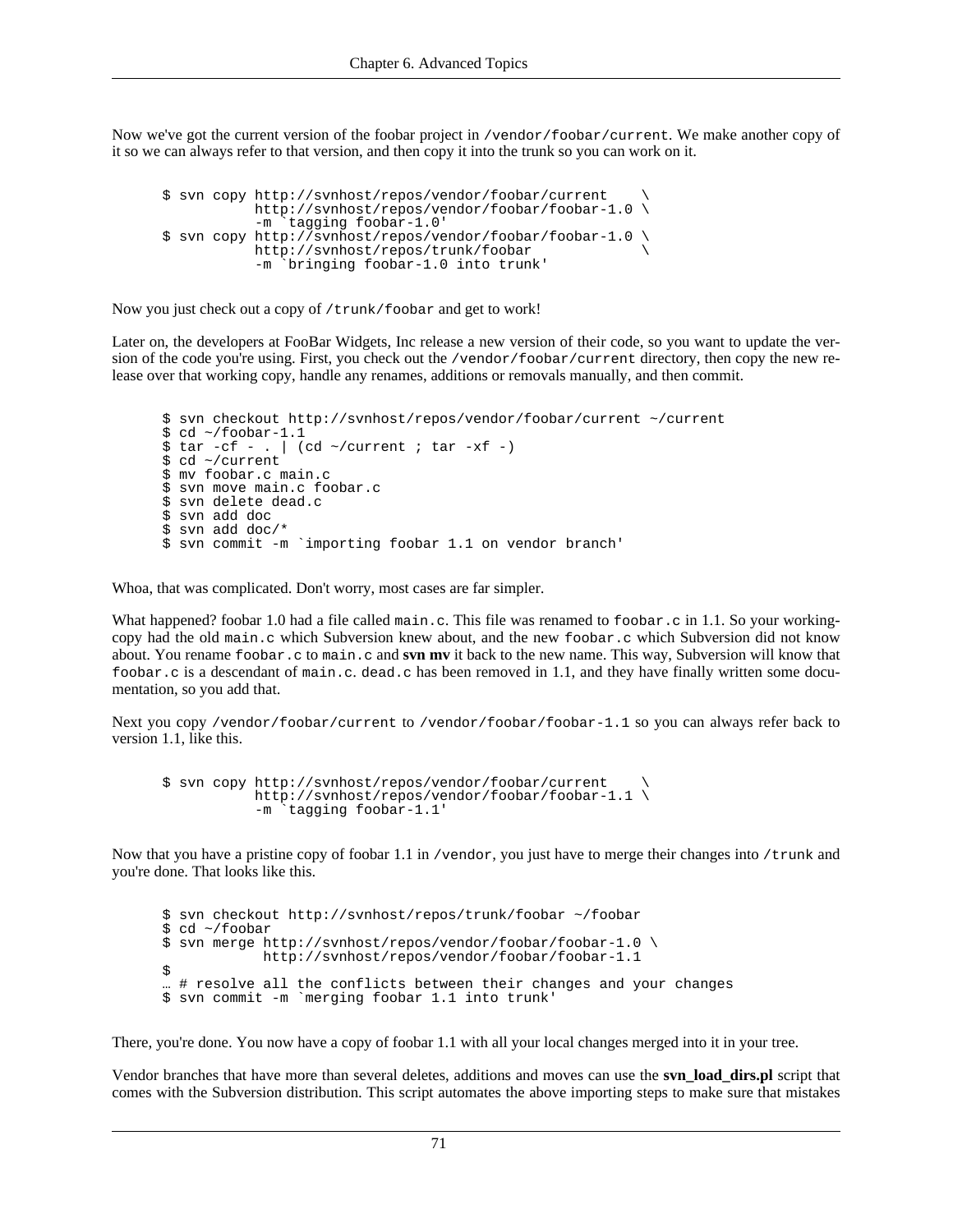are minimized. You still need to use the merge commands to merge the new versions of foobar into your own local copy containing your local modifications.

This script has the following enhancements over **svn import**:

- Can be run at any point in time to bring an existing directory in the repository to exactly match an external directory. This script runs all the **svn add**, **svn rm** and optionally any **svn mv** commands as necessary.
- Optionally tag the newly imported directory.
- Optionally add arbitrary properties to files and directories that match a regular expression.

This script takes care of complications where Subversion requires a commit before renaming a file or directory twice, such as if you had a vendor branch that renamed foobar-1.1/docs/doc.ps to foobar-1.2/documents/doc-1.2.ps. Here, you would rename docs to documents, perform a commit, then rename doc.ps to doc-1.2.ps. You could not do the two renames without the commit, because doc.ps was already moved once from docs/doc.ps to documents/doc.ps.

This script always compares the directory being imported to what currently exists in the Subversion repository and takes the necessary steps to add, delete and rename files and directories to make the subversion repository match the imported directory. As such, it can be used on an empty subversion directory for the first import or for any following imports to upgrade a vendor branch.

For the first foobar-1.0 release located in  $\sim$ /foobar-1.0:

```
$ svn_load_dirs.pl -t foobar-1.0 \
                   http://svnhost/repos/vendor/foobar \
                   current
                   \sim/foobar-1.0
```
**svn\_load\_dirs.pl** takes three mandatory arguments. The first argument, http://svnhost/repos/vendor/foobar, is the URL to the base Subversion directory to work in. In this case, we're working in the vendor/foobar part of the Subversion repository. The next argument, current, is relative to the first and is the directory where the current import will take place, in this case http://svnhost/repos/vendor/foobar/current. The last argument, ~/foobar-1.0, is the directory to import. Finally, the optional -t command line option is also relative to http://svnhost/repos/vendor/foobar and tells **svn\_load\_dirs.pl** to create a tag of the imported directory in http://svnhost/repos/vendor/foobar/foobar-1.0.

The import of foobar-1.1 would be taken care of in the same way:

\$ svn\_load\_dirs.pl -t foobar-1.1 \ http://svnhost/repos/vendor/foobar \ current  $\setminus$  $\sim$ /foobar-1.1

The script looks in your current http://svnhost/repos/vendor/foobar/current directory and sees what changes need to take place for it to match  $\sim$ /foobar-1.1. The script is kind enough to notice that there are files and directories that exist in 1.0 and not in 1.1 and asks if you want to perform any renames. At this point, you can indicate that main.c was renamed to foobar.c and then indicate that no further renames have taken place.

The script will then delete dead.c and add doc and  $\frac{d}{c}$  to the Subversion repository and finally create a tag foobar-1.1 in http://svnhost/repos/vendor/foobar/foobar-1.1.

The script also accepts a separate configuration file for applying properties to specific files and directories matching a regular expression that are *added* to the repository. This script will not modify properties of already existing files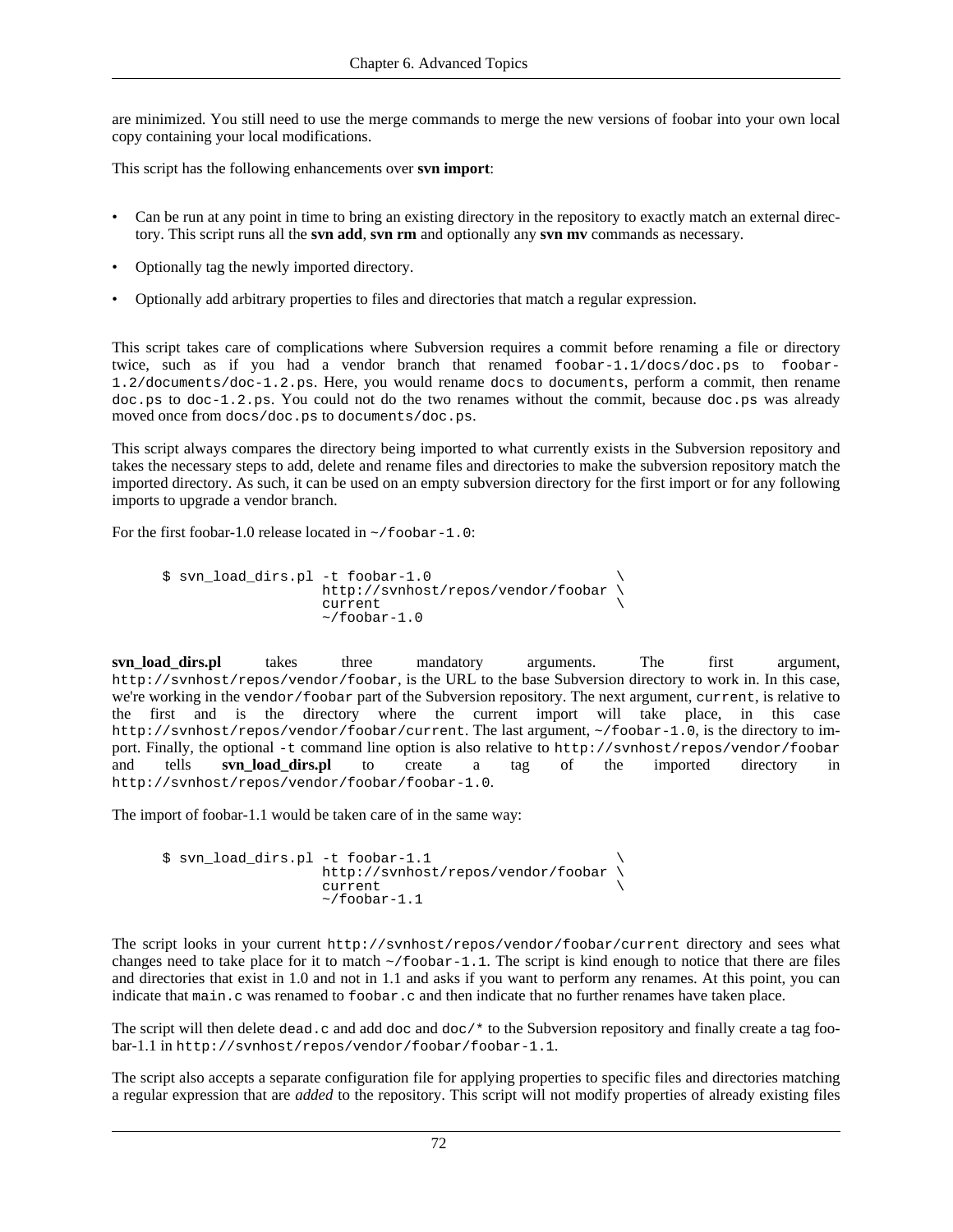or directories in the repository. This configuration file is specified to **svn\_load\_dirs.pl** using the -p command line option. The format of the file is either two or four columns.

```
regular_expression control property_name property_value
```
The regular expression is a Perl style regular expression. The control column must either be set to break or **cont**. It is used to tell **svn** load dirs.pl if the following lines in the configuration file should be examined for a match or if all matching should stop. If control is set to **break**, then no more lines from the configuration file will be matched. If control is set to **cont**, which is short for continue, then more comparisons will be made. Multiple properties can be set for one file or directory this way. The last two columns, property\_name and property value are optional and are applied to matching files and directories.

If you have whitespace in any of the regular expression, property name or property value columns, you must surround the value with either a single or double quote. You can protect single or double quotes with a  $\chi$  character. The \ character is removed by this script *only* for whitespace or quote characters, so you do not need to protect any other characters, beyond what you would normally protect for the regular expression.

This sample configuration file was used to load on a Unix box a number of Zip files containing Windows files with CRLF end of lines.

| $\backslash$ .doc\$ | break | syn:mime-type | application/msword       |
|---------------------|-------|---------------|--------------------------|
| $\cdot$ ds(p w)\$   | break | syn:eol-style | CRLF                     |
| \.ilk\$             | break | syn:eol-style | CRLF                     |
| \.ncb\$             | break | syn:eol-style | <b>CRLF</b>              |
| \.opt\$             | break | syn:eol-style | <b>CRLF</b>              |
| \.exe\$             | break | svn:mime-type | application/octet-stream |
| dos2unix-eol\.sh\$  | break |               |                          |
| $\cdot$ *           | break | svn:eol-style | native                   |
|                     |       |               |                          |

In this example, all the files should be converted to the native end of line style, which the last line of the configuration handles. The exception is **dos2unix-eol.sh**, which contains embedded CR's used to find and replace Windows CRLF end of line characters with Unix's LF characters. Since **svn** and **svn\_load\_dirs.pl** convert all CR, CRLF and LF svn:eol-style is set to native, this file should be left untouched. Hence, the **break** with no property settings.

The Windows Visual C++ and Visual Studio files  $(*.dsp, *.dsw, etc.)$  should retain their CRLF line endings on any operating system and any \*.doc files are always treated as binary files, hence the svn:mime-type setting of application/msword.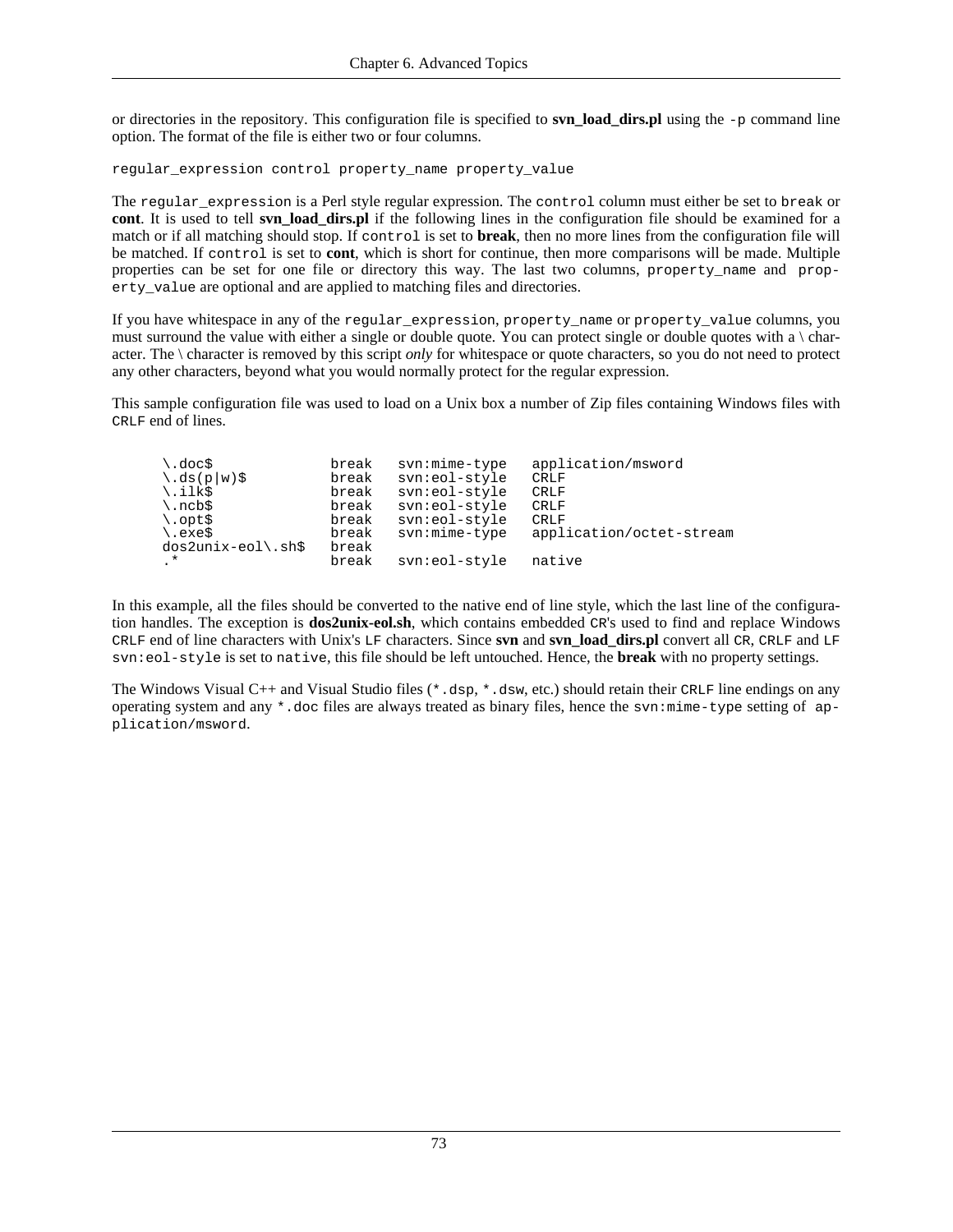# **Chapter 7. Developer Information**

Subversion is an open-source software project developed under an Apache-style software license. The project is financially backed by CollabNet, Inc., a California-based software development company. The community that has formed around the development of Subversion always welcomes new members who can donate their time and attention to the project. Volunteers are encouraged to assist in any way they can, whether that means finding and diagnosing bugs, refining existing source code, or fleshing out whole new features.

This chapter is for those who wish to assist in the continued evolution of Subversion by actually getting their hands dirty with the source code. We will cover some of the software's more intimate details, the kind of technical nittygritty that those developing Subversion itself—or writing entirely new tools based on the Subversion libraries—should be aware of. If you don't foresee yourself participating with the software at such a level, feel free to skip this chapter with confidence that your experience as a Subversion user will not be affected.

# **Layered Library Design**

Subversion has a modular design, implemented as a collection of C libraries. Each library has a well-defined purpose and interface, and most modules are said to exist in one of three main layers—the Repository Layer, the Repository Access (RA) Layer, or the Client Layer. We will examine these layers shortly, but first, see our brief inventory of Subversion's libraries in Table 7-1. For the sake of consistency, we will refer to the libraries by their extensionless Unix library names (e.g.: libsvn\_fs, libsvn\_wc, mod\_dav\_svn).

| Library         | <b>Description</b>                                                |
|-----------------|-------------------------------------------------------------------|
| libsyn_client   | Primary interface for client programs                             |
| libsyn delta    | Tree and text differencing routines                               |
| libsyn_fs       | The Subversion filesystem library                                 |
| libsyn ra       | Repository Access commons and module loader                       |
| libsvn_ra_dav   | The WebDAV Repository Access module                               |
| libsyn ra local | The local Repository Access module                                |
| libsyn repos    | Repository interface                                              |
| libsvn_subr     | Miscellaneous helpful subroutines                                 |
| libsyn wc       | The working copy management library                               |
| mod_dav_svn     | Apache module for mapping WebDAV operations to<br>Subversion ones |

### **Table 7.1. A brief inventory of the Subversion libraries**

The fact that the word "miscellaneous" only appears once in Table 7-1 is a good sign. The Subversion development team is serious about making sure that functionality lives in the right layer and libraries. Perhaps the greatest advantage of the modular design is its lack of complexity from a developer's point of view. As a developer, you can quickly formulate that kind of "big picture" that allows you to pinpoint the location of certain pieces of functionality with relative ease.

And what could better help a developer gain a "big picture" perspective than a big picture? To help you understand how the Subversion libraries fit together, see Figure 7-1, a diagram of Subversion's layers. Program flow begins at the top of the diagram (initiated by the user) and flows "downward".

## **Figure 7.1. Subversion's "Big Picture"**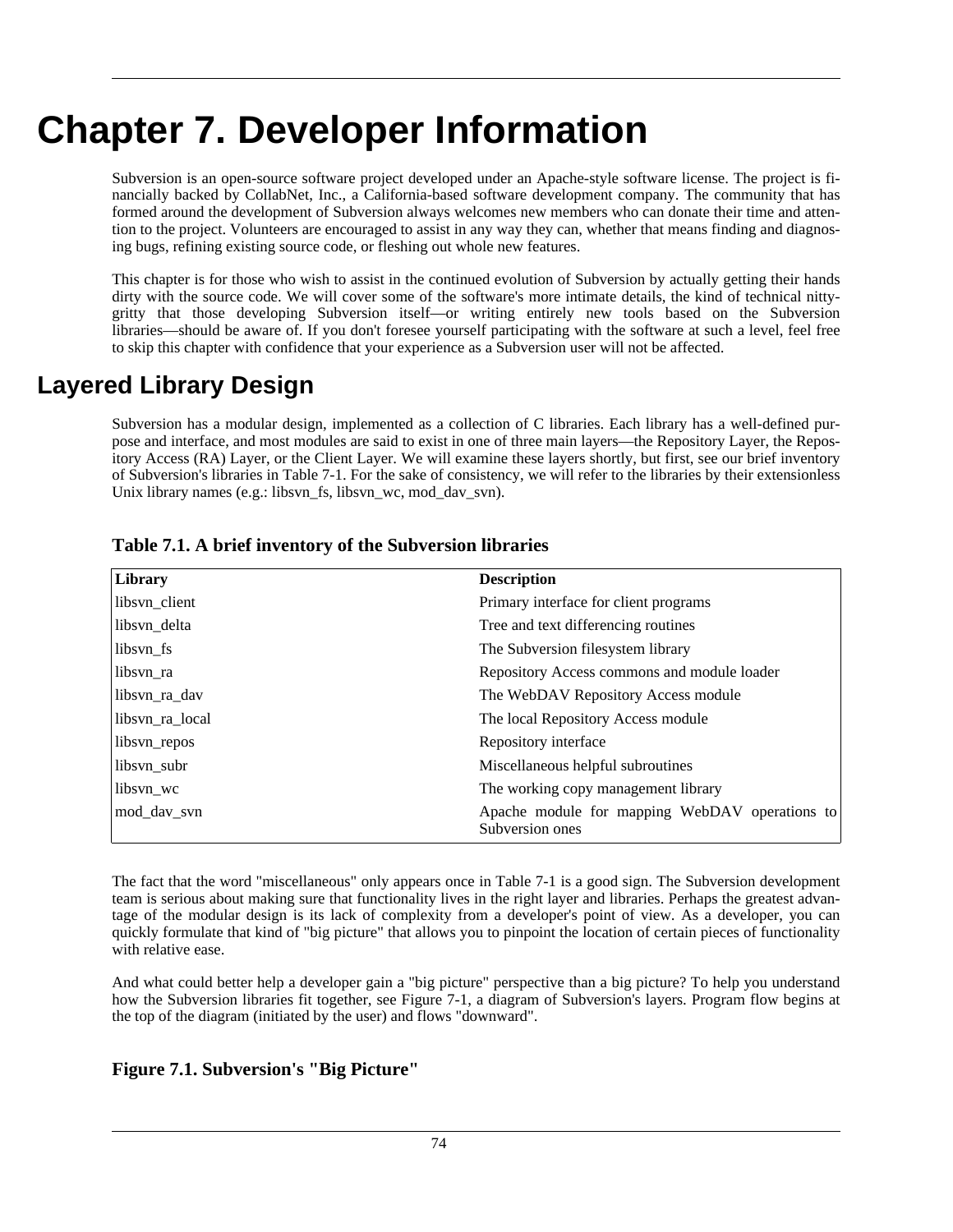

Another benefit of modularity is the ability to replace a given module with a whole new library that implements the same API without affecting the rest of the code base. In some sense, this happens within Subversion already. The libsvn\_ra\_dav and libsvn\_ra\_local libraries both implement the same interface, and both communicate with the Repository Layer, except that the former uses a network to talk to that layer, and the latter talks to it directly.

The client itself also highlights modularity in the Subversion design. While Subversion currently comes with only a command-line client program, there are already a few other programs being developed by third parties to act as GUIs for Subversion. Again, these GUIs use the same APIs that the stock command-line client does. Subversion's libsvn\_client library is the one-stop shop for most of the functionality necessary for designing a working Subversion client (see [the section called "Client Layer"](#page-90-0)).

## **Repository Layer**

When referring to Subversion's Repository Layer, we're generally talking about two libraries—the repository library, and the filesystem library. These libraries provide the storage and reporting mechanisms for the various revisions of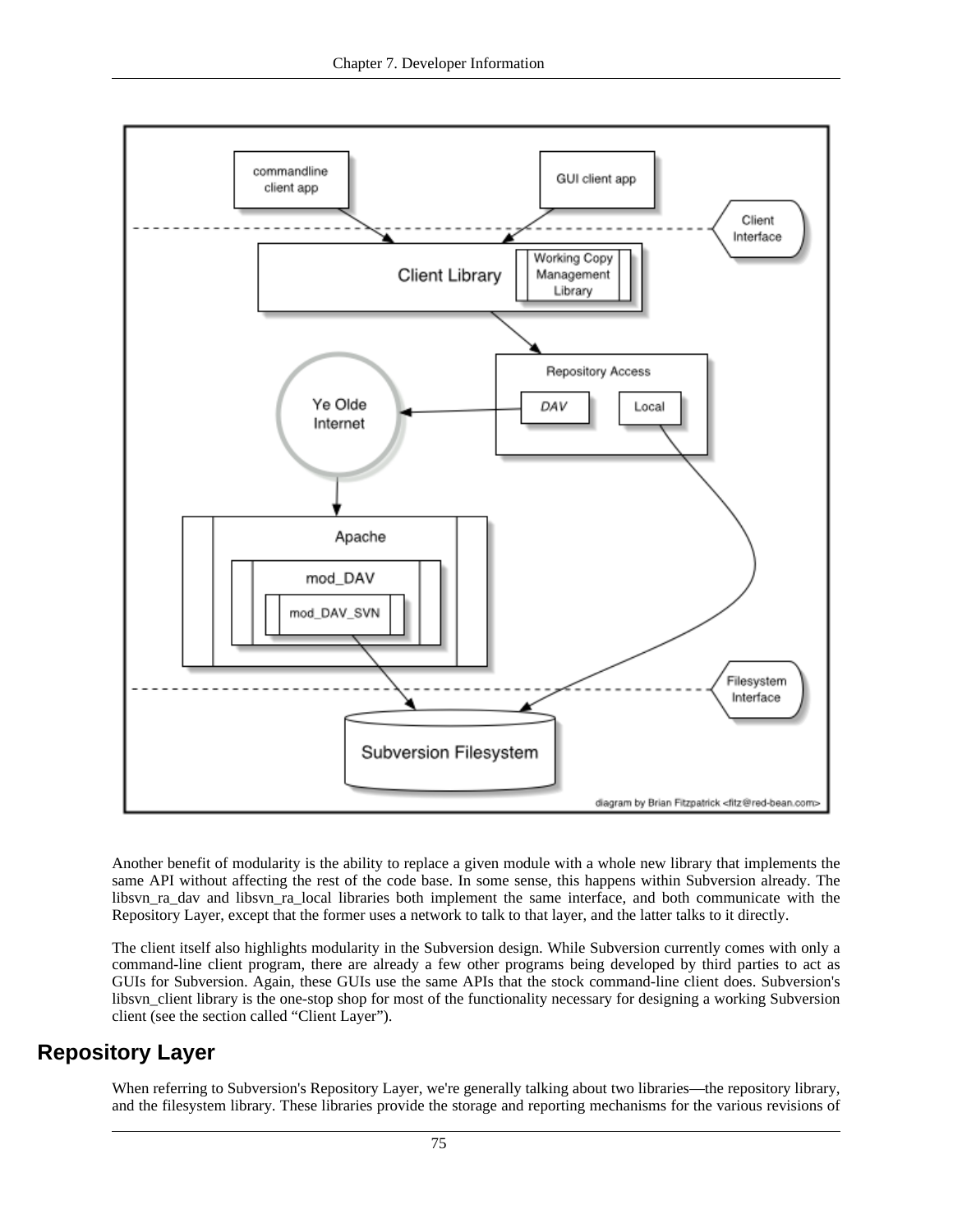your version-controlled data. This layer is connected to the Client Layer via the Repository Access Layer, and is, from the perspective of the Subversion user, the stuff at the "other end of the line."

The Subversion Filesystem is accessed via the libsvn fs API, and is not a kernel-level filesystem that one would install in an operating system (like the Linux ext2 or NTFS), but a virtual filesystem. Rather than storing "files" and "directories" as real files and directories (as in, the kind you can navigate through using your favorite shell program), it uses a database system for its back-end storage mechanism. Currently, the database system in use is Berkeley DB. 6 However, there has been considerable interest by the development community in giving future releases of Subversion the ability to use other back-end database systems, perhaps through a mechanism such as Open Database Connectivity (ODBC).

The filesystem API exported by libsvn fs contains the kinds of functionality you would expect from any other filesystem API: you can create and remove files and directories, copy and move them around, modify file contents, and so on. It also has features that are not quite as common, such as the ability to add, modify, and remove metadata ("properties") on each file or directory. Furthermore, the Subversion Filesystem is a versioning filesystem, which means that as you make changes to your directory tree, Subversion remembers what your tree looked like before those changes. And before the previous changes. And the previous ones. And so on, all the way back through versioning time to (and just beyond) the moment you first started adding things to the filesystem.

All the modifications you make to your tree are done within the context of a Subversion transaction. The following is a simplified general routine for modifying your filesystem:

- 1. Begin a Subversion transaction.
- 2. Make your changes (adds, deletes, property modifications, etc.).
- 3. Commit your transaction.

Once you have committed your transaction, your filesystem modifications are permanently stored as historical artifacts. Each of these cycles generates a single new revision of your tree, and each revision is forever accessible as an immutable snapshot of "the way things were."

#### **The Transaction Distraction**

The notion of a Subversion transaction, especially given its close proximity the database code in libsvn fs, can become easily confused with the transaction support provided by the underlying database itself. Both types of transaction exist to provide atomicity and isolation. In other words, transactions give you the ability to perform a set of actions in an "all or nothing" fashion—either all the actions in the set complete with success, or they all get treated as if *none* of them ever happened—and in a way that does not interfere with other processes acting on the data.

Database transactions generally encompass small operations related specifically to the modification of data in the database itself (such as changing the contents of a table row). Subversion transactions are larger in scope, encompassing higher-level operations like making modifications to a set of files and directories which are intended to be stored as the next revision of the filesystem tree. If that isn't confusing enough, consider this: Subversion uses a database transaction during the creation of a Subversion transaction (so that if the creation of Subversion transaction fails, the database will look as if we had never attempted that creation in the first place)!

Fortunately for users of the filesystem API, the transaction support provided by the database system itself is hidden almost entirely from view (as should be expected from a properly modularized library scheme). It is only when you start digging into the implementation of the filesystem itself that such things become visible (or interesting).

Most of the functionality provided by the filesystem interface comes as an action that occurs on a filesystem path. That is, from outside of the filesystem, the primary mechanism for describing and accessing the individual revisions of files and directories comes through the use of path strings like /foo/bar, just as if you were addressing files and

6The choice of Berkeley DB brought several automatic features that Subversion needed, such as data integrity, atomic writes, recoverability, and hot backups.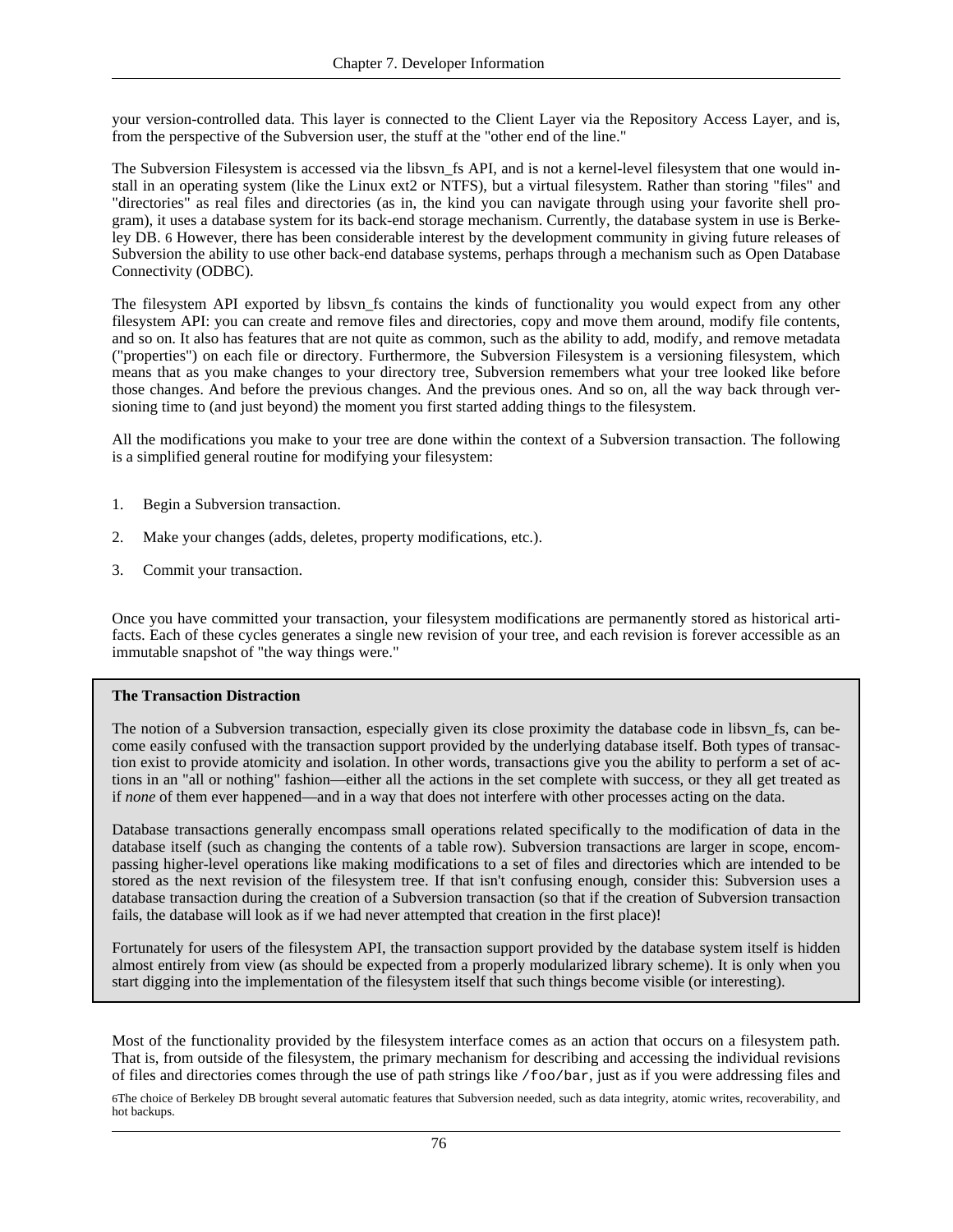directories through your favorite shell program. You add new files and directories by passing their paths-to-be to the right API functions. You query for information about them by the same mechanism.

Unlike most filesystems, though, a path alone is not enough information to identify a file or directory in Subversion. Think of a directory tree as a two-dimensional system, where a node's siblings represent a sort of left-and-right motion, and descending into subdirectories a downward motion. Figure 7-2 shows a typical representation of a tree as exactly that.





Of course, the Subversion filesystem has a nifty third dimension that most filesystems do not have—Time! 7 In the filesystem interface, nearly every function that has a path argument also expects a root argument. This svn fs root t argument describes either a revision or a Subversion transaction (which is usually just a revisionto-be), and provides that third-dimensional context needed to understand the difference between /foo/bar in revision 32, and the same path as it exists in revision 98. Figure 7-3 shows revision history as an added dimension to the Subversion filesystem universe.

#### **Figure 7.3. Revisioning Time—the third dimension!**

7We understand that this may come as a shock to sci-fi fans who have long been under the impression that Time was actually the *fourth* dimension, and we apologize for any emotional trauma induced by our assertion of a different theory.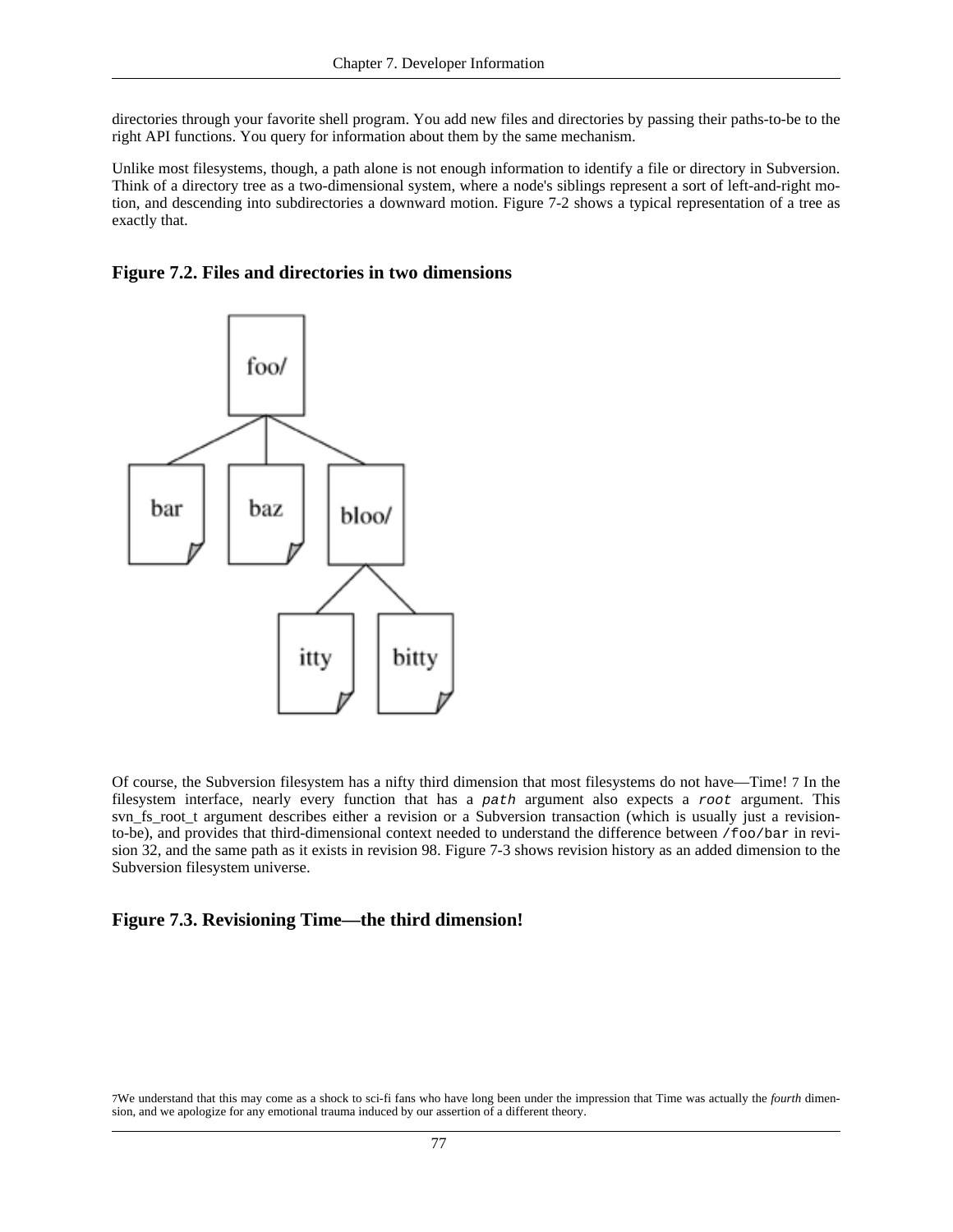

As we mentioned earlier, the libsvn\_fs API looks and feels like any other filesystem, except that it has this wonderful versioning capability. It was designed to be usable by any program interested in a versioning filesystem. Not coincidentally, Subversion itself is interested in that functionality. But while the filesystem API should be sufficient for basic file and directory versioning support, Subversion wants more—and that is where libsvn\_repos comes in.

The Subversion repository library (libsvn\_repos) is basically a wrapper library around the filesystem functionality. This library is responsible for creating the repository layout, making sure that the underlying filesystem is initialized, and so on. Libsvn\_repos also implements a set of hooks—scripts that are executed by the repository code when certain actions take place. These scripts are useful for notification, authorization, or whatever purposes the repository administrator desires. This type of functionality, and other utility provided by the repository library, is not strictly related to implementing a versioning filesystem, which is why it was placed into its own library.

Developers who wish to use the libsvn\_repos API will find that it is not a complete wrapper around the filesystem interface. That is, only certain major events in the general cycle of filesystem activity are wrapped by the repository interface. Some of these include the creation and commit of Subversion transactions, and the modification of revision properties. These particular events are wrapped by the repository layer because they have hooks associated with them. In the future, other events may be wrapped by the repository API. All of the remaining filesystem interaction will continue to occur directly with libsvn\_fs API, though.

For example, here is a code segment that illustrates the use of both the repository and filesystem interfaces to create a new revision of the filesystem in which a directory is added. Note that in this example (and all others throughout this book), the SVN\_ERR macro simply checks for a non-successful error return from the function it wraps, and returns that error if it exists.

#### **Example 7.1. Using the Repository Layer**

<sup>/\*</sup> Create a new directory at the path NEW\_DIRECTORY in the Subversion Perform all memory allocation in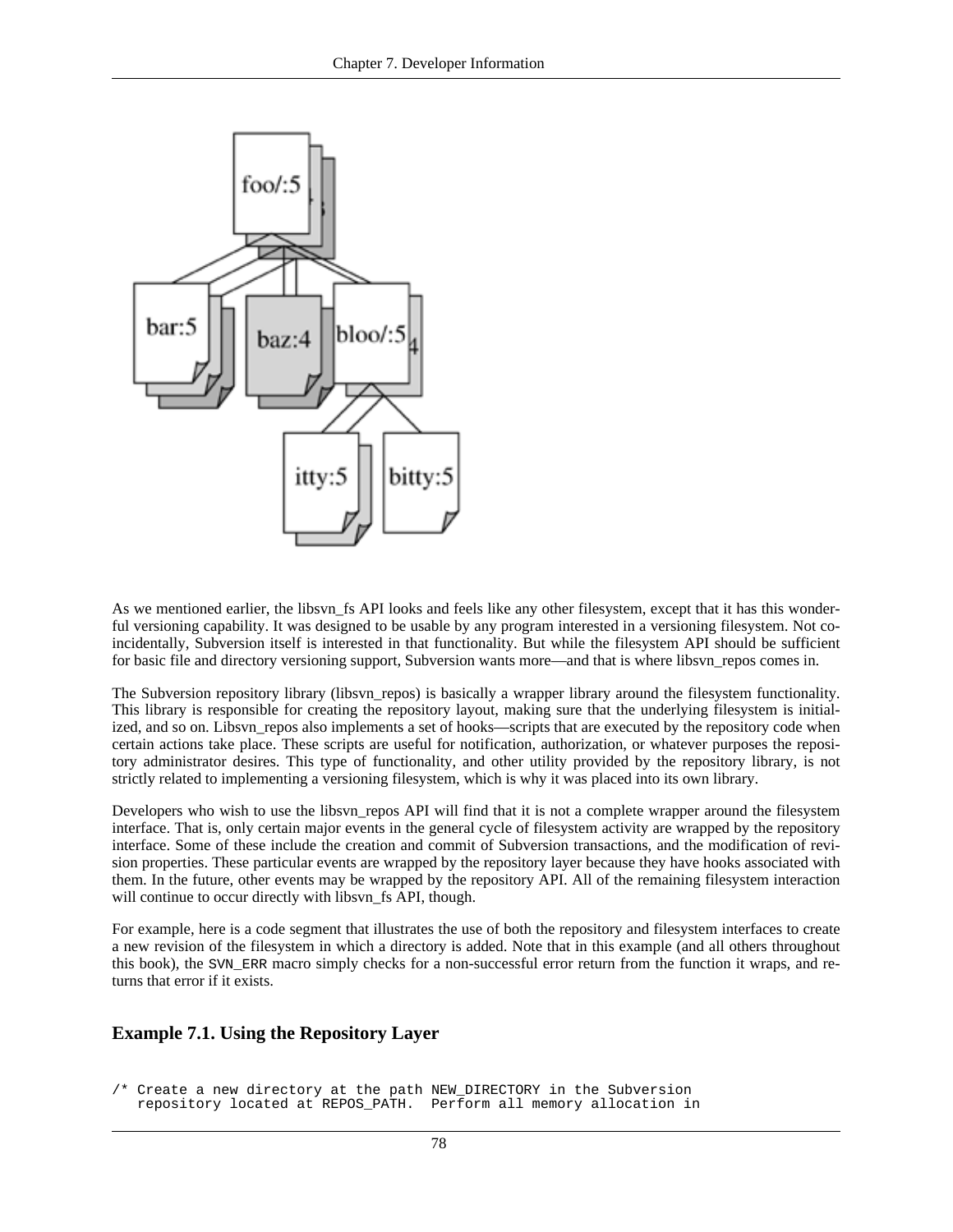```
POOL. This function will create a new revision for the addition of
  NEW_DIRECTORY. */
static svn_error t *
make_new_directory (const char *repos_path,
                   const char *new_directory,
                    apr_pool_t *pool)
{
  svn_error_t *err;
  svn_repos_t *repos;
 svn_fs_t *fs;
 svn_revnum_t youngest_rev;
 svn_fs_txn_t *txn;
 svn_fs_root_t *txn_root;
 const char *conflict_str;
  /* Open the repository located at REPOS_PATH. */
 SVN_ERR (svn_repos_open (&repos, repos_path, pool));
  /* Get a pointer to the filesystem object that is stored in
    REPOS. */
  fs = svn_repos_fs (repos);
  /* Ask the filesystem to tell us the youngest revision that
    currently exists. */
 SVN_ERR (svn_fs_youngest_rev (&youngest_rev, fs, pool));
  /* Begin a new transaction that is based on YOUNGEST_REV. We are
    less likely to have our later commit rejected as conflicting if we
     always try to make our changes against a copy of the latest snapshot
    of the filesystem tree. */
 SVN_ERR (svn_fs_begin_txn (&txn, fs, youngest_rev, pool));
  /* Now that we have started a new Subversion transaction, get a root
    object that represents that transaction. */
  SVN_ERR (svn_fs_txn_root (&txn_root, txn, pool));
  /* Create our new directory under the transaction root, at the path
    NEW DIRECTORY. */
 SVN_ERR (svn_fs_make_dir (txn_root, new_directory, pool));
  /* Commit the transaction, creating a new revision of the filesystem
    which includes our added directory path. */
  err = svn_repos_fs_commit_txn (&conflict_str, repos,
                                 &youngest_rev, txn);
 if (err == SVN_NO_ERROR)
    {
      /* No error? Excellent! Print a brief report of our success. */
      printf ("Directory '%s' was successfully added as new revision "
              "'%" SVN_REVNUM_T_FMT "'.\n", new_directory, youngest_rev);
    }
  else if (err->apr_err == SVN_ERR_FS_CONFLICT))
    {
      /* Uh-oh. Our commit failed as the result of a conflict
         (someone else seems to have made changes to the same area
         of the filesystem that we tried to modify). Print an error
         message. */
      printf ("A conflict occured at path '%s' while attempting "
              "to add directory '%s' to the repository at '%s'.\n",
              conflict_str, new_directory, repos_path);
    }
  else
    {
      /* Some other error has occurred. Print an error message. */
     printf ("An error occured while attempting to add directory '%s' "
              "to the repository at '%s'.\n",
              new_directory, repos_path);
    }
  /* "Disconnect" from the repository. */
  (void) svn_repos_close (repos);
  /* Return the result of the attempted commit to our caller. */
```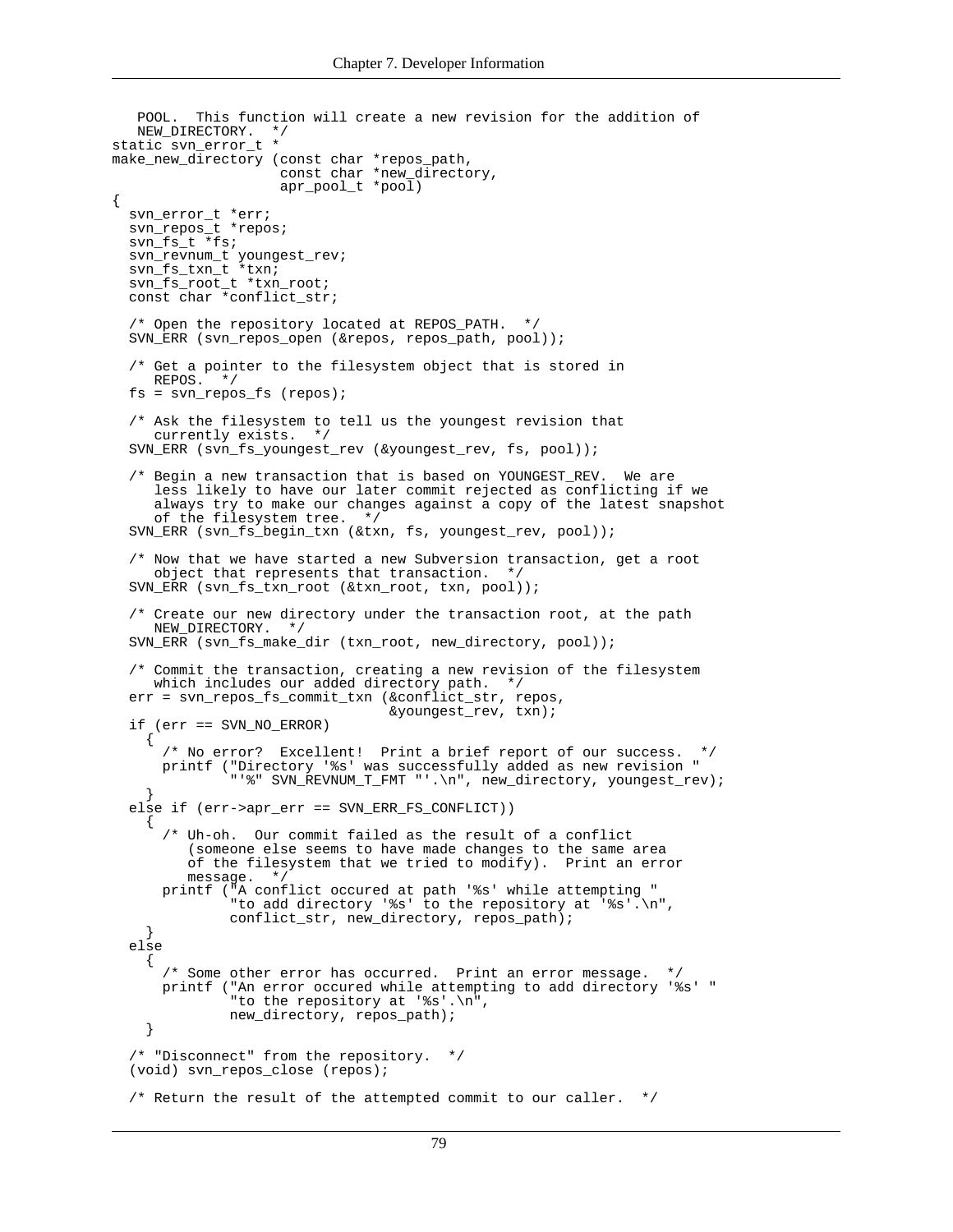```
return err;
}
```
As you can see in the previous code segment, calls were made to both the repository and filesystem interfaces. Note that we could just as easily have committed the transaction using svn\_fs\_commit\_txn. But the filesystem API knows nothing about the repository library's hook mechanism. If you want your Subversion repository to automatically perform some set of non-Subversion tasks every time you commit a transaction (like, for example, sending an email that describes all the changes made in that transaction to your developer mailing list), you need to use the libsvn\_repos-wrapped version of that function—svn\_repos\_fs\_commit\_txn. This function will actually first run the "pre-commit" hook script if one exists, then commit the transaction, and finally will run a "post-commit" hook script. The hooks provide a special kind of reporting mechanism that does not really belong in the core filesystem library itself.

The hook mechanism requirement is but one of the reasons for the abstraction of a separate repository library from the rest of the filesystem code. The libsvn repos API provides several other important utilities to Subversion. These include the abilities to:

- 1. create, open, destroy, and perform recovery steps on a Subversion repository and the filesystem included in that repository.
- 2. describe the differences between two filesystem trees.
- 3. query for the commit log messages associated with all (or some) of the revisions in which a set of files was modified in the filesystem.
- 4. generate a human-readable "dump" of the filesystem, a complete representation of the revisions in the filesystem.
- 5. parse that dump format, loading the dumped revisions into a different Subversion repository.

As Subversion continues to evolve, the repository library will grow with the filesystem library to offer increased functionality and configurable option support.

## **Repository Access Layer**

If the Subversion Repository Layer is at "the other end of the line", the Repository Access Layer is the line itself. Charged with marshalling data between the client libraries and the repository, this layer includes the libsvn\_ra module loader library, the RA modules themselves (which currently includes libsvn\_ra\_local and libsvn\_ra\_dav), and any additional libraries needed by one or more of those RA modules, such as the mod\_dav\_svn Apache module with which libsvn\_ra\_dav communicates.

Since Subversion uses URLs to identify its repository resources, the protocol portion of the URL schema (usually http:, https:, or file:) is used to determine which RA module will handle the communications. Each module registers a list of the protocols it knows how to "speak" so that the RA loader can, at runtime, determine which module to use for the task at hand. You can determine which RA modules are available to the Subversion command-line client, and what protocols they claim to support, by running **svn --version**. In the following example, both of the RA modules that are included with Subversion have been successfully located by the client program.

```
$ svn --version
svn, version 0.14.3 (dev build)
  compiled Oct 7 2002, 07:52:08
Copyright (C) 2000-2002 CollabNet.
Subversion is open source software, see http://subversion.tigris.org/
The following repository access (RA) modules are available:
* ra_dav : Module for accessing a repository via WebDAV (DeltaV) protocol.
```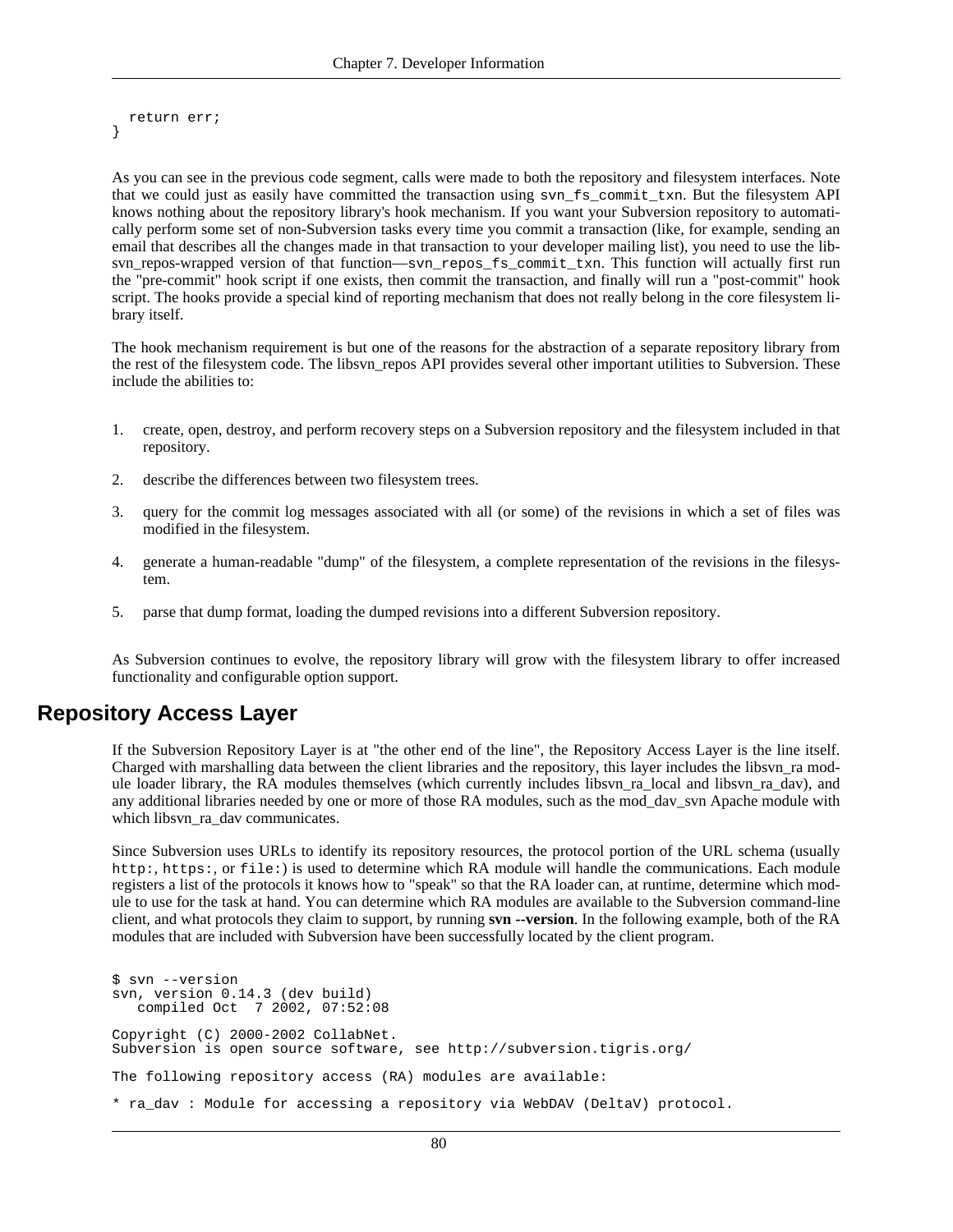| - handles 'http' schema                                      |
|--------------------------------------------------------------|
| - handles 'https' schema                                     |
| * ra local: Module for accessing a repository on local disk. |
| - handles 'file' schema                                      |

For the majority of this section we will be highlighting libsvn ra dav, which is the most commonly used RA module for real-world repository communications. Unlike libsvn\_ra\_local, which offers no networking capabilities at all, libsvn\_ra\_dav is designed for use by clients that are being run on different machines than the servers with which they communicating, specifically machines reached using URLs that contain the http: or https: protocol portions. To understand how this module works, we should first mention a couple of other key components in this particular configuration of the Repository Access Layer—the powerful Apache HTTP Server, and the Neon HTTP/ WebDAV client library.

Subversion's official server is the Apache HTTP Server. Apache is a time-tested, extensible open-source server process that is ready for serious use. It can sustain a high network load and runs on many platforms. The Apache server supports a number of different standard authentication protocols, and can be extended through the use of modules to support many others. It also supports optimizations like network pipelining and caching. By using Apache as a server, Subversion gets all of these features for free. And since most firewalls already allow HTTP traffic to pass through, sysadmins typically don't even have to change their firewall configurations to allow Subversion to work.

Subversion uses WebDAV (with DeltaV) as its network protocol. You can read more about this in the WebDAV section of this chapter, but in short, WebDAV and DeltaV are extensions to the standard HTTP 1.1 protocol that enable sharing and versioning of files over the web. Apache 2.0 comes with mod\_dav, an Apache module that understands the DAV extensions to HTTP. Subversion itself supplies mod\_dav\_svn, though, which is another Apache module that works in conjunction with (really, as a back-end to) mod\_dav to provide Subversion's specific implementations of WebDAV and DeltaV.

When communicating with a repository over HTTP, the RA loader library chooses libsvn ra dav as the proper access module. The Subversion client makes calls into the generic RA interface, and libsvn\_ra\_dav maps those calls (which embody rather large-scale Subversion actions) to a set of HTTP/WebDAV requests. Using the Neon library, libsvn ra dav transmits those requests to the Apache server. Apache receives these requests (exactly as it does generic HTTP requests that your web browser might make), notices that the requests are directed at a URL that is configured as a DAV location (using the Location directive in httpd.conf), and hands the request off to its own mod dav module. When properly configured, mod dav knows to use Subversion's mod dav svn for any filesystem-related needs, as opposed to the generic mod\_dav\_fs that comes with Apache. So ultimately, the client is communicating with mod\_dav\_svn, which binds directly to the Subversion Repository Layer.

That was a simplified description of the actual exchanges taking place, though. For example, the Subversion repository might be protected by Apache's authorization directives. This could result in initial attempts to communicate with the repository being rejected by Apache on authorization grounds. At this point, libsvn\_ra\_dav gets back the notice from Apache that insufficient identification was supplied, and calls back into the Client Layer to get some updated authentication data. If the data is supplied correctly, and the user has the permissions that Apache seeks, libsvn\_ra\_dav's next automatic attempt at performing the original operation will be granted, and all will be well. If sufficient authentication information cannot be supplied, the request will ultimately fail, and the client will report the failure to the user.

By using Neon and Apache, Subversion gets free functionality in several other complex areas, too. For example, if Neon finds the OpenSSL libraries, it allows the Subversion client to attempt to use SSL-encrypted communications with the Apache server (whose own mod\_ssl can "speak the language"). Also, both Neon itself and Apache's mod\_deflate can understand the "deflate" algorithm (the same used by the PKZIP and gzip programs), so requests can be sent in smaller, compressed chunks across the wire. Other complex features that Subversion hopes to support in the future include the ability to automatically handle server-specified redirects (for example, when a repository has been moved to a new canonical URL) and taking advantage of HTTP pipelining.

Of course, not all communications with a Subversion repository require a powerhouse server process and a network layer. For users who simply wish to access the repositories on their local disk, they may do so using file: URLs and the functionality provided by libsvn\_ra\_local. This RA module binds directly with the repository and filesystem libraries, so no network communication is required at all.

And for those who wish to access a Subversion repository using still another protocol—well, that is precisely why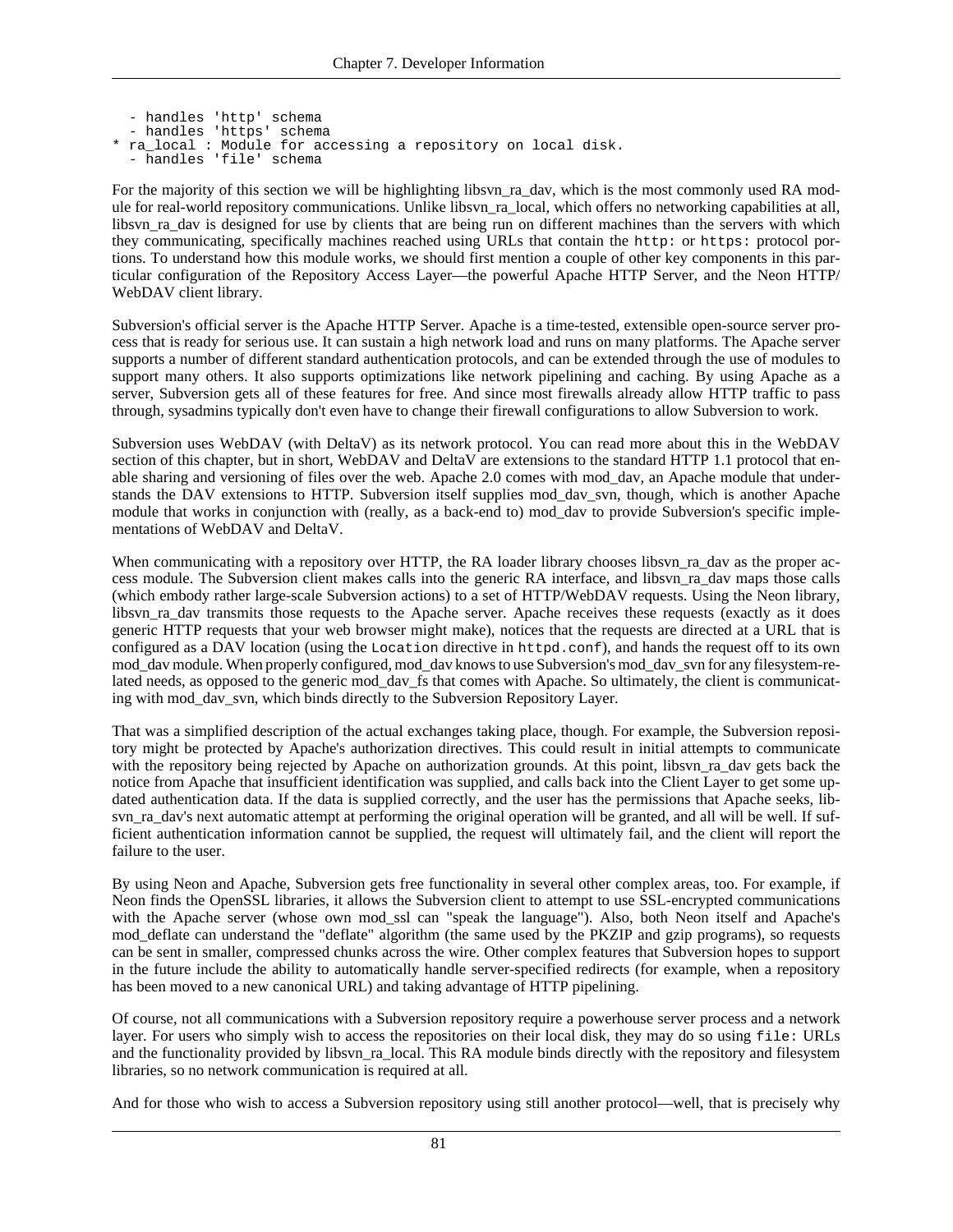<span id="page-90-0"></span>the Repository Access Layer is modularized! Developers can simply write a new library that implements the RA interface on one side and communicates with the repository on the other. Your new protocol could use straight socket connections (bypassing the likes of Apache), or inter-process communication (IPC) calls, or—let's get crazy, shall we?—you could even implement an email-based protocol. Subversion supplies the APIs; you supply the creativity.

## **Client Layer**

On the client side, the Subversion working copy is where all the action takes place. The bulk of functionality implemented by the client-side libraries exists for the sole purpose of managing working copies—directories full of files and other subdirectories which serve as a sort of local, editable "reflection" of one or more repository locations—and propogating changes to and from the Repository Access layer.

Subversion's working copy library, libsvn wc, is directly responsible for managing the data in the working copies. To accomplish this, the library stores administrative information about each working copy directory within a special subdirectory. This subdirectory, named . svn is present in each working copy directory and contains various other files and directories which record state and provide a private workspace for administrative action. For those familiar with CVS, this . svn subdirectory is similar in purpose to the CVS administrative directories found in CVS working copies. For more information about the .svn administrative area, see [the section called "Inside the Working Copy](#page-93-0) [Administration Area"](#page-93-0)in this chapter.

The Subversion client library, libsvn\_client, has the broadest responsibility; its job is to mingle the functionality of the working copy library with that of the Repository Access Layer, and then to provide the highest-level API to any application that wishes to perform general revision control actions. For example, the function svn\_client\_checkout takes a URL as an argument. It passes this URL to the RA layer and opens an authenticated session with a particular repository. It then asks the repository for a certain tree, and sends this tree into the working copy library, which then writes a full working copy to disk (. svn directories and all).

The client library is designed to be used by any application. While the Subversion source code includes a standard command-line client, it should be very easy to write any number of GUI clients on top of the client library. New GUIs (or any new client, really) for Subversion need not be clunky wrappers around the included command-line client—they have full access via the libsvn\_client API to same functionality, data, and callback mechanisms that the command-line client uses.

#### **Binding Directly—A Word About Correctness**

Why should your GUI program bind directly with a libsvn\_client instead of acting as a wrapper around a commandline program? Besides simply being more efficient, this can address potential correctness issues as well. A command-line program (like the one supplied with Subversion) that binds to the client library needs to effectively translate feedback and requested data bits from C types to some form of human-readable output. This type of translation can be lossy. That is, the program may not display all of the information harvested from the API, or may combine bits of information for compact representation.

If you wrap such a command-line program with yet another program, the second program has access only to already-interpreted (and as we mentioned, likely incomplete) information, which it must *again* translate into *its* representation format. With each layer of wrapping, the integrity of the original data is potentially tainted more and more, much like the result of making a copy of a copy (of a copy ...) of a favorite audio or video cassette.

# **Using the APIs**

Developing applications against the Subversion library APIs is fairly straightforward. All of the public header files live in the subversion/include directory of the source tree. These headers are copied into your system locations when you build and install Subversion itself from source. These headers represent the entirety of the functions and types meant to be accessible by users of the Subversion libraries.

The first thing you might notice is that Subversion's datatypes and functions are namespace protected. Every public Subversion symbol name begins with "svn\_", followed by a short code for the library in which the symbol is de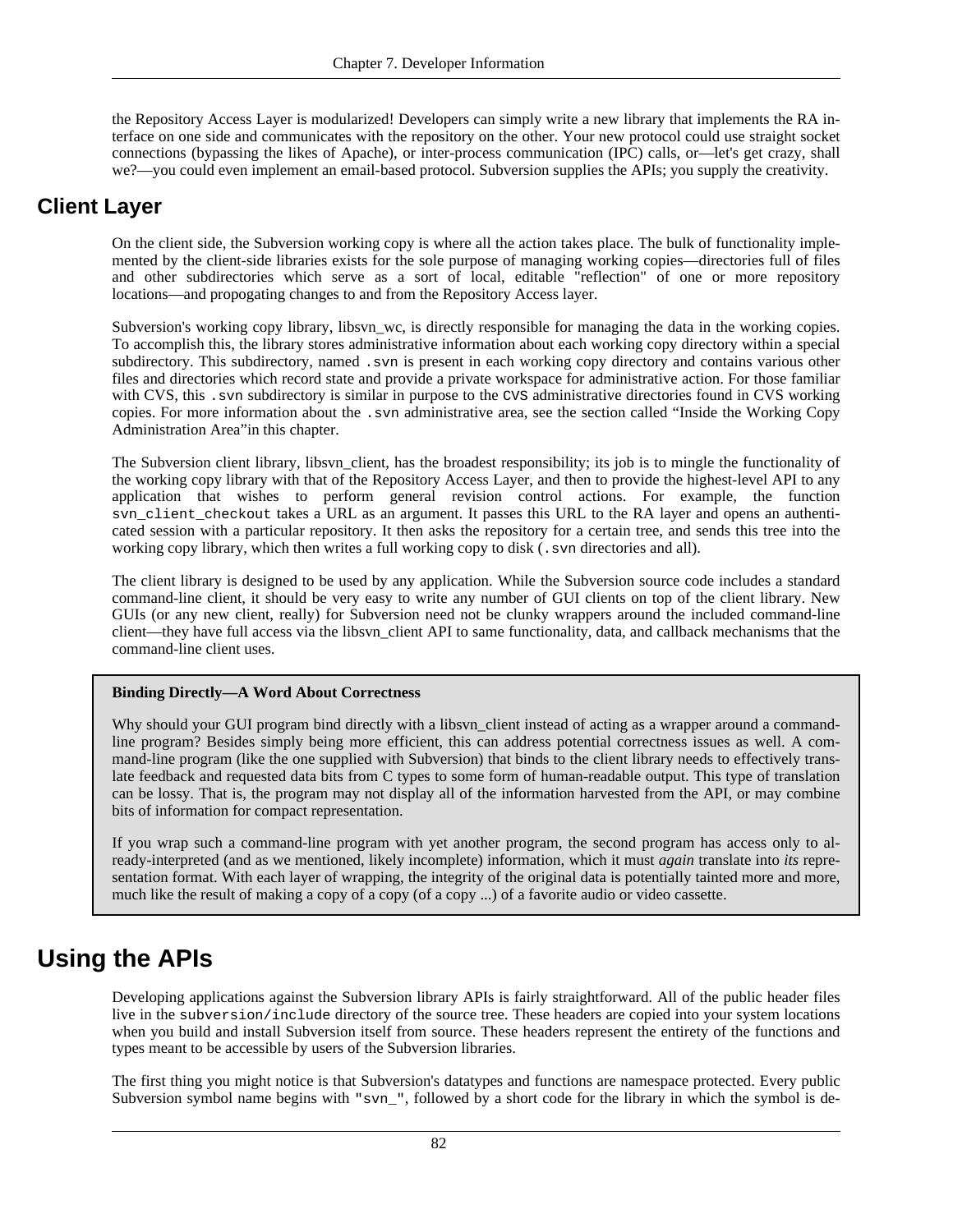fined (such as "wc", "client", "fs", etc.), followed by a single underscore  $(\lceil \cdot \rceil)$  and then the rest of the symbol name. Semi-public functions (used among source files of a given library but not by code outside that library, and found inside the library directories themselves) differ from this naming scheme in that instead of a single underscore after the library code, they use a double underscore ("\_\_"). Functions private a given source file have no special prefixing, and are declared static. Of course, a compiler isn't iterested in these naming conventions, but they definitely help to clarify the scopy of a given function or datatype.

## **The Apache Portable Runtime Library**

Along with Subversion's own datatype, you will see many references to datatypes that begin with "apr\_"—symbols from the Apache Portable Runtime (APR) library. APR is Apache's portability library, originally carved out of its server code as an attempt to separate the OS-specific bits from the OS-independent portions of the code. The result was a library that provides a generic API for performing operations that differ mildly—or wildly—from OS to OS. While Apache HTTP Server was obviously the first user of the APR library, the Subversion developers immediately recognized the value of using APR as well. This means that there are practically no OS-specific code portions in Subversion itself. Also, it means that the Subversion client compiles and runs anywhere that the server does. Currently this list includes all flavors of Unix, Win32, BeOS, OS/2, and Mac OS X.

In addition to providing consistent implementations of system calls that differ across operating systems, 8 APR gives Subversion immediate access to many custom datatypes, such as dynamic arrays and hash tables. Subversion uses these types extensively throughout the codebase. But perhaps the most pervasive APR datatype, found in nearly every Subversion API prototype, is the apr\_pool\_t—the APR memory pool. Subversion uses pools internally for all its memory allocation needs, and while a person coding against the Subversion APIs is not required to do the same, they are required to provide pools to the API functions that need them. This means that users of the Subversion API must also link against APR, must call apr\_initialize() to initialize the APR subsystem, and then must acquire a pool for use with Subversion API calls. See [the section called "Programming with Memory Pools"](#page-96-0) for more information.

## **URL and Path Requirements**

With remote version control operation as the whole point of Subversion's existence, it makes sense that some attention has been paid to internationalization (i18n) support. After all, while "remote" might mean "across the office", it could just as well mean "across the globe." To facilitate this, all of Subversion's public interfaces that accept path arguments expect those paths to be canonicalized, and encoded in UTF-8. This means, for example, that any new client binary that drives the libsvn\_client interface needs to first convert paths from the locale-specific encoding to UTF-8 before passing those paths to the Subversion libraries, and then re-convert any resultant output paths from Subversion back into the locale's encoding before using those paths for non-Subversion purposes. Fortunately, Subversion provides a suite of functions (see subversion/include/svn\_utf.h) that can be used by any program to do these conversions.

Also, Subversion APIs require all URL parameters to be properly URI-encoded. So, instead of passing  $file://home/username/My File.txt$  as the URL of a file named My File.txt, you need to pass file:///home/username/My%20File.txt. Again, Subversion supplies helper functions that your application can use—svn\_path\_uri\_encode and svn\_path\_uri\_decode, for URI encoding and decoding, respectively.

## **Using Languages Other than C and C++**

If you are interested in using the Subversion libraries in conjunction with something other than a C program—say a Python script or Java application—Subversion has some initial support for this via the Simplified Wrapper and Interface Generator (SWIG). The SWIG bindings for Subversion are located in subversion/bindings/swig and are slowly maturing into a usable state. These bindings allow you to call Subversion API functions indirectly, using wrappers that translate the datatypes native to your scripting language into the datatypes needed by Subversion's C libraries.

There is an obvious benefit to accessing the Subversion APIs via a language binding—simplicity. Generally speaking, languages such as Python and Perl are much more flexible and easy to use than C or C++. The sort of high-level datatypes and context-driven typechecking provided by these languages are often better at handling information that

8Subversion uses ANSI system calls and datatypes as much as possible.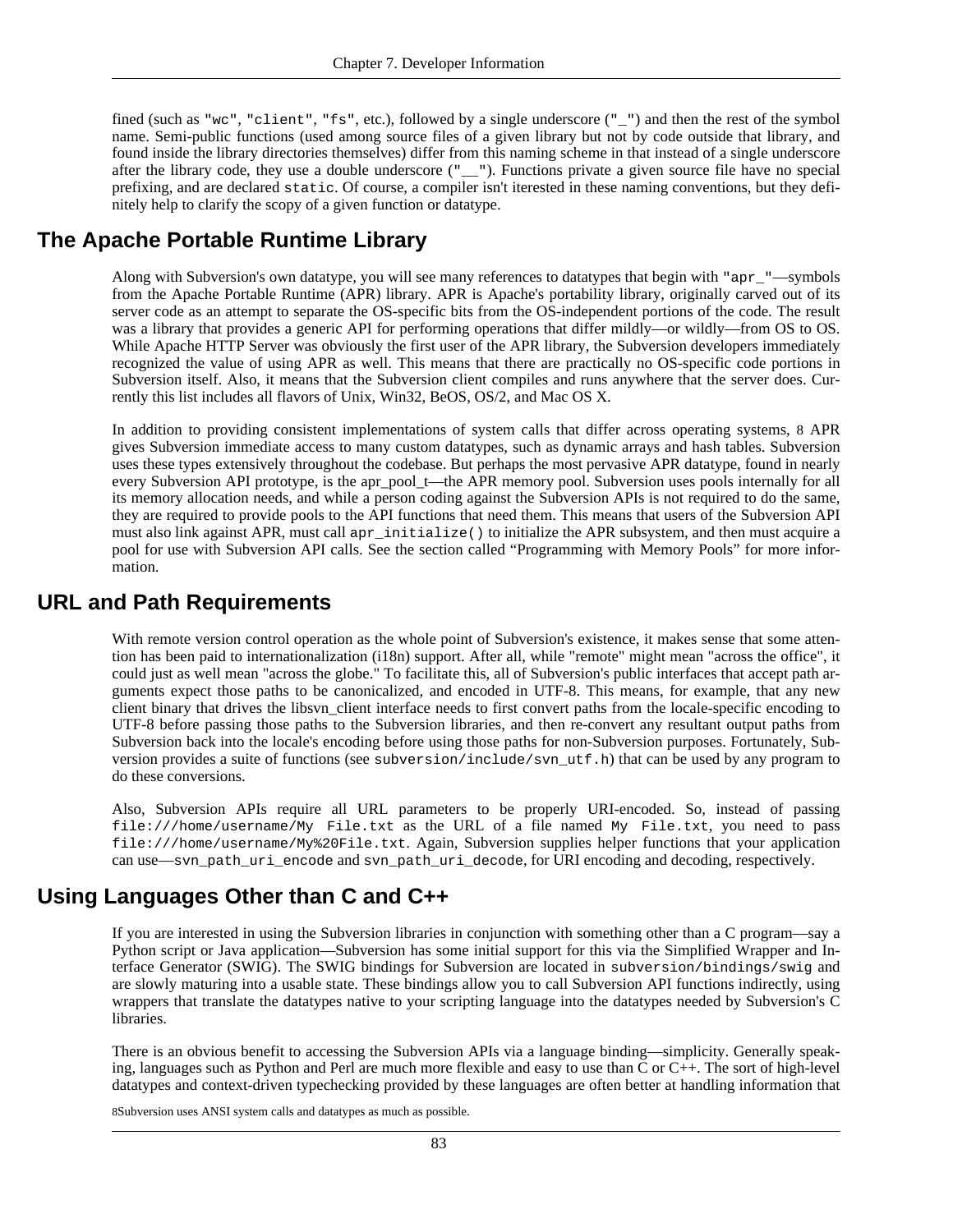comes from users. As you know, only a human can botch up the input to a program as well as they do, and the scripting-type language simply handle that misinformation more gracefully. Of course, often that flexibility comes at the cost of performance. That is why using a tightly-optimized, C-based interface and library suite, combined with a powerful, flexible binding language is so appealing.

Let's look at an example that uses Subversion's Python SWIG bindings. Our example will do the same thing as our last example. Note the difference in size and complexity of the function this time!

#### **Example 7.2. Using the Repository Layer with Python**

```
from svn import fs
import os.path
def crawl_filesystem_dir (root, directory, pool):
  """Recursively crawl DIRECTORY under ROOT in the filesystem, and return
  a list of all the paths at or below DIRECTORY. Use POOL for all
 allocations."""
  # Get the directory entries for DIRECTORY.
 entries = fs.dir_entries(root, directory, pool)
  # Initialize our returned list with the directory path itself.
 paths = [directory]
  # Loop over the entries
 names = entries.keys()
  for name in names:
    # Calculate the entry's full path.
    full_path = os.path.join(basepath, name)
    # If the entry is a directory, recurse. The recursion will return
    # a list with the entry and all its children, which we will add to
    # our running list of paths.
    if fs.is_dir(fsroot, full_path, pool):
      subpaths = crawl_filesystem_dir(root, full_path, pool)
     paths.extend(subpaths)
    # Else, it is a file, so add the entry's full path to the FILES list.
    else:
     paths.append(full_path)
 return paths
```
An implementation in C of the previous example would stretch on quite a bit longer. The same routine in C would need to pay close attention to memory usage, and need to use custom datatypes for representing the hash of entries and the list of paths. Python has hashes and lists (called "dictionaries" and "sequences", respectively) as built-in datatypes, and provides a wonderful selection of methods for operating on those types. And since Python uses reference counting and garbage collection, users of the language don't have to bother themselves with allocating and freeing memory.

In the previous section of this chapter, we mentioned the libsvn\_client interface, and how it exists for the sole purpose of simplifying the process of writing a Subversion client. The following is a brief example of how that library can be accessed via the SWIG bindings. In just a few lines of Python, you can check out a fully functional Subversion working copy!

#### **Example 7.3. A simple script to check out a working copy.**

#!/usr/bin/env python import sys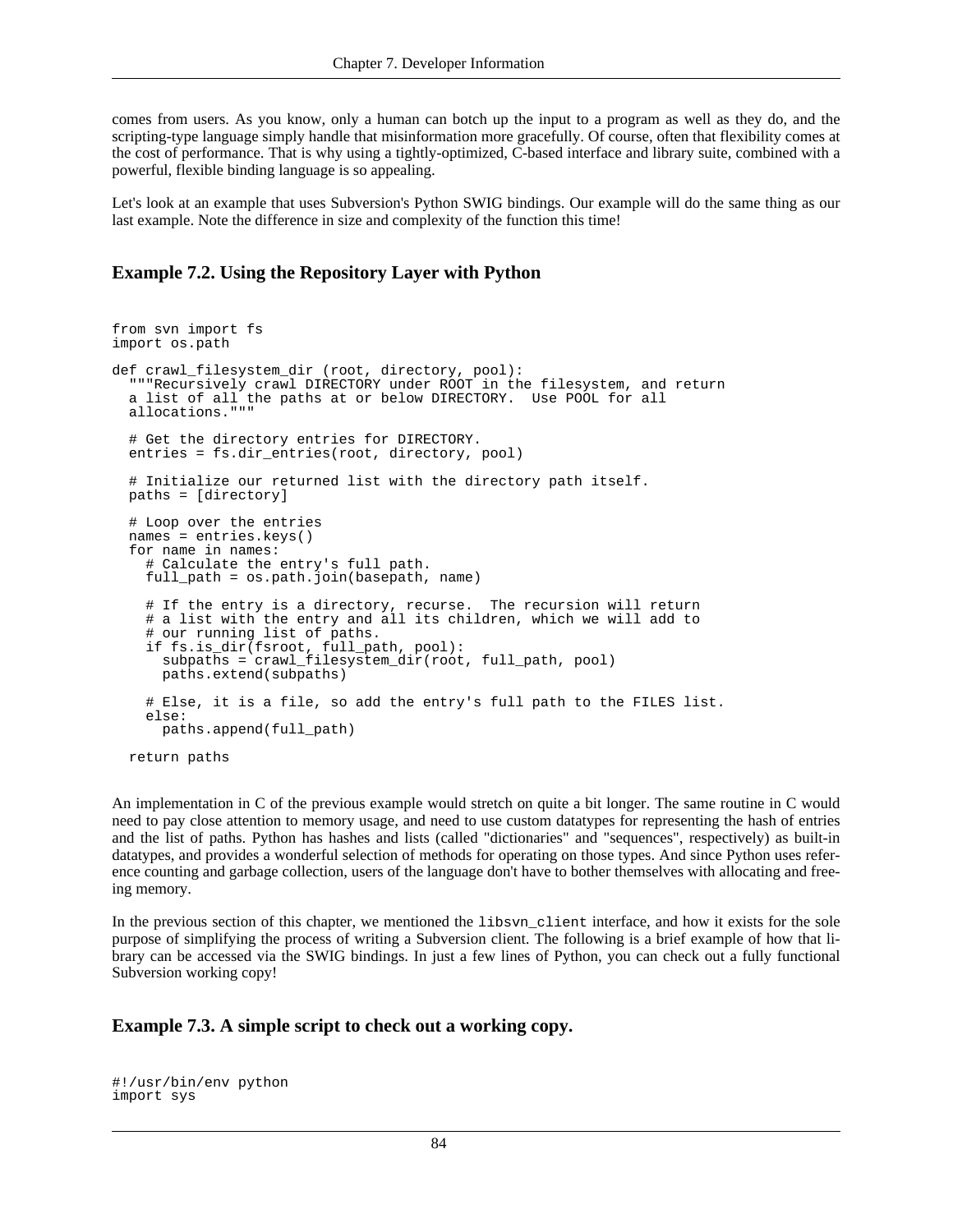```
from svn import util, _util, _client
def usage():
  print "Usage: " + sys.argv[0] + " URL PATH\n"
  sys.exit(0)
def run(url, path):
  # Initialize APR and get a POOL.
  _util.apr_initialize()
  pool = util.svn_pool_create(None)
  # Checkout the HEAD of URL into PATH (silently)
  _client.svn_client_checkout(None, None, url, path, -1, 1, None, pool)
  # Cleanup our POOL, and shut down APR.
  util.svn_pool_destroy(pool)
  _util.apr_terminate()
if __name__ == '__main__if len(sys.argv) != 3:
    usage()
  run(sys.argv[1], sys.argv[2])
```
Currently, it is Subversion's Python bindings that are the most complete. Some attention is also being given to the Java bindings. Once you have the SWIG interface files properly configured, generation of the specific wrappers for all the supported SWIG languages (which currently includes versions of Tcl, Python, Perl, Java, Ruby, Mzscheme, Guile, and PHP) should theoretically be trivial. Still, some extra programming is required to compensate for complex APIs that SWIG needs some help generalizing. For more information on SWIG itself, see the project's website at http://www.swig.org.

# **Inside the Working Copy Administration Area**

<span id="page-93-0"></span>As we mentioned earlier, each directory of a Subversion working copy contains a special subdirectory called .svn which houses administrative data about that working copy directory. Subversion uses the information in .svn to keep track of things like:

- Which repository location(s) are represented by the files and subdirectories in the working copy directory.
- What revision of each of those files and directories are currently present in the working copy.
- Any user-defined properties that might be attached to those files and directories.
- Pristine (un-edited) copies of the working copy files.

While there are several other bits of data stored in the . svn directory, we will examine only a couple of the most important items.

## **The Entries File**

Perhaps the single most important file in the .svn directory is the entries file. The entries file is an XML document which contains the bulk of the administrative information about a versioned resource in a working copy directory. It is this one file which tracks the repository URLs, pristine revision, file checksums, pristine text and property timestamps, scheduling and conflict state information, last-known commit information (author, revision, timestamp), local copy history—practically everything that a Subversion client is interested in knowing about a versioned (or tobe-versioned) resource!

#### **Comparing the Administrative Areas of Subversion and CVS**

A glance inside the typical .svn directory turns up a bit more than what CVS maintains in its CVS administrative di-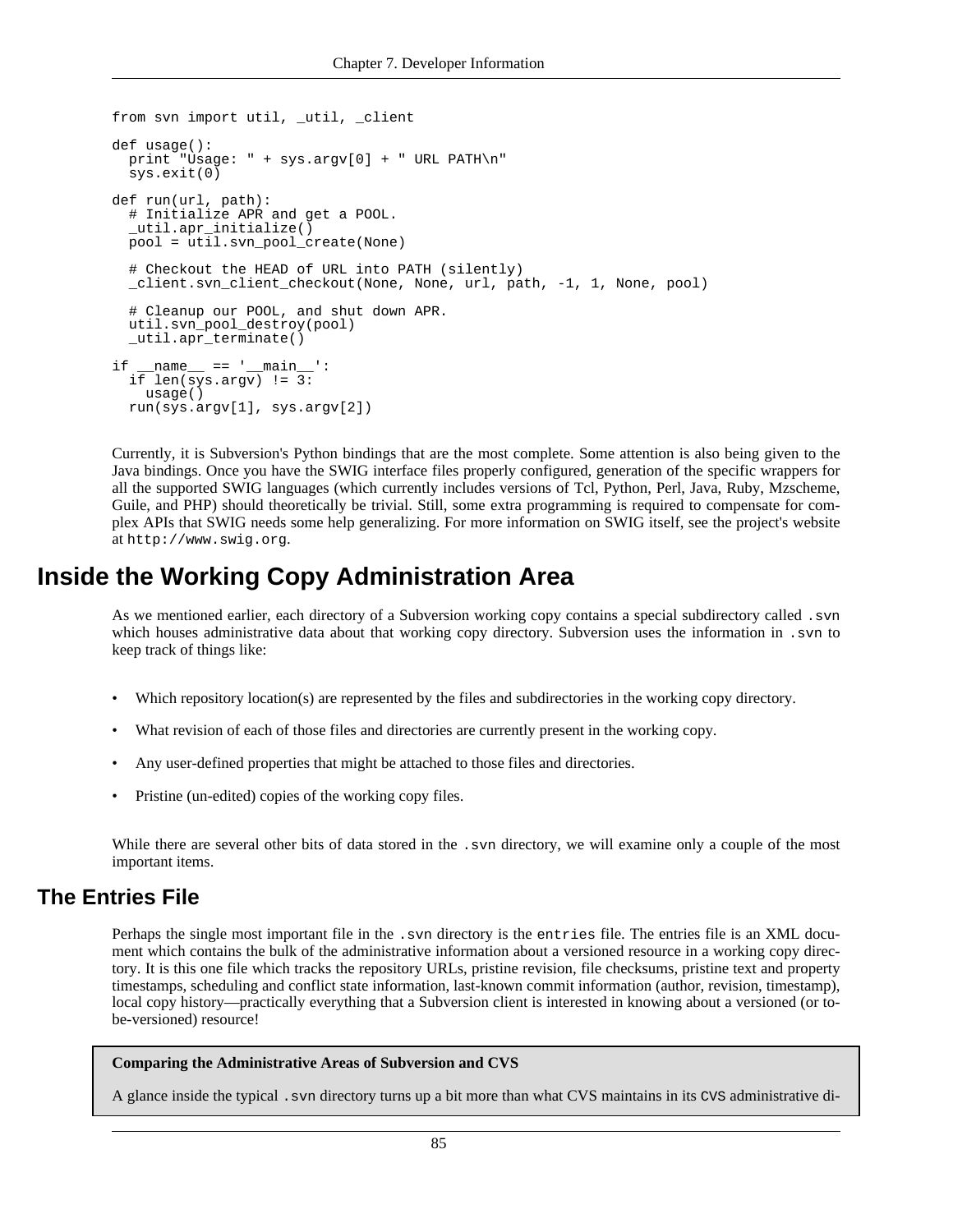rectories. The entries file contains XML which describes the current state of the working copy directory, and basically serves the purposes of CVS's Entries, Root, and Repository files combined. Authentication data is also stored within .svn, rather than in a single .cvspass-like file.

The following is an example of an actual entries file:

#### **Example 7.4. Contents of a typical .svn/entries file**

```
<?xml version="1.0" encoding="utf-8"?>
<wc-entries
  xmlns="svn:">
<entry
  committed-rev="1"
   name="svn:this_dir"
  committed-date="2002-09-24T17:12:44.064475Z"
   url="file:///home/cmpilato/tests/.greek-repo/A/D"
   kind="dir"
  revision="1"/>
<entry
   committed-rev="1"
  name="gamma"
   text-time="2002-09-26T21:09:02.000000Z"
   committed-date="2002-09-24T17:12:44.064475Z"
   checksum="QSE4vWd9ZM0cMvr7/+YkXQ=="
  kind="file"
  prop-time="2002-09-26T21:09:02.000000Z"/>
<entry
  name="zeta"
   kind="file"
  schedule="add"
  revision="0"/>
<entry
   url="file:///home/cmpilato/tests/.greek-repo/A/B/delta"
  name="delta"
  kind="file"
   schedule="add"
  revision="0"/>
<entry
  name="G"
  kind="dir"/>
<entry
  name="H"
  kind="dir"
   schedule="delete"/>
</wc-entries>
```
As you can see, the entries file is essentially a list of entries. Each entry tag represents one of three things: the working copy directory itself (noted by having its name attribute set to "svn:this-dir"), a file in that working copy directory (noted by having its kind attribute set to "file"), or a subdirectory in that working copy (kind here is set to "dir"). The files and subdirectories whose entries are stored in this file are either already under version control, or (as in the case of the file named zeta above) are scheduled to be added to version control when the user next commits this working copy directory's changes. Each entry has a unique name, and each entry has a node kind.

Developers should be aware of some special rules that Subversion uses when reading and writing its entries files. While each entry has a revision and URL associated with it, note that not every entry tag in the sample file has explicit revision or url attributes attached to it. Subversion allows entries to not explicitly store those two attributes when their values are the same as (in the revision case) or trivially calculable from 9 (in the  $url$  case) the data stored in the "svn:this-dir" entry. Note also that for subdirectory entries, Subversion stores only the crucial attributes—name, kind, url, revision, and schedule. In an effort to reduce duplicated information, Subversion dictates

9That is, the URL for the entry is the same as the concatenation of the parent directory's URL and the entry's name.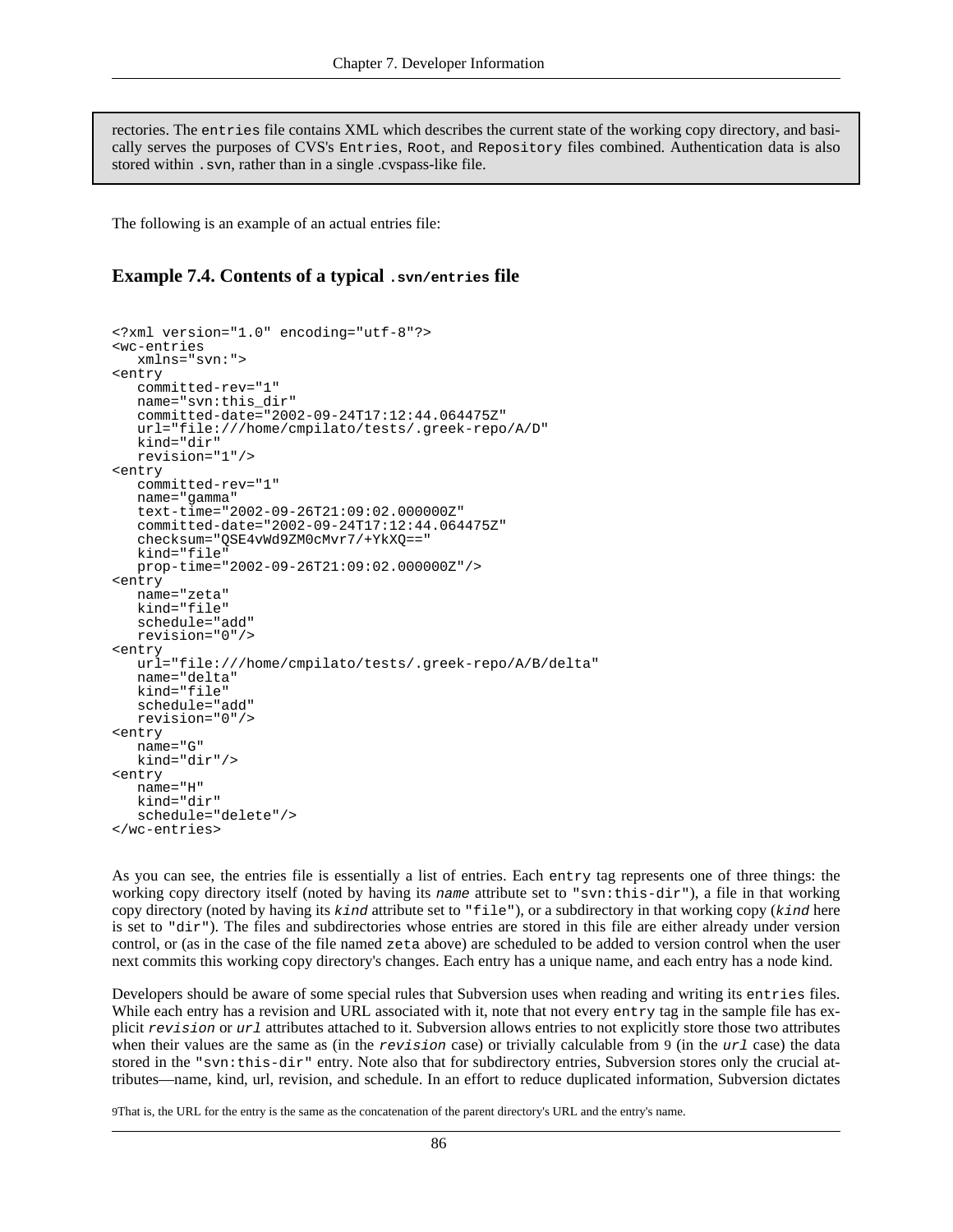that the method for determining the full set of information about a subdirectory is to traverse down into that subdirectory, and read the "svn:this-dir" entry from its own .svn/entries file. However, a reference to the subdirectory is kept in its parent's entries file, with enough information to permit basic versioning operations in the event that the subdirectory itself is actually missing from disk.

## **Pristine Copies and Property Files**

As mentioned before, the .svn directory also holds the pristine "text-base" versions of files. Those can be found in .svn/text-base. The benefits of these pristine copies are multiple—network-free checks for local modifications and "diff" reporting, network-free reversion of modified or missing files, smaller transmission of changes to the server—but comes at the cost of having each versioned file stored at least twice on disk. These days, this seems to be a negligible penalty for most files. However, the situation gets uglier as the size of your versioned files grows. Some attention is being given to making the presence of the "text-base" an option. Ironically though, it is as your versioned files' sizes get larger that the existence of the "text-base" becomes more crucial—who wants to transmit a huge file across a network just because they want to commit a tiny change to it?

Similar in purpose to the "text-base" files are the property files and their pristine "prop-base" copies, located in .svn/props and .svn/prop-base respectively. Since directories can have properties, too, there are also .svn/dir-props and .svn/dir-prop-base files. Each of these property files ("working" and "base" versions) uses a simple "hash-on-disk" file format for storing the property names and values.

## **The Authentication Area**

We will wrap up our peek at the working copy internals by noting the .svn/auth directory. Here is where Subversion stores a cache of various data used when authenticating against a server that requires such. Subversion uses OSlevel permissioning to secure the contents of these files, but also gives users the option of disabling this cache altogether (via a per-use command-line argument, or more conveniently via the user's configuration files).

# **WebDAV**

WebDAV ("Web-based Distributed Authoring and Versioning") is an extension of the standard HTTP protocol designed to make the web into a read/write medium, instead of the basically read-only medium that exists today. The theory is that directories and files can be shared—as both readable and writable objects—over the web. RFC 2518 describes the WebDAV extensions to HTTP, and is available (along with a lot of other useful information) at http://www.webdav.org/.

A number of operating system file browsers are already able to mount networked directories using WebDAV. On Win32, the Windows Explorer can browse what it calls "WebFolders" (which are just WebDAV-ready network locations) as if they were regular folders on the local machine. Mac OS X also has this capability, as does the Nautilus browser for GNOME.

#### **Browsing WebDAV locations using a standard file browser**

WebDAV-enabled servers publish their resources as collections and the files (and other collections) within them. Today's operation systems are becoming extremely Web-aware, and this concept maps so easily to the notion of directories and files that many operation systems have built-in support for viewing those locations as regular folders. And these folders can be browsed just like system folders—you can open and copy files from the WebDAV folders as if they were sitting on your local drive.

For example, on recent versions of Windows, one of the items that appears when you open My Computer is Web Folders. Opening that icon will show you list of registered WebDAV locations that you can browse further into, as well as an icon for adding a new Web Folder. In fact, if you'd like to see how this works, open the Add Web Folder icon, and register the URL http://svn.collab.net/repos/svn/trunk. When you've finished, you'll have an icon in your Web Folders window that, if opened, will connect you directly to the head of Subversion's own development tree. Imagine that—bleeding edge Subversion code that you can copy and paste right off the server and onto your local drive!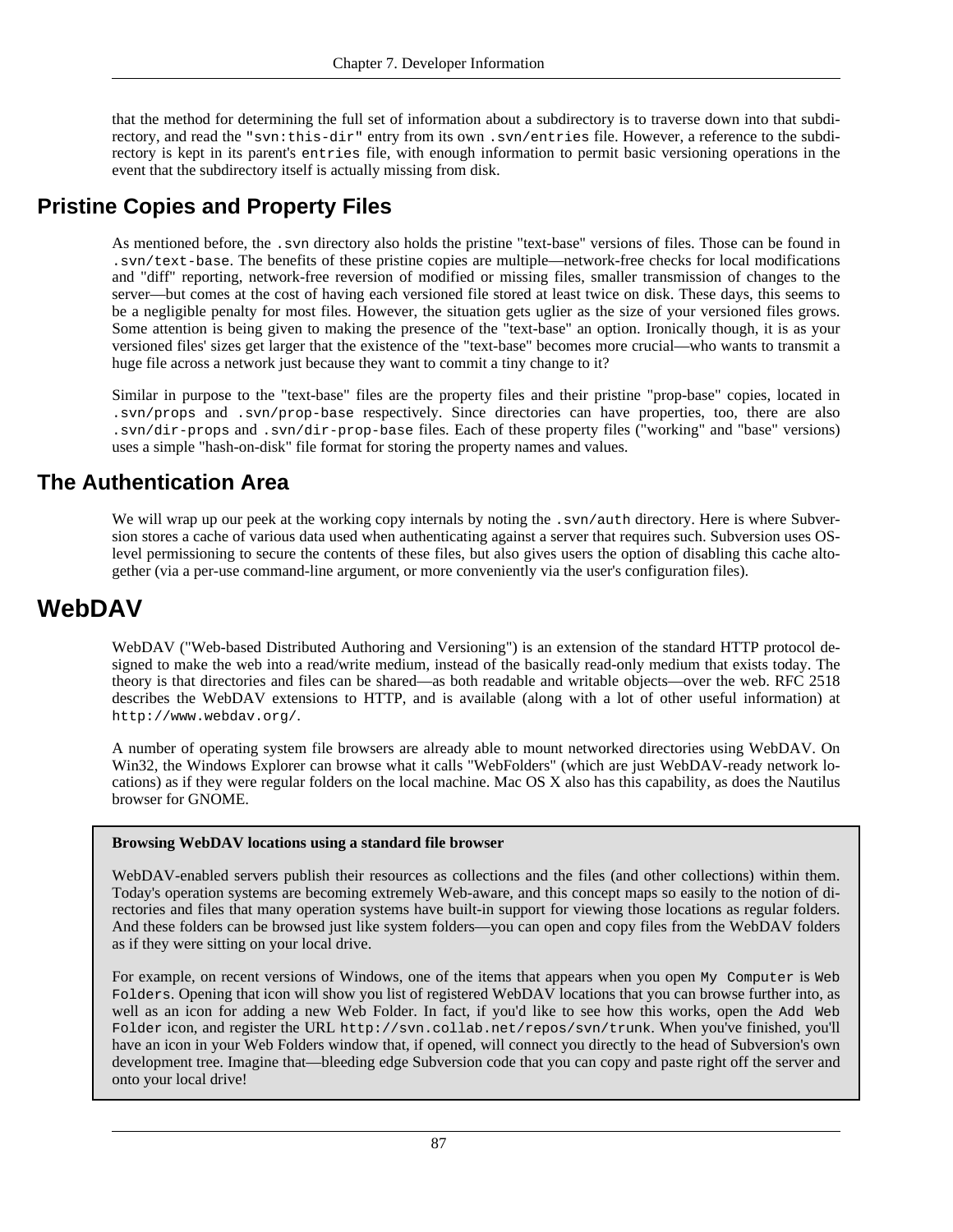However, RFC 2518 doesn't fully implement the "versioning" aspect of WebDAV. A separate committee has created RFC 3253, known as the DeltaV extensions to WebDAV, available at http://www.webdav.org/deltav/. These extensions add version-control concepts to WebDAV, and ultimately to HTTP.

So how does all of this apply to Subversion? Subversion uses HTTP, extended by WebDAV and DeltaV, as its primary network protocol. Rather than implementing a new proprietary protocol, the Subversion developers decided to simply map the versioning concepts and actions used by Subversion onto the concepts exposed by RFCs 2518 and 3253.

It is important to understand that while Subversion uses DeltaV for communication, the Subversion client is *not* a general-purpose DeltaV client. In fact, it expects some custom features from the server. Further, the Subversion server is not a general-purpose DeltaV server. It only implements a strict subset of the DeltaV specification. A Web-DAV or DeltaV client may very well be able to interoperate with it, but only if that client operates within the narrow confines of those features that the server has implemented. Future versions of Subversion will more completely address WebDAV interoperability.

<span id="page-96-0"></span>At the moment, most DAV browsers and clients do not yet support DeltaV; this means that a Subversion repository can be viewed or mounted only as a read-only resource. And on the flip side, a Subversion client cannot checkout a working copy from a generic WebDAV server; it expects a specific subset of DeltaV features.

# **Programming with Memory Pools**

Almost every developer who has used the C programming language has at some point sighed at the daunting task of managing memory usage. Allocating enough memory to use, keeping track of those allocations, freeing the memory when you no longer need it—these tasks can be quite complex. And of course, failure to do those things properly can result in a program that crashes itself, or worse, crashes the computer. Fortunately, the APR library that Subversion depends on for portability provides the apr\_pool\_t type, which represents a "pool" of memory.

A memory pool is an abstract representation of a chunk of memory allocated for use by a program. Rather than requesting memory directly from the OS using the standard alloc() and friends, programs that link against APR can simply request that a pool of memory be created (using the apr\_pool\_create() function). APR will allocate a moderately sized chunk of memory from the OS, and that memory will be instantly available for use by the program. Any time the program needs some of the pool memory, it uses one of the APR pool API functions, like apr\_palloc(), which returns a generic memory location from the pool. The program can keep requesting bits and pieces of memory from the pool, and APR will keep granting the requests. Pools will automatically grow in size to accommodate programs that request more memory than the original pool contained, until of course there is no more memory available on the system.

Now, if this were the end of the pool story, it would hardly have merited special attention. Fortunately, that's not the case. Pools can not only be created; they can also be cleared and destroyed, using apr\_pool\_clear() and apr\_pool\_destroy() respectively. This gives developers the flexibility to allocate several—or several thousand— things from the pool, and then clean up all of that memory with a single function call! Further, pools have hierarchy. You can make "subpools" of any previously created pool. When you clear a pool, all of its subpools are destroyed; if you destroy a pool, it and its subpools are destroyed.

Before we go further, developers should be aware that they probably will not find many calls to the APR pool functions we just mentioned in the Subversion source code. APR pools offer some extensibility mechanisms, like the ability to have custom "user data" attached to the pool, and mechanisms for registering cleanup functions that get called when the pool is destroyed. Subversion makes use of these extensions in a somewhat non-trivial way. So, Subversion supplies (and most of its code uses) the wrapper functions svn\_pool\_create(), svn\_pool\_clear(), and svn\_pool\_destroy().

While pools are helpful for basic memory management, the pool construct really shines in looping and recursive scenarios. Since loops are often unbounded in their iterations, and recursions in their depth, memory consumption in these areas of the code can become unpredictable. Fortunately, using nested memory pools can be a great way to easily manage these potentially hairy situations. The following example demonstrates the basic use of nested pools in a situation that is fairly common—recursively crawling a directory tree, doing some task to each thing in the tree.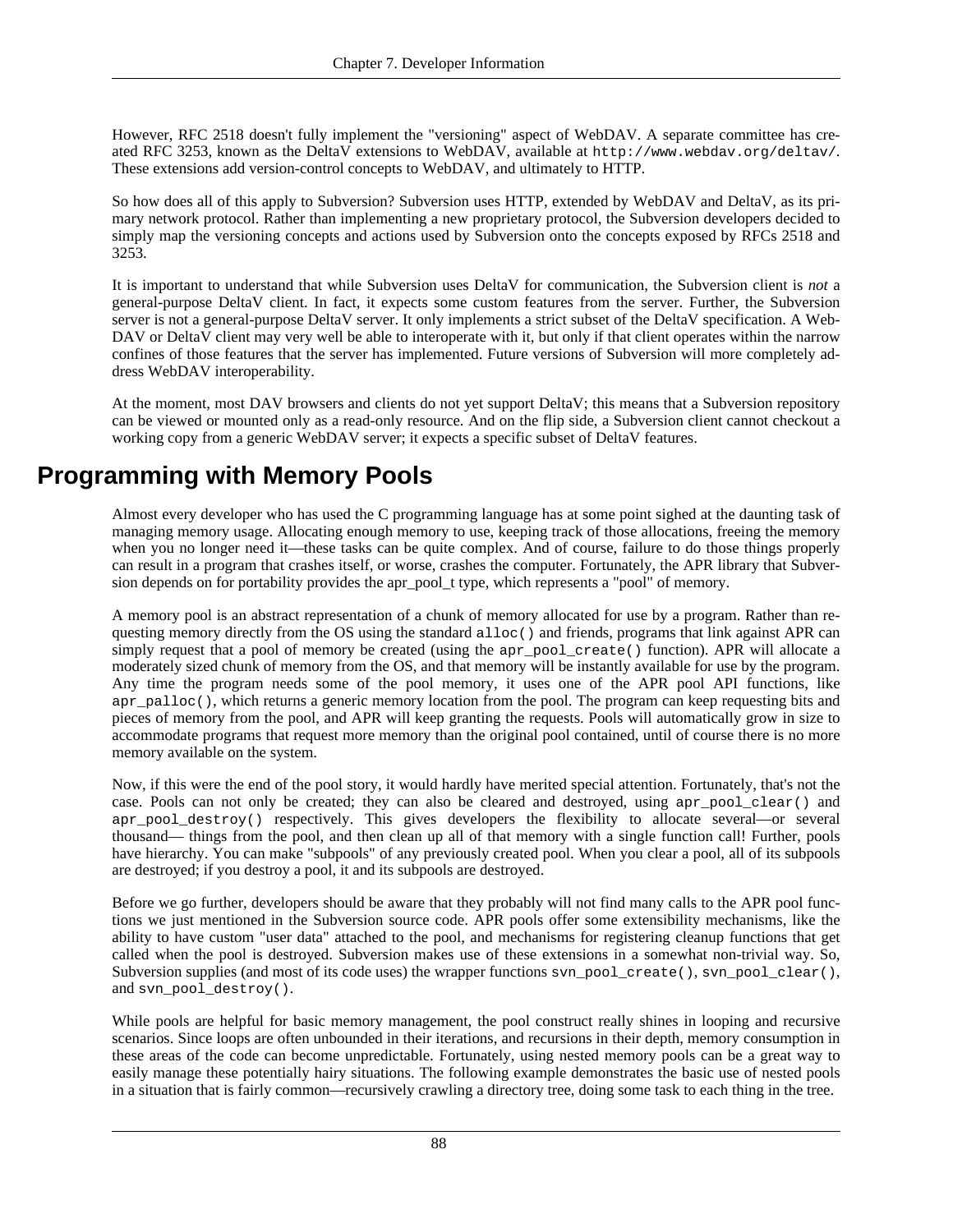#### **Example 7.5. Effective pool usage**

```
/* Recursively crawl over DIRECTORY, adding the paths of all its file
  children to the FILES array, and doing some task to each path
   encountered. Use POOL for the all temporary allocations, and store
   the hash paths in the same pool as the hash itself is allocated in. */
static apr_status_t
crawl_dir (apr_array_header_t *files,
           const char *directory,
           apr_pool_t *pool)
{
 apr\_pool_t *hash\_pool = files - pool; /* array pool */
 apr\_pool_t * subpool = syn\_pool\_create (pool); /* iteration pool */
 apr_dir_t *dir;
 apr_finfo_t finfo;
 apr_status_t apr_err;
 apr\_int32_t flags = APR_FINFO_TYPE | APR_FINFO_NAME;
 apr_err = apr_dir_open (&dir, directory, pool);
 if (apr_err)
   return apr_err;
  /* Loop over the directory entries, clearing the subpool at the top of
     each iteration. */
  for (apr_err = apr_dir_read (&finfo, flags, dir);
       apr_err == APR_SUCCESS;
      apr_err = apr_dir_read (&finfo, flags, dir))
    {
      const char *child path;
      /* Skip entries for "this dir" ('.') and its parent ('..'). */
      if (finfo.filetype == APR_DIR)
        {
          if (finfo.name[0] == '.'&\& (finfo.name[1] == '\0'
                  || (finfo.name[1] == '. ' & & finfo.name[2] == '\\ 0'))continue;
        }
      /* Build CHILD_PATH from DIRECTORY and FINFO.name.
      child_path = svn_path_join (directory, finfo.name, subpool);
      /* Do some task to this encountered path. */
      do_some_task (child_path, subpool);
      /* Handle subdirectories by recursing into them, passing SUBPOOL
         as the pool for temporary allocations. */
      if (finfo.filetype == APR_DIR)
        {
          apr_err = crawl_dir (files, child_path, subpool);
          if (apr_err)
           return apr_err;
        }
      /* Handle files by adding their paths to the FILES array. */
      else if (finfo.filetype == APR_REG)
        {
          /* Copy the file's path into the FILES array's pool. */
          child_path = apr_pstrdup (hashpool, child_path);
          /* Add the path to the array. */
          (*((const char **) apr_array_push (files))) = child_path;
        }
      /* Clear the per-iteration SUBPOOL. */
      svn_pool_clear (subpool);
    }
```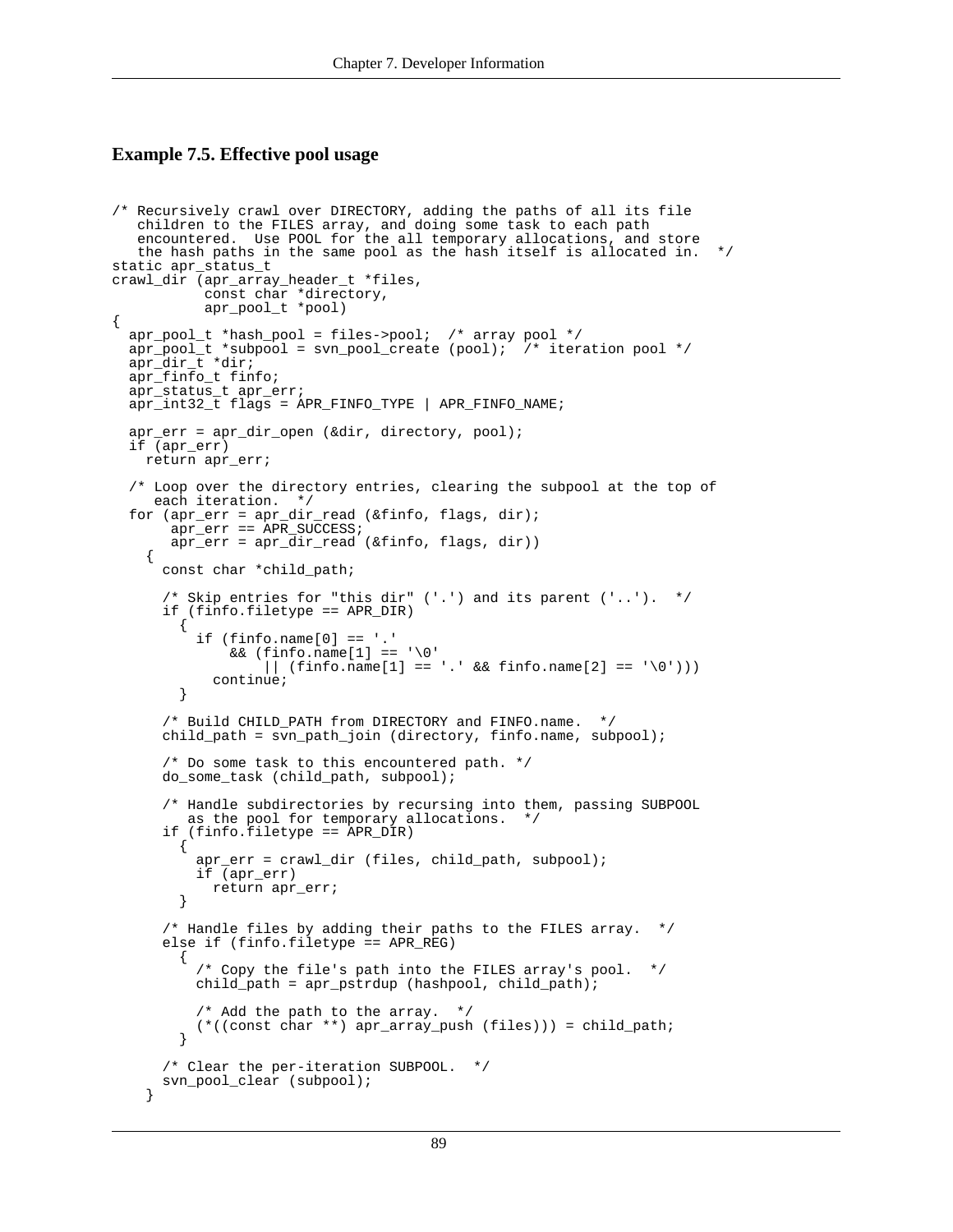```
/* Check that the loop exited cleanly. */
  if (apr_err)
   return apr_err;
  /* Yes, it exited cleanly, so close the dir. */
 apr_err = apr_dir_close (dir);
  if (apr_err)
   return apr_err;
  /* Destroy SUBPOOL. */
  svn_pool_destroy (subpool);
 return APR_SUCCESS;
}
```
The previous example demonstrates effective pool usage in *both* looping and recursive situations. Each recursion begins by making a subpool of the pool passed to the function. This subpool is used for the looping region, and cleared with each iteration. The result is memory usage is roughly proportional to the depth of the recursion, not to total number of file and directories present as children of the top-level directory. When the first call to this recursive function finally finishes, there is actually very little data stored in the pool that was passed to it. Now imagine the extra complexity that would be present if this function had to alloc() and free() every single piece of data used!

Pools might not be ideal for every application, but they are extremely useful in Subversion. As a Subversion developer, you'll need to grow comfortable with pools and how to weild them correctly. Memory usage bugs and bloating can be difficult to diagnose and fix regardless of the API, but the pool construct provided by APR has proven a tremendously convenient, time-saving bit of functionality.

# **Contributing to Subversion**

The official source of information about the Subversion project is, of course, the project's website at http://subversion.tigris.org. There you can find information about getting access to the source code and participating on the discussion lists. The Subversion community always welcomes new members. If you are interested in participating in this community by contributing changes to the source code, here are some hints on how to get started.

## **Join the Community**

The first step in community participation is to find a way to stay on top of the latest happenings. To do this most effectively, you will want to subscribe to the main developer discussion list (<dev@subversion.tigris.org>) and commit mail list (<svn@subversion.tigris.org>). By following these lists even loosely, you will have access to important design discussions, be able to see actual changes to Subversion source code as they occur, and be able to witness peer reviews of those changes and proposed changes. These e-mail based discussion lists are the primary communication media for Subversion development. See the Mailing Lists section of the website for other Subversion-related lists you might be interested in.

But how do you know what needs to be done? It is quite common for a programmer to have the greatest intentions of helping out with the development, yet be unable to find a good starting point. After all, not many folks come to the community having already decided on a particular itch they would like to scratch. But by watching the developer discussion lists, you might see mentions of existing bugs or feature requests fly by that particularly interest you. Also, a great place to look for outstanding, unclaimed tasks is the Issue Tracking database on the Subversion website. There you will find the current list of known bugs and feature requests. If you want to start with something small, look for issues marked as "bite-sized".

## **Get the Source Code**

To edit the code, you need to have the code. This means you need to check out a working copy from the public Subversion source repository. As straightforward as that might sound, the task can be slightly tricky. Because Subversion's source code is versioned using Subversion itself, you actually need to "bootstrap" by getting a working Subversion client via some other method. The most common methods inclue downloading the latest binary distribution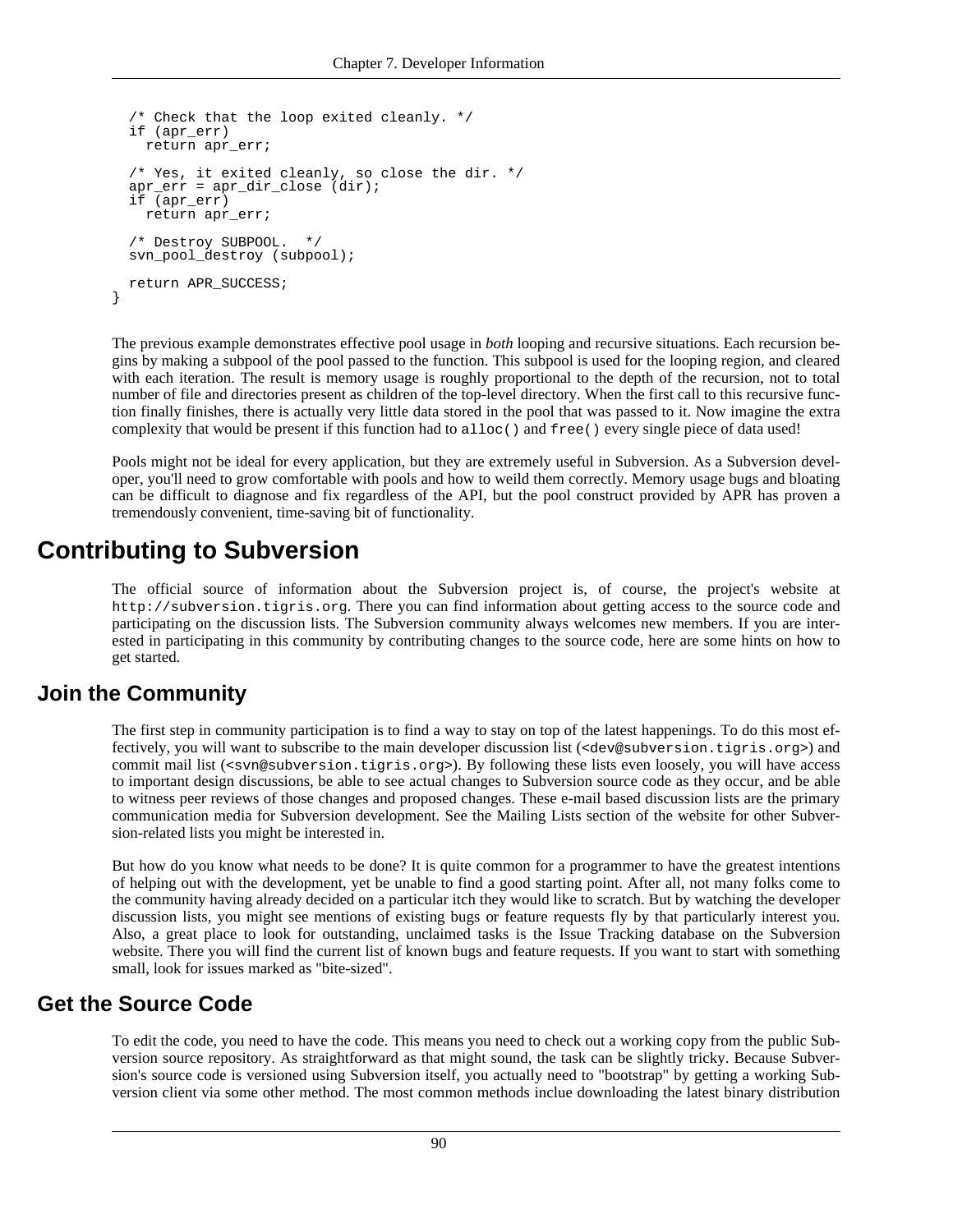(if such is available for your platform), or downloading the latest source tarball and building your own Subversion client. If you build from source, make sure read the INSTALL file in the top level of the source tree for instructions.

After you have a working Subversion client, you are now poised to checkout a working copy of the Subversion source repository from http://svn.collab.net/repos/svn/trunk: 10

```
$ svn checkout http://svn.collab.net/repos/svn/trunk subversion
A HACKING<br>A INSTALL
A INSTALL<br>A README
  README
A autogen.sh
A build.conf
```
The above command will checkout the bleeding-edge, latest version of the Subversion source code into a subdirectory named subversion in your current working directory. Obviously, you can adjust that last argument as you see fit. Regardless of what you call the new working copy directory, though, after this operation completes, you will now have the Subversion source code. Of course, you will still need to fetch a few helper libraries (apr, apr-util, etc.)—see the INSTALL file in the top level of the working copy for details.

## **Become Familiar with Community Policies**

Now that you have a working copy containing the latest Subversion source code, you will most certainly want to take a cruise through the HACKING file in that working copy's top-level directory. The HACKING file contains general instructions for contributing to Subversion, including how to properly format your source code for consistency with the rest of the codebase, how to describe your proposed changes with an effective change log message, how to test your changes, and so on. Commit priveleges on the Subversion source repository are earned—a government by meritocracy. 11 The HACKING file is an invaluable resource when it comes to making sure that your proposed changes earn the praises they deserve without being rejected on technicalities.

#### **Make and Test Your Changes**

With the code and community policy understanding in hand, you are ready to make your changes. It is best to try to make smaller but related sets of changes, even tackling larger tasks in stages, instead of making huge, sweeping modifications. Your proposed changes will be easier to understand (and therefore easier to review) if you disturb the fewest lines of code possible to accomplish your task properly. After making each set of proposed changes, your Subversion tree should be in a state in which the software compiles with no warnings.

Subversion has a fairly thorough 12 regression test suite, and your proposed changes are expected to not cause any of those tests to fail. By running **make check** (in Unix) from the top of the source tree, you can sanity-check your changes. The fastest way to get your code contributions rejected (other than failing to supply a good log message) is to submit changes that cause failure in the test suite.

In the best-case scenario, you will have actually added appropriate tests to that test suite which verify that your proposed changes actually work as expected. In fact, sometimes the best contribution a person can make is solely the addition of new tests. You can write regression tests for functionality that currently works in Subversion as a way to protect against future changes that might trigger failure in those areas. Also, you can write new tests that demonstrate known failures. For this purpose, the Subversion test suite allows you to specify that a given test is expected to fail (called an XFAIL), and so long as Subversion fails in the way that was expected, a test result of XFAIL itself is considered a success. Ultimately, the better the test suite, the less time wasted on diagnosing potentially obscure regression bugs.

## **Donate Your Changes**

10Note that the URL checked out in the example above ends not with svn, but with a subdirectory thereof called trunk. See our discussion of Subversion's branching and tagging model for the reasoning behind this.

11While this may superficially appear as some sort of elitism, this "earn your commit priveleges" notion is about efficiency—whether it costs more in time and effort to review and apply someone else's changes that are likely to be safe and useful, versus the potential costs of undoing changes that are dangerous.

12You might want to grab some popcorn. "Thorough", in this instance, translates to somewhere around thirty minutes of non-interactive machine churn.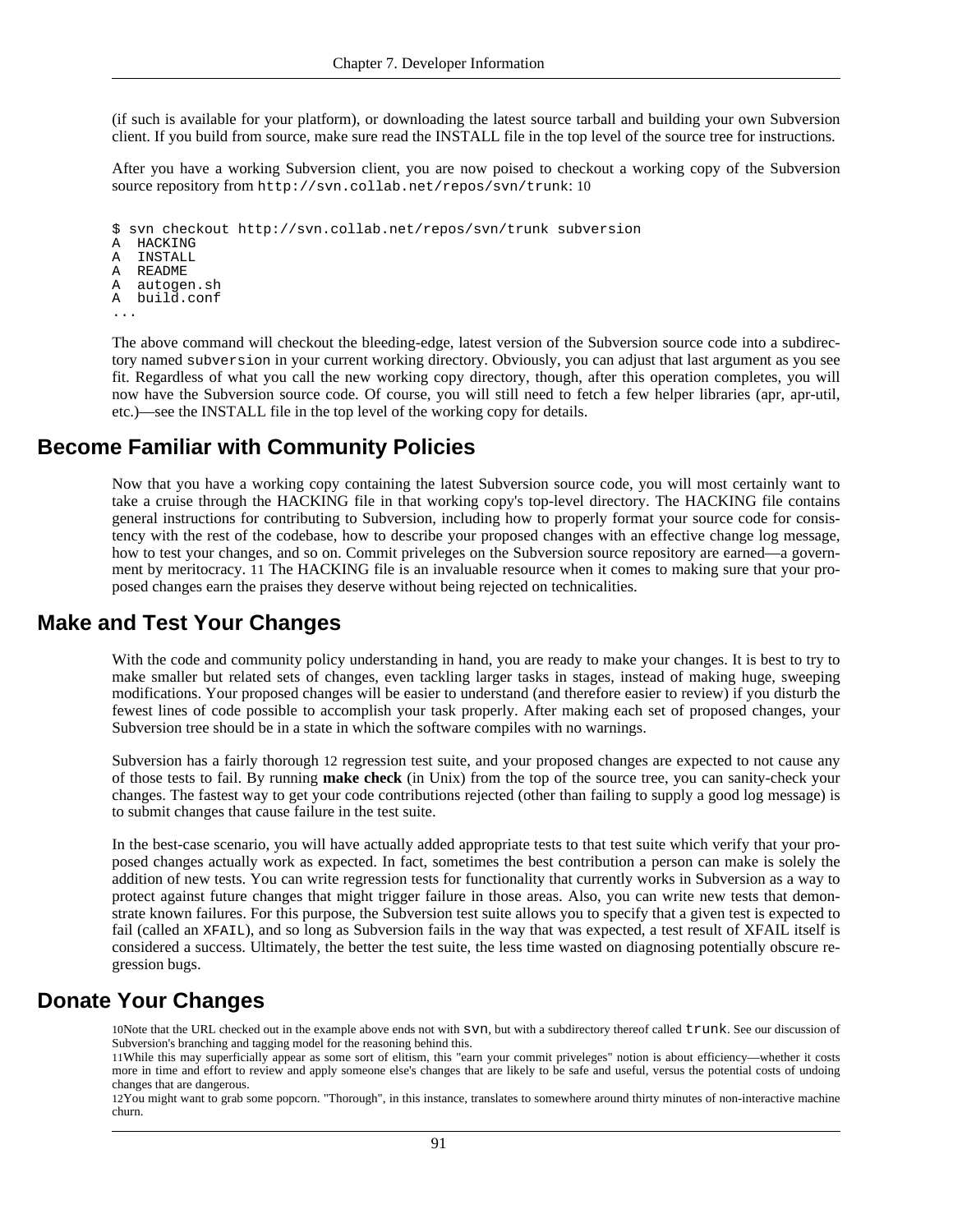After making your modifications to the source code, compose a clear and concise log message to describe those changes and the reasons for them. Then, send an email to the developers list containing your log message and the output of **svn diff** (from the top of your Subversion working copy). If the community members consider your changes acceptable, someone who has commit priveleges (permission to make new revisions in the Subversion source repository) will add your changes to the public source code tree. Recall that permission to directly commit changes to the repository is granted on merit—if you demonstrate comprehension of Subversion, programming competency, and a "team spirit", you will likely be awarded that permission.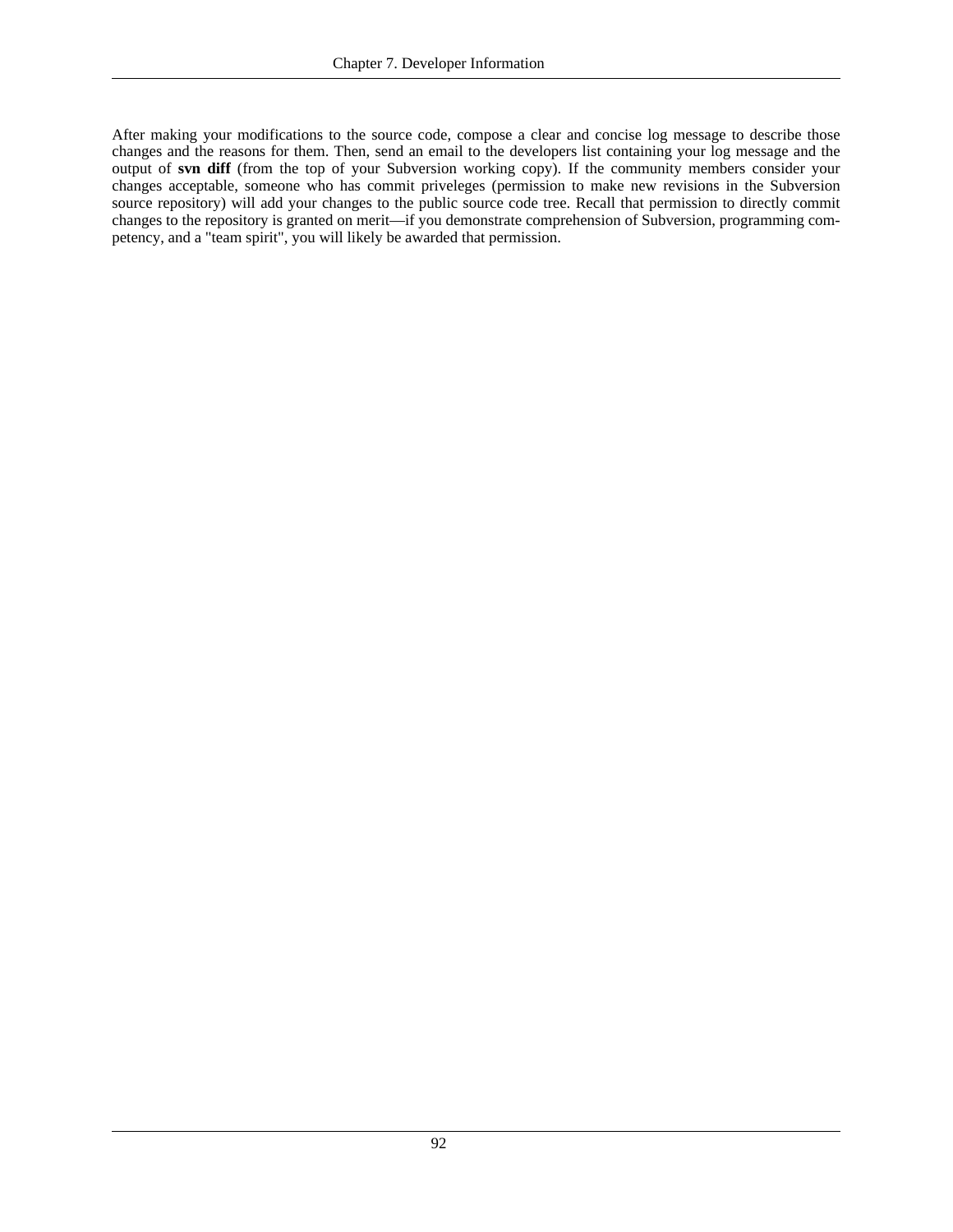# **Chapter 8. Complete Reference**

###TODO Write this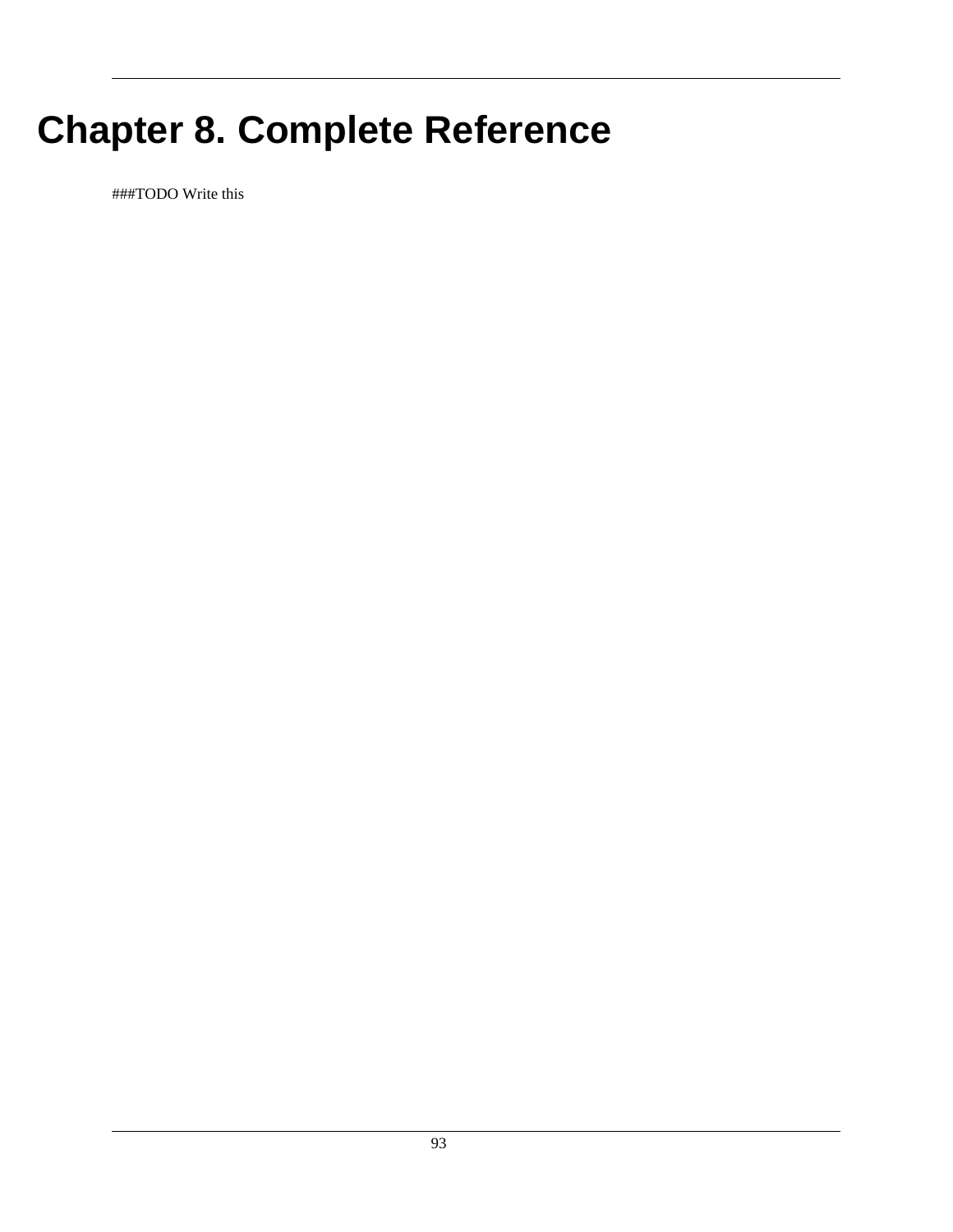# **Appendix A. Subversion for CVS Users**

This document is meant to be a quick-start guide for CVS users new to Subversion. It's not a substitute for real documentation and manuals; but it should give you a quick conceptual "diff" when switching over.

The goal of Subversion is to take over the current and future CVS user base. Subversion not only includes new features, but attempts to fix certain "broken" behaviors that CVS had. This means that you may be encouraged to break certain habits—ones that you forgot were odd to begin with.

# **Revision Numbers Are Different Now**

In CVS, revision numbers are per-file. This is because CVS uses RCS as a backend; each file has a corresponding RCS file in the repository, and the repository is roughly laid out according to the structure of your project tree.

In Subversion, the repository looks like a single filesystem. Each commit results in an entirely new filesystem tree; in essence, the repository is an array of trees. Each of these trees is labeled with a single revision number. When someone talks about "revision 54," they're talking about a particular tree (and indirectly, the way the filesystem looked after the 54th commit).

Technically, it's not valid to talk about "revision 5 of foo.c". Instead, one would say "foo.c as it appears in revision 5." Also, be careful when making assumptions about the evolution of a file. In CVS, revisions 5 and 6 of  $f \circ \circ c$ . are always different. In Subversion, it's most likely that foo.c did \*not\* change between revisions 5 and 6.

# **More Disconnected Operations**

In recent years, disk space has become outrageously cheap and abundant, but network bandwidth has not. Therefore, the Subversion working copy has been optimized around the scarcer resource.

The .svn administrative directory serves the same purpose as the CVS directory, except that it also stores "pristine" copies of files. This allows you to do many things off-line:

| syn status | Shows you local modifications (see below)                       |  |
|------------|-----------------------------------------------------------------|--|
| syn diff   | Shows you the details of your modifications                     |  |
| svn ci     | Sends differences to the repository (CVS only sends fulltexts!) |  |
| syn revert | Removes your modifications                                      |  |

This last subcommand is new; it will not only remove local mods, but it will un-schedule operations such as adds and deletes. It's the preferred way to revert a file; running **rm file; svn up** will still work, but it blurs the purpose of updating. And, while we're on this subject…

# **Distinction Between Status and Update**

In Subversion, we've tried to erase a lot of the confusion between the **status** and **update** subcommands.

The **status** command has two purposes: (1) to show the user any local modifications in the working copy, and (2) to show the user which files are out-of-date. Unfortunately, because of CVS's hard-to-read output, many CVS users don't take advantage of this command at all. Instead, they've developed a habit of running **cvs up** to quickly see their mods. Of course, this has the side effect of merging repository changes that you may not be ready to deal with!

With Subversion, we've tried to remove this muddle by making the output of **svn status** easy to read for humans and parsers. Also, **svn update** only prints information about files that are updated, *not* local modifications.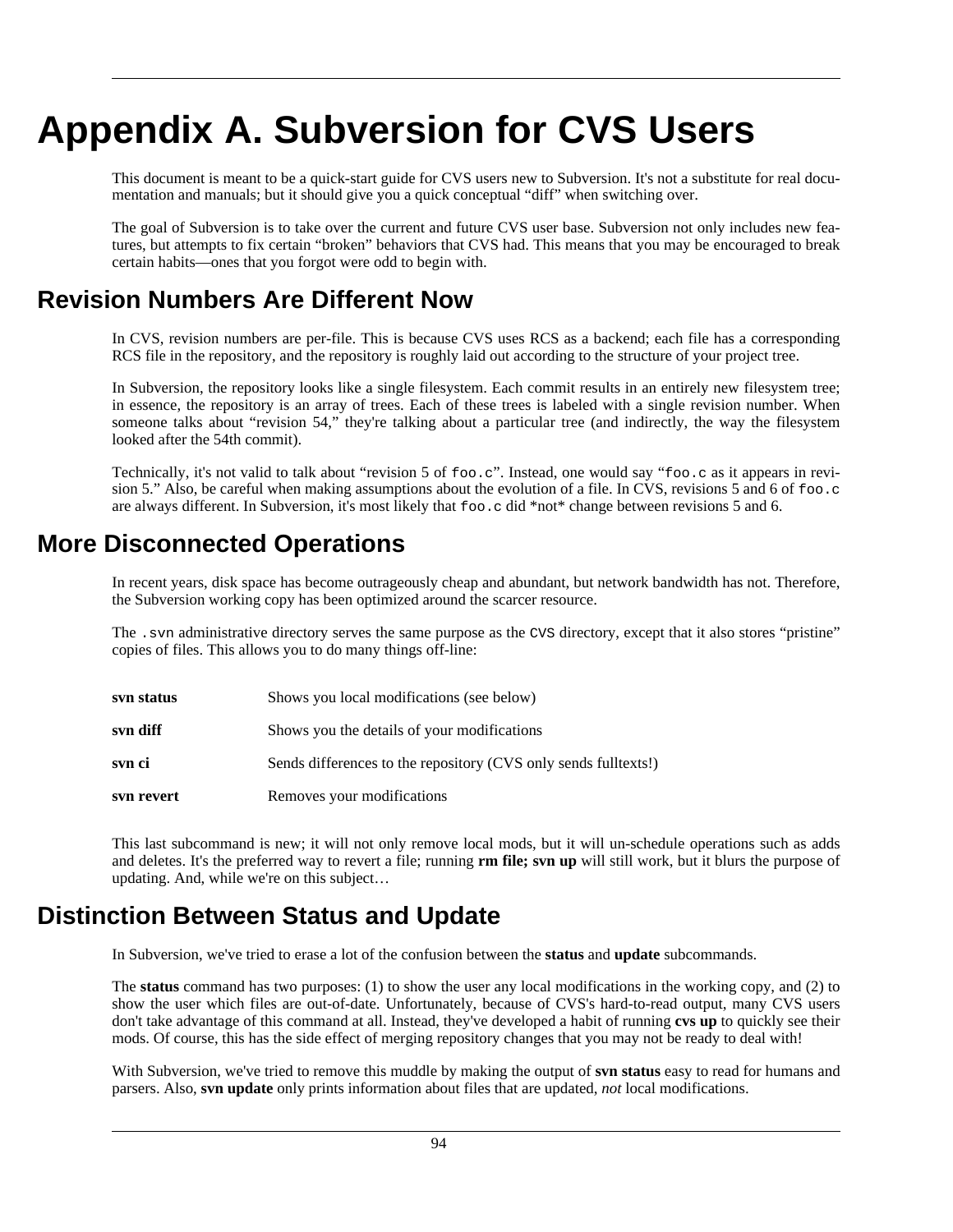Here's a quick guide to **svn status**. We encourage all new Subversion users to use it early and often:

#### **svn status prints all files that have local modifications; the network is not accessed by default.**

-u switch Add out-of-dateness information from repository.

-v switch Show *all* entries under version control.

-n switch Nonrecursive.

The status command has two output formats. In the default "short" format, local modifications look like this:

% svn status<br>M /foo M ./foo.c<br>M ./bar/b ./bar/baz.c

If you specify the  $-$ verbose  $(-v)$  switch, a "long" format is used:

```
% svn status -v
M 1047 ./foo.c<br>
* 1045 ./faces
                           ./faces.html
\frac{1}{M} * \frac{1050}{M}, \frac{1050}{M}, \frac{1050}{M}0 ./bar/baz.c
Head revision:
```
In this case, two new columns appear. The second column contains an asterisk if the file or directory is out-of-date. The third column shows the working-copy's revision number of the item. In the example above, the asterisk indicates that faces.html would be patched if we updated, and that bloo.png is a newly added file in the repository. (The **-** next to bloo.png means that it doesn't yet exist in the working copy.)

Lastly, here's a quick summary of status codes that you may see:

```
A Add<br>D Del
     Delete
R Replace (delete, then re-add)
M local Modification
U Updated<br>G merGed
G merGed<br>C Confli
     Conflict
```
Subversion has combined the CVS **P** and **U** codes into just **U**. When a merge or conflict occurs, Subversion simply prints **G** or **C**, rather than a whole sentence about it.

## **Meta-data Properties**

A new feature of Subversion is that you can attach arbitrary metadata to files and directories. We refer to this data as properties, and they can be thought of as collections of name/value pairs (hashtables) attached to each item in your working copy.

To set or get a property name, use the **svn propset** and **svn propget** subcommands. To list all properties on an object, use **svn proplist**.

For more information, see [the section called "Properties"](#page-74-0).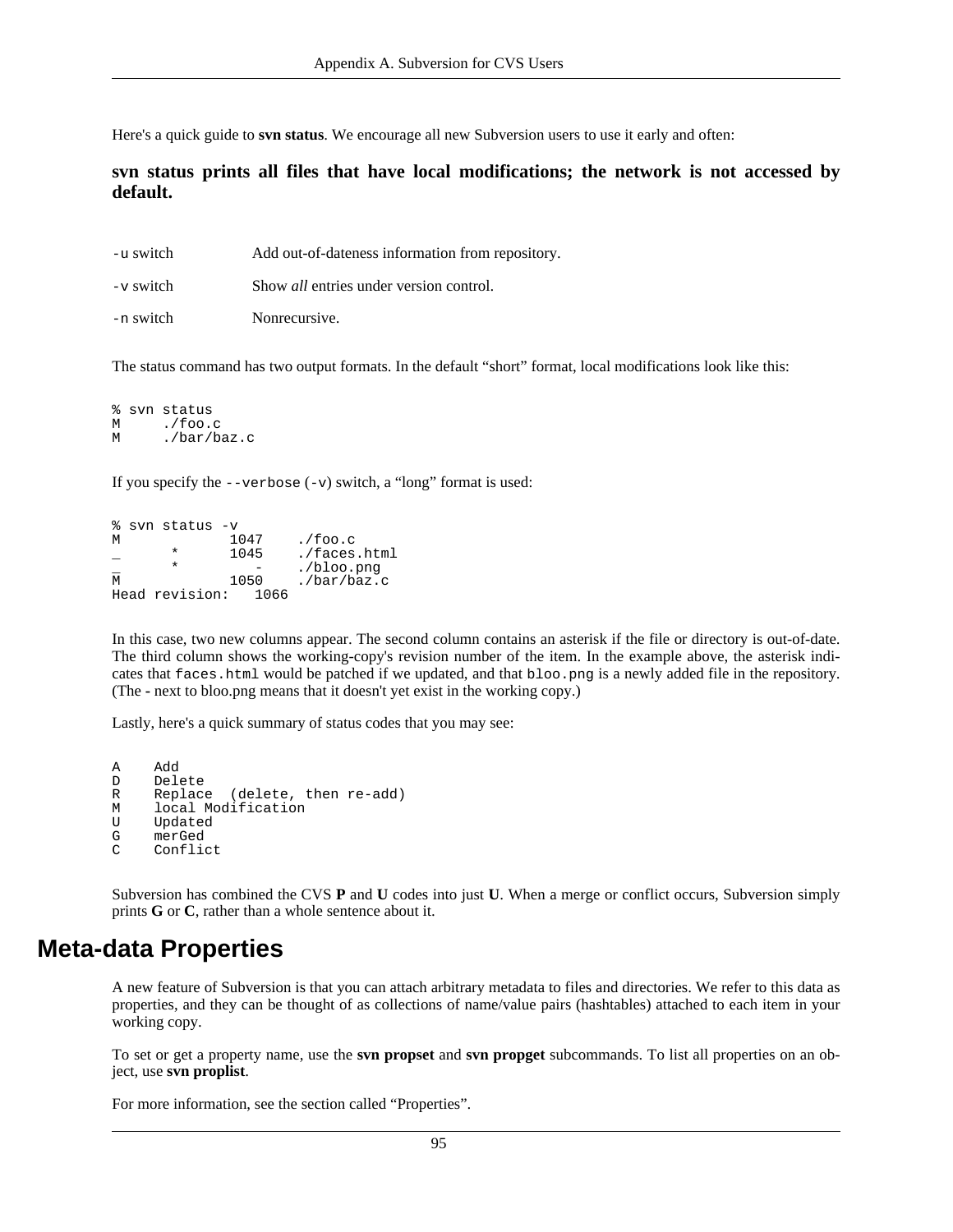## **Directory versions**

Subversion tracks tree structures, not just file contents. It's one of the biggest reasons Subversion was written to replace CVS.

Here's what this means to you:

- The **svn add** and **svn rm** commands work on directories now, just as they work on files. So do **svn cp** and **svn mv**. However, these commands do \*not\* cause any kind of immediate change in the repository. Instead, the working directory is recursively ``scheduled'' for addition or deletion. No repository changes happen until you commit.
- Directories aren't dumb containers anymore; they have revision numbers like files. (Or more properly, it's correct to talk about ``directory foo/ in revision 5''.)

Let's talk more about that last point. Directory versioning is a Hard Problem. Because we want to allow mixed-revision working copies, there are some limitations on how far we can abuse this model.

From a theoretical point of view, we define "revision 5 of directory foo" to mean a specific collection of directory-entries and properties. Now suppose we start adding and removing files from foo, and then commit. It would be a lie to say that we still have revision 5 of foo. However, if we bumped foo's revision number after the commit, that would be a lie too; there may be other changes to foo we haven't yet received, because we haven't updated yet.

Subversion deals with this problem by quietly tracking committed adds and deletes in the .svn area. When you eventually run **svn update**, all accounts are settled with the repository, and the directory's new revision number is set correctly. *Therefore, only after an update is it truly safe to say that you have a "perfect" revision of a directory.* Most of the time, your working copy will contain "imperfect" directory revisions.

Similarly, a problem arises if you attempt to commit property changes on a directory. Normally, the commit would bump the working directory's local revision number. But again, that would be a lie, because there may be adds or deletes that the directory doesn't yet have, because no update has happened. *Therefore, you are not allowed to commit property-changes on a directory unless the directory is up-to-date.*

# **Conflicts**

CVS marks conflicts with in-line "conflict markers", and prints a **C** during an update. Historically, this has caused problems. Many users forget about (or don't see) the **C** after it whizzes by on their terminal. They often forget that the conflict-markers are even present, and then accidentally commit garbaged files.

Subversion solves this problem by making conflicts more tangible. See [the section called "Basic Workcycle"](#page-23-0) for more details. In particular, read the section about "Merging others' changes".

# **Binary files**

CVS users have to mark binary files with -kb flags, to prevent data from being munged (due to keyword expansion and line-ending translations). They sometimes forget to do this.

Subversion examines the svn:mime-type property to decide if a file is text or binary. If the file has no svn:mime-type property, Subversion assumes it is text. If the file has the svn:mime-type property set to anything other than text/\*, it assumes the file is binary.

Subversion also helps users by running a binary-detection algorithm in the **svn import** and **svn add** subcommands. These subcommands will make a good guess and then (possibly) set a binary svn:mime-type property on the file being added. (If Subversion guesses wrong, you can always remove or hand-edit the property.)

As in CVS, binary files are not subject to keyword expansion or line-ending conversions. Also, when a binary file is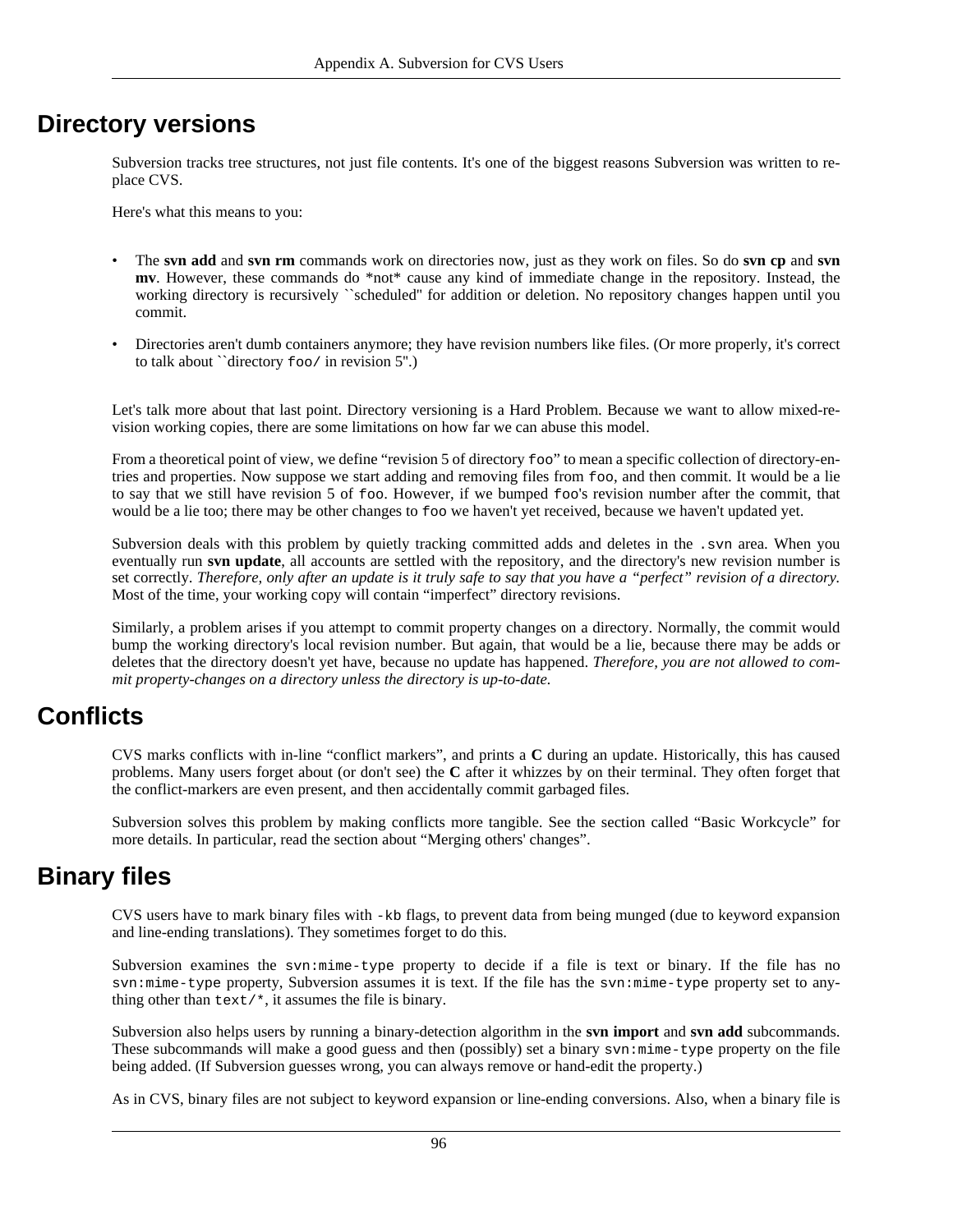"merged" during update, no real merge occurs. Instead, Subversion creates two files side-by-side in your working copy; the one containing your local modifications is renamed with an .orig extension.

# **Authorization**

Unlike CVS, SVN can handle anonymous and authorized users in the same repository. There is no need for an anonymous user or a separate repository. If the SVN server requests authorization when committing, the client should prompt you for your authorization (password).

# **Versioned Modules**

Unlike CVS, a Subversion working copy is aware that it has checked out a module. That means that if somebody changes the definition of a module, then a call to **svn up** will update the working copy appropriately.

Subversion defines modules as a list of directories within a directory property. [the section called "Modules"](#page-78-0).

# **Branches and Tags**

Subversion doesn't distinguish between filesystem space and "branch" space; branches and tags are ordinary directories within the filesystem. This is probably the single biggest mental hurdle a CVS user will need to climb. Read all about it[: Chapter 4](#page--1-0)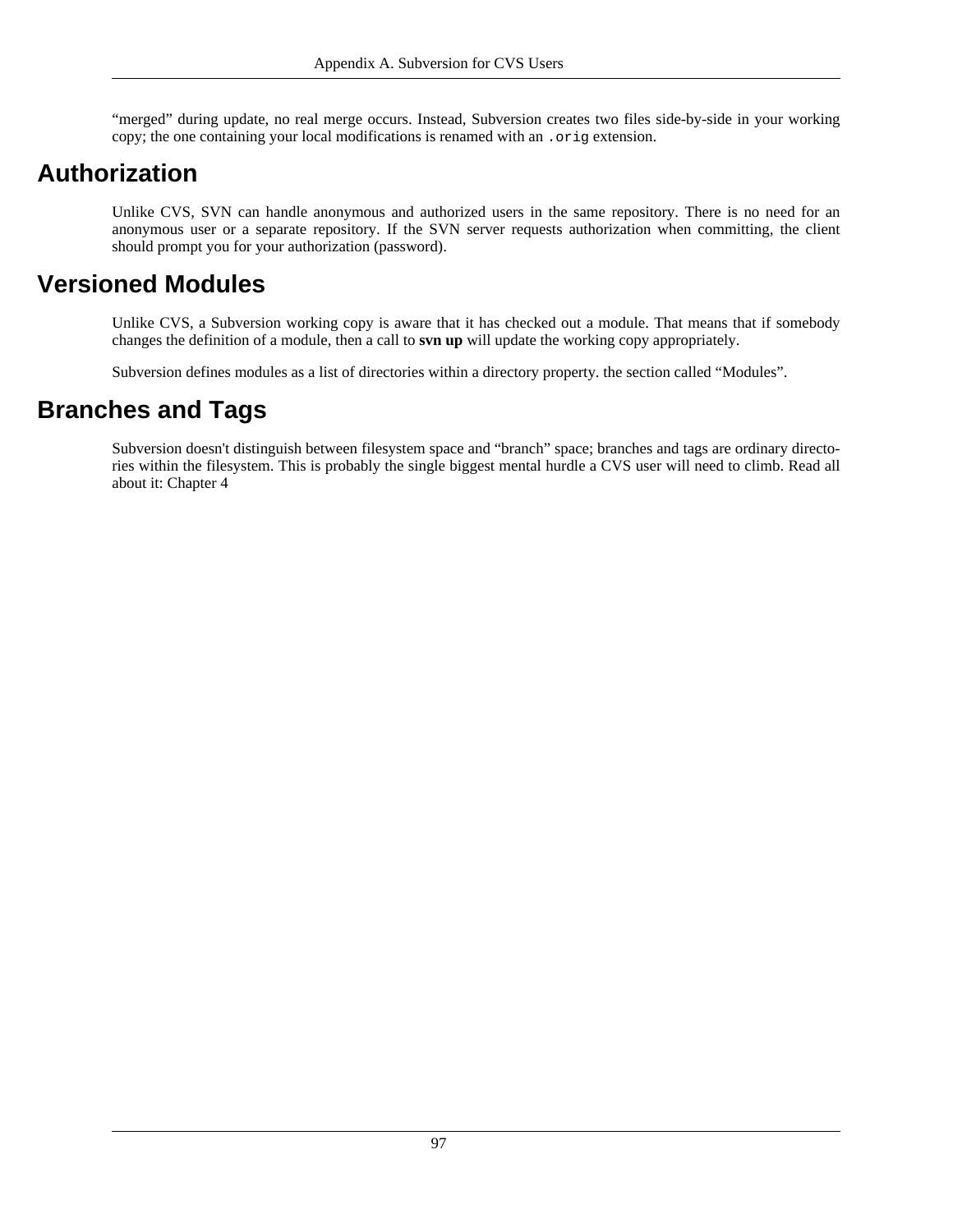# **Appendix B. CVS Repository Migration**

### TODO Write this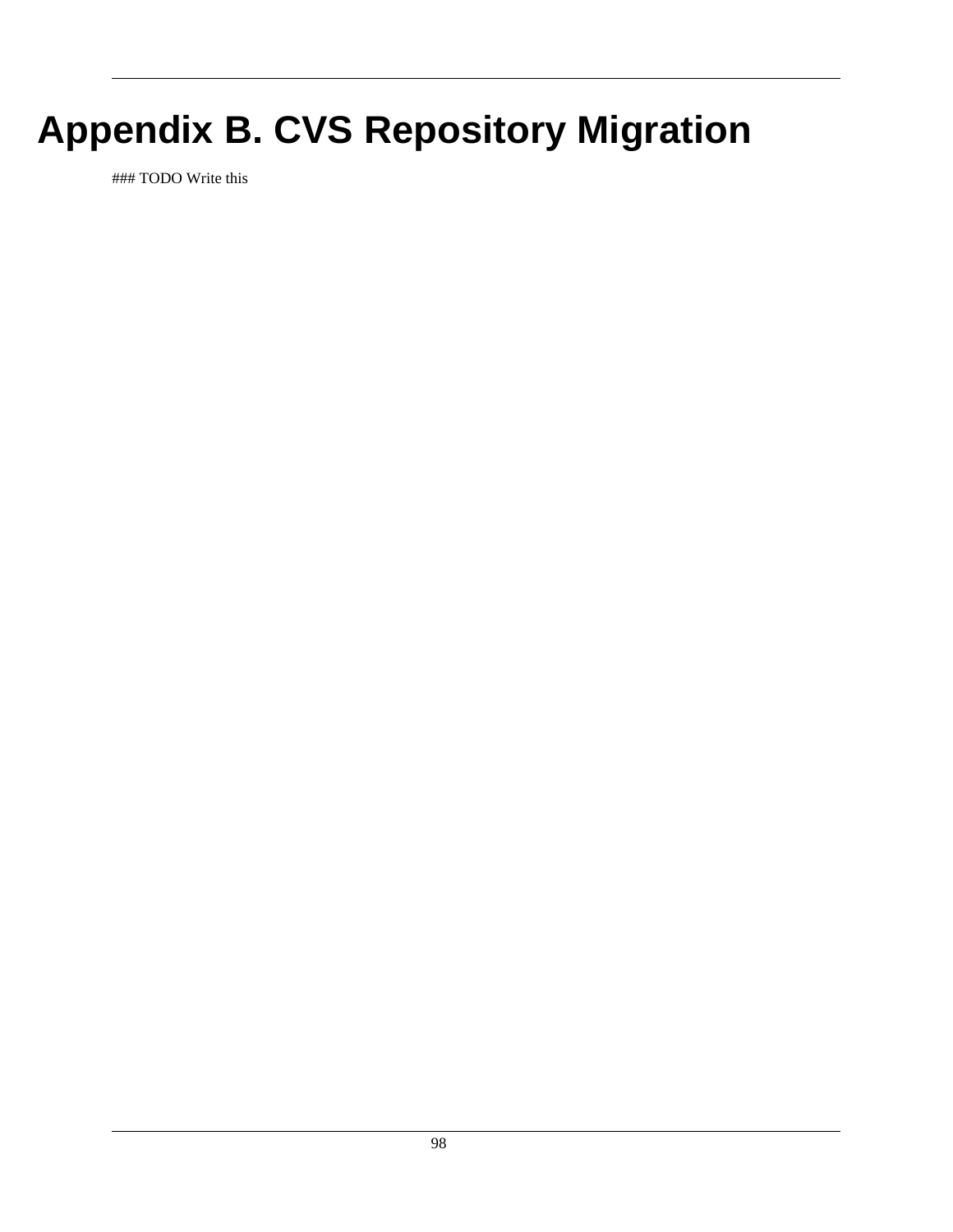# **Appendix C. Troubleshooting**

### TODO Write this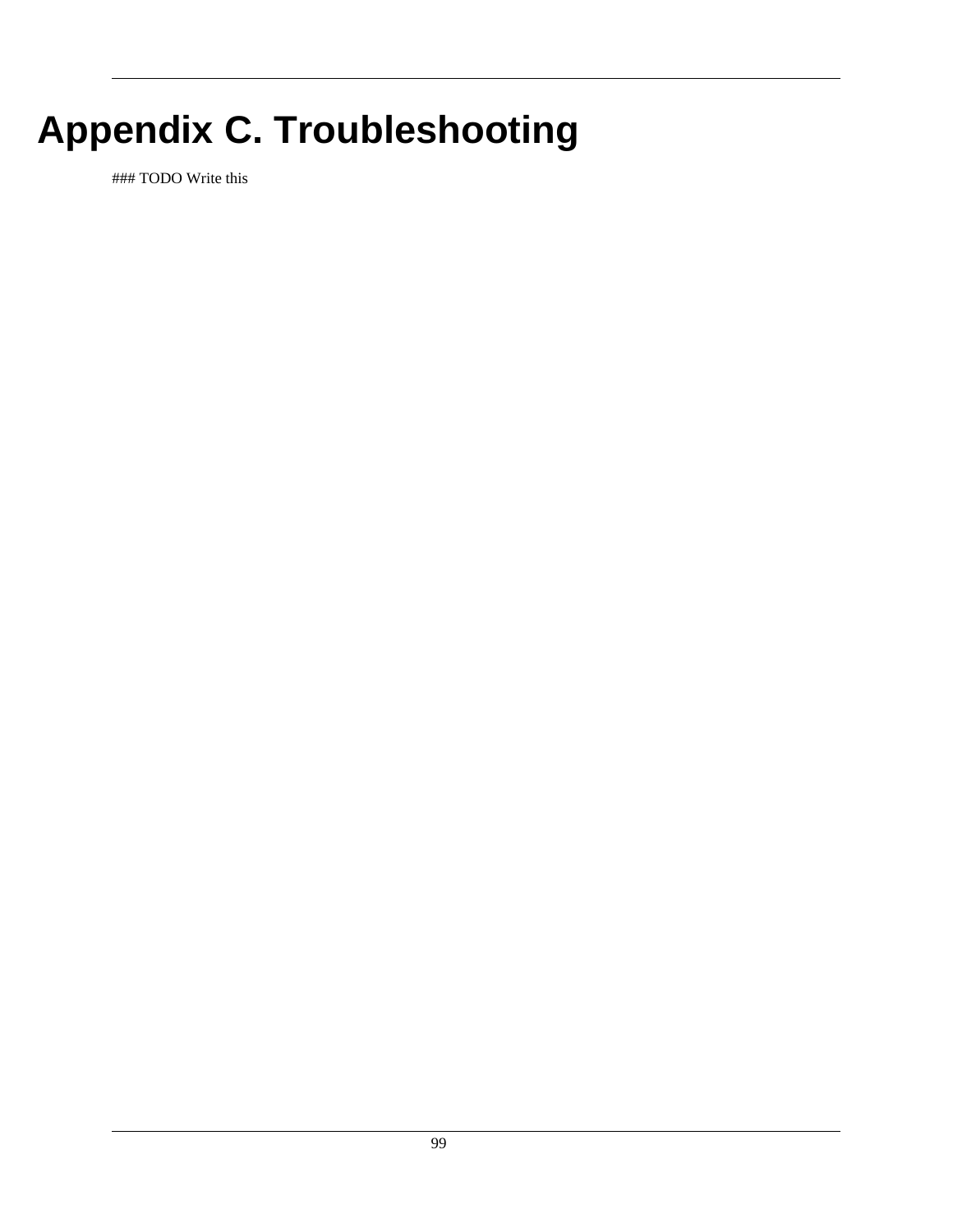# **Appendix D. FAQ?**

### TODO Write this?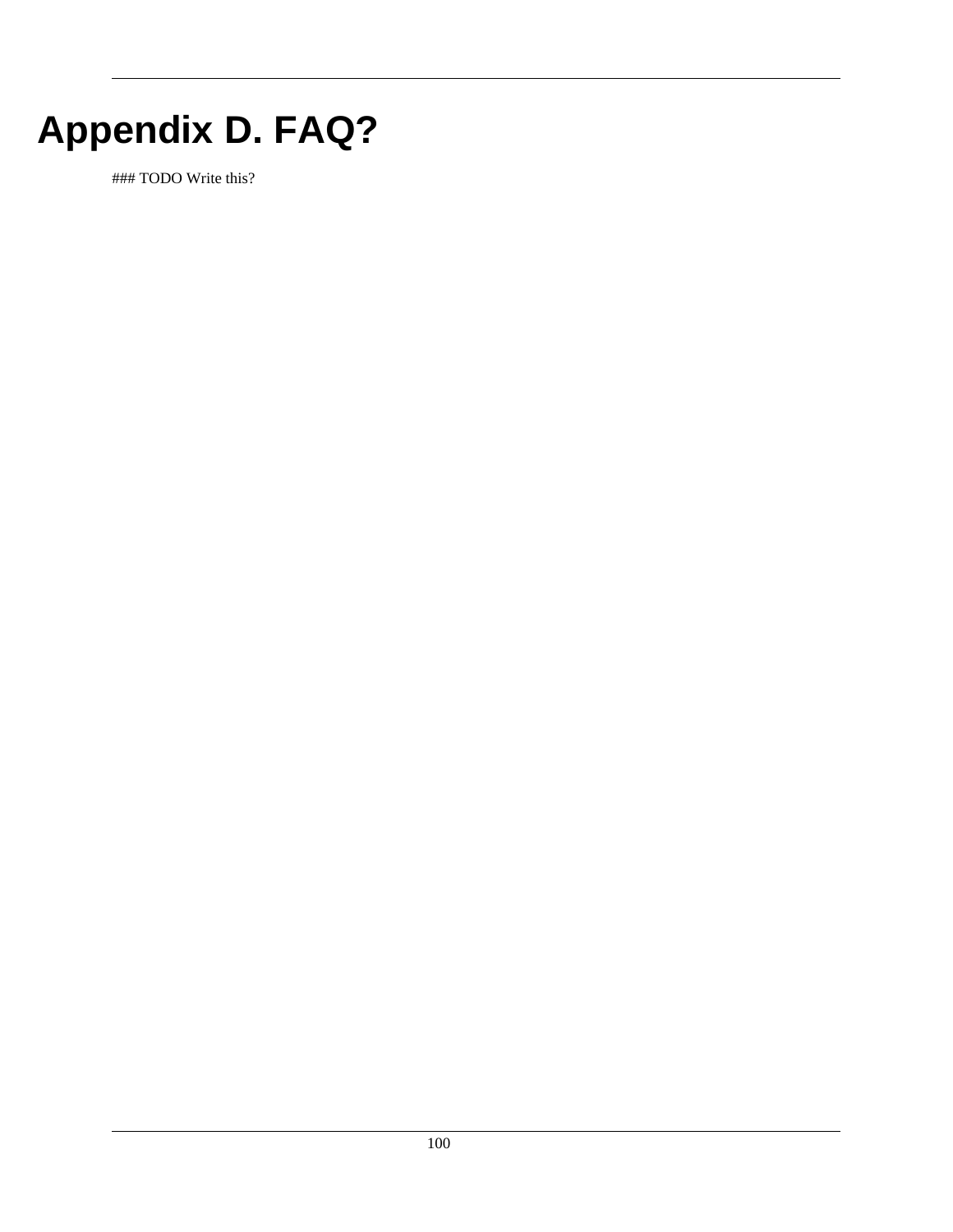## **Appendix E. Other Subversion Clients**

### TODO Write this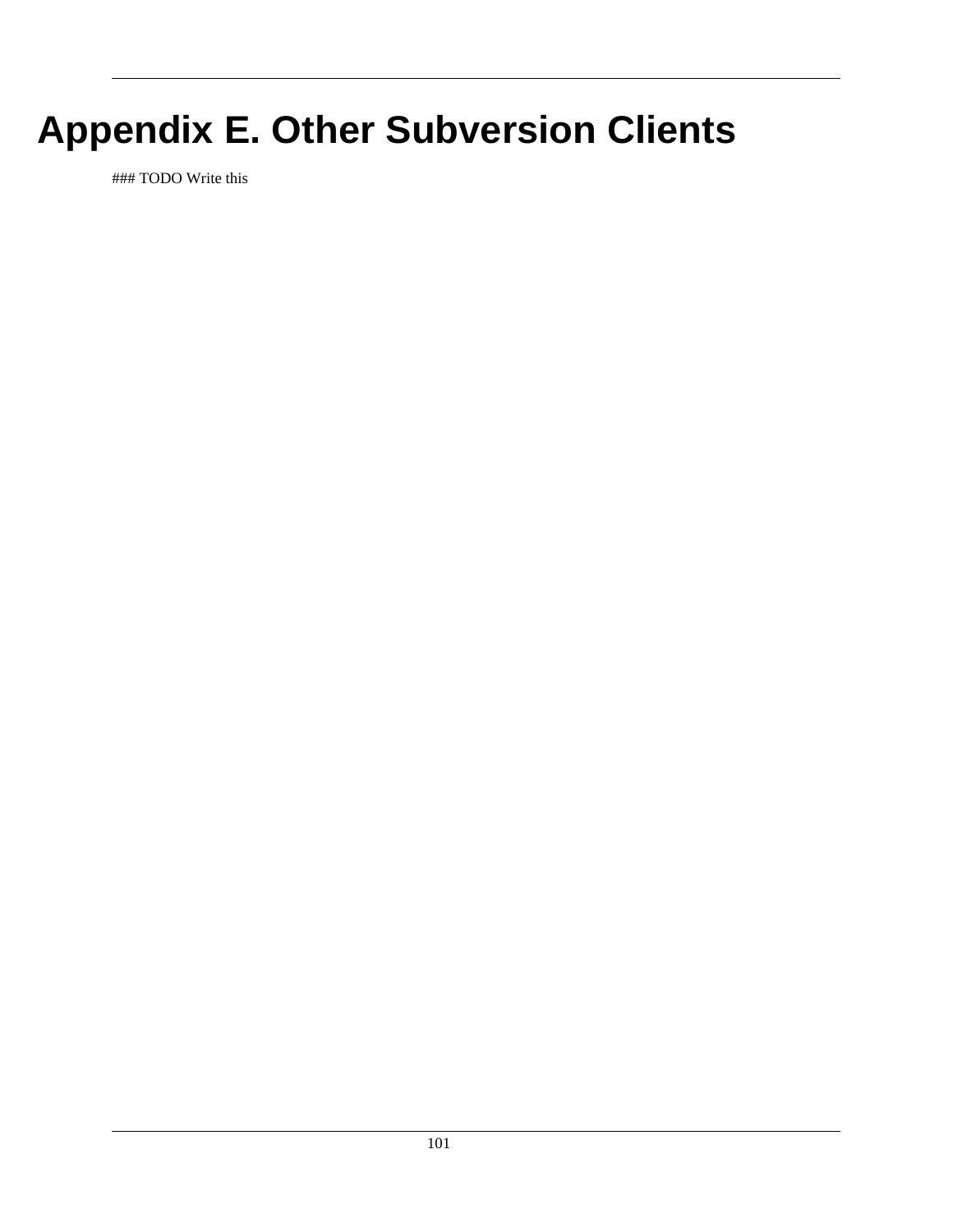# **Appendix F. Third Party Tools**

### TODO Write this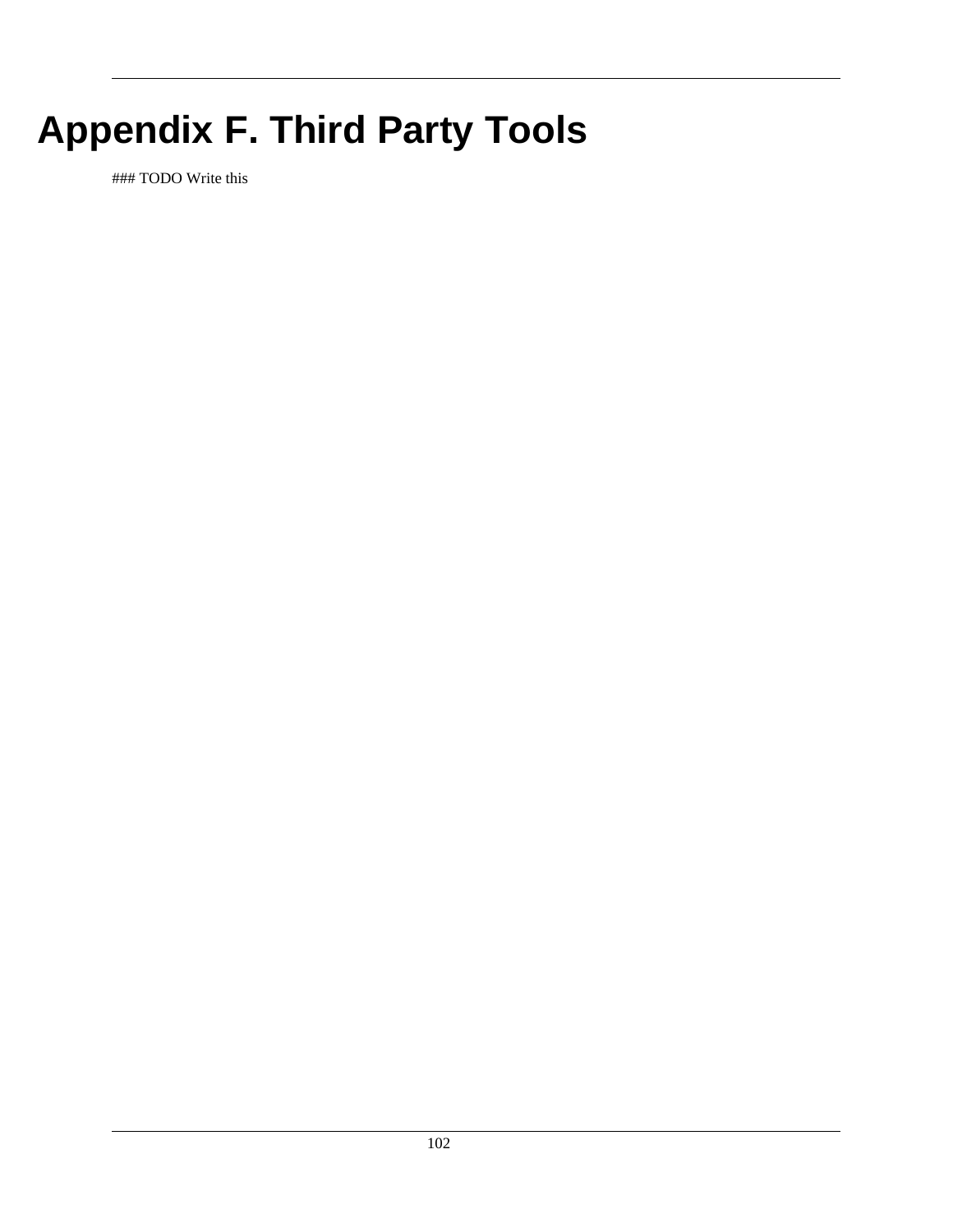#### **Glossary**

Add A **svn** command that is used to add a file or directory to a repository.